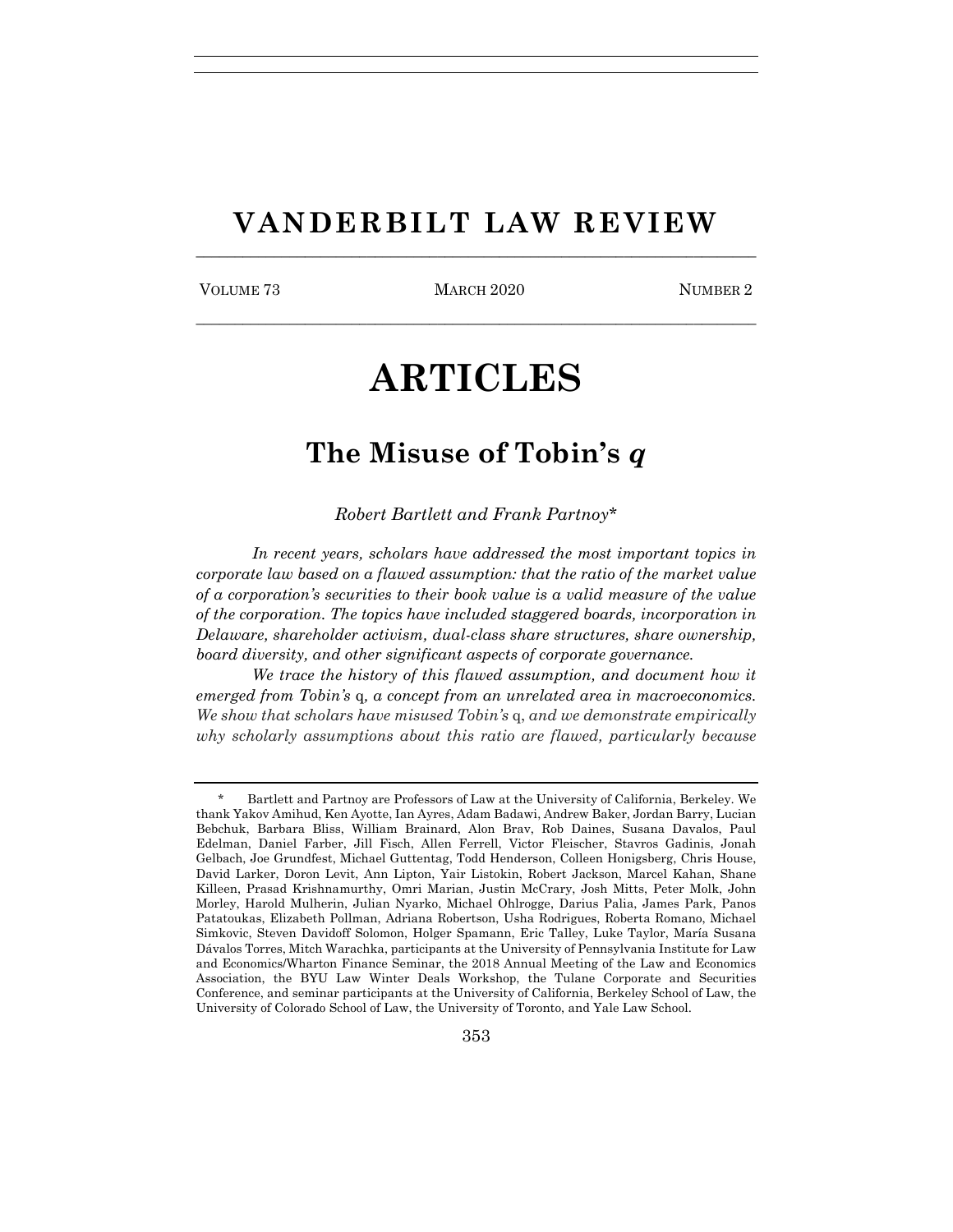*book value is error prone, which generates problems involving aggregated assets, omitted variables, and statistical bias.* 

*Our message for corporate law scholars is straightforward: view with suspicion the large body of empirical law and finance scholarship that misuses Tobin's* q*. We also offer a cautionary tale for researchers more broadly: the current replication crisis in the social sciences is potentially even more serious than has been imagined, and there are critical questions about not only replicability, but also about validity.* 

| Ι.                                             |                                                  |                                                        |  |
|------------------------------------------------|--------------------------------------------------|--------------------------------------------------------|--|
|                                                | $\bm{A}$ .                                       | The Classical Macroeconomic View: 1968-1976  363       |  |
|                                                | В.                                               | Early Interpretations from Empirical Finance:          |  |
|                                                |                                                  | $1977 - 1984$ .                                        |  |
|                                                | $C_{\cdot}$                                      | The Divergence Between Macroeconomics and              |  |
|                                                |                                                  |                                                        |  |
|                                                | D.                                               | The Adoption of Simple Q as a Measure of the           |  |
|                                                |                                                  | Value of Corporations: 1994–Present  373               |  |
| П.                                             |                                                  |                                                        |  |
|                                                | A.                                               |                                                        |  |
|                                                | B.                                               |                                                        |  |
|                                                |                                                  | $1_{-}$                                                |  |
|                                                |                                                  | $2^{\circ}$                                            |  |
|                                                | C.                                               |                                                        |  |
| III.                                           | IMPLICATIONS FOR CORPORATE GOVERNANCE AND SOCIAL |                                                        |  |
|                                                |                                                  |                                                        |  |
|                                                |                                                  |                                                        |  |
| APPENDIX A: CURRENT ASSETS AND INTANGIBLES 412 |                                                  |                                                        |  |
|                                                |                                                  | APPENDIX B: SIMPLE Q AND CUMULATIVE ANNUAL RETURNS 414 |  |
|                                                |                                                  |                                                        |  |
|                                                |                                                  |                                                        |  |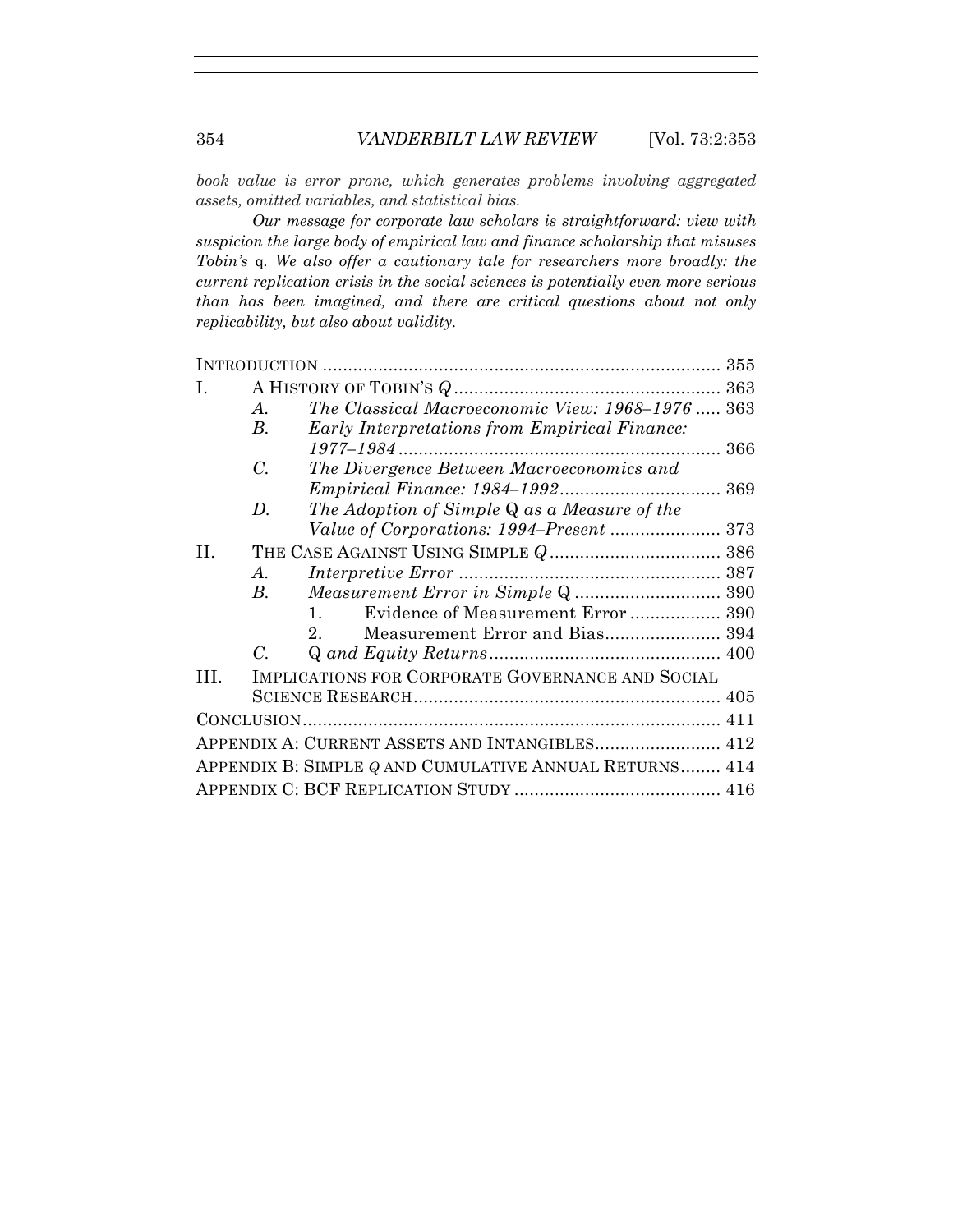*You keep using that word. I do not think it means what you think it means.*

—Inigo Montoya, The Princess Bride1

#### **INTRODUCTION**

For several decades, scholars have assessed many of the key concepts in corporate law by studying empirically how they impact the value of corporations. For example, one central question in corporate law is whether widespread incorporation in Delaware is normatively desirable. Scholars have attempted to answer this question by studying the association between a firm's state of incorporation and the value of the firm's corporate securities, and their answers have significantly influenced policy.2

Or consider the heated debate about the use of staggered boards of directors at corporations. Both shareholder-friendly and management-friendly groups have relied on empirical studies in their advocacy either against or on behalf of companies with staggered boards.3 These studies examine the association between the presence of a staggered board and the value of corporate securities. The articles published in this area have also been widely cited and influential.

The same basic story holds for many of the most important areas of corporate law. How should we compare different countries' corporate law regimes?4 How should we assess corporate governance indices,

<sup>1.</sup> THE PRINCESS BRIDE (Act III Communications 1987).

<sup>2</sup>*. See* Robert Daines, *Does Delaware Law Improve Firm Value?*, 62 J. FIN. ECON. 525 (2001) (finding that Delaware firms are worth more than firms incorporated elsewhere); Guhan Subramanian, *The Disappearing Delaware Effect*, 20 J.L. ECON. & ORG. 32 (2004) (finding that firms incorporated in Delaware are worth two to three percent more than non-Delaware firms during the period 1991–1996, but not after 1996); *see also* Robert Anderson IV & Jeffrey Manns, *The Delaware Delusion*, 93 N.C. L. REV. 1049 (2015) (describing prior studies and employing a merger reincorporation event study approach).

<sup>3</sup>*. See* Yakov Amihud, Markus Schmid & Steven Davidoff Solomon, *Settling the Staggered Board Debate*, 166 U. PA. L. REV. 1475 (2018) (finding that a staggered board has no significant effect on firm value); Lucian Bebchuk & Alma Cohen, *The Costs of Entrenched Boards*, 78 J. FIN. ECON. 409 (2005) (finding that staggered boards are negatively associated with firm value); Alma Cohen & Charles C.Y. Wang, *How Do Staggered Boards Affect Shareholder Value? Evidence from a Natural Experiment*, 110 J. FIN. ECON. 627 (2013) (same); K.J. Martijn Cremers, Lubomir P. Litov & Simone M. Sepe, *Staggered Boards and Long-Term Firm Value, Revisited*, 126 J. FIN. ECON. 422 (2017) (finding that the relationship between staggered boards and firm value is heterogeneous); Emiliano M. Catan & Michael Klausner, *Board Declassification and Firm Value: Have Shareholders and Boards Really Destroyed Billions in Value?* (NYU Law & Econ. Research Paper Series, Working Paper No. 17-39, 2017), https://papers.ssrn.com/sol3/papers.cfm?abstract\_ id=2994559 [https://perma.cc/5HCD-LFTP] (same).

<sup>4</sup>*. See, e.g.*, Larry Fauver, Mingyi Hung, Xi Li & Alvaro Taboada, *Board Reforms and Firm Value: Worldwide Evidence*, 125 J. FIN. ECON. 120 (2017) (measuring the valuation of firms to test the effect of different countries' legal regimes); Rafael La Porta, Florencio Lopez-de-Salinas, Andrei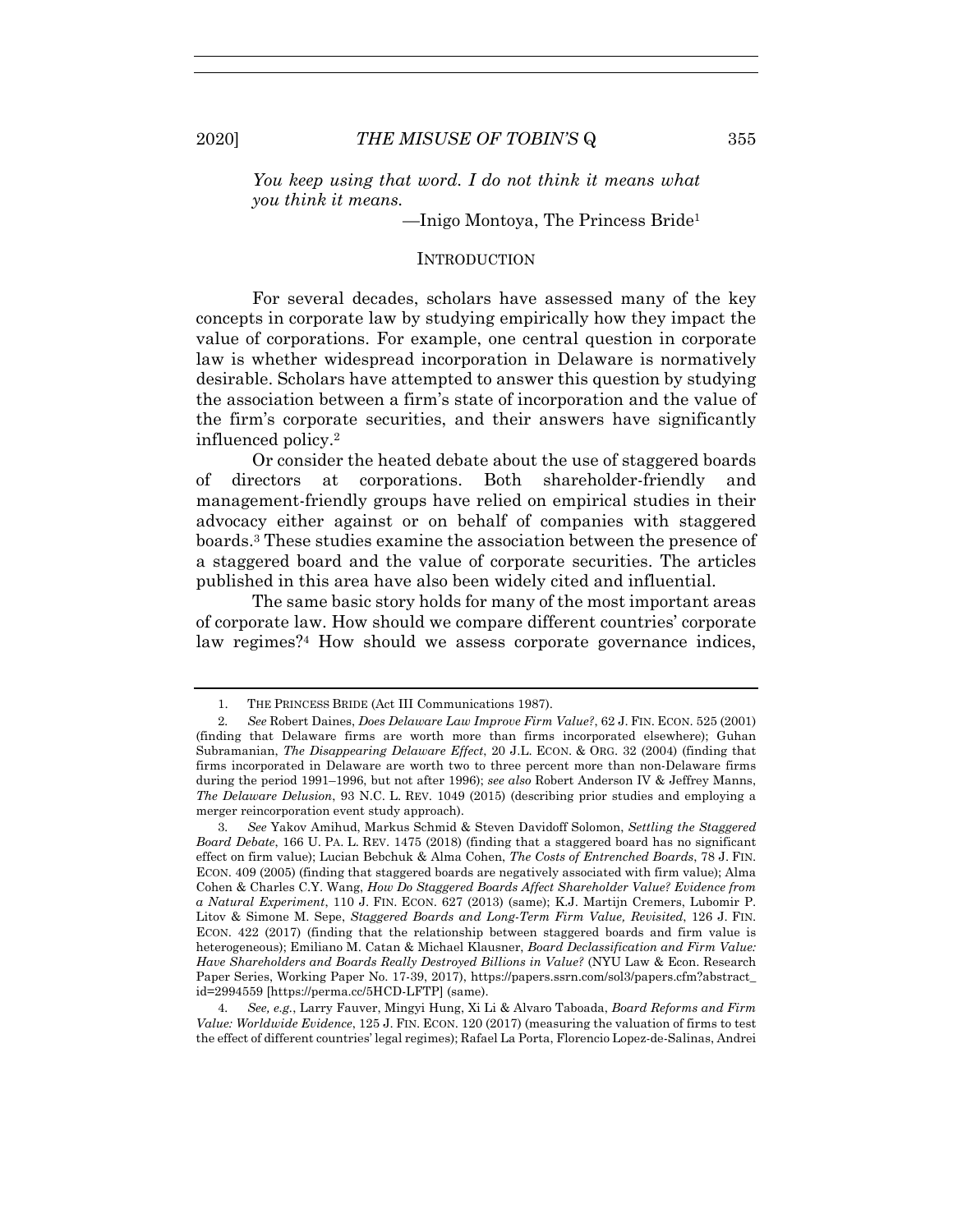which attempt to measure the quality of corporate governance at firms, including various provisions in their charters and bylaws such as takeover defenses?5 How should we assess the concentration of ownership among board members or shareholders?6 Scholars have attempted to answer all of these and many other important questions in corporate law using empirical studies that assess the relationship between changes in these factors and the value of a corporation's securities.7 This kind of empirical research in corporate law has influenced scholars and policymakers in fundamental ways.

These studies, including the most influential ones, use the econometric technique of linear regression. The basic idea is to test whether the data show a statistically significant relationship between some concept in corporate law (the independent variable) and the value of a firm's securities (the dependent variable). Of course, linear regression is a powerful statistical technique when properly used.

Unfortunately, many of these studies do not properly use the technique. Instead of simply testing the association between a corporate law concept and the value of a firm's securities, they perform a potentially dangerous mathematical operation in the context of linear regression: *division*. Specifically, they divide the key dependent variable of interest—typically the market value of a corporation's securities—by the accounting construct known as the "book value" of a firm's assets. Book value is a record of a company's assets and liabilities based on accounting rules that vary in whether an asset or liability gets recorded at historical cost, fair market value, or some other standard. For some of the most important assets owned by a firm, accountants record no book value at all. As we demonstrate below, dividing by book value of assets can be fraught with peril.

Shleifer & Robert Vishny, *Investor Protection and Corporate Valuation*, 57 J. FIN. 1147 (2002) (same).

<sup>5</sup>*. See, e.g.*, Lucian A. Bebchuk, Alma Cohen & Allen Ferrell, *What Matters in Corporate Governance?*, 22 REV. FIN. STUD. 783 (2009) (finding that increases in a six-factor entrenchment index are negatively associated with firm value); Paul A. Gompers, Joy L. Ishii & Andrew Metrick, *Corporate Governance and Equity Prices*, 118 Q.J. ECON. 107 (2003) (finding that an improvement in a corporate-governance index is associated with an increase in firm value).

<sup>6</sup>*. See, e.g.*, John J. McConnell & Henri Servaes, *Additional Evidence on Equity Ownership and Corporate Value*, 27 J. FIN. ECON. 595 (1990) (finding that firm value is positively related to the fraction of shares owned by institutional investors and curvilinearly related to insider ownership at various levels); Randall Morck, Andrei Shleifer & Robert W. Vishny, *Management Ownership and Market Valuation: An Empirical Analysis*, 20 J. FIN. ECON. 293, 294 (1988) (describing Tobin's *q* as a "proxy for market valuation of the firm's assets" and finding that *q* varies based on board equity ownership).

<sup>7</sup>*. See, e.g.*, Larry H.P. Lang & Rene M. Stulz, *Tobin's* q*, Corporate Diversification, and Firm Performance*, 102 J. POL. ECON. 1248 (1994) (finding that firm value and diversification are negatively related throughout the 1980s).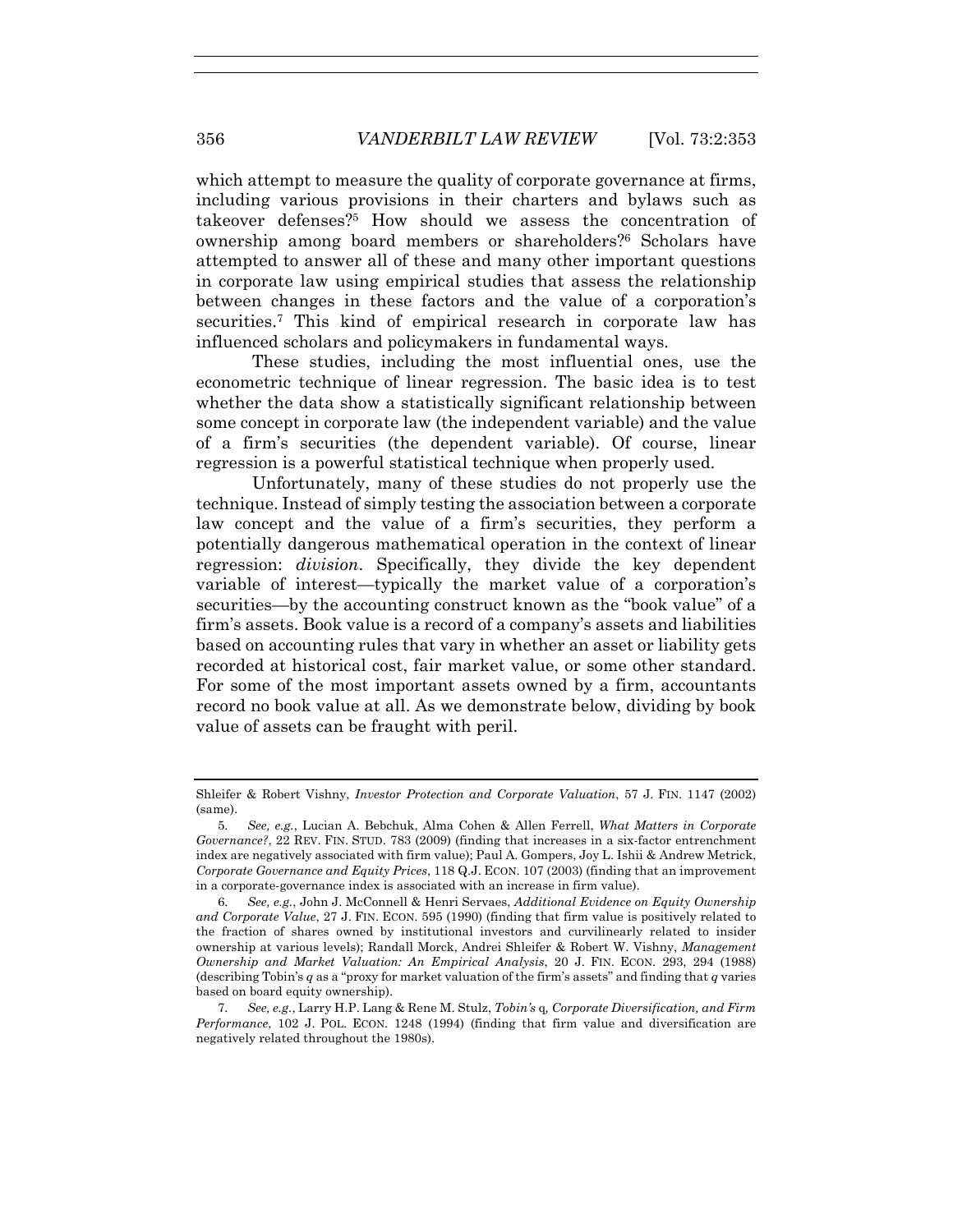Scholars have failed to account for this fundamental error, in part because the dependent variable commonly used in the literature has been given a sophisticated-sounding name: "Tobin's *q*."8 This variable, which has morphed over the years from a nuanced classical macroeconomic concept into the simple ratio of the market value of a firm's securities divided by the firm's book value of assets, has become pervasive in corporate law scholarship, even though it is a very poor measure of the value of corporations, the thing that scholars are purporting to study.

The story of how Tobin's *q* came to be one of the most important concepts in corporate law scholarship is untold in the literature. Yet this variable now plays a key role in assessing how various important regulatory and corporate governance provisions impact economic welfare. More than three hundred law review articles, including many of the most widely cited in corporate law, have referenced Tobin's *q* as a key measure of the value of corporations,<sup>9</sup> as have hundreds of articles in the most highly regarded peer-reviewed finance and economics journals.<sup>10</sup> The trend in citations to Tobin's  $q$  is markedly upward.<sup>11</sup> Recently, articles in leading law reviews have referenced Tobin's *q* in analyzing such important topics as how firm value has been affected by

<sup>8</sup>*. See* James Tobin, *A General Equilibrium Approach to Monetary Theory*, 1 J. MONEY CREDIT & BANKING 15, 15, 29 (1969) (laying out "a general framework for monetary analysis" in which the variable *q* represents the "valuations of physical assets relative to their replacement costs").

<sup>9</sup>*. See* Lucian A. Bebchuk, *The Case for Increasing Shareholder Power*, 118 HARV. L. REV. 833, 900 n.150 (2005) (describing Tobin's *q* as "a standard measure used by financial economists, as a proxy for firm value"). A search for "Tobin! /2 *q*" in the Westlaw "Law Reviews & Journals" database on January 30, 2020, generated 384 results. A search for "Tobin's *q*" at the same time in the Law "elibrary" of the Social Science Research Network found 4,751 papers. As we discuss, legal scholars primarily utilize *q* as a proxy for firm value and firm performance. *See, e.g.*, Michael Klausner, *Empirical Studies of Corporate Law and Governance: Some Steps Forward and Some Steps Not*, *in* THE OXFORD HANDBOOK OF CORPORATE LAW AND GOVERNANCE 184, 198 n.59 (Jeffrey N. Gordon & Wolf-Georg Ringe eds., 2018) ("Tobin's Q is a measure of firm value."). All of the studies cited *supra* notes 2–7 expressly used Tobin's *q* as a proxy for firm value.

 <sup>10.</sup> In preparing this article, we conducted a search of articles referencing Tobin's *q* in recent issues of the three most cited finance journals: volumes 25–72 of the *Journal of Finance*, volumes 83–124 of the *Journal of Financial Economics*, and volumes 20–30 of the *Review of Financial Studies*. We found that 445 articles in these volumes referenced Tobin's *q*, with 95 articles referencing Tobin's *q* as a proxy for firm value.

 <sup>11.</sup> According to the Westlaw "Law Reviews & Journals" database, the average and median annual citation rate to Tobin's *q* in law reviews has been nearly ten times higher during the 2010s than it was during the 1990s, and this rate has been increasing throughout the period 1990 through 2018.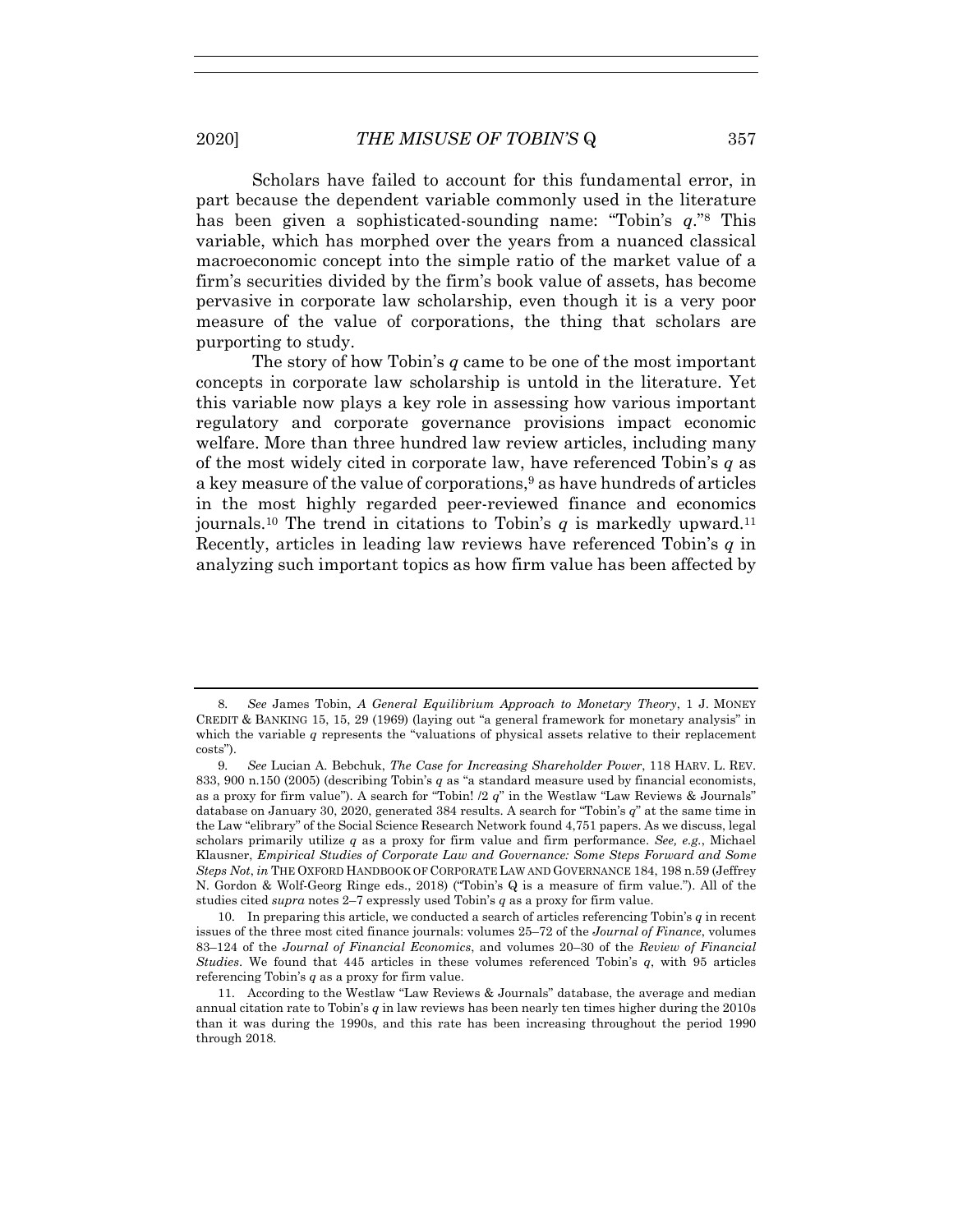hedge fund activism,<sup>12</sup> fiduciary duties,<sup>13</sup> staggered boards,<sup>14</sup> and corporate governance.15

As originally conceived, Tobin's *q*, named for the economist James Tobin, was an important variable in macroeconomic theory; it was defined as the market value of a firm's assets divided by their replacement value.16 However, in corporate law and related areas of scholarship, researchers have used a very different, more simplistic version of *q*, which we label "Simple *q*." Simple *q* is essentially a version of the "market-to-book" ratio: the market value of a firm's capital divided by its book value.<sup>17</sup> Simple *q* is a ratio and its denominator plays an important role in the story of the misuse of Tobin's *q* in modern corporate law scholarship.

Our goal here is to lay out for a law review audience the historical development of the misuse of Tobin's *q* in modern corporate law scholarship and demonstrate the basic reasons why using Simple *q*  as a proxy for firm value is problematic. Our central point in this article is that the scholarly use of Simple *q* is deeply flawed.<sup>18</sup> As a general

<sup>12</sup>*. See* Leo E. Strine, Jr., *Who Bleeds When the Wolves Bite?: A Flesh-and-Blood Perspective on Hedge Fund Activism and Our Strange Corporate Governance System*, 126 YALE L.J. 1870 (2017) (discussing results of hedge fund activism studies based on Tobin's *q*); K.J. Martijn Cremers, Erasmo Giambona, Simone M. Sepe & Ye Wang, Hedge Fund Activism, Firm Valuation, and Stock Returns (Dec. 19, 2018) (unpublished manuscript), https://papers.ssrn.com/sol3/ papers.cfm?abstract\_id=2693231 [https://perma.cc/59QB-3XLL] (using Tobin's *q* to examine effect on firm value from hedge fund activism).

<sup>13</sup>*. See* Sean J. Griffith & Natalia Reisel, *Dead Hand Proxy Puts and Shareholder Value*, 84 U. CHI. L. REV. 1027, 1035 n.41 (2017) (referencing studies based on Tobin's *q* in the second paragraph of the main body of the article).

<sup>14</sup>*. See* Amihud et al., *supra* note 3 (using *q* to find that a staggered board has no significant effect on firm value); Cremers et al., *supra* note 3 (using *q* to find that the relationship between staggered boards and firm value is heterogeneous); Catan & Klausner, *supra* note 3 (also using *q* to find that staggered boards have minimal effect on firm value).

<sup>15</sup>*. See* Zohar Goshen & Richard Squire, *Principal Costs: A New Theory for Corporate Law and Governance*, 117 COLUM. L. REV. 767 (2017) (discussing corporate governance studies based on Tobin's *q*).

<sup>16</sup>*. See* Tobin, *supra* note 8 (setting forth the analytical approach that serves as the point of origination for Tobin's *q*); *see also* William C. Brainard & James Tobin, *Pitfalls in Financial Model-Building* 9 (Cowles Found., Discussion Paper No. 244, 1968), https://cowles.yale.edu/sites/ default/files/files/pub/d02/d0244.pdf [https://perma.cc/85LR-XMBJ] ("One of the basic theoretical propositions motivating the model is that the market valuation of equities, relative to the replacement cost of the physical assets they represent, is the major determinant of new investment.").

 <sup>17.</sup> More specifically, scholars have used a simplified version of *q* in which the only market value estimate is that of a firm's equity securities; the market value of other securities (e.g., debt and preferred stock) as well as the replacement value of assets are derived from book values. As we demonstrate below, this simplified version of *q* is seriously flawed, and does not provide an accurate estimate of firm value. Nevertheless, Simple *q* has become standard in the literature. We discuss the evolution of Simple *q* from Tobin's *q* in Part I. *See infra* Part I.

 <sup>18.</sup> In terms of the scholarly use of Simple *q*, our critique is focused on the empirical corporate finance literature. In addition, there also is a theoretical literature addressing Simple *q* in a general equilibrium economic framework: scholars applying this framework have concluded that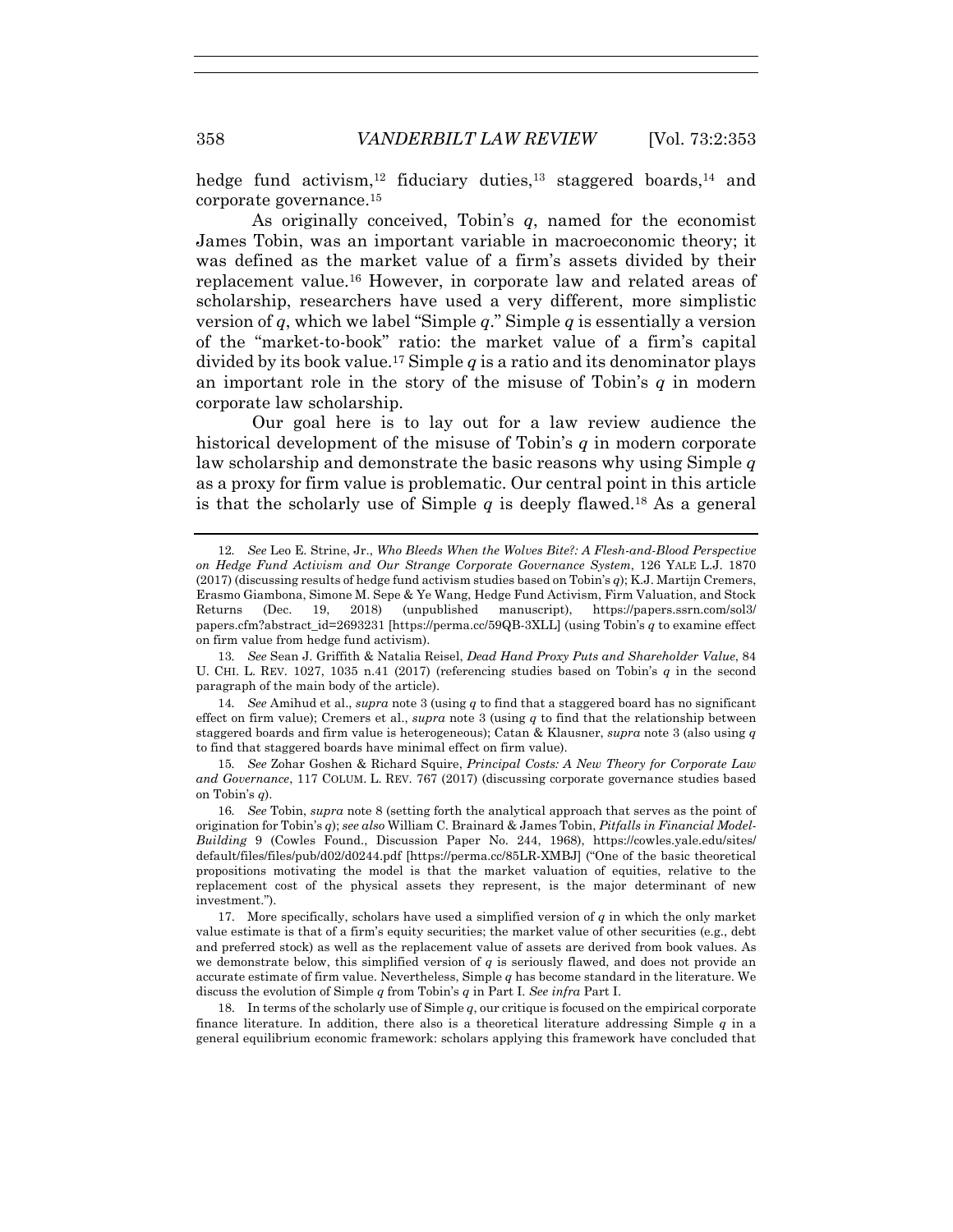matter*,* Tobin's *q*, in any specification, is not a good measure of the value of corporations, either in theory or in practice. James Tobin did not envision that scholars would use this measure to assess firm value, and it is not fit for that purpose, particularly in its currently used simplified form. When researchers began adopting a market-to-book estimate of *q* as the dependent variable in empirical studies of firms, some scholars warned about its inaccuracy, bias, and variability.<sup>19</sup> Notwithstanding these warnings, academics continued to use marketto-book estimates, often without questioning their accuracy or meaning.

We begin in Part I by tracing the history of Tobin's *q* within the corporate law and finance literature. Our historical account reveals how the use of Tobin's *q* in this literature arose from untested assertions in a handful of papers during the early 1980s, when a few scholars argued that the value of a corporation's assets might exceed their replacement value due to superior management, despite other possible explanations (e.g., monopoly power, temporary first mover advantages, intellectual property rights, etc.). Our historical critique explores how these early papers laid the foundation for the assumption that Tobin's *q* necessarily reflects firm value. Part I also explores how Tobin's *q* morphed into Simple *q*, despite clear warnings about the shortcomings of using a market-to-book proxy as an estimate for Tobin's *q*.

In Part II we explore some specific flaws in the assumption that Tobin's *q* is an appropriate measure of the value of corporations. First, we assess various interpretations of Tobin's *q* as a measure of firm value and explain several flaws associated with these interpretations. These flaws follow naturally from our historical critique.

Second, we examine some econometric problems associated with the use of Simple  $q$ , detailing how the use of Simple  $q$  as a dependent variable can produce biased coefficient estimates in linear regressions. Substituting book value for replacement costs in the denominator can generate statistical bias, both from the aggregation of assets and the omission of assets (particularly intangible assets, such as intellectual property). Simply put, firms with relatively high intangible assets

Simple  $q$  is a mean-reverting function associated with both the value premium and the volatility of stock returns. *See, e.g.*, Giovanni Walter Puopolo, *The Dynamics of Tobin's* q (Centre for Studies in Econ. & Fin., Working Paper No. 286, 2016), https://pdfs.semanticscholar.org/9e62/ 6dc7ced4b4d638d7ec1b35fe6a7f7921da24.pdf [https://perma.cc/9TAK-VY5T] (concluding that Simple *q* is mean reverting); *see also* Patrick Bolton, Hui Chen & Neng Wang, *A Unified Theory of Tobin's* q*, Corporate Investment, Financing, and Risk Management*, 66 J. FIN. 1545 (2011) (proposing a model of how external financing costs influence firm investment).

<sup>19</sup>*. See infra* text accompanying notes 109–114 (discussing Perfect & Wiles' analysis of several different proxies for Tobin's *q*, including Simple *q*).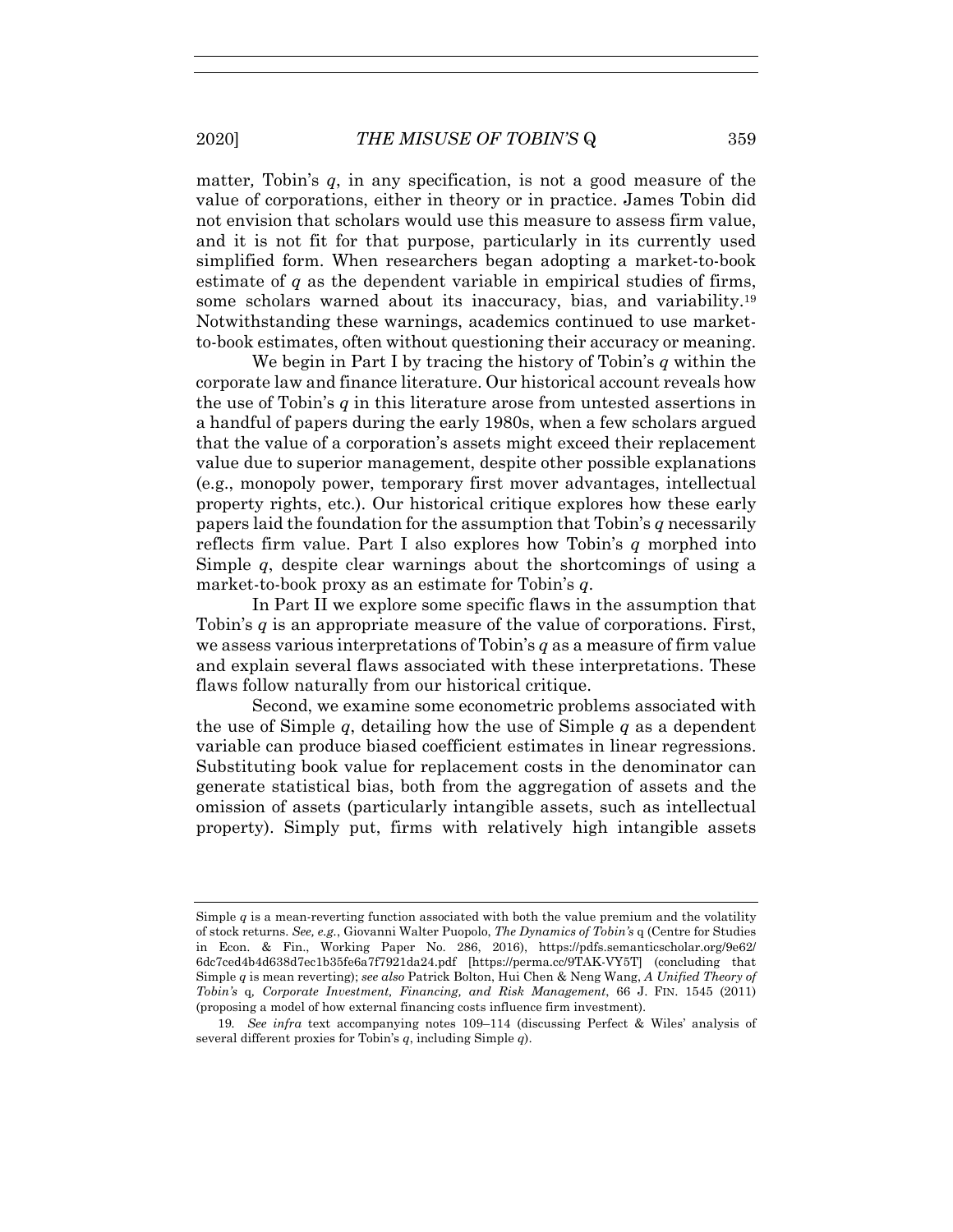generally will have higher measures of Simple *q*. 20 Moreover, because this measurement error affects the denominator of Simple *q*, conventional approaches to control for bias from aggregation and omission (e.g., by adding a covariate that proxies for intangible assets) will be ineffective. As we show, even when scholars acknowledge that Simple *q* may contain measurement error, they have not recognized this denominator-related statistical challenge, leading them to rely on empirical solutions that do not address the risk of bias.

Third, we discuss a fact that might surprise many researchers: Simple *q* is inversely associated with the following year's annual returns. This inverse association raises serious questions for studies that interpret an increase in Simple *q* as an increase in firm value, especially firm value over time.<sup>21</sup> We argue that scholars should explicitly consider the inverse relationship between Simple *q* and subsequent returns, and the connection between this puzzle and other related literatures, including financial asset pricing. Most notably, the reciprocal of Simple *q*—the ratio of book value to market value—is similar to a fundamental risk factor in the Fama-French asset pricing model and its progeny, which we discuss in detail below; this similarity and the relationship between Simple *q* and returns are not mentioned in the literature relying on Simple  $q$  as a proxy for firm value.<sup>22</sup>

In Part III, we show that our critique of Simple *q* matters. We do so by examining the results of an especially influential corporate governance study by Harvard Law School professors Lucian Bebchuk,

 <sup>20.</sup> The reason is straightforward arithmetic: if the denominator is lower because it omits intangibles, the overall measure will involve division by a lower number, and therefore Simple *q*  will be higher. Moreover, because firms' investments in intangibles vary, both by firm and over time, conventional statistical approaches are problematic. For example, as we show in Appendix A and discuss below, unbooked intangible assets are positively associated with Simple  $q$ , even holding constant industry- and firm-fixed effects. *See infra* app. A. Within the finance literature, Ryan Peters and Lucian Taylor have developed a modified version of Tobin's *q*, which they refer to as Total *q*, to attempt to address the measurement error bias that arises from the market valuing a firm's intangible assets even though intangible assets are not part of balance sheet assets and are highly serially correlated. *See* Ryan H. Peters & Lucian A. Taylor, *Intangible Capital and the Investment-*q *Relation*, 123 J. FIN. ECON. 251, 269 (2017) ("This bias is probably most severe in the standard regressions that omit intangible capital, as omitting intangible capital is an important source of measurement error, and a firm's intangible capital stock is highly serially correlated."). Total *q* includes in the denominator an estimate of a firm's intangible assets, making it potentially less problematic than Simple *q*. But Total *q* suffers from additional limitations as it is simply based on the firm's past expenditures on research and development and a thirty percent share of its prior selling, general, and administrative expenditures.

<sup>21</sup>*. See, e.g.*, Cremers et al., *supra* note 3, at 423 (finding that, among innovative firms, adoption of a staggered board is associated with an increase in firm value as proxied by *q* and concluding that "in more innovative firms . . . adopting (removing) a staggered board is associated with an increase (decrease) in long-term firm value").

<sup>22</sup>*. See, e.g.*, Eugene Fama & Kenneth French, *Common Risk Factors in the Returns on Stocks and Bonds*, 33 J. FIN. ECON. 3 (1993) (finding that book-market ratios are significantly associated with equity returns).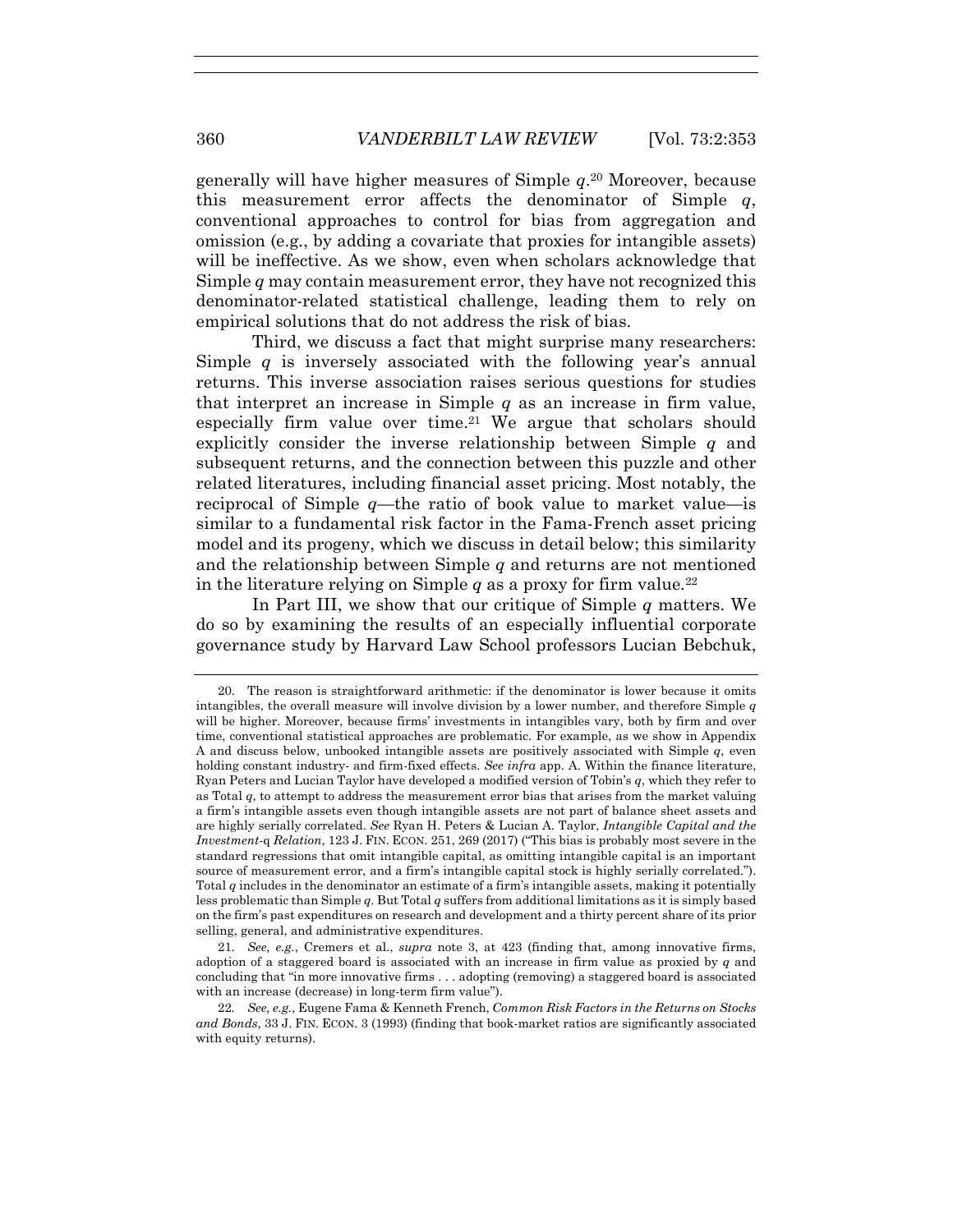Alma Cohen, and Allen Ferrell.<sup>23</sup> Their paper relies heavily on Simple *q* and contributed to a wave of papers examining the relationship between Simple *q* and various corporate governance interventions. While we can replicate their findings using Simple *q*, our replication study demonstrates that these findings disappear when we use an alternative measure for Tobin's *q* that seeks to correct for the omission of intangible assets in Simple *q*. This alternative measure suffers from problems similar to Simple *q*'s, such as aggregating all of a firm's assets; it also imposes strict assumptions in estimating intangible assets. Accordingly, we do not endorse its use as a solution to the problems posed by Simple *q*. On the contrary, our replication study simply underscores the fragility of empirical findings relying on any *q* proxy given the simple fact that the denominator of true *q* is unobservable. Consequently, all *q* proxies measure it with error, and as we discuss, using such a mismeasured ratio as a dependent variable in linear regression makes the resulting estimates especially susceptible to bias.

Finally, we also show in Part III how the story of the use and misuse of Tobin's *q* in corporate governance research provides an important insight into the current "replication crisis" within the social sciences. Over the past several years, researchers across a range of disciplines have been unable to replicate a number of notable empirical findings due to both intentional data falsification as well as selective reporting of data and results.24 Interventions meant to address this crisis have focused almost exclusively on methods that can enhance the likelihood that a study is replicable—a concern that, in the context of scientific reasoning, implicates a study's *reliability*. Yet these interventions are ill-equipped to address the empirical problems that arise when a measure fails to measure what it purports to measure, as is the case with Simple *q*. The latter concern implicates a study's *validity*, and, as we discuss, efforts to enhance a study's reliability can paradoxically serve to encourage reliance on an invalid measure. Our goal here is to expose Simple *q* as an invalid measure and, in the process, discourage scholars from relying on it as a proxy for firm  $v$ alue. $25$ 

<sup>23</sup>*. See* Bebchuk et al., *supra* note 5.

<sup>24</sup>*. See An Open, Large-Scale, Collaborative Effort to Estimate the Reproducibility of Psychological Science*, 7 PERSP. ON PSYCHOL. SCI. 657 (2012) [hereinafter *Effort to Estimate the Reproducibility of Psychological Science*] (describing a large-scale replication project within psychology); Caren M. Rotello, Evan Heit & Chad Dubé, W*hen More Data Steer Us Wrong: Replications with the Wrong Dependent Measure Perpetuate Erroneous Conclusions*, 22 PSYCHONOMIC BULL. & REV. 944 (2015) (discussing the problems of replication and misinterpretation plaguing psychological studies).

 <sup>25.</sup> For scholars interested in examining how various regulatory and corporate governance provisions relate to firm value, we recommend alternative techniques that do not rely on any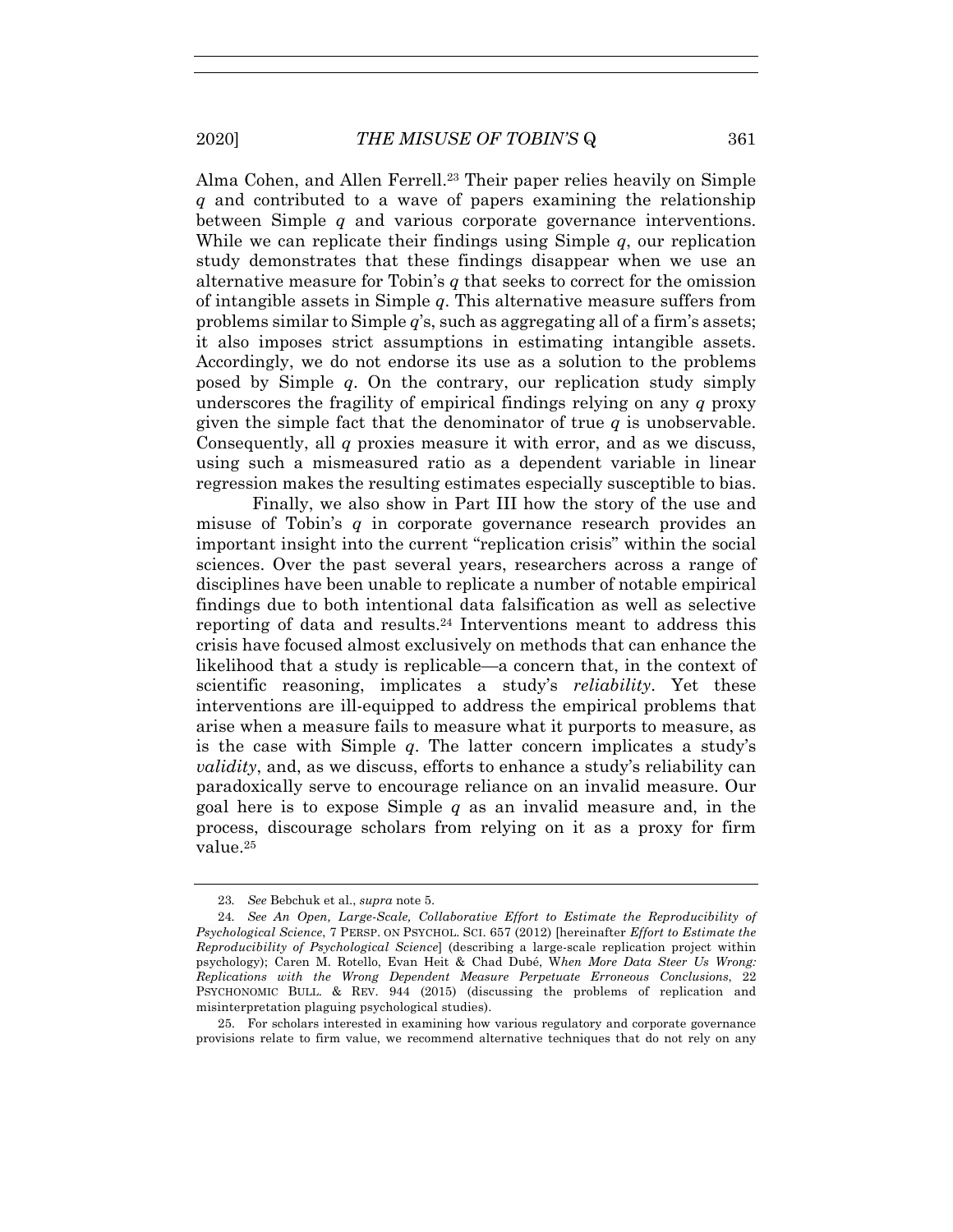In sum, we uncover the flawed assumption in many of the most important studies in corporate law: the assumption that the market-tobook ratio is an appropriate measure of the value of corporations. As we demonstrate, this ratio does not mean what many scholars seem to think it means. In our view, without more robust testing, the conclusions in corporate law that rely on market-to-book estimates for Tobin's *q* as a dependent variable are unsound and should not be the basis for academic inquiry or policy decisions. Instead, scholars and policymakers should approach studies based on Tobin's *q* with caution.

Our examination of modern corporate law scholarship connects to a broader phenomenon: the emergence of path-dependent yet haphazard ideas in intellectual history.<sup>26</sup> We hope to follow other scholarship that shows how some ideas gain traction in academia but later are exposed as inaccurate.<sup>27</sup> Our hope is that, in the future, scholars will look back on the flawed assumption in modern corporate law scholarship as an interesting historical anecdote, a surprising wrong turn, but one that has been superseded by more careful, scientifically justified analysis in empirical law and finance.

version of Tobin's *q*, and instead evaluate securities returns and direct estimates of firm value. We find a promising example of the use of direct estimates of firm value in the accounting literature, where scholars have long eschewed using Tobin's *q*, and instead measure improvements in firm value directly by using a firm's market value of equity. *See, e.g.*, Mary E. Barth & Sanjay Kallapur, *The Effects of Cross-Sectional Scale Differences on Regression Results in Empirical Accounting Research*, 13 CONTEMP. ACCT. RES. 527 (1996) (investigating bias resulting from scale differences in regressions based on market values); Mary E. Barth & Greg Clinch*, Scale Effects in Capital Markets-Based Accounting Research*, 36 J. BUS. FIN. & ACCT. 253 (2009) (assessing simulations of the effects of firm size in regressions based on market values); James A. Ohlson & Seil Kim, *Linear Valuation Without OLS: The Theil-Sun Estimation Approach*, 20 REV. ACCT. STUD. 395 (2015) (discussing modifications of regressions based on market values to account for scale). In related work, we also explore how using the natural logarithm of Simple *q* solves many of the empirical challenges of using Simple *q* as an outcome variable in a linear regression framework. However, to avoid imposing an assumption that the elasticity of a firm's market value to its book value is exactly one, a researcher should also include the natural log of a firm's book value as a covariate in the regression specification. As we illustrate there, adopting this approach is equivalent to using the natural log of the numerator of Simple *q*—a direct estimate of firm value—to estimate the effect of a regressor of interest on firm value. *See* Robert Bartlett & Frank Partnoy, The Ratio Problem (Jan. 2020) (unpublished manuscript) (on file with authors).

 <sup>26.</sup> The concept of supposed truths that are false and therefore should be rejected has existed for centuries, and arguably emerged into widespread parlance from the King James Bible, which included the admonition from the Apostle Paul to his young protégé, Timothy: "But refuse profane and old wives' fables, and exercise thyself rather unto godliness." 1 *Timothy* 4:7 (King James).

<sup>27</sup>*. See, e.g.*, Lawrence A. Hamermesh & Michael L. Wachter, *The Short and Puzzling Life of the "Implicit Minority Discount" in Delaware Appraisal Law*, 156 U. PA. L. REV. 1, 16–24 (2007) (describing the emergence and reliance on the implicit minority discount ("IMD") by courts conducting a corporate valuation using a comparable company analysis, despite lacking any support for the IMD within the academic finance literature).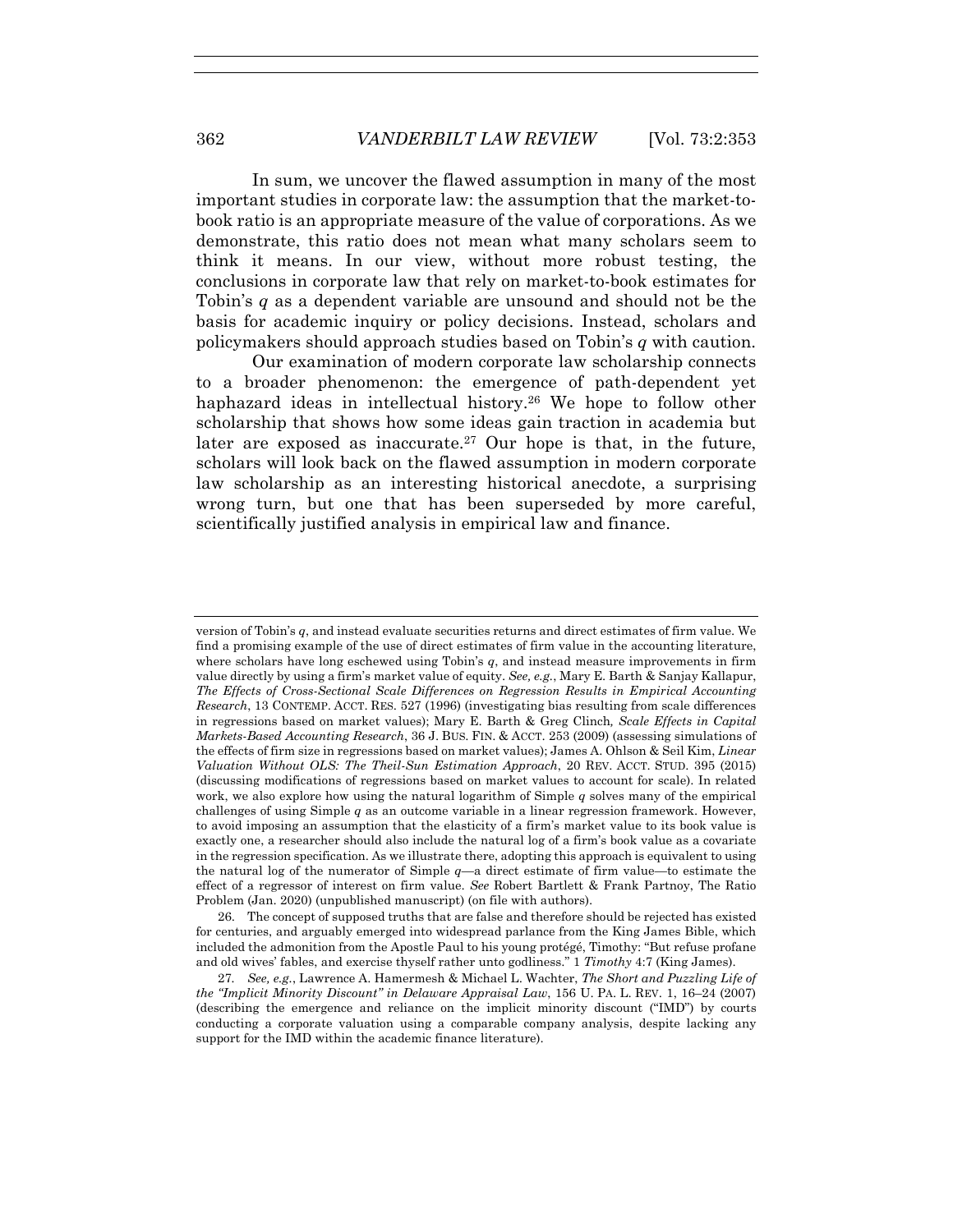# I. A HISTORY OF TOBIN'S *Q*

This Part sets forth a history of Tobin's *q*, beginning with its original use and then turning to more recent simplified specifications, including Simple *q*. Although Simple *q* is widely used in corporate law scholarship, its evolution from the original use of Tobin's *q* in macroeconomics has not previously been described in the literature. The history of how Tobin's *q* came to be seen as a proxy for firm value and how it subsequently transformed into Simple *q* illustrates many of the drawbacks of using Simple  $q$  in corporate law scholarship.

#### *A. The Classical Macroeconomic View: 1968–1976*

Although the variable Tobin's *q* is typically attributed to the economist James Tobin, the theoretical construct underlying it originated from joint work between Tobin and William C. Brainard,28 a colleague of Tobin's at Yale. In 1968, Brainard and Tobin introduced a theoretical model of an economy in which one central proposition was that "the market valuation of equities, relative to the replacement cost of the physical assets they represent, is the major determinant of investment."29 They noted that investment in physical assets is stimulated when physical capital is more highly valued in the market than it costs to produce, and investment is discouraged when physical capital is valued in the market below its replacement cost.30 Brainard and Tobin were focused on explaining fluctuations in investment, so they intuitively compared the market yield on equity with the real returns to physical investment. In their 1968 paper, however, they did not specify a variable with a letter to describe this concept. The concept was not yet named "*q*."

The setting in which Brainard and Tobin introduced the conceptual underpinnings of *q* obviously was quite different than the setting in which the concept is used in empirical law and finance scholarship. The authors were comparing market prices with the

 <sup>28.</sup> Although Tobin ultimately came to receive naming credit for *q*, Brainard also left a considerable, though *q*-less, legacy, including the William C. Brainard Professorship of Economics at Yale, where he served as provost from 1981 to 1986 and was chair of the economics department. *See Yale Officer: Provosts*, YALE U. LIBR., https://guides.library.yale.edu/c.php?g= 296064&p=1973564 (last updated Jan. 3, 2020) [https://perma.cc/5CT8-93Z6] (listing Brainard's tenure as Yale provost). Among Brainard's Ph.D. students is David F. Swensen, the long-time Yale chief investment officer. *Chair Pays Tribute to Economist William Brainard's Leadership*, GIVING TO YALE (Dec. 19, 2008), https://giving.yale.edu/news/chair-pays-tribute-economist-williambrainards-leadership [https://perma.cc/QHZ8-386M].

 <sup>29.</sup> Brainard & Tobin, *supra* note 16, at 9.

<sup>30</sup>*. Id.*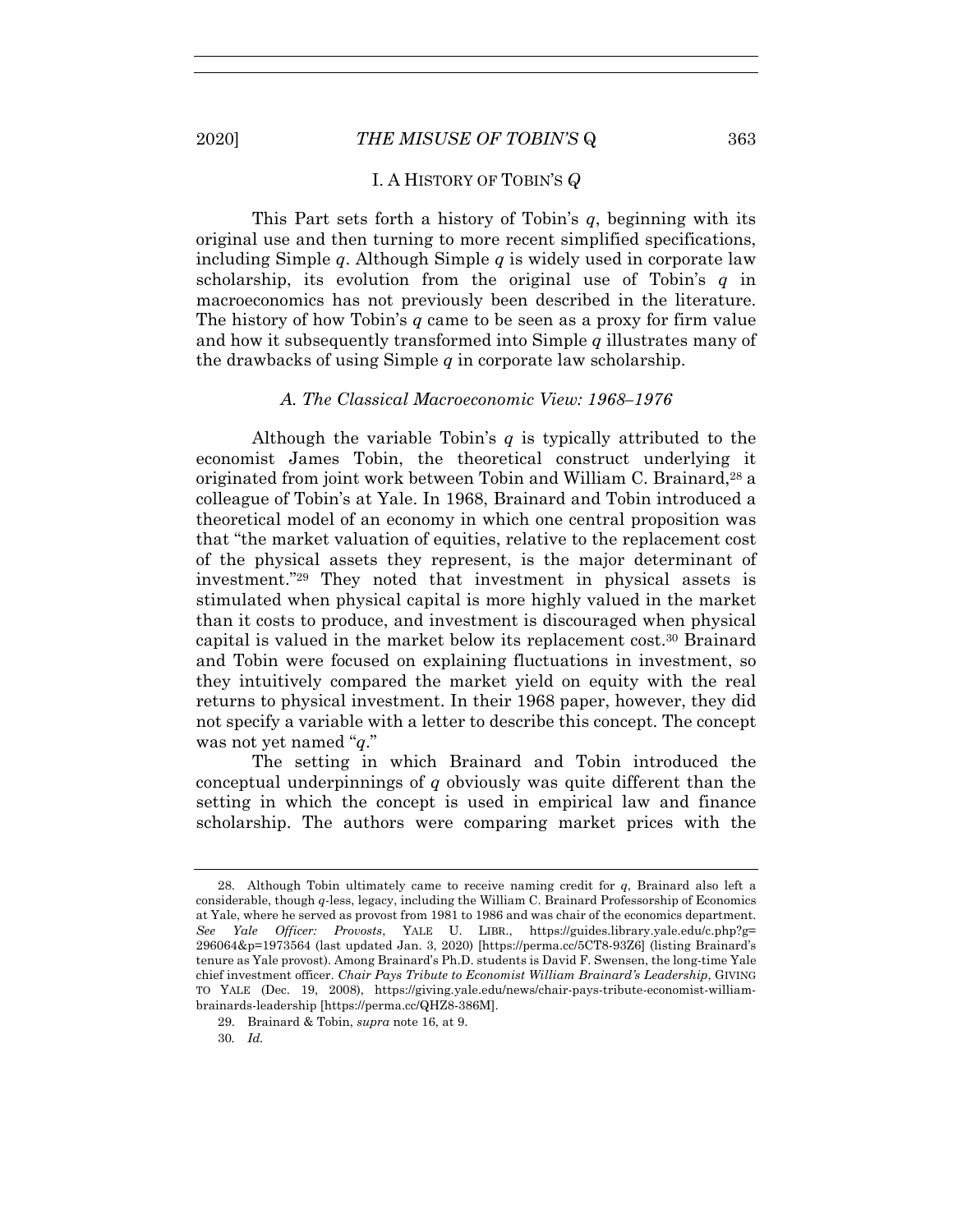replacement cost of physical assets in order to describe fluctuations in investment that were relevant for the purposes of macroeconomic modeling. Indeed, their paper was specifically directed toward monetary economists, and the relevance of the relationship between market prices and the replacement cost of physical assets was to explain how monetary policy might affect investment in the real economy. In their words, this relationship was "the sole linkage in the model through which financial events, including monetary policies, affect the real economy."31

A year later, in 1969, Tobin published *A General Equilibrium Approach to Monetary Theory*. In developing the macroeconomic model in that paper, Tobin reiterated the concept of market value versus replacement costs and stated that he would "allow the value of existing capital goods, or of titles to them, to diverge from their current reproduction cost."<sup>32</sup> Tobin then used the letter  $q$  to describe the ratio of the market value of capital goods and their replacement costs.33 Because Tobin allowed *q* to depart from a one-to-one ratio, he noted how this variation could be interpreted in then-current versions of the Investment Saving–Liquidity Preference Money Supply ("IS–LM") macroeconomic model.<sup>34</sup> In Tobin's formulation, if  $q$  equaled one, the standard IS–LM curves held.35 But if *q* were greater than or less than one, there would be a short-run disequilibrium.36 The long-run equilibrium would then require some form of adjustment, so that *q* would move in the direction of one.<sup>37</sup> Tobin illustrated the effects of changes in *q* on the IS–LM model in Figure 3 of his 1969 paper,<sup>38</sup> which is reproduced from the original below.

38*. Id.* at 22 fig.3.

<sup>31</sup>*. Id.*

 <sup>32.</sup> Tobin, *supra* note 8, at 19.

<sup>33</sup>*. Id.* at 21. We follow the literature in using the terms "physical capital" and "capital goods" interchangeably.

<sup>34</sup>*. See id.* (observing that "equation (I.5) can be interpreted as a species of the standard Keynesian *LM* curve").

 <sup>35.</sup> *Id.* at 23.

<sup>36</sup>*. Id.* at 22–23.

<sup>37</sup>*. Id.* at 23.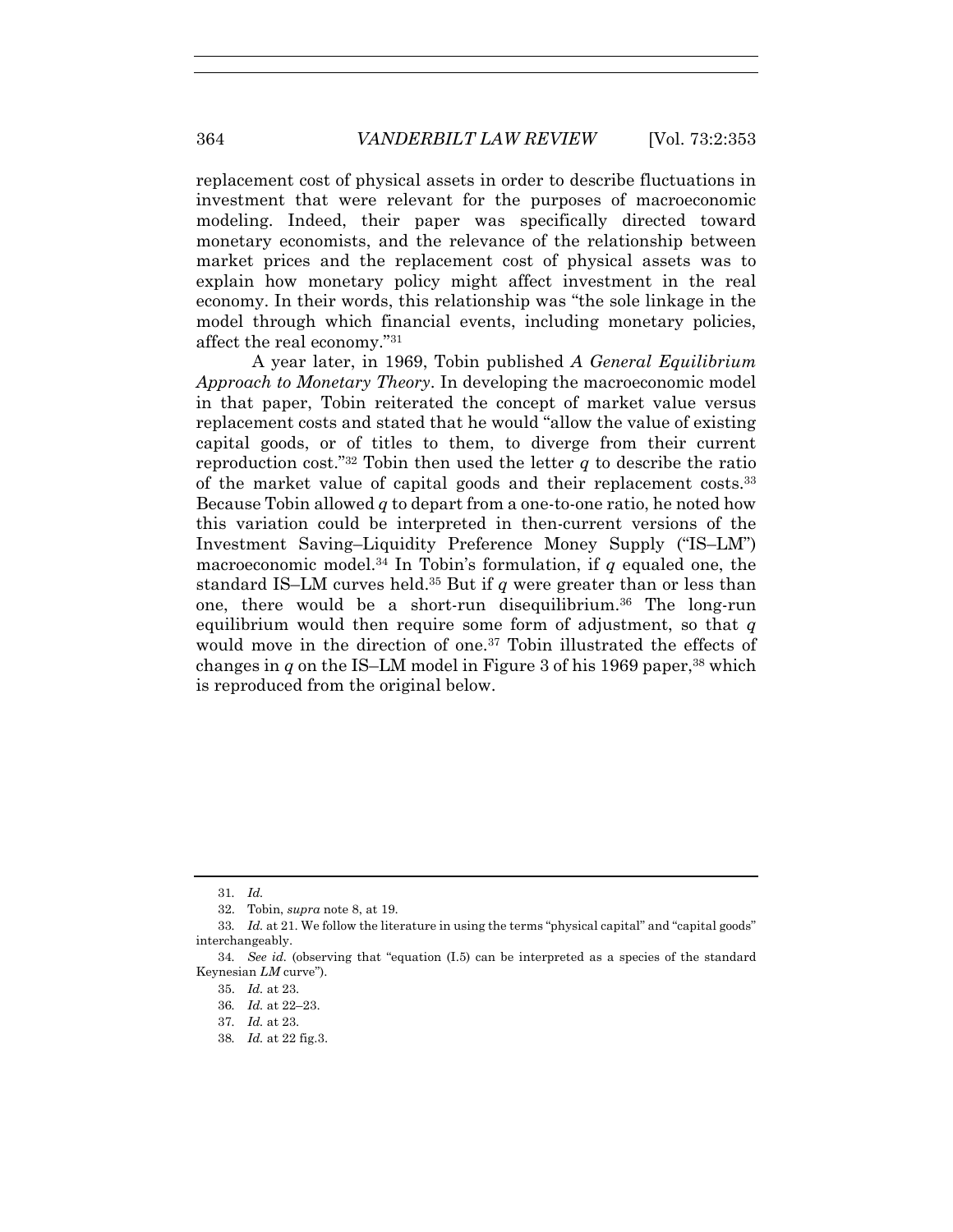

Tobin cautioned in his concluding remarks that "[t]he models discussed here were meant to be illustrative only, and to give meaning to some general observations about monetary analysis."39 Tobin concluded that the key insight associated with the introduction of *q* related to monetary policy: the major way for monetary policy to affect aggregate demand was "by changing the valuation of physical assets relative to their replacement costs."40 In other words, the context for the introduction of *q* was as a tool in the theory of monetary policy. Tobin's *q* was truly "Macro *q*": it had nothing to do with measuring the effects of a change in policy or a shock on relative prices; instead, it was a potential lever that might be used to change aggregate demand (the dependent variable in Tobin's model). In general terms, Tobin's *q* described how financial markets affected investment and economic activity. Put another way, Tobin's *q* began its life as a potential independent variable on the right side of financial equations, not as a dependent variable on the left.

<sup>39</sup>*. Id.* at 29.

<sup>40</sup>*. Id.*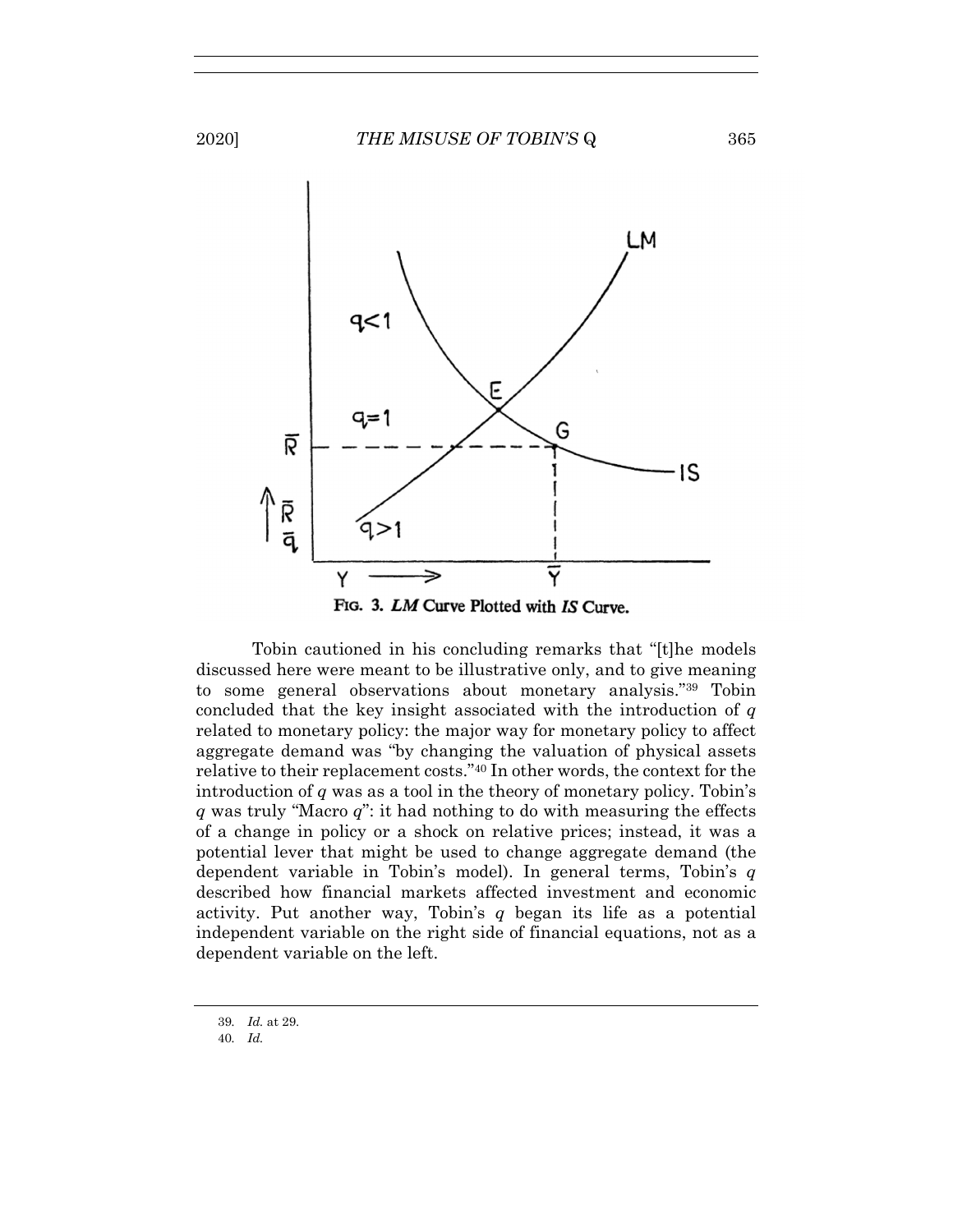According to Tobin, the deviation of *q* from one was an important short-term determinant of investment. Specifically, in Tobin's model, if *q* were above one, the value of physical assets would be relatively high. Firms would invest a greater amount, because they would benefit from buying assets at a lower cost than their market value. Accordingly, in Tobin's model, when *q* was greater than one, investment should increase. Conversely, when *q* was less than one, investment should decrease. In the long run, adjustments in capital investment should occur, so that a firm's actual physical capital or capital goods should approach the optimal level.<sup>41</sup>

Tobin's *q* remained an important concept in macroeconomic theory throughout the 1970s and it continues to play a role in that field today.42 However, Tobin's *q* did not play any role in corporate law or corporate governance at its inception.

#### *B. Early Interpretations from Empirical Finance: 1977–1984*

Not surprisingly, the first empirical studies using Tobin's *q* focused on examining the sensitivity of investment outlays to changes in the incentive to invest.43 Indeed, the stagflation of the 1970s made Tobin's theory particularly attractive to scholars seeking to understand how factors other than interest rates might affect corporate investment. Similar considerations motivated pioneering work on how tax policy might affect corporate investment through changes in Tobin's *q*.44 In keeping with this macroeconomic focus, these early papers examined aggregate levels of Tobin's *q* across the entire economy, generally using federal flow of funds data to estimate Tobin's *q*.45 Scholars did not focus on Tobin's *q* at the individual firm level.

 <sup>41.</sup> Note that Tobin's model explicitly contemplated that in the short run the measure of *q* would fluctuate. Indeed, the explanatory power of Tobin's model derived in part from the fluctuations in *q*.

 <sup>42.</sup> Tobin refined his macroeconomic model during the 1970s. *See* James Tobin, *Monetary Policies and the Economy: The Transmission Mechanism*, 37 S. ECON. J. 421 (1978).

<sup>43</sup>*. See e.g.*, George M. von Furstenberg, *Corporate Investment: Does Market Valuation Matter in the Aggregate?*, 1977 BROOKINGS PAPERS ON ECON. ACTIVITY 347 (empirically examining whether the *q* ratio predicts investment by nonfinancial corporations).

<sup>44</sup>*. See e.g.*, Lawrence H. Summers, *Taxation and Corporate Investment: A* q*-Theory Approach*, 1981 BROOKINGS PAPERS ON ECON. ACTIVITY 67 (examining corporate investment as a function of changes in tax-adjusted *q*).

<sup>45</sup>*. See e.g.*, Fumio Hayashi, *Tobin's Marginal* q *and Average* q*: A Neoclassical Interpretation*, 50 ECONOMETRICA 213, 214 (1982) ("[W]e calculate modified q from data on average q taking into account the actual U.S. tax system and estimate a simple linear investment function."); Summers, *supra* note 44, at 85 (noting that their "equations and diagram[s] can be interpreted as referring to the entire economy rather than an individual firm"); von Furstenberg, *supra* note 43, at 347 (describing an intention to explore the "influence on aggregate investment behavior" of "[b]alancesheet variables and stock-market appraisals," which, at that time, remained "less clear").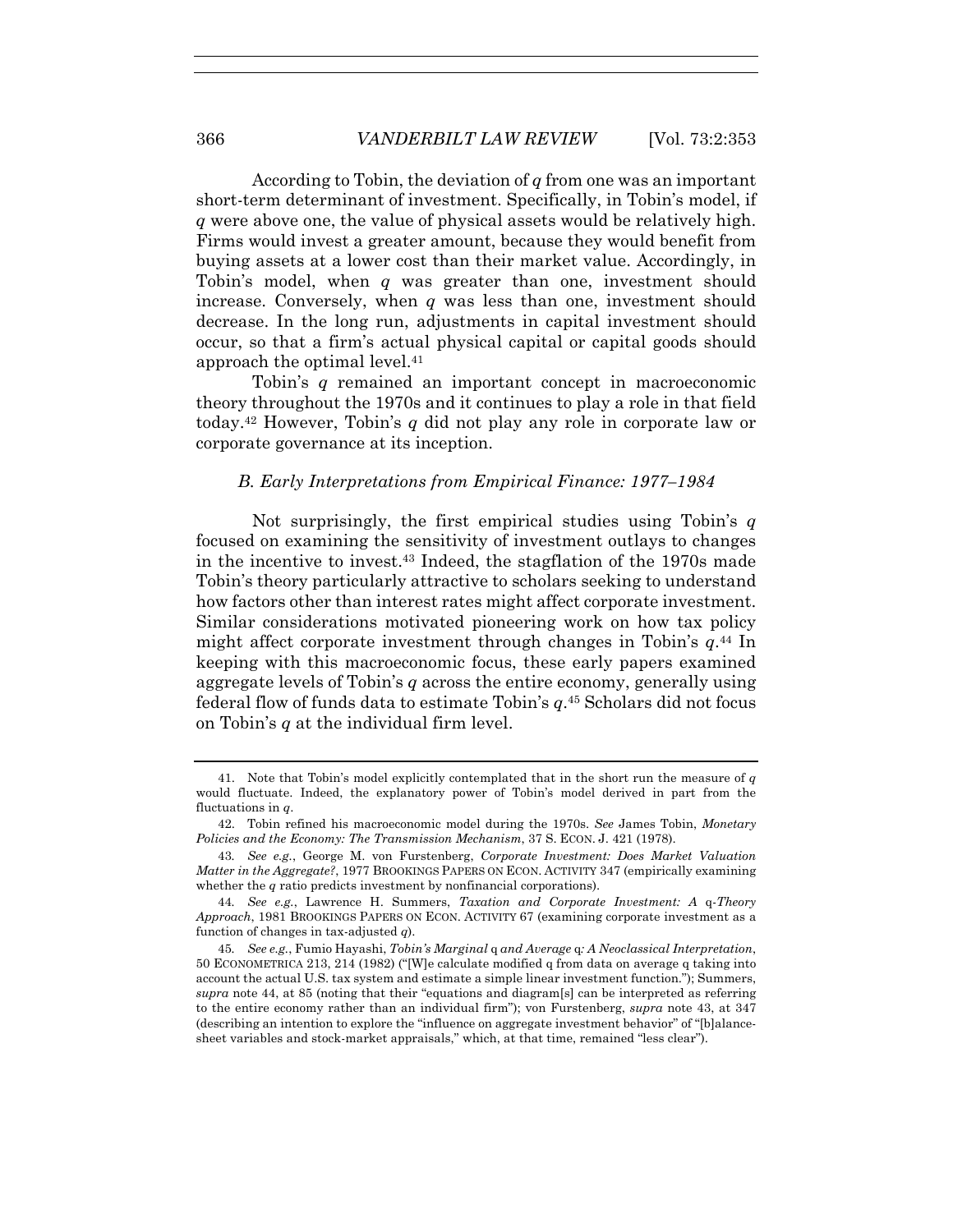During this same time, in a different area of research, scholars in empirical corporate finance, who traditionally had used accountingbased measures to assess firm profitability, began raising several objections to those measures.46 In particular, scholars expressed concern that accounting rates of return measured only past profits and did not reflect expectations about the future.<sup>47</sup> Accounting measures did not reflect assessments of risk, either.<sup>48</sup> Moreover, they were sensitive to inflation, a major concern during the late 1970s, when inflation rates and nominal interest rates were very high.49 At this time, financial economists first considered introducing Tobin's *q* onto new scholarly turf: to evaluate firm performance. Might Tobin's *q* be better than accounting-based measures?

A potential answer appeared in a 1981 article by Eric Lindenberg, a researcher at AT&T, and Stephen Ross, an economist at Yale (and a colleague of James Tobin).<sup>50</sup> Lindenberg and Ross titled their article *Tobin's* q *Ratio and Industrial Organization*, but they opened the article more modestly, by referencing the use of Tobin's *q* in macroeconomic models, not industrial organization.<sup>51</sup> They noted the important intuition arising from Tobin's macroeconomic model that if firms took all profitable opportunities when the value of their new capital investment exceeded its cost (in other words, when Tobin's *q* was greater than one), then the marginal value of Tobin's *q* should converge to one.52 This reference, and the intuition backing it, had become standard in the macroeconomics literature.

But then Lindenberg and Ross said something extraordinary: "We will employ this argument peripherally below, but our focus is somewhat different. Our interest is in the cross-sectional value of *q* and

 <sup>46.</sup> *See, e.g.*, Franklin M. Fisher & John J. McGowan, *On the Misuse of Accounting Rates of Return to Infer Monopoly Profits*, 73 AM. ECON. REV. 82, 84 (1983) (demonstrating that accounting rates of return are not a reliable proxy for the economic rate of return); Ezra Solomon, *Alternative Rate of Return Concepts and Their Implications for Utility Regulation*, 1 BELL J. ECON. & MGMT. SCI. 65, 80 (1970) (critiquing the prevalent mistake of assuming that book rate of return measures and discounted-cash flow ("DCF") rate of return measures are estimates of the same thing); Thomas R. Stauffer, *The Measurement of Corporate Rates of Return: A Generalized Formulation*, 2 BELL J. ECON. & MGMT. SCI. 434, 467 (1971) (demonstrating that "the accounting rate of return is generally a very poor proxy for the economic or DCF rate of return").

 <sup>47.</sup> *See* Solomon, *supra* note 46, at 65 (showing that returns based on book value and returns based on discounted cash flow rarely generate similar results).

 <sup>48.</sup> *See* Stauffer, *supra* note 46 (analyzing factors associated with bias in accounting returns).

<sup>49</sup>*. See* Fisher & McGowan, *supra* note 46, at 82 (noting that accounting practices do not incorporate allowances for inflation).

<sup>50</sup>*. See* Eric B. Lindenberg & Stephen A. Ross, *Tobin's* q *Ratio and Industrial Organization*, 54 J. BUS. 1 (1981).

 <sup>51.</sup> *See id.* at 1–2.

 <sup>52.</sup> *See id.* at 2.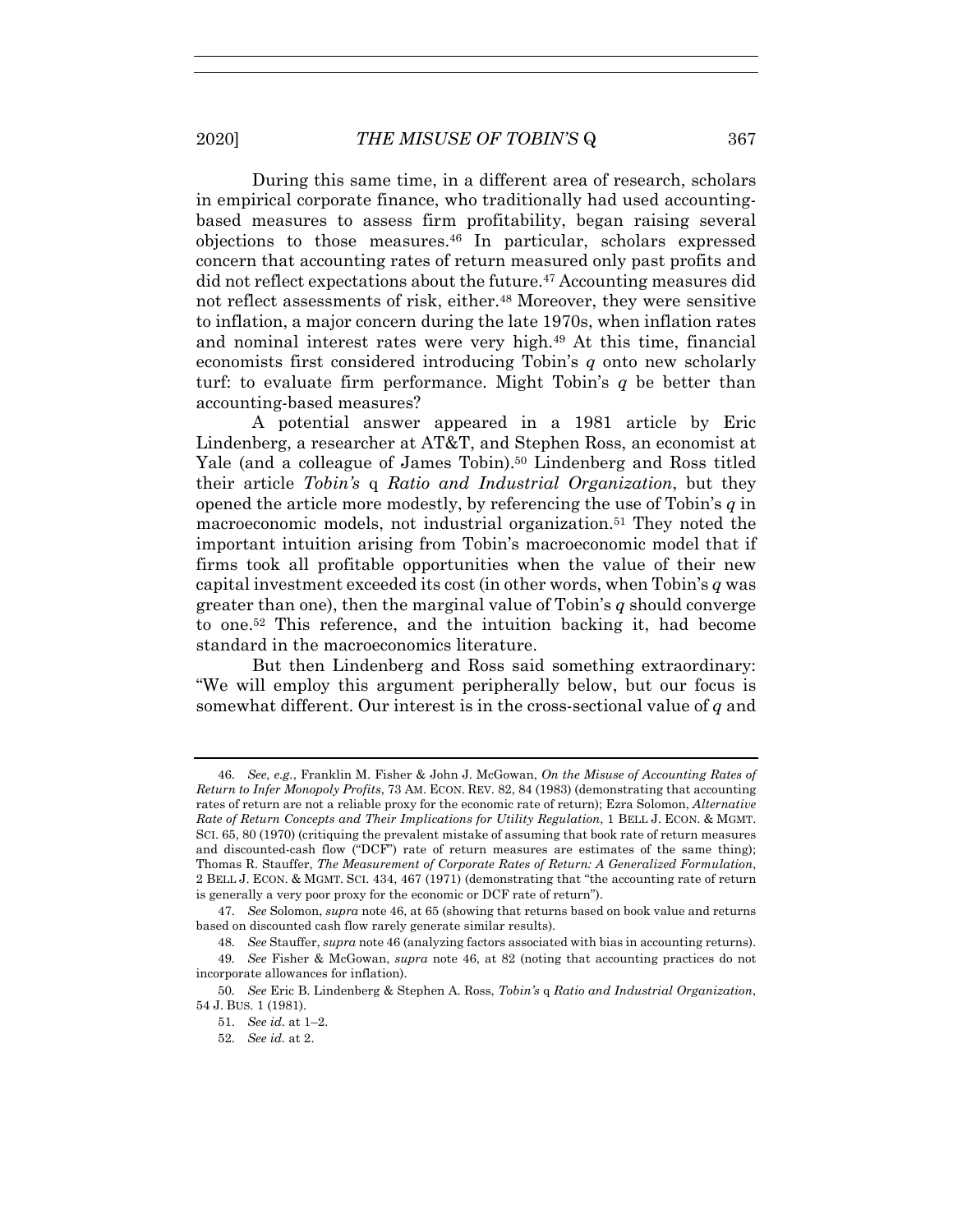its implications for industrial organization in general . . . ."53 In other words, Lindenberg and Ross were transporting Tobin's macroeconomic *q* to a new context, where the variable might take on entirely different meanings and functions.

Instead of focusing on the effects on capital investment when *q*  differed from one, as Tobin and his followers had, Lindenberg and Ross described the range of reasons why Tobin's *q* might differ from one. Their analysis of *why* the variable might differ from one included the prospect of Ricardian and monopoly rents, which presumably would lead to asset market values that were higher than their replacement values.54 Thus, Lindenberg and Ross suggested that Tobin's *q* might be useful not only in examining levels of investment, but also in assessing firm profitability and monopoly power. The implicit conclusion that firms with a high value of Tobin's *q* were more profitable was asserted but not rigorously defended.

Most importantly, Lindenberg and Ross developed a procedure for calculating Tobin's *q*. They created a database of Tobin's *q* estimates for a large sample of firms and then used it to examine the dispersion of supercompetitive market power across different companies and industries.55 The implication of their pathbreaking paper was that other scholars also could use Tobin's *q* to examine and assess differences among firms. In other words, they provided a template for how Tobin's *q* could be measured and evaluated for individual firms.

The new Lindenberg and Ross formulation of Tobin's *q* was catnip for empirical corporate finance researchers. During the early 1980s, researchers began advocating Tobin's *q* as a measure that was superior to the range of accounting-based measures that scholars had been using to assess firm profitability.56 By adopting and then adapting Tobin's *q* from the theoretical macroeconomics literature, empirical researchers in corporate finance potentially had found a more accurate measure to use in assessing firm profitability.

Following Lindenberg and Ross, finance scholars began to embrace Tobin's *q*.57 It offered several advantages compared to

<sup>53</sup>*. Id.* at 2.

 <sup>54.</sup> *See id.* at 2–3 (proposing reasons why "the actual *q* value of even a competitive firm may differ from unity").

<sup>55</sup>*. See id.* at 10 tbl.1.

<sup>56</sup>*. See*, *e.g.*, Henry McFarland, *Evaluating* q *as an Alternative to the Rate of Return in Measuring Profitability*, 70 REV. ECON. & STAT. 614, 614 (1988) (citing the literature assessing firm profitability).

<sup>57</sup>*.* Mark Hirschey, *Market Structure and Market Value*, 58 J. BUS. 89 (1985) (reexamining the relationship between market structure and monopoly profits as proxied by Tobin's *q*); McFarland, *supra* note 56 (exploring whether accounting estimates of *q* are less erroneous than accounting rates of return); Michael A. Salinger, *Tobin's* q*, Unionization, and the Concentration-*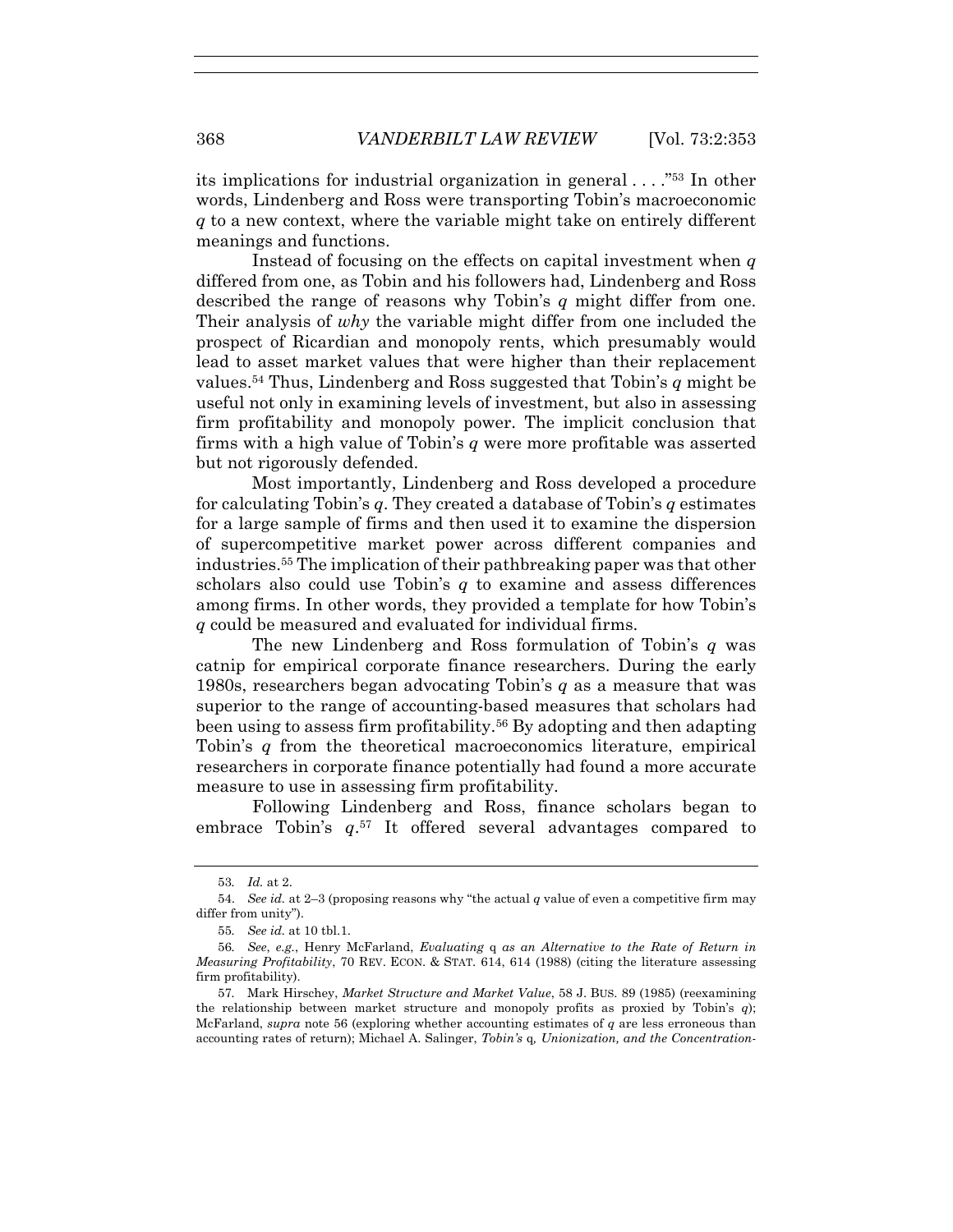accounting measures. Because the numerator of Tobin's *q* included market value, it reflected expectations about the future. Market prices also reflected assessments of risk, because they were influenced by expectations about the variance of future profits. Replacement cost, the denominator of Tobin's *q*, was difficult to calculate, but Lindenberg and Ross had demonstrated it could be estimated based on contemporaneous data. Throughout the early and mid-1980s, several scholarly articles discussed the extent to which Tobin's *q* might be a viable substitute for purely accounting-based metrics. We turn next to this research.

### *C. The Divergence Between Macroeconomics and Empirical Finance: 1984–1992*

During the 1980s, as Tobin's *q* gained traction among financial economists as a measure of firm performance, two notable trends emerged that highlighted a growing divide between the use of Tobin's *q* by macroeconomists and financial economists. The first difference was conceptual; the second was definitional.

First, consistent with the early macroeconomic literature testing Tobin's original theory, several macroeconomists explored the relationship between Tobin's *q* and corporate investment. Their papers largely reflected the original conception of Tobin's *q* (as articulated by Tobin).58 However, an important theoretical modification was made in 1982 by Fumio Hayashi, who sought to connect formally the insights of Tobin with the neoclassical theory of investment.59 This latter theory had generally focused on modeling a firm's investment in its physical capital as an optimization challenge in which a firm sought to maximize returns to scale while accounting for "installation costs."60 Recognizing the theoretical importance of installation costs, Hayashi formally modified Tobin's theory to account for them: in this new "*q*-theory of investment," a firm decides the optimal rate of investment through

*Profits Relationship*, 15 RAND J. ECON. 159 (1984) (using Tobin's *q* to examine the link between market structure and monopoly profits); Michael Smirlock et al., *Tobin's* q *and the Structure-Performance Relationship*, 74 AM. ECON. REV. 1051 (1984) (using *q* to measure firm rents).

<sup>58</sup>*. See*, *e.g.*, Steven M. Fazzari, R. Glenn Hubbard & Bruce C. Peterson, *Financing Constraints and Corporate Investment*, 1988 BROOKINGS PAPERS ON ECON. ACTIVITY 141 (studying the impact of financing constraints on corporate investment by individual firms after controlling for *q*); Michael A. Salinger & Lawrence H. Summers, *Tax Reform and Corporate Investment: A Microeconomic Simulation Study, in* BEHAVIORAL SIMULATION METHODS IN TAX POLICY ANALYSIS 247 (Martin Feldstein ed., 1983) (developing a methodology for simulating the effects of alternative corporate tax reforms on corporate investment by individual firms).

<sup>59</sup>*. See* Hayashi, *supra* note 45.

 <sup>60.</sup> *Id.* at 215.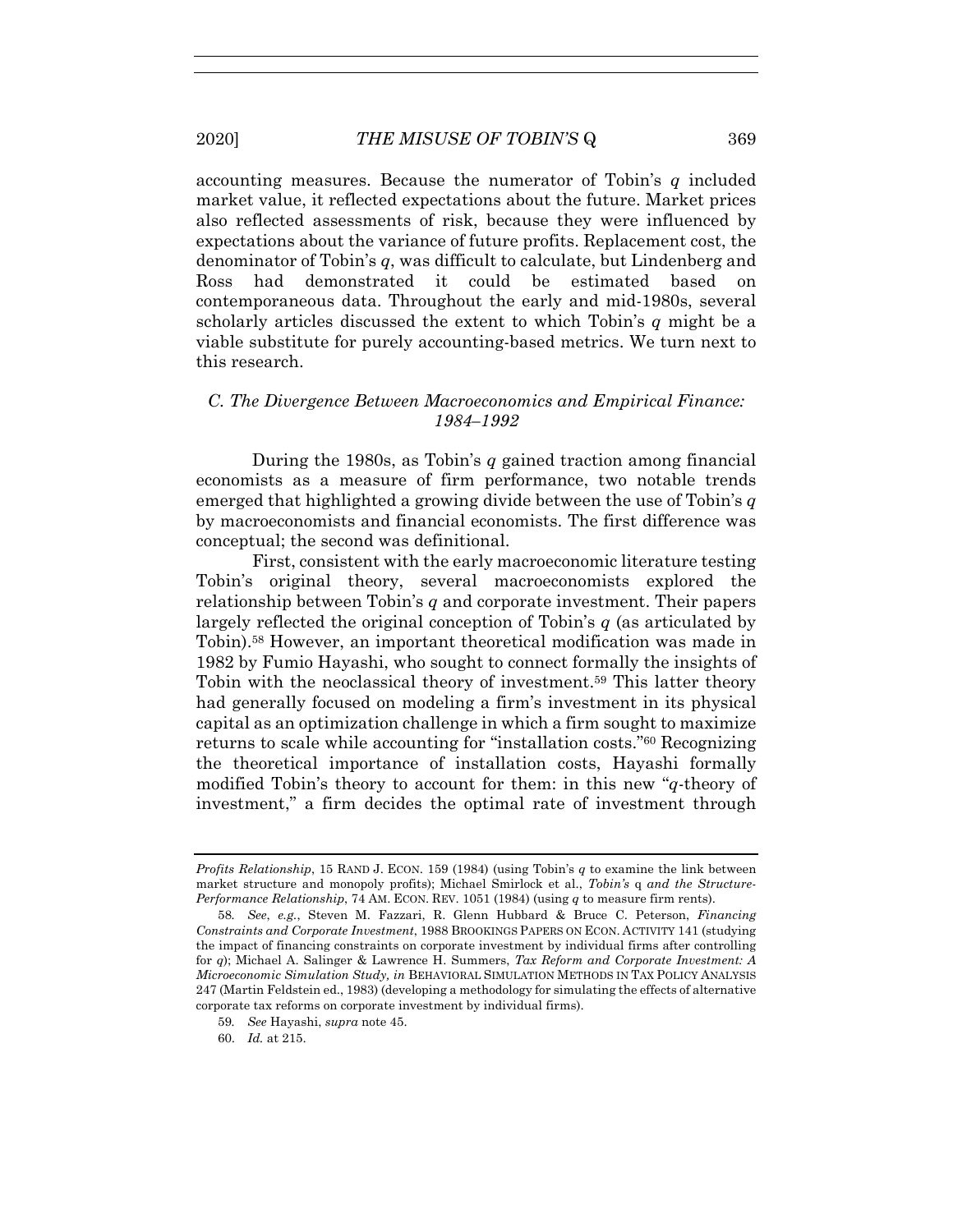knowledge of Tobin's  $q$  and the firm's installation costs.<sup>61</sup> Notably, given the focus on a firm's investment in physical capital and installation costs, Tobin's *q* within this literature represented the market value of the firm relative to the replacement costs of its *physical* capital.

In contrast, within finance circles the possibility that Tobin's *q* might reflect a firm's ability to extract economic rents was increasingly conflated with the possibility that Tobin's *q* reflected firm value. An article commonly cited as pioneering the use of Tobin's *q* in this regard is Randall Morck, Andrei Shleifer, and Robert Vishny's 1988 study of the relationship between management ownership and firm value.<sup>62</sup> In examining a cross section of 371 firms using data from 1980, they found that Tobin's *q* rose with management ownership in firms where management held a small percentage of equity, but declined in firms where management held a larger percentage.<sup>63</sup> Morck, Shleifer, and Vishny assumed that high Tobin's *q* firms were associated with higher expected future profits,<sup>64</sup> an assumption we examine in Part II.

It is worth noting that the version of Tobin's *q* used by Morck, Shleifer, and Vishny is markedly different from the Simple *q* marketto-book ratio used today. First, they used actual estimates of replacement costs, from the 1980 Griliches R&D Master file, rather than book value, to estimate the denominator of Tobin's  $q^{65}$ . This financial dataset was created by the National Bureau of Economic Research for a sample of firms during the late 1970s and early 1980s and provided a variety of metrics one could use to estimate actual replacement values.66 Second, they used actual estimates of the market values of preferred stock and long-term debt rather than book value to

- 62*. See* Morck et al., *supra* note 6.
- 63*. See id.* at 311 (summarizing the study's results).
- 64*. Id.* at 312 n.12.
- 65*. Id.* at 296.

 <sup>61.</sup> The "*q*-theory of investment" remains provocative given the informational content it attributes to Tobin's *q*. As Hayashi noted, "All the information about the demand curve for the firm's output and the production function that are relevant to the investment decision is summarized by *q*." *Id.* at 218. Additionally, in the neoclassical theory of investment, note that firms make investment decisions on the margin—that is, an optimizing firm evaluates the benefits of investing in an additional unit of capital relative to the costs of acquiring and installing an additional unit of capital. As such, in applying Tobin's work to the neoclassical framework, the relevant metric was a firm's marginal *q* (the ratio of the market value of an additional unit of capital to its replacement cost) rather than its overall, or average, *q*. While marginal *q* is an unobservable construct, Hayashi's work established conditions under which marginal and average *q* were the same, thereby opening the door to rigorous statistical testing of the *q*-theory of investment. *Id.*

 <sup>66.</sup> Bronwyn H. Hall et al., *The R&D Master File Documentation* (NBER Technical Working Paper Series, Paper No. 72, 1988), https://www.nber.org/papers/t0072.pdf [https://perma.cc/QEA9- LVRQ].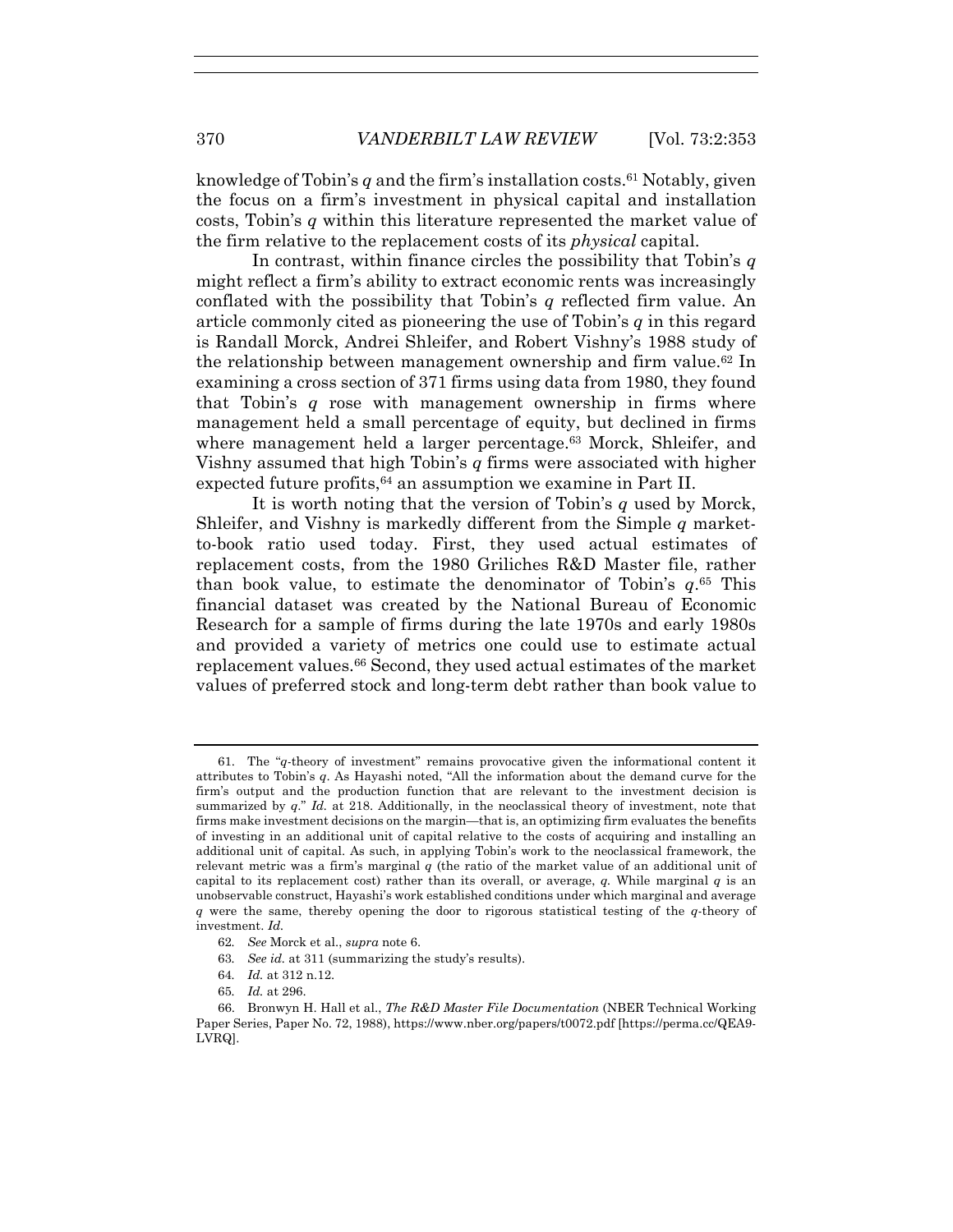estimate their Tobin's  $q$  numerators.<sup>67</sup> Third, they extensively discussed the potential bias associated with their Tobin's *q* estimates.68 (Scholars later largely abandoned all of these practices and instead simply used book values for all measures except stock prices, without discussion.69)

However, Morck, Shleifer, and Vishny did not show the same degree of care in describing their rationale for using Tobin's *q* as a measure for firm value. In explaining the choice of Tobin's *q* as the outcome variable, the authors explained that "Tobin's *Q* is high when the firm has valuable intangible assets in addition to physical capital, such as monopoly power [Lindenberg and Ross (1981)], goodwill, a stock of patents, or good managers."70 They noted that high Tobin's *q* might arise from any of these sources of "intangible assets," and then simply asserted that Tobin's *q* reflected management performance and, therefore, firm value. The boldness of this unsubstantiated claim, published in 1988, makes it worth quoting in its entirety: "Although *Q* is undoubtedly a very noisy signal of management performance, we believe it is well-suited to our purpose. Because we are interested in the predictable effects of a firm's ownership structure on its value, it seems natural to look at the cross-sectional relationship between ownership and value."71

In two sentences, Tobin's *q* was thus transformed into a proxy for management's effect on firm value. Despite the uncertainty as to why the measure might be "well-suited" to Morck, Shleifer, and Vishny's purpose or "natural" for examining the relationship between ownership and "value," this notion of Tobin's *q* as reflecting firm value took root.72 By the early 1990s, prominent papers in finance were citing, though not analyzing or critiquing, Morck, Shleifer, and Vishny (1988) and Lindenberg and Ross (1981) as the justification for using Tobin's *q* as a proxy for firm value.73

 <sup>67.</sup> Morck et al., *supra* note 6, at 296.

<sup>68</sup>*. See id.* at 295–307 (providing extensive discussion of the above factors).

<sup>69</sup>*. See*, *e.g.*, Steven N. Kaplan & Luigi Zingales, *Do Investment-Cash Flow Sensitivities Provide Useful Measures of Financing Constraints?,* 112 Q. J. ECON. 169, 177 (1997):

We measure average Tobin's *Q* as the market value of assets divided by the book value of assets (item 6) where the market value of assets equals the book value of assets plus the market value of common equity less the sum of the book value of common equity (item 60) and balance sheet deferred taxes (item 74).

 <sup>70.</sup> Morck et al., *supra* note 6, at 296.

<sup>71</sup>*. See id.*

<sup>72</sup>*. Id.*

<sup>73</sup>*. See*, *e.g*., Henri Servaes, *Tobin's Q and the Gains from Takeovers*, 46 J. FIN. 409, 417–18 (1991) (interpreting *q* as a "measure of managerial performance"); *see also* Benjamin E. Hermalin & Michael S. Weisbach, *The Effects of Board Composition and Direct Incentives on Firm Performance*, 20 FIN. MGMT. 101, 103–05 (1991) (using *q* as a proxy for firm value for estimating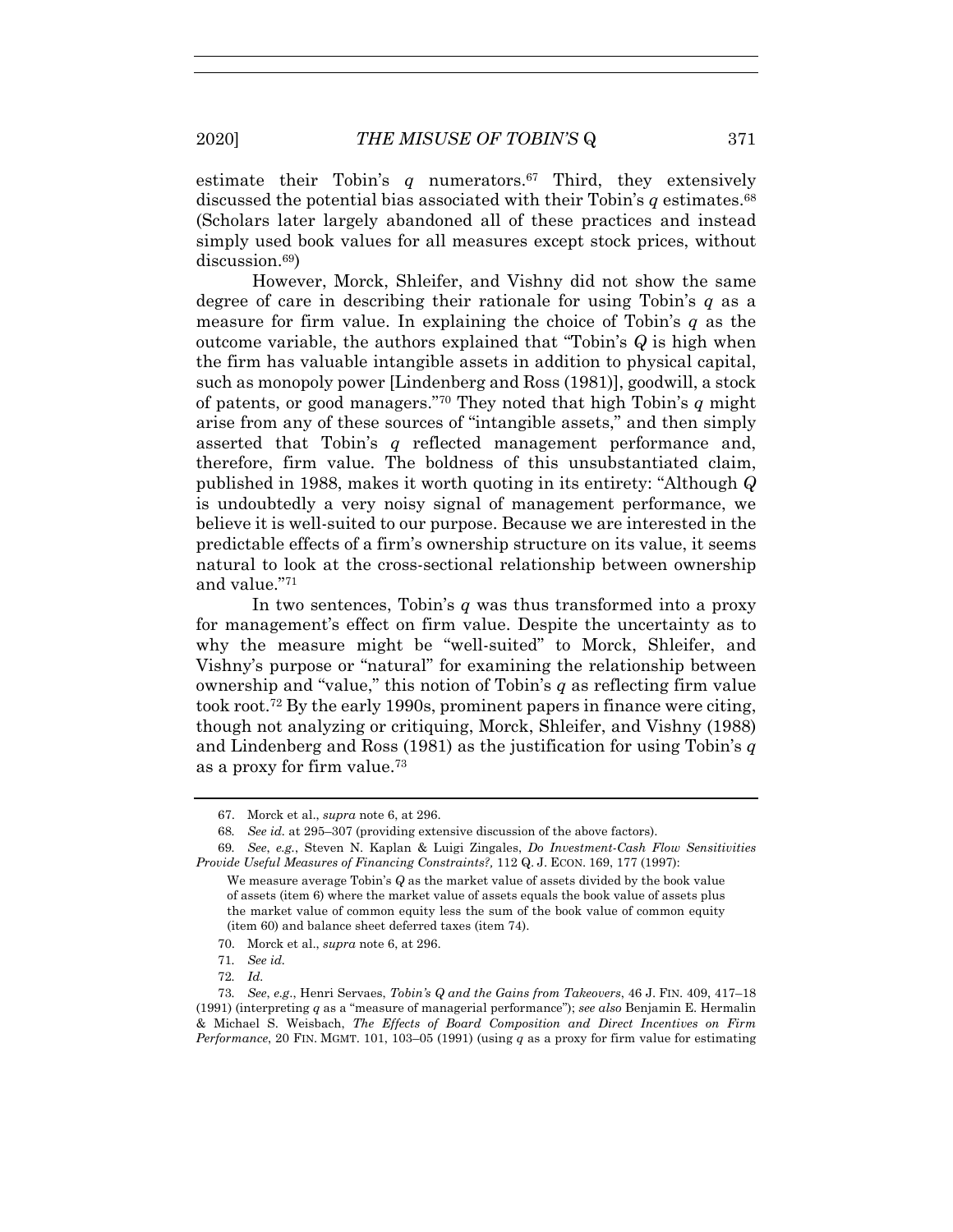In addition to the conceptual differences in the use of Tobin's *q* in macroeconomics and finance, scholars in these two areas adopted distinct definitions of Tobin's *q*. The fault line between the two camps was generally whether one was examining the *q* theory of investment (the macroeconomic approach) or the determinants of firm value (the finance approach). Macroeconomists examining the effects of Tobin's *q* on investment behavior typically defined Tobin's *q* as the ratio of the market value of a firm's stock of tangible capital to that stock's replacement value.74 This "Macro *q*" ratio resembles the original framework of Brainard and Tobin, who had sought to explain the incentives to invest in physical capital.75 The macroeconomic formulation was also consistent with the idea introduced by Hayashi that installation costs might deter a high Tobin's *q* firm from investing.

In contrast, finance scholars defined Tobin's *q* as the ratio of the market value of the firm's outstanding securities to the replacement cost of *all* of the firm's assets, not only its physical capital. Although early papers that used Tobin's *q* as a proxy for firm value, such as Morck, Shleifer, and Vishny (1988), limited the denominator of Tobin's *q* to the replacement value of a firm's plant and inventories, by the early 1990s finance scholars were including all of a firm's assets in the *q*  denominator—both tangible and (to the extent reported) intangible.76 Other authors were even less specific about the extent to which their calculations included particular assets: for example, the first footnote of a prominent paper published in 1990 in the *Journal of Financial Economics* simply notes that a "variation of the Lindenberg and Ross (1981) algorithm is used to compute the market value of the firm (debt plus equity) and the replacement value of its assets. A description of the procedure to compute these values is available from the authors."77 Overall, empirical finance scholars during this time shifted their focus

the effect of board composition on firm value); McConnell & Servaes, *supra* note 6, at 599 (using *q*  as an outcome variable for estimating changes in firm value due to various measures of ownership). The Morck, Shleifer, and Vishny paper was also the primary basis for using *q* as a proxy for firm value in the important 2003 article by Paul Gompers, Joy Ishii, and Andrew Metrick, which we discuss in Part II. *See* Gompers et al., *supra* note 5, at 126 (referring to Morck, Shleifer, and Vishny's study).

<sup>74</sup>*. See*, *e.g.*, Fazzari et al., *supra* note 58, at 141 app. B (defining *Tobin's q* to be equal to (market value of equity + preferred stock debt + debt – market value of inventories) / (replacement value of property, plant, and equipment)).

<sup>75</sup>*. See* Brainard & Tobin, *supra* note 16, at 9 ("One of the basic theoretical propositions motivating the model is that the market valuation of equities, relative to the replacement cost of the physical assets they represent, is the major determinant of new investment.").

<sup>76</sup>*. See, e.g.*, Hermalin & Weisbach, *supra* note 73, at 105 ("The denominator of *q*, the replacement value of the firm's assets, has three main components: the market value of capital stock, the market value of inventories, and other assets.").

 <sup>77.</sup> McConnell & Servaes, *supra* note 6, at 600 n.1.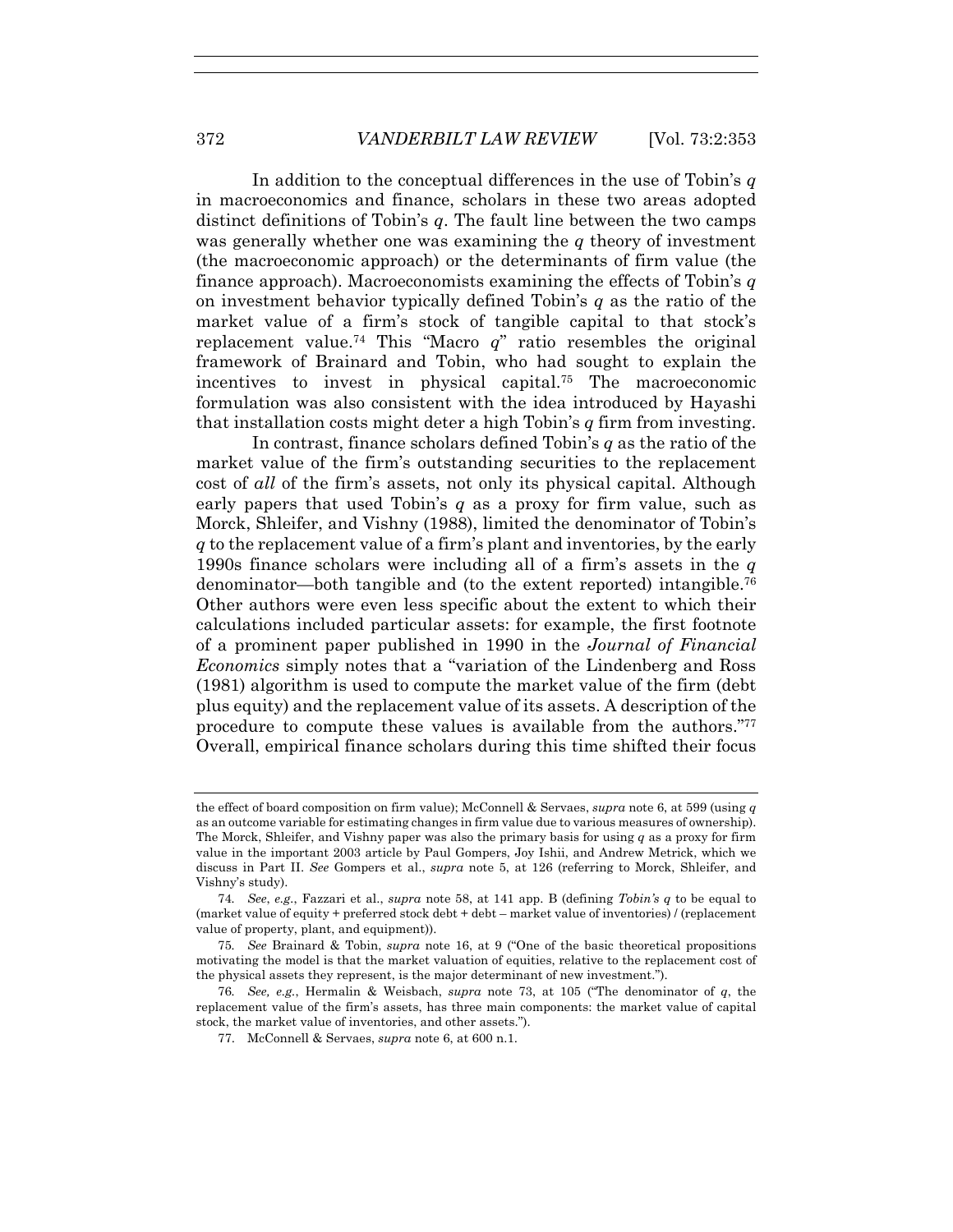to a firm's assets overall, a move that was in many ways predictable given the emerging assumption that Tobin's *q* reflected a firm's overall performance and value.

This broader formulation of "Finance *q*" in the literature had intuitive appeal, but it represents yet another departure from Tobin's original theory. Brainard and Tobin had noted that "[t]here are many kinds of physical capital and many markets where existing stocks are valued,"78 implying that in an ideal world, each different type of asset should have a different Tobin's *q*. Similarly, subsequent work by Fumio Hayashi and Tohru Inoue noted that "one has to invoke a very stringent set of assumptions including the Hicks aggregation condition [that all of the firm's assets are perfect substitutes in the production process] to derive a one-to-one relation between the sum of investments and *Q* that is independent of the composition of investments."79 The tendency to measure firm value by aggregating together assets as dissimilar as capital goods, inventories, and intangibles accordingly fails this condition.80

In other words, the macroeconomists' analysis of Tobin's *q*, because it was focused on investment, was circumspect about aggregating firm assets for comparison: tangibles and intangibles were apples and oranges for the purposes of assessing changes in investment and should not be lumped together. In contrast, financial economists saw their version of Tobin's *q* as a way to analyze a firm's assets in the aggregate, both tangibles and intangibles (as well as cash, investment securities, accounts receivable, and so on), and accordingly were comfortable grouping disparate categories of assets into one measure, notwithstanding the questionable theoretical basis for doing so.

# *D. The Adoption of Simple* Q *as a Measure of the Value of Corporations: 1994–Present*

The most significant split between what we have labeled "Macro *q*" versus "Finance *q*" was the move by empirical corporate finance researchers to use a simplified calculation of Tobin's *q*. As we have noted, Simple *q* is, essentially, a market-to-book ratio: the market value of a firm's securities divided by the firm's book value of assets. Today, corporate finance scholars routinely and sanguinely use Simple *q*

 <sup>78.</sup> Brainard & Tobin, *supra* note 16, at 9.

 <sup>79.</sup> Fumio Hayashi & Tohru Inoue, *The Relation Between Firm Growth and* Q *with Multiple Capital Goods: Theory and Evidence from Panel Data on Japanese Firms*, 59 ECONOMETRICA 731, 732 (1991).

 <sup>80.</sup> Timothy Erickson & Toni M. Whited, *On the Accuracy of Different Measures of* q, 35 FIN. MGMT. 5, 9 (2006).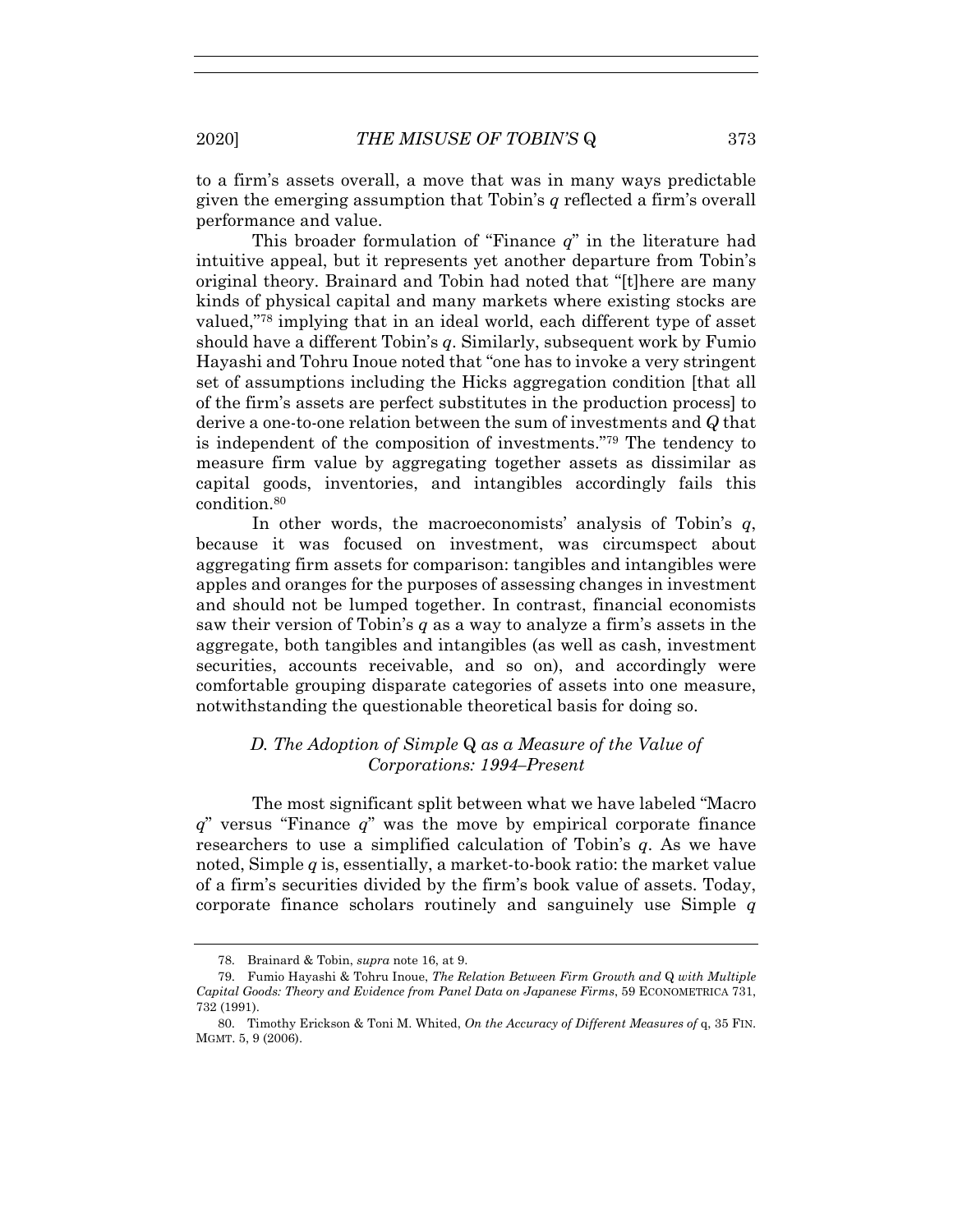largely without question, perhaps because it is wrapped up in the lore of "Tobin's *q*," which might mask the fact that it is merely "market-tobook."81 The story of how Simple *q* became so widely accepted is surprising, given how many scholars warned, two decades ago, about the potential problems with market-to-book estimates of Tobin's *q*.

Macroeconomics scholars resisted simplistic market-to-book estimates of Tobin's *q* for theoretical reasons and because of measurement error and data unavailability, problems that the "Macro *q*" literature continues to address. In contrast, empirical corporate finance scholars eagerly swallowed Simple *q*, methodological problems and all. The recent corporate finance literature suggests that the adoption of Simple *q* was straightforward and uncontroversial. In fact, it was neither.

First, consider early versions of the "Finance *q*" numerator: the market value of a firm's securities. Although market values of the common equity of publicly traded firms could be observed during the 1990s, an accurate measure of Tobin's *q* needed to include all of a firm's capital, including preferred stock and debt. The valuations of these other slices of capital often had to be estimated, because market prices typically were not available.<sup>82</sup> Scholars accordingly developed a range of approaches to incorporate market-based data to estimate the numerator at the firm level, but there were serious measurement

 <sup>81.</sup> The use of market-to-book ratios elsewhere in the finance literature is not consistent with their use in empirical corporate finance. For example, as we describe below, a firm's market-tobook ratio has played an important role as one of the central risk factors in the asset pricing literature. *See infra* notes 182–183 and accompanying text (discussing Fama and French's groundbreaking research on asset pricing). In particular, market-to-book ratios are inversely related to future returns. As we discuss below, this empirical fact places the use of a de facto market-to-book ratio as the proxy for  $q$  in tension with the notion that increasing  $q$  necessarily means increasing long-term firm value. *See id.* Scholars also have explored the extent to which high market-to-book ratios are associated with greater borrowing and lower financing costs. *See* Long Chen & Xinlei Zhao, *On the Relation Between the Market-to-Book Ratio, Growth Opportunity, and Leverage Ratio*, 3 FIN. RES. LETTERS 253, 254 (2006) (showing that the negative relation between market-to-book and leverage is driven by a subset of firms with high market-to-book ratios). With limited exceptions, scholars in the empirical finance literature have not addressed the extent to which the subset of firms with the highest levels of *q* might share these same empirical relationships.

 <sup>82.</sup> W.G. Shepherd, *Tobin's* q *and the Structure-Performance Relationship*, 76 AM. ECON. REV. 1205, 1206 (1986); Smirlock et al., *supra* note 57, at 1058–59.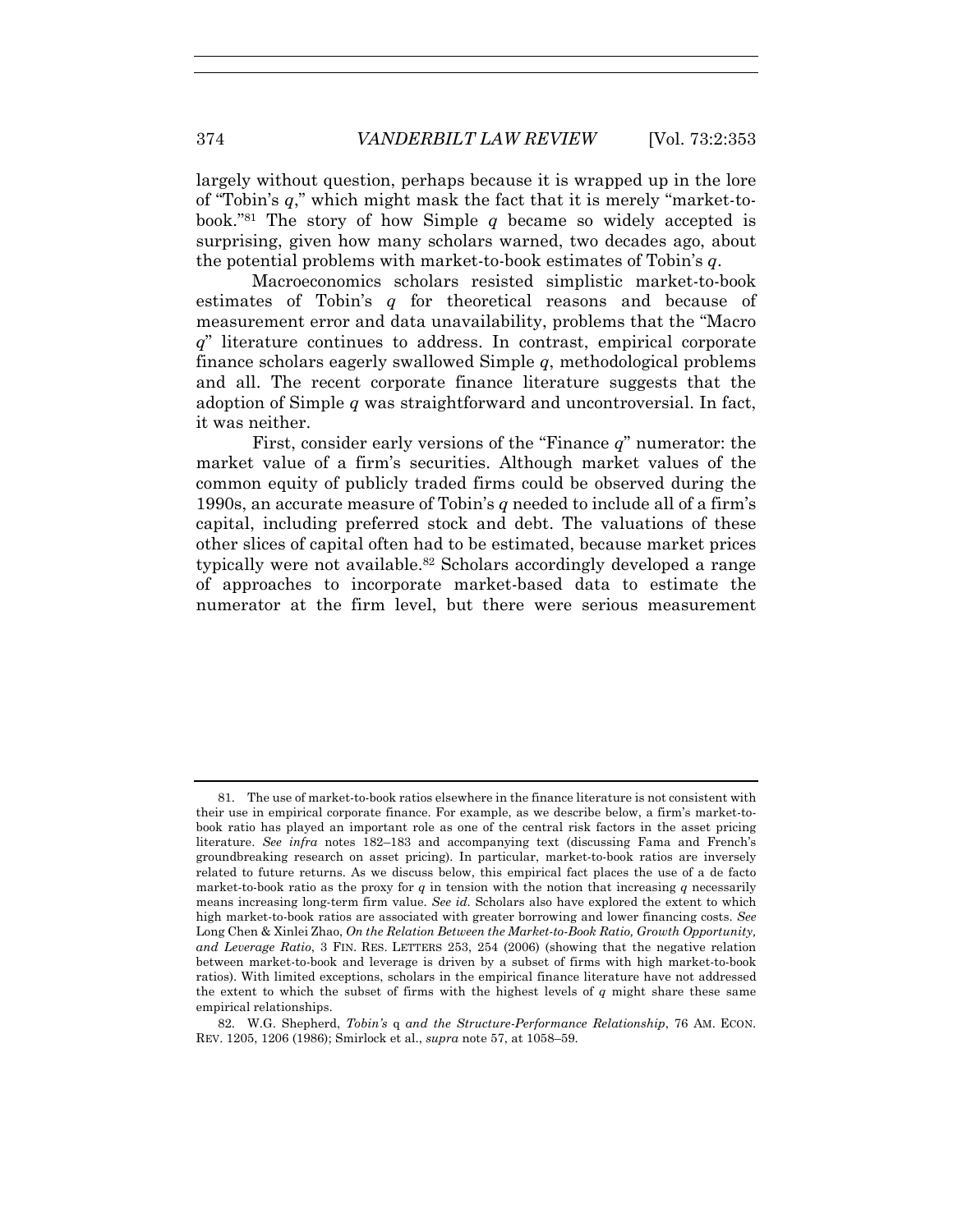challenges.83 Early efforts to measure "Finance *q*" included lengthy appendices that outlined particular methods, data, and assumptions.84

Second, consider early versions of the "Finance *q*" denominator: the replacement value of a firm's capital assets. The market value of a firm's capital assets reflects intangible assets such as customer goodwill and technical knowledge, yet readily available accounting and balancesheet–based measures of a firm's assets do not include such values.<sup>85</sup> Accounting measures of asset values are also generally recorded at historical cost and then adjusted using depreciation schedules that typically do not reflect the true economic depreciation of the firm's assets.86 Firms also have the ability to choose different depreciation schedules.

Moreover, although during the early 1980s many publicly traded firms were required to estimate replacement costs for some assets based on rules established by the Financial Accounting Standards Board, those estimates often were not based on market prices when active markets did not exist.<sup>87</sup> In addition, after 1984, even these firms were no longer required to provide replacement cost estimates; accordingly, the National Bureau of Economic Research was unable to augment its database for researchers to estimate replacement values for firms. Since the mid-1980s, it has been difficult, if not impossible, for researchers to calculate reliable estimates of replacement costs for the assets of publicly traded firms.<sup>88</sup> As a result, there were, and are, serious difficulties in estimating the Tobin's *q* denominator.

85*. See* McFarland, *supra* note 56, at 614–15 (discussing how the omission of intangible assets from the book value of assets can bias Tobin's *q*).

 <sup>83.</sup> For example, several scholars collected the prices of long-term bonds so that their measure did not assume that the market value and book value of debt were the same. These bond prices were available then from the *Moody's Bond Record* and *Standard & Poor's Bond Guide*. *See* Kee H. Chung & Stephen W. Pruitt, *A Simple Approximation of Tobin's* q, 23 FIN. MGMT. 70, 71 n.3 (1994) (describing studies that collected long-term bond prices). In addition, researchers had information about the replacement cost of net plant, equipment, and inventories from the Financial Accounting Standards Board ("FASB") Regulation 33 Tape, edited by researchers at Columbia University. However, that dataset was available only during 1979 to 1984, and only for firms with net plant and equipment of more than \$120 million. *See id*.

<sup>84</sup>*. See*, *e.g.*, Larry H.P. Lang et al., *Dividend Announcements: Cash Flow Signaling vs. Free Cash Flow Hypothesis?*, 24 J. FIN. ECON. 181, 186 (1989) (describing methodology for estimating values of preferred stock, bonds, and replacement costs for purposes of estimating a firm's Tobin's *q*); Larry H.P. Lang et al., *A Test of the Free Cash Flow Hypothesis: The Case of Bidder Returns*, 29 J. FIN ECON. 315, 319 (1991) (using the Lindenberg and Ross algorithm to estimate firms' Tobin's *q*); Lindenberg & Ross, *supra* note 50, at app. (explaining their methodology in defining replacement cost).

<sup>86</sup>*. Id.* at 616.

<sup>87</sup>*. Id.* at 615 n.4.

 <sup>88.</sup> Lang, Stulz, and Walking describe the arduous process of obtaining replacement cost estimates, a process that contrasts so sharply with the use of Simple *q* that it is worth quoting in full: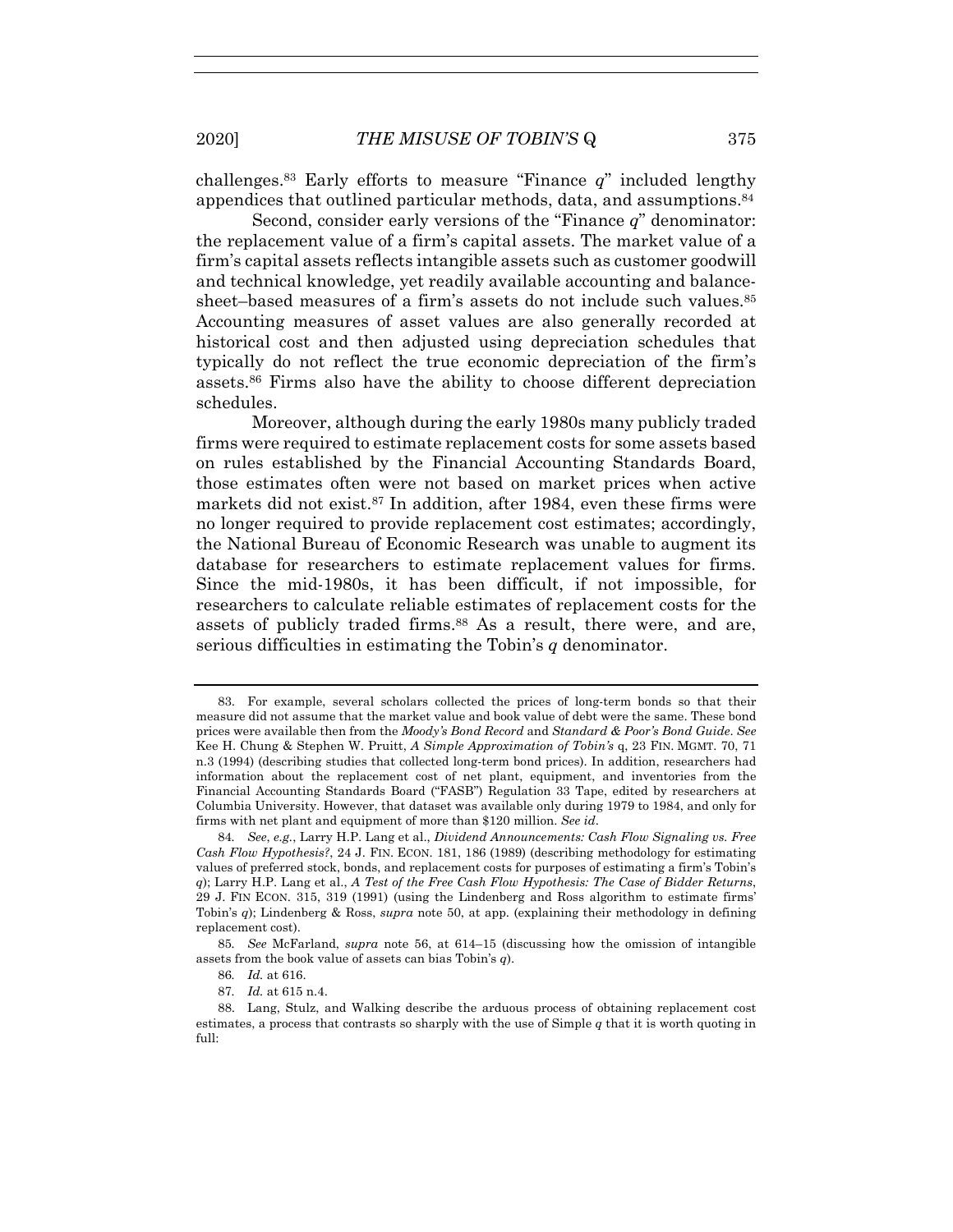Despite these measurement challenges, the growing interest in using Tobin's *q* in empirical corporate finance inspired scholars to search for ways to estimate Tobin's *q* to enable its use across a broader cross section of firms. These efforts only heightened the measurement error. Most notably, in 1994, Kee Chung and Stephen Pruitt set forth a simpler version of calculating Tobin's *q* based on inputs that were easily downloaded from available financial and accounting databases.<sup>89</sup> Chung and Pruitt defined "approximate *q*" using the following equation:

#### Approximate  $q = (MVE + PS + DEBT) / TA$

where *MVE* is the product of a firm's share price and the number of common shares outstanding, *PS* is the liquidating value of any outstanding preferred stock, *DEBT* is the value of the firm's short-term liabilities net of its short-term assets plus the book value of long-term debt, and *TA* is the book value of the firm's total assets. In short, "approximate *q*" was nothing more than a slightly modified version of the firm's market-to-book ratio, with book value substituted for market value of preferred and debt securities in the numerator. Calculating the denominator of Tobin's *q* had seemed impossible; suddenly it was a snap.

 To obtain the replacement costs for smaller firms that do not report these replacement costs at all, we assume that the value of plant at the start (1967) is equal to book value. Following the work by Smirlock, Gilligan, and Marshall (1984), we reduce the value of plant and equipment by 5% each year to compensate for depreciation and then adjust it for the GNP deflator for nonresidential fixed investment. We then use the formula proposed by Lindenberg and Ross. If inventories are not reported in the FASB 33 tape, we use the Lindenberg and Ross (1981) algorithm.

Larry H.P. Lang et al., *Managerial Performance, Tobin's* Q*, and the Gains from Successful Tender Offers*, 24 J. FIN. ECON. 137, 153 (1989).

89*. See* Chung & Pruitt, *supra* note 83, at 71.

Replacement costs of net plant and equipment and inventories are obtained from the FASB regulation 33 tape edited by Columbia University that covers the period 1979– 1984. Although these data are unaudited and firms are allowed considerable discretion in their estimates, the data are the best available information on replacement costs. Corporations with net plant valued in excess of \$120 million were required to report replacement costs of plant and inventories to FASB from 1979 to 1984. Consequently, no replacement cost data are provided by firms before 1979 or after 1984 or by firms with net plant valued at less than 120 million dollars.

When firms do not report replacement costs, we use the Lindenberg and Ross algorithm to estimate these costs. Plant and equipment are valued by setting up an acquisition schedule and adjusting for price level changes and depreciation as suggested by Lindenberg and Ross (1889) [sic]. Specifically, for firms listed on the FASB tape, we begin with the plant replacement costs closest to 1979 or 1984 as appropriate in the Lindenberg and Ross formula for that year. We then work backward or forward using the formula to obtain estimates of replacement costs before 1979 or after 1984, respectively. We follow Smirlock, Gilligan, and Marshall (1984) and assume the technological parameter to be zero.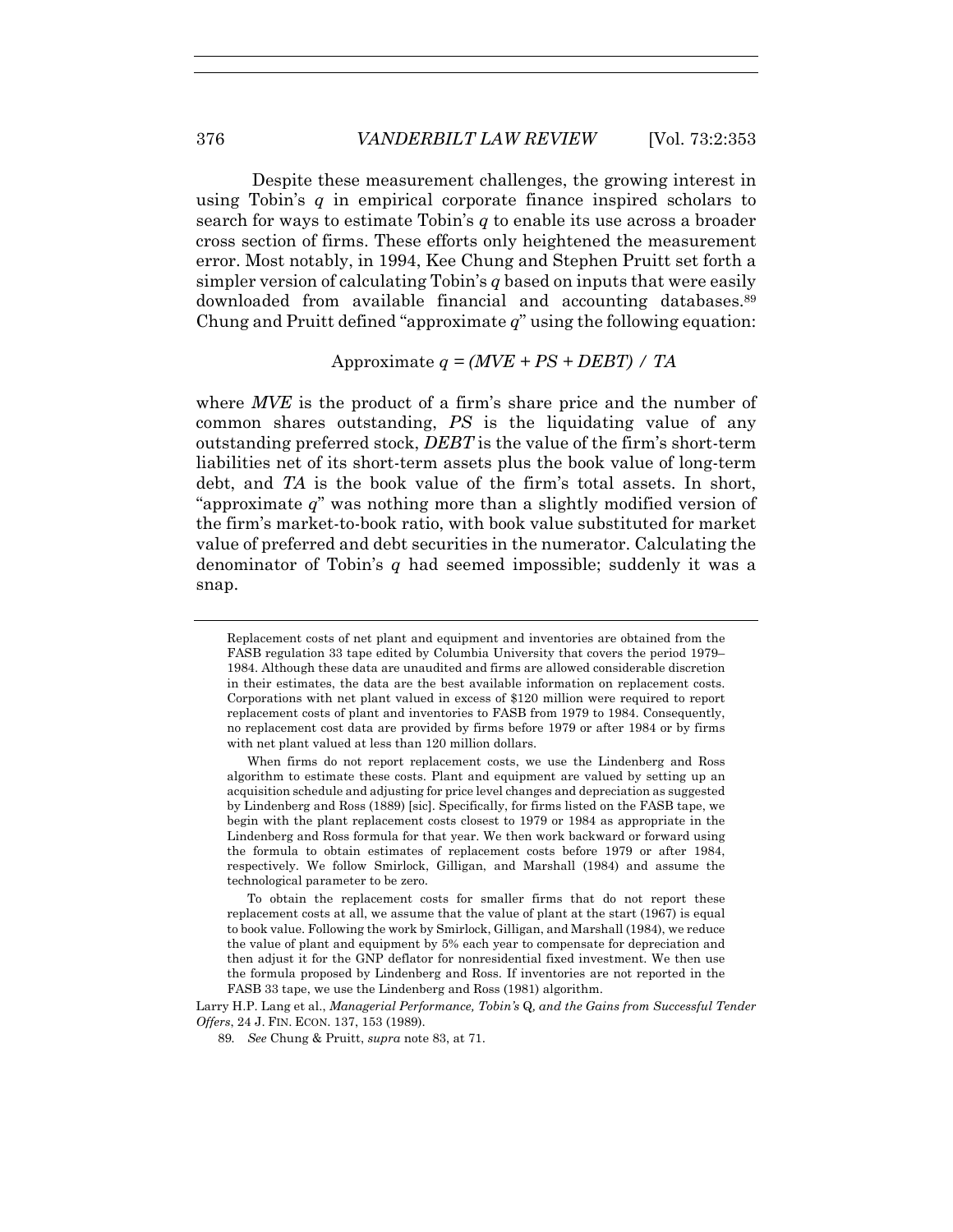Unlike "Macro *q*," Chung and Pruitt's "approximate *q*" entirely avoided the need to calculate the replacement value of assets; rather, it assumed that the replacement values of plant, equipment, and inventories were equal to their book values. Chung and Pruitt also simplified the treatment of long-term debt and preferred stock. Instead of attempting to calculate market values of debt or preferred stock, their measure simply substituted book values for market values of a firm's sources of capital other than common equity. As they noted, this approach had a clear advantage over more nuanced estimates of *q* in that "all of these required inputs are readily obtainable from a firm's basic financial and accounting information."90

Chung and Pruitt justified their version of Tobin's *q*, as contrasted with the more complicated Lindenberg-Ross measure, by pointing to their measure's mean, median, and maximum deviations from it, which were 6.8 percent, 6.2 percent, and 18.0 percent, respectively.91 Chung and Pruitt optimistically concluded that the average error of 6.8 percent was tolerable, because it "compare[d] extremely favorably with the errors typically observed in other financial estimates."92 They asserted as a justification that "managers would gladly accept a contract stipulating a mean (maximum) 6.8 (18.0)% error in virtually all of their business decisions."93 Chung and Pruitt also noted that the 6.8 percent error compared favorably to larger errors in capital budgeting projections and forecasts, both in the private and government sectors, and in forecasts by securities analysts.94

In short, instead of warning scholars about a 6.8 percent estimated error, Chung and Pruitt used the error as a marketing pitch for their simplified version of Tobin's *q*.95 They asserted that their simplified version of Tobin's *q* would be particularly important when more "theoretically correct" estimates were unavailable.<sup>96</sup> They claimed that because their simplified version of Tobin's *q* used readily available balance sheet information, it therefore "should prove of significant interest to both academic researchers and financial practitioners."97

Chung and Pruitt noted that, although academics frequently used Tobin's *q*, their "discussions with several senior financial managers suggest little, if any, reliance upon *q* in real-world decision

- 96*. Id.*
- 97*. Id.*

<sup>90</sup>*. Id.*

<sup>91</sup>*. See id.* at 72 (describing the results of their calculations for forty randomly selected firms).

<sup>92</sup>*. Id.*

<sup>93</sup>*. Id*.

<sup>94</sup>*. See id.* at 72–73.

<sup>95</sup>*. See id.* at 74.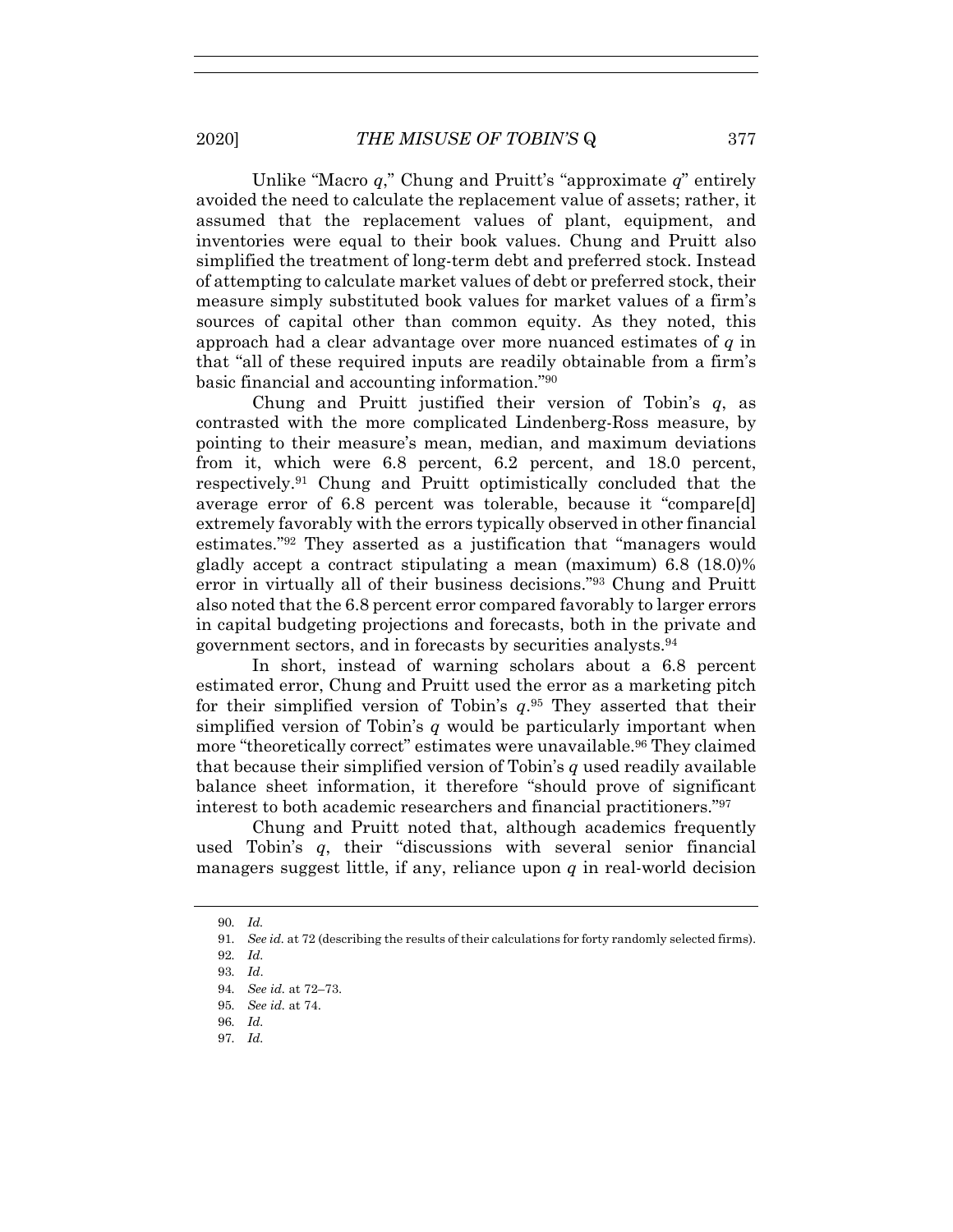analysis."98 They explained that "the availability of timely and accurate [Tobin's] *q* data [was] severely limited when compared with known sources of other important financial variables, such as beta."99 However, given the ready availability of accounting data for firms, Chung and Pruitt imagined that "thousands of corporate financial analysts" might one day use their measure of Tobin's *q*.100 They added, "Given the potential for Tobin's *q* to provide valuable insight into a variety of important business and financial decisions, it is plausible that approximate *q* or some variation of it may one day play an important role in financial analysis,"101 a prediction that seems omniscient in hindsight.

Also in 1994, at the same time Chung and Pruitt were offering their simplified version of "approximate *q*," Steven Perfect and Kenneth Wiles published an analysis of how sensitive the results of empirical corporate finance studies were to different versions of Tobin's *q* for purposes of estimating firm value.102 Perfect and Wiles compared five different constructions of Tobin's *q*.103 One of the five estimates was *qs*, which they labeled the "simple *q* ratio."104

Although the methodologies used to calculate the five measures were similar to each other in many respects, the methodology for  $q_s$  was the most straightforward.105 The numerator of *qs* included common stock, preferred stock, short-term debt, and long-term debt.106 Common

102*. See* Stephen B. Perfect & Kenneth W. Wiles, *Alternative Constructions of Tobin's* q*: An Empirical Comparison*, 1 J. EMPIRICAL FIN. 313 (1994).

103*. Id.* at 314. They noted that *q* had become an increasingly popular measure of firm performance in academic research because it provided an estimate of the value of a firm's intangible assets, including monopoly power, goodwill, high quality managers, and growth opportunities. *Id*. at 313–14. Perfect and Wiles did not determine that those techniques actually resulted in estimates that reflected market values; instead, they were simply comparing five different approaches. *See id.* at 314 ("We do not, however, determine which estimator most closely approximates the firm's true value.").

104*. Id.* at 315.

105*. See id.* at 315–16, 335 (describing the procedures used to estimate *q* ratios for each of the sample firms and noting that *qs* "is relatively simple to construct"). All of the other measures used market prices for common stock and various estimating techniques for the market value of preferred stock and debt. *See id.* at 317–24. Some of the estimating techniques were quite complicated: for example, calculating estimates of the market value of debt involved both estimates of changes in yields and a recursive methodology to calculate the maturity structure of a firm's debt. *See id.* at 317–18.

106*. See id.* at 315–16 (presenting and explaining the variables represented in the equation for  $q_s$ ).

<sup>98</sup>*. Id.* at 70.

<sup>99</sup>*. Id*.

<sup>100</sup>*. Id.*

<sup>101</sup>*. Id.* As of early 2019, Chung and Pruitt's article was the most cited of the approximately 30,000 articles mentioning Tobin's *q* generated by a search of "Tobin's q" on Google Scholar, with more than 2,500 citations.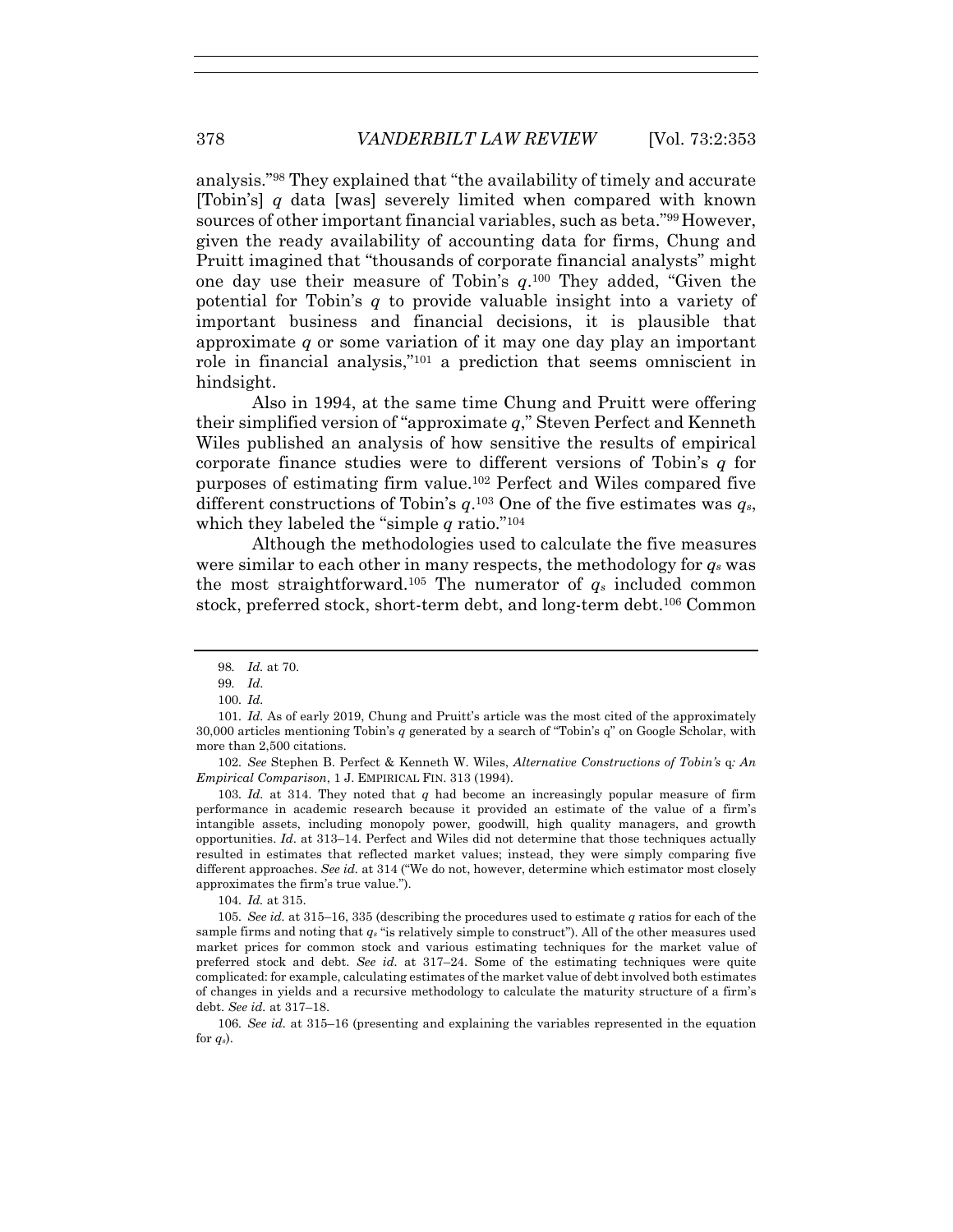stock was based on year-end prices, preferred stock was estimated, and debt was based on book values.107 The denominator of *qs* was simply the book value of a firm's assets.108

Perfect and Wiles conceded that the assumptions associated with *qs* introduced inevitable and problematic aspects of measurement error.109 Speaking of the denominator, for instance, they noted, "While these data are easily obtainable, they do not reflect the effects of inflation or technological innovation."110 Their concerns were consistent with emerging research in the macroeconomics literature that had been grappling expressly with the estimation errors created by using an inaccurate measure of Tobin's *q*. For example, some empirical studies in the "Macro *q*" literature warned that the relationship between Tobin's  $q$  and investment behavior was weak or insignificant,  $111$  which led macroeconomists to confront the possibility that these null results were a product of measurement error in Tobin's *q*.112

109*. See id.* at 329, 338 (recognizing that using the book value of a firm's total assets to estimate replacement costs can lead to underestimating replacement costs).

110*. Id*.

112*. See* Timothy Erickson & Toni M. Whited, *Measurement Error and the Relationship Between Investment and* q, 108 J. POL. ECON. 1027 (2000) [hereinafter Erickson & Whited, *Measurement*] (examining whether the failure of *q* to predict investment in empirical research is due to error in measuring Tobin's *q*); *see also* Timothy Erickson & Toni W. Whited, *Treating Measurement Error in Tobin's* q, 25 REV. FIN. STUD. 1286 (2012) [hereinafter Erickson & Whited, *Treating*] (examining estimators that help remedy measurement error in *q*). Much of the careful analysis of measurement error in Tobin's *q* has been in the macroeconomic context, which as we have noted uses Tobin's *q* as an independent variable to explain corporate investment rather than as a dependent variable. It is well known that measurement error in an independent variable can result in biased regression estimates, which no doubt helps explain the focus on measurement error in the Macro *q* context. Interestingly, this analysis does not seem to have migrated to the

 <sup>107.</sup> In each of the five models, the value of preferred stock was estimated, because of its infrequency of trading. *Id.* at 316–17. The estimation techniques involved both using reported prices in Compustat and capitalizing the total preferred dividends based on the Standard and Poor's preferred stock yield index; these two techniques arrived at comparable estimates. *See id.* at 317–18 (explaining the differences between the two approaches and presenting descriptive statistics for the preferred stocks used).

<sup>108</sup>*. See id.* at 315–16 (listing SRC, "the firm's year-end book value of total assets," as the denominator of the *qs* equation).

<sup>111</sup>*. See, e.g.*, Andrew B. Abel & Olivier J. Blanchard, *The Present Value of Profits and Cyclical Movements in Investment*, 54 ECONOMETRICA 249, 249–50 (1986) (noting that empirical studies regressing investment on  $q$  show that  $q$  fails to explain variations in investment); Richard Blundell, Stephen Bond, Michael Devereux & Fabio Schiantarelli, *Investment and Tobin's* Q*: Evidence from Company Panel Data*, 51 J. ECONOMETRICS 233, 247, 251–52 (1992) (analyzing a number of different estimations of *q* and finding that strong assumptions were required to derive a relationship between investment and average *q*); Jason G. Cummins, Kevin A. Hassett & Glenn R. Hubbard, *A Reconsideration of Investment Behavior Using Tax Reforms As Natural Experiments*, 1994 BROOKINGS PAPERS ECON. ACTIVITY 1, 4, 53–54 (arguing that *q* explains investment poorly); Takeo Hoshi & Anil K. Kashyap, *Evidence on* q *and Investment for Japanese Firms*, 4 J. JAPANESE & INT'L ECON. 371, 388–90 (1990) (performing an empirical analysis of Tobin's *q* and finding that the relationship between investment and *q* is not stable and did not accurately explain Japanese investment during the economic boom from 1983–88).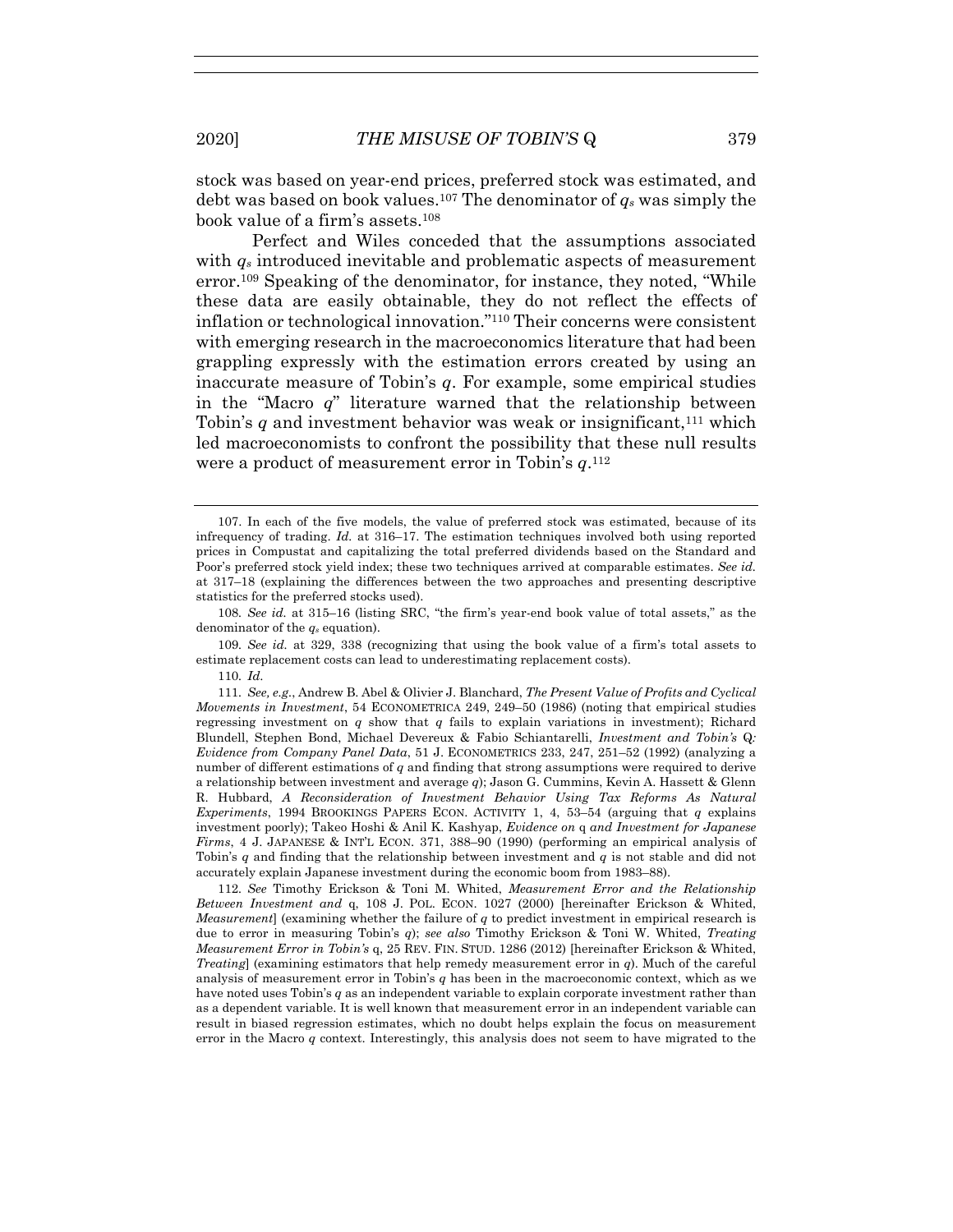The greater sensitivity to measurement error in the macroeconomic literature was also due in part to the econometric challenges associated with using Tobin's *q* as an independent variable associated with investment behavior, as had been typical in that literature.<sup>113</sup> These concerns regarding measurement error in proxies for *q* also led the macroeconomics literature to focus on the problems that Perfect and Wiles raised regarding estimates of intangible assets.114

One might imagine that finance scholars, like macroeconomics scholars, would see Perfect and Wiles's findings as a warning, a yellow light for market-to-book estimates of *q*, if not a red one. Perfect and Wiles certainly saw their findings as cautionary, and anyone who read the first sentence of their abstract was warned: "Although Tobin's *q* is an attractive theoretical firm performance measure, its empirical construction is subject to considerable measurement error."115 The abstract further put a reader on notice that market-to-book estimates of *q* were especially problematic: "The simple-to-construct estimator produces empirical results that differ significantly from the alternative estimators."116 Readers who made it past the abstract would receive, page after page, the unmistakable message that if they chose to use a market-to-book estimate for *q*, they would do so at their peril.

Yet finance scholars cited Perfect and Wiles, not as a source of concern, but as a justification for using a simplistic version of Tobin's

empirical corporate finance literature, though as we explain below the potential bias from measurement error in Tobin's *q* is seriously problematic even when Tobin's *q* is used as an outcome variable.

<sup>113</sup>*. See* Erickson & Whited, *Measurement*, *supra* note 112, at 1030:

Mismeasurement of marginal *q* can generate all the pathologies afflicting empirical *q* models. In the classical errors-in-variables model, for example, the ordinary least squares (OLS)  $R^2$  is a downward-biased estimate of the true model's coefficient of determination, and the OLS coefficient estimate for the mismeasured regressor is biased toward zero. Irrelevant variables may appear significant since coefficient estimates for perfectly measured regressors can be biased *away* from zero. This bias can differ greatly between two subsamples, even if the rate of measurement error is the same in both.

 <sup>114.</sup> For example, writing in the "Macro *q*" tradition, Ryan Peters and Lucian Taylor have developed an alternative estimate for Tobin's *q* called "Total *q*" that includes in its denominator an estimate of the replacement cost of a firm's intangible assets, along with the book value of a firm's property, plant, and equipment. *See* Peters & Taylor, *supra* note 20, at 256 (describing the calculation method for Total *q*); *infra* notes 174–176 (same); *see also Peters and Taylor Total Q*, WHARTON RES. DATA SERVS. (July 19, 2016), http://www.whartonwrds.com/datasets/included/ luke-taylors-total-q/ [https://perma.cc/NB43-PUHE] (presenting a Total *q* dataset).

 <sup>115.</sup> Perfect & Wiles, *supra* note 102, at 313.

 <sup>116.</sup> *Id.*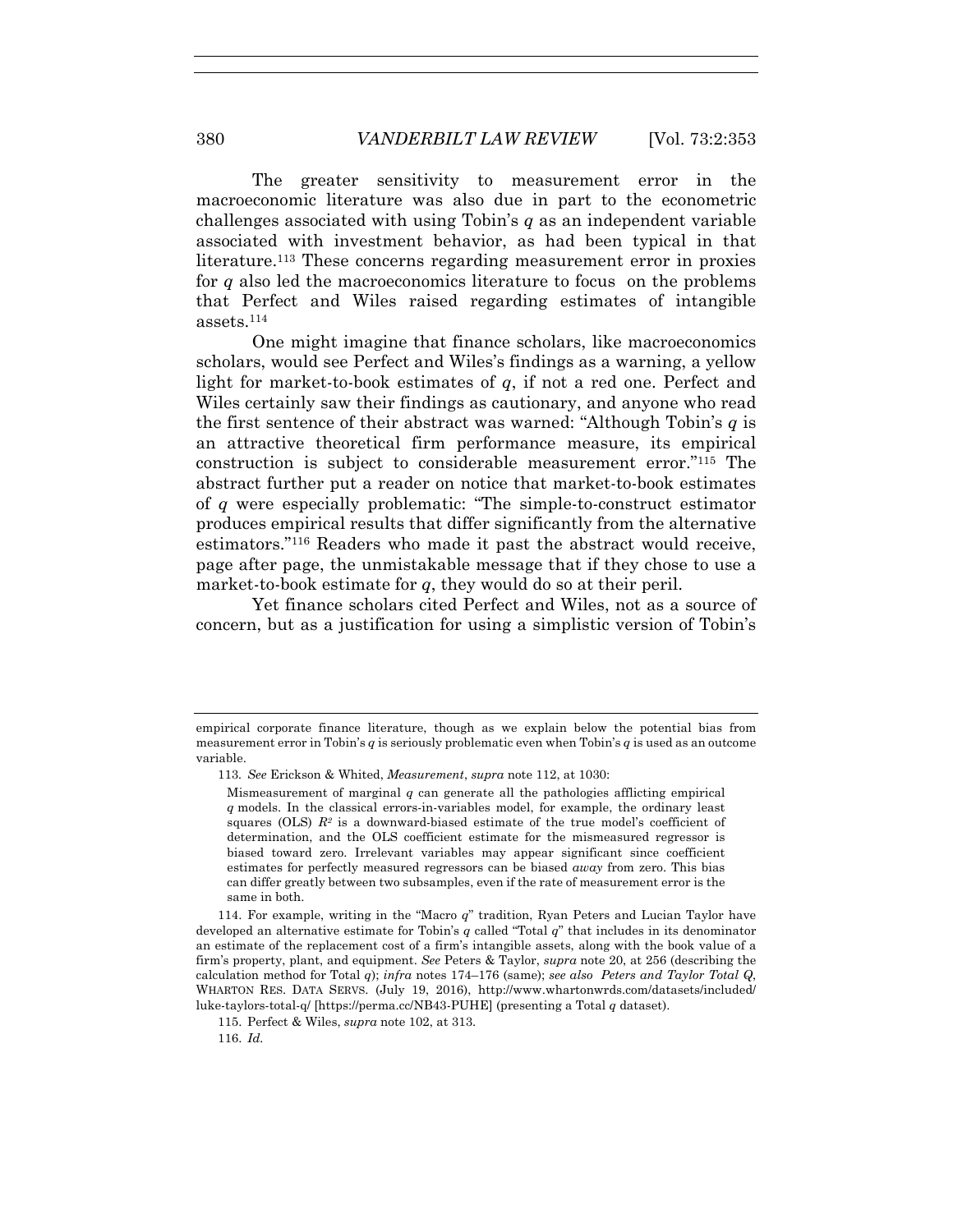*q*.117 In an extraordinary reinterpretation, Perfect and Wiles became a green light for market-to-book estimates, including Simple *q*.

One reason researchers were sanguine about a market-to-book estimate of *q* was its appearance on the left side of regressions, rather than the right side. In contrast to the macroeconomists' use of Tobin's *q*  as an independent variable, where measurement error was known to be likely to create biased regression estimates, the financial economists' use of Tobin's *q* as a dependent variable (e.g., in the estimation of whether governance provisions were associated with firm value) did not generate similar concerns. Instead, the assumption was that measurement error in Tobin's *q* as an outcome variable should not bias any coefficients in the regression so long as the measurement error is random (although it might cause standard errors to be larger than they would be in the absence of measurement error). In a separate paper, we show that this assumption is correct for the mismeasurement of the numerator of Tobin's *q*, but is wrong when mismeasurement affects the denominator.118

For scholars using Tobin's *q* as an outcome variable, the assumption that random measurement error in *q* only affected a regression model's standard errors made a simple market-to-book estimate seem even more attractive. In particular, the use of simplified versions of Tobin's *q* appeared to be a conservative means to avoid Type I error (i.e., false positives) in estimating the determinants of firm value. If scholars found a result when using a market-to-book estimate such as Simple *q*, this argument went, the finding was both unbiased and unlikely to be the result of chance.

For example, in studying the relationship between incorporation in Delaware and firm value, Robert Daines used a market-to-book version of Tobin's *q* and made this very point for justifying its use: "While more complex estimates of Tobin's *Q* are possible, this simple measure produces coefficient estimates whose signs are unbiased and conservative in that they are less likely to produce significant results (Perfect and Wiles, 1994)."119 In this fashion, the problems associated

 <sup>117.</sup> *See* Daines, *supra* note 2, at 531 (citing Perfect & Wiles, *supra* note 102, at 339); Kaplan & Zingales, *supra* note 69, at 177 n.4 (citing Perfect & Wiles, *supra* note 102, generally for the conclusion that improvements to Simple *q* obtained by using alternative measures were fairly limited); *see also* Paul Gompers, Joy Ishii & Andrew Metrick, *Extreme Governance: An Analysis of Dual-Class Firms in the United States*, 23 REV. FIN. STUD. 1052, 1067 (2010) (noting that, in estimating Tobin's *q*, they use the method employed in Kaplan & Zingales, *supra* note 69).

 <sup>118.</sup> *See* Bartlett & Partnoy, *supra* note 25.

 <sup>119.</sup> Daines, *supra* note 2, at 531; *see also* Gompers et al., *supra* note 117, at 1068 (noting that measurement error in the book value denominator of their estimate of *q* "does inflate the residuals and standard errors, making inference more difficult" but that "measurement error in the dependent variable does not cause bias").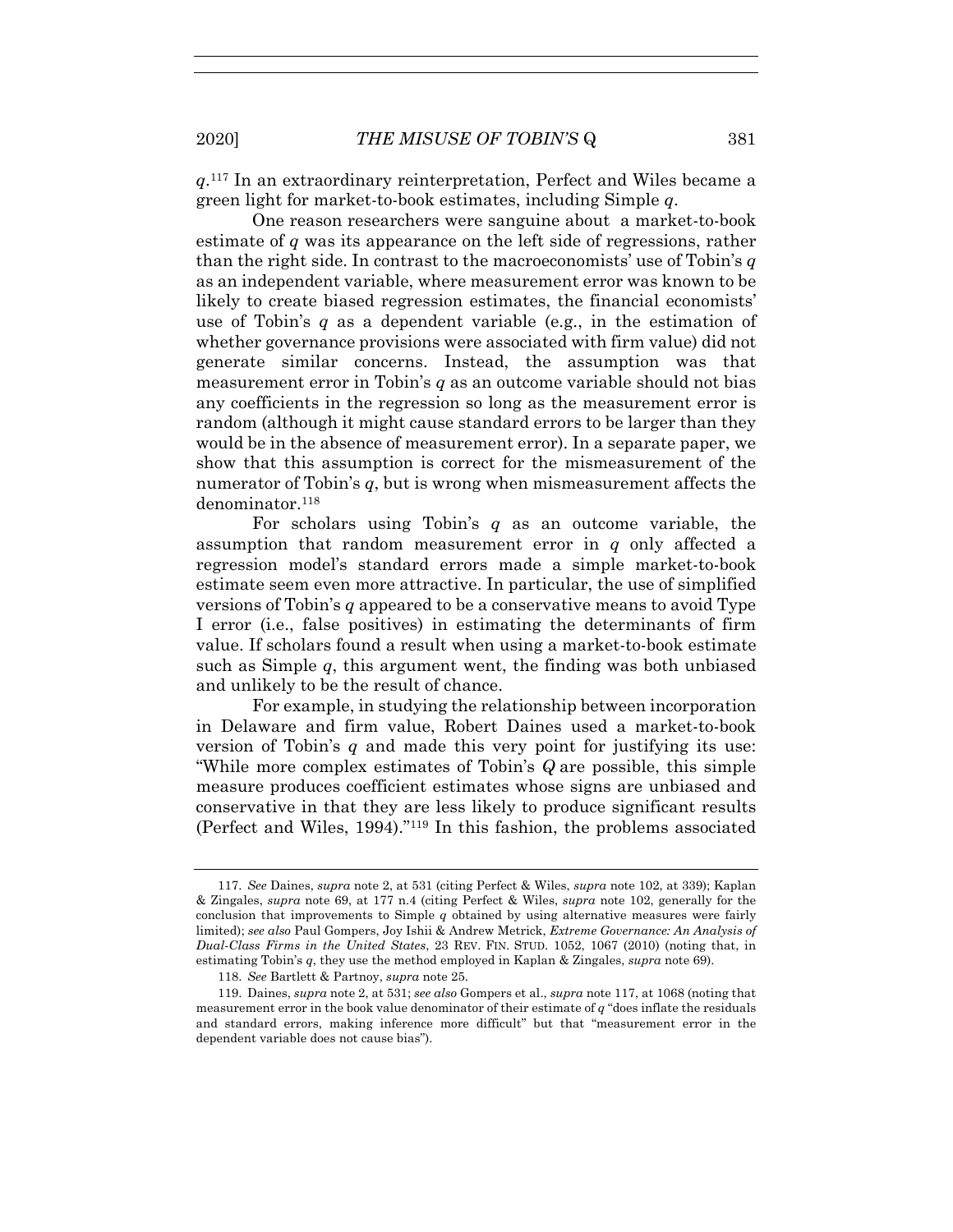with simple market-to-book estimates of Tobin's *q* documented by Perfect and Wiles had been transformed into a feature rather than a bug. Unfortunately, this sanguine conclusion does not hold when the dependent variable is a ratio such as Simple *q*, where the denominator is measured with error, as we discuss below and in the Appendix.<sup>120</sup>

Following the publication of Chung and Pruitt and Perfect and Wiles, scholars continued to use a simplified market-to-book estimate for Tobin's *q*, occasionally making refinements to its precise calculation.121 Surprisingly, they often cited Perfect and Wiles as support for continuing to rely on a simplified market-to-book estimate for Tobin's *q*, even though the gist of Perfect and Wiles was that *qs* had serious methodological flaws.

Especially notable in this regard was Steven Kaplan and Luigi Zingales's 1997 article, *Do Investment-Cash Flow Sensitivities Provide Useful Measures of Financing Constraints?* Published in the prestigious *Quarterly Journal of Economics*, the study sits squarely in the "Macro *q*" literature in that it investigated and questioned previous findings regarding the investment–cash flow sensitivities of firms.122 These previous findings were based on a version of Tobin's *q* derived from estimates of replacement costs, following Brainard and Tobin's original formulation.

Yet Kaplan and Zingales instead used a simplified version of Tobin's *q*, grounding it in the market-to-book ratio examined in Perfect and Wiles's study. The precise definition, which would shape the course of corporate governance research for the next two decades, was as follows:

$$
q = \frac{AT + MVE - BVE - DT}{AT}
$$

where *AT* is the book value of assets, *MVE* is the market value of common stock, *BVE* is the book value of common equity, and *DT* are balance sheet deferred taxes.123 They justified their choice in a footnote, noting that: "[Fazarri, Hubbard, and Peterson] compute *Q* based on replacement costs, while we simply use a market-to-book ratio. The results in Perfect and Wiles [1994] indicate that the improvements obtained from the more involved computation of *Q* are fairly limited,

 <sup>120.</sup> *See also* Bartlett & Partnoy, *supra* note 25.

<sup>121</sup>*. See* Gompers et al., *supra* note 5, at 126; Kaplan & Zingales, *supra* note 69, at 170, 211– 12.

<sup>122</sup>*. See* Kaplan & Zingales, *supra* note 69, at 170, 211–12. The findings examined by Kaplan and Zingales were originally published in Fazzari, Hubbard & Peterson, *supra* note 58.

<sup>123</sup>*. See* Kaplan & Zingales, *supra* note 69, at 177.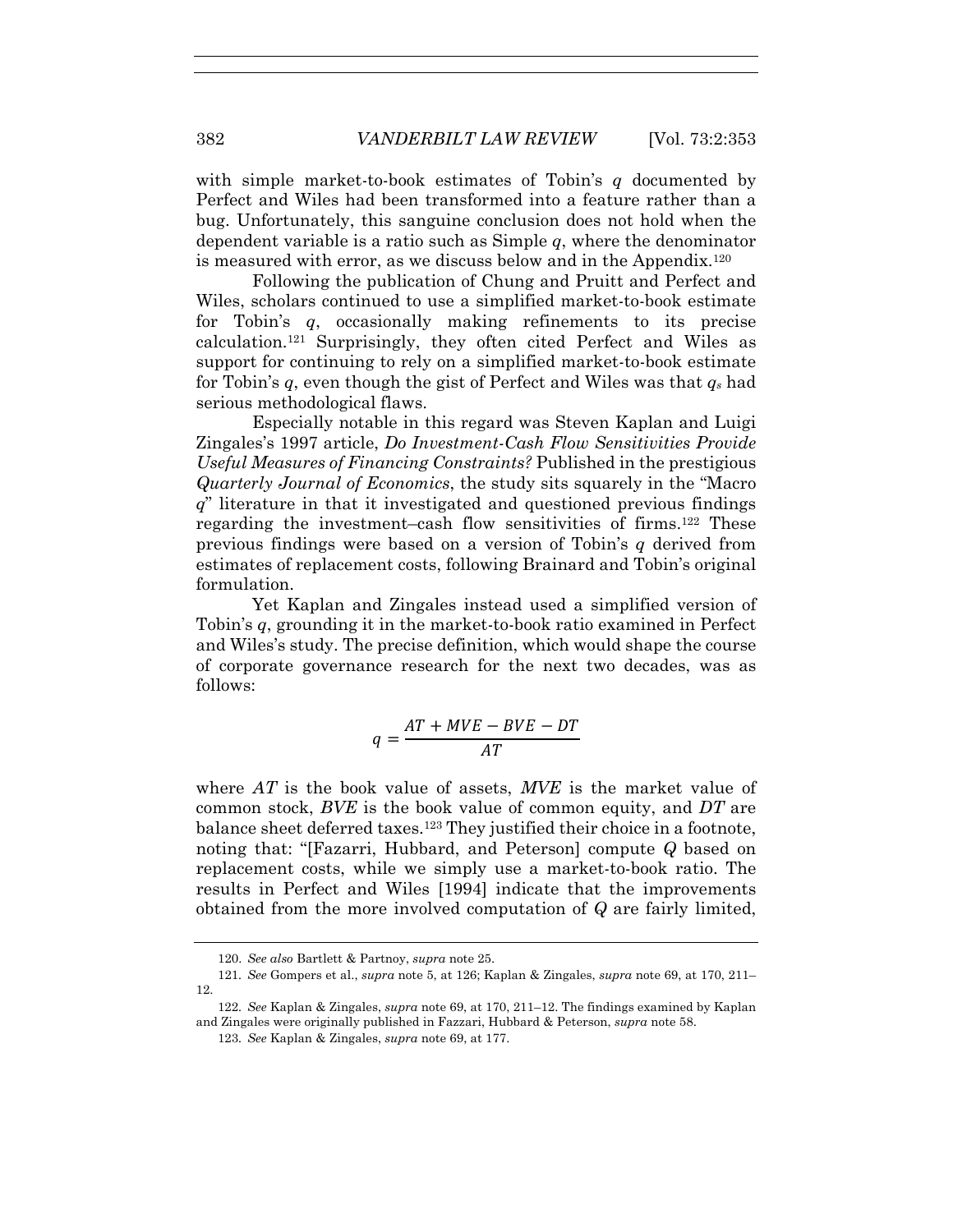particularly when regressions are estimated with firm fixed effects."124 This formulation is the one we label Simple *q*.125

Note that the 1997 formulation by Kaplan and Zingales appears to be consistent with Macro *q* because the denominator seems focused on the value of assets and the left side of the balance sheet. In fact, however, this formulation is equivalent to a simplistic version of Tobin's *q* in which the numerator and denominator are both derived on the right side of the balance sheet. The reason stems from the fundamental equation of accounting, which is that assets equal liabilities plus equity. Specifically,  $AT = BVE + BVD$ , where  $BVD$  is the book value of debt, defined as all liabilities. Given this equality, simple algebra yields the following equivalent equation for Tobin's *q*:

$$
q = \frac{MVE + BVD - DT}{BVE + BVD}
$$

The above equation is based exclusively on measures of a firm's outstanding securities: market value of equity and book values of equity and debt. Some formulations of the above version of Simple *q* do not include *DT*, balance sheet deferred taxes, and others add preferred securities in addition to debt, but this formulation is analytically the same. The key point here is that Simple  $q$  is not based on the market value of assets divided by their replacement costs, but instead is based on a simplified version of the market value of firm's securities divided by their book value.

Another historical strand in our story of Tobin's *q* merits exploration. While financial economists were adopting Simple *q*, accounting academics were carefully studying the econometric challenges that arose from "scale differences" in regressions when the main dependent variable was the market value of firms' capital. This accounting literature was not specifically focused on Tobin's *q*, but rather considered the more general question of how to account properly for the fact that firms vary in size. Just as one should not reach conclusions about crime rates simply by comparing the number of murders in New York to those in, say, Lawrence, Kansas, one should adjust for the size of firms in any econometric tests with the market value of firms' capital as the dependent variable. Simple *q* was, in a

 <sup>124.</sup> *Id.* at 177 n.4.

 <sup>125.</sup> As discussed below, academic studies occasionally use this calculation of Tobin's *q* but do not deduct deferred taxes from the numerator. *See infra* notes 131–132 and accompanying text (citing several representative examples of Simple *q* calculations from recent academic literature). Given the modest effect of deferred taxes on the overall calculation of Simple  $q$ , we include these studies as among those that use Simple *q*.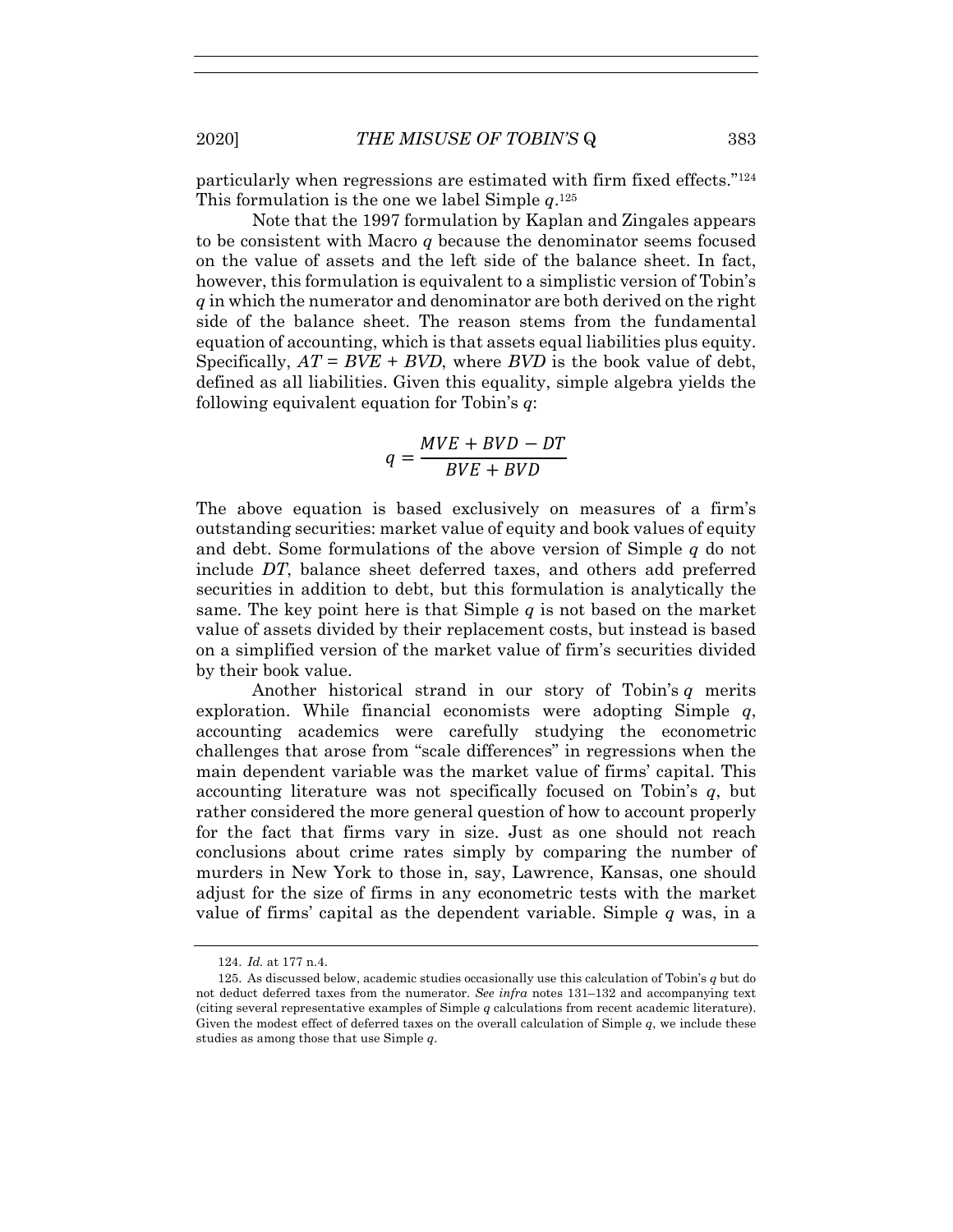way, a crude attempt to make such adjustments, by scaling the market value of firms' capital by their book value. But the accounting literature undertook a more comprehensive and nuanced approach.

Specifically, one year before the publication of Kaplan and Zingales's paper, Mary Barth and Sanjay Kallapur published an important study of the effects of the bias that resulted from scale differences in regressions using the market values of firms' equity as a dependent variable.126 Barth and Kallapur did not limit their analysis to the use of book value as a potential scaling factor in the way that the finance literature did with market-to-book estimates of *q*; in fact, their article did not even mention Tobin's *q.* Instead, their focus was on how, generally, regressions with the market value of firms' equity as the dependent variable should take into account differences in scale.<sup>127</sup>

During the following two decades, the accounting literature has continued to develop and refine this general approach to scale adjustments.128 Interestingly, the concept of Tobin's *q* does not appear to have arisen in this literature, perhaps because accounting scholars were not part of the historical devolution of Tobin's *q* into Simple *q* and accordingly did not consider whether one might study Tobin's *q* as a dependent variable instead of studying market values directly (and *then* addressing challenges related to scale adjustments). The accounting literature implicitly rejected, or at least ignored, Tobin's *q* as a method of scaling the market value of firms' capital and instead studied other, less problematic approaches.

Apparently, neither corporate law scholars nor empirical finance scholars noticed these developments in the accounting literature. Instead of considering the accounting literature's new empirical techniques, during the two decades after the publication of Kaplan and Zingales's study, law and finance scholars have simply used Simple *q*. Indeed, the use of Simple *q* in corporate governance scholarship became de rigueur after the publication of Paul Gompers, Joy Ishii, and Andrew Metrick's widely cited 2003 article in the *Quarterly Journal of Economics*, entitled *Corporate Governance and Equity Prices*. Notably,

<sup>126</sup>*. See* Barth & Kallapur, *supra* note 25 (concluding that "the most effective remedy" for scale differences "is to include a scale proxy as an independent variable and report inferences based on White standard errors").

<sup>127</sup>*. See id.* at 528 ("We seek to provide evidence on the extent of scale-related econometric problems in accounting research contexts and the effectiveness of available remedies.").

<sup>128</sup>*. See*, *e.g.*, Barth & Clinch, *supra* note 25, at 253–54 (assessing simulations of the effects of firm size in regressions based on market values); Ohlson & Kim, *supra* note 25, at 398–99 (discussing modifications of market-value-based regressions to account for scale).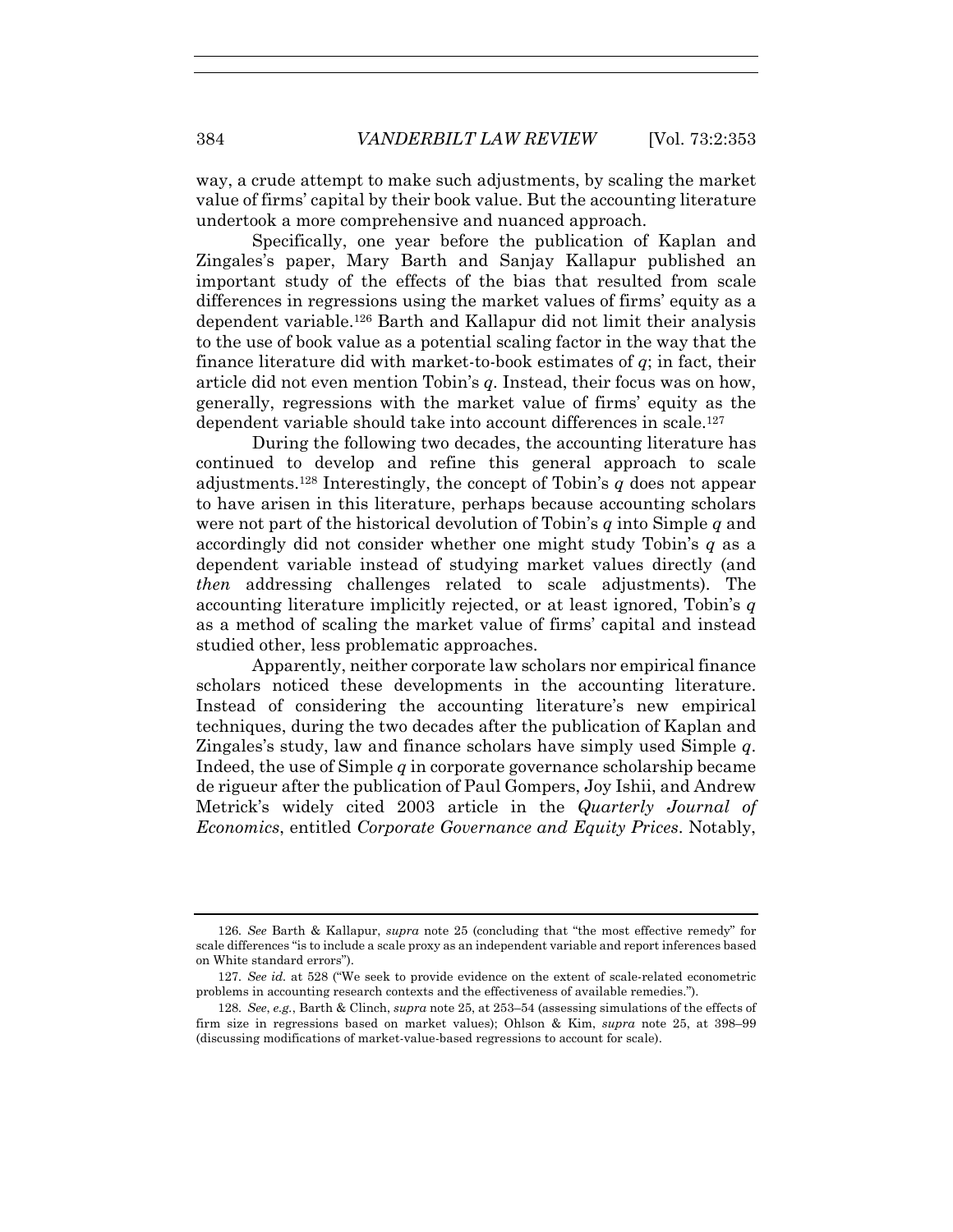Gompers, Ishii, and Metrick's sole source of authority for using Simple *q* was Kaplan and Zingales's 1997 paper.129

During recent years, articles in which Simple *q* is the dependent variable have continued to appear in the academic literature. We conclude this Part with a few representative examples. For instance, Sreedhar T. Bharath, Sudarshan Jayaraman, and Venky Nagar begin their definitions discussion with the following straightforward paragraph: "Our measure of firm value is Tobin's *Q* (*Q*). We define *Q* as the ratio of the market value of assets divided by the book value of assets, both computed at the end of each fiscal year."130 Their precise calculation of Tobin's *q* tracks the version used by Kaplan and Zingales, based on market and book values of securities, except that their numerator does not include a deduction for balance sheet deferred taxes. Likewise, Martijn Cremers and Allen Ferrell write in a footnote: "We interpret a higher average *Q*, measured as the ratio of book value of firm assets to market capitalization, as evidence that the firm uses its resources more productively and efficiently, in line with the literature."131 Merritt Fox, Ronald Gilson, and Darius Palia call Simple *q* "the typical measure of a firm's success at creating value."132 In adopting this definition, they include a footnote discussing the potential problems that its use creates; nevertheless, they conclude: "Tobin's *Q* is still, however, a reasonable way of looking for a historical period of time to see which firms on average did better at creating value and which did worse."133 As these statements suggest, many of the most important recent questions in corporate law have been addressed by studies that rely on Simple *q.* 

That brings our story up to date. Today, Simple *q* has become the accepted and central dependent variable in corporate law and

<sup>129</sup>*. See* Gompers et al., *supra* note 5, at 126 (citing Kaplan & Zingales, *supra* note 69, as the basis for using Simple *q*).

 <sup>130.</sup> Sreedhar T. Bharath, Sudarshan Jayaraman & Venky Nagar, *Exit as Governance: An Empirical Analysis*, 68 J. FIN. 2515, 2524 (2013); *see also id.* at app. (defining *Q*).

 <sup>131.</sup> Martijn Cremers & Allen Ferrell, *Thirty Years of Shareholder Rights and Firm Value*, 69 J. FIN. 1167, 1168 n.2 (2014). Cremers and Ferrell calculate *q* using the formula set forth in Kaplan and Zingales, *supra* note 69, at 177. *See* Cremers & Ferrell, *supra*, at 1173 n.9 (describing their formula for calculating *q*). One additional data question is whether the market price of a firm's stock is determined as of the end of a firm's fiscal year or the end of the calendar year.

 <sup>132.</sup> Merritt B. Fox, Ronald J. Gilson & Darius Palia, *Corporate Governance Changes as a Signal: Contextualizing the Performance Link* 3 (European Corp. Governance Inst., Law Working Paper No. 323 & Stanford Law and Econ., Olin Working Paper No. 496, 2016), https://papers.ssrn.com/sol3/papers.cfm?abstract\_id=2807926 [https://perma.cc/T7R4-UYKS]. Similar to Bharath, Jayaraman & Nagar, *supra* note 130, Fox, Gilson, and Palia define Tobin's *q* using the same formula as Kaplan and Zingales, *supra* note 69, but omit any deduction in the numerator for deferred taxes. *See* Fox et al., *supra*, at 10 n.24 (describing the method used to calculate Tobin's *q*).

<sup>133</sup>*.* Fox et al., *supra* note 132, at 11 n.25.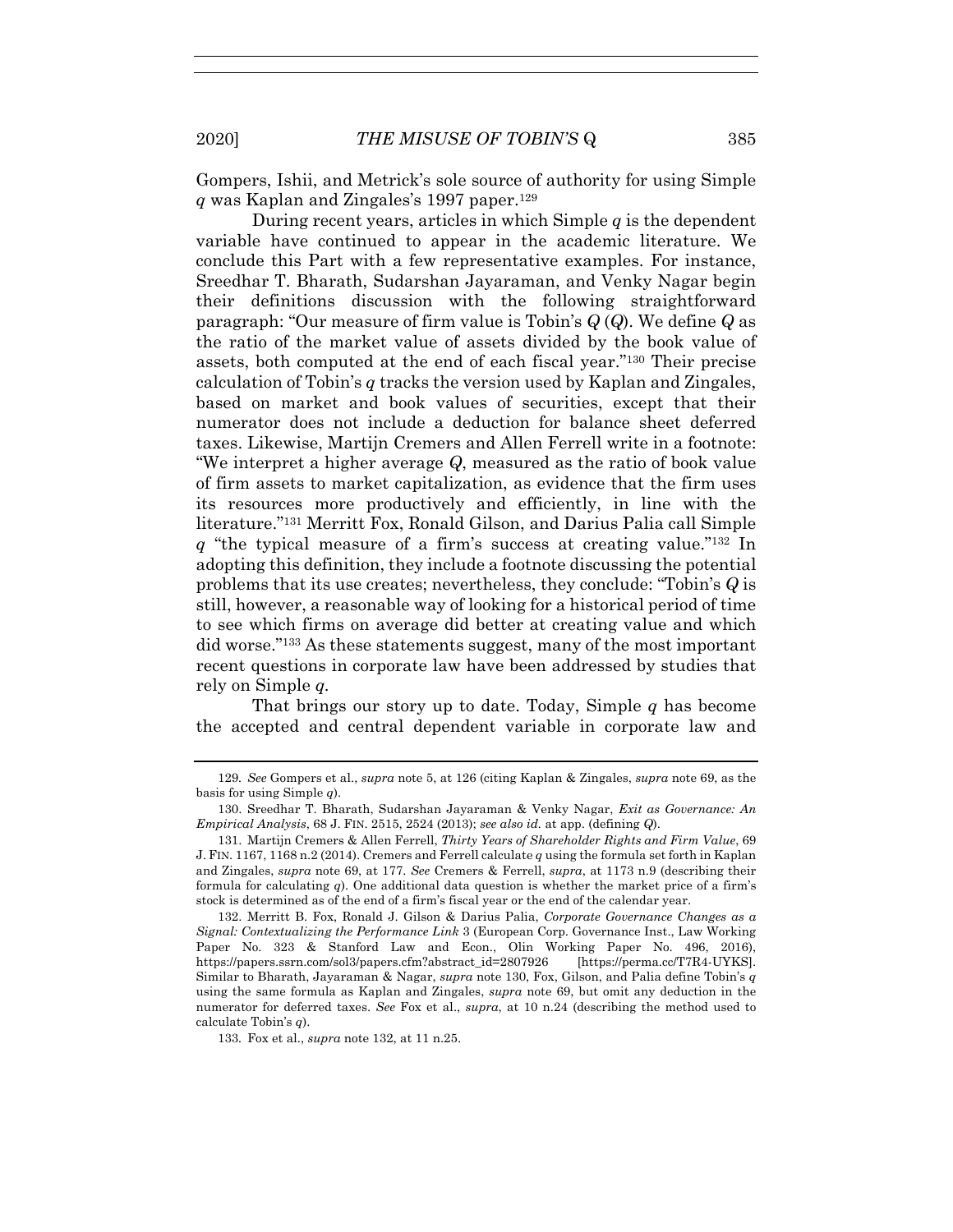related scholarship. Notwithstanding some criticism,134 it has become standard practice for scholars to assert, without further explanation, not only that Simple *q* is an acceptable measure of Tobin's *q* but also that it is an appropriate measure of firm value.135

#### II. THE CASE AGAINST USING SIMPLE *Q*

For some readers, the peculiar intellectual journey of Tobin's *q* will be reason enough to question its reliability as a proxy for firm value in the literature. But we also want to present a more specific case against using any version of Tobin's *q*—and particularly Simple *q*—as such a proxy.

First, we pause to ask whether it makes theoretical sense to assume that Tobin's *q*, in any formulation, measures the value of corporations. Our basic answer is no. The problem is that a high value of Tobin's *q* does not necessarily mean that a corporation is more valuable in any meaningful way.

Second, we focus on the problem of measurement error with respect to Simple *q*. Although the literature frequently ignores the measurement error problems associated with using simple market-tobook estimates for Tobin's *q*, many of the problems have been scrutinized in the macroeconomics literature. We explore why measurement errors are likely to create biased estimates in regressions with Simple *q* as a dependent variable.

Third, we examine recent advances in the asset pricing literature that raise questions about the very meaning of Simple *q*. Specifically, the book-to-market ratio (similar to the reciprocal of Simple *q*, except that it is calculated as a firm's book value divided by the market value of equity, instead of the full capital structure) has been a risk factor in prominent asset pricing models. As we illustrate below, firms that have a high level of Simple *q* (and therefore typically a low book-to-market ratio) are likely to experience relatively low future

<sup>134</sup>*. See, e.g.*, Ing-Haw Cheng, Harrison Hong & José A. Scheinkman, *Yesterday's Heroes: Compensation and Risk at Financial Firms*, 70 J. FIN. 839, 870 (2015) (citing the "substantial empirical debate about whether traditional measures such as market-to-book or Tobin's *q* adequately capture growth options").

<sup>135</sup>*. See, e.g.*, Ran Duchin, Amir Goldberg & Denis Sosyura, *Spillovers Inside Conglomerates: Incentives and Capital*, 30 REV. FIN. STUD. 1696 (2017) (using Simple *q* to assess the impact of pay changes within divisions of firms); T. Clifton Green & Russell Jame, *Company Name Fluency, Investor Recognition, and Firm Value*, 109 J. FIN. ECON. 813 (2013) (concluding that "firms with more fluent names have significantly higher Tobin's *q* and market-to-book ratios"); Byoung-Hyoun Hwang & Hugh Hoikwang Kim, *It Pays to Write Well*, 124 J. FIN. ECON. 373 (2017) (using Simple *q* to conclude that easier-to-read disclosure documents are associated with higher firm valuation); Antoinette Schoar & Luo Zuo, *Shaped by Booms and Busts: How the Economy Impacts CEO Careers and Management Styles*, 30 REV. FIN. STUD. 1425 (2017) (using Simple *q* to assess CEOs).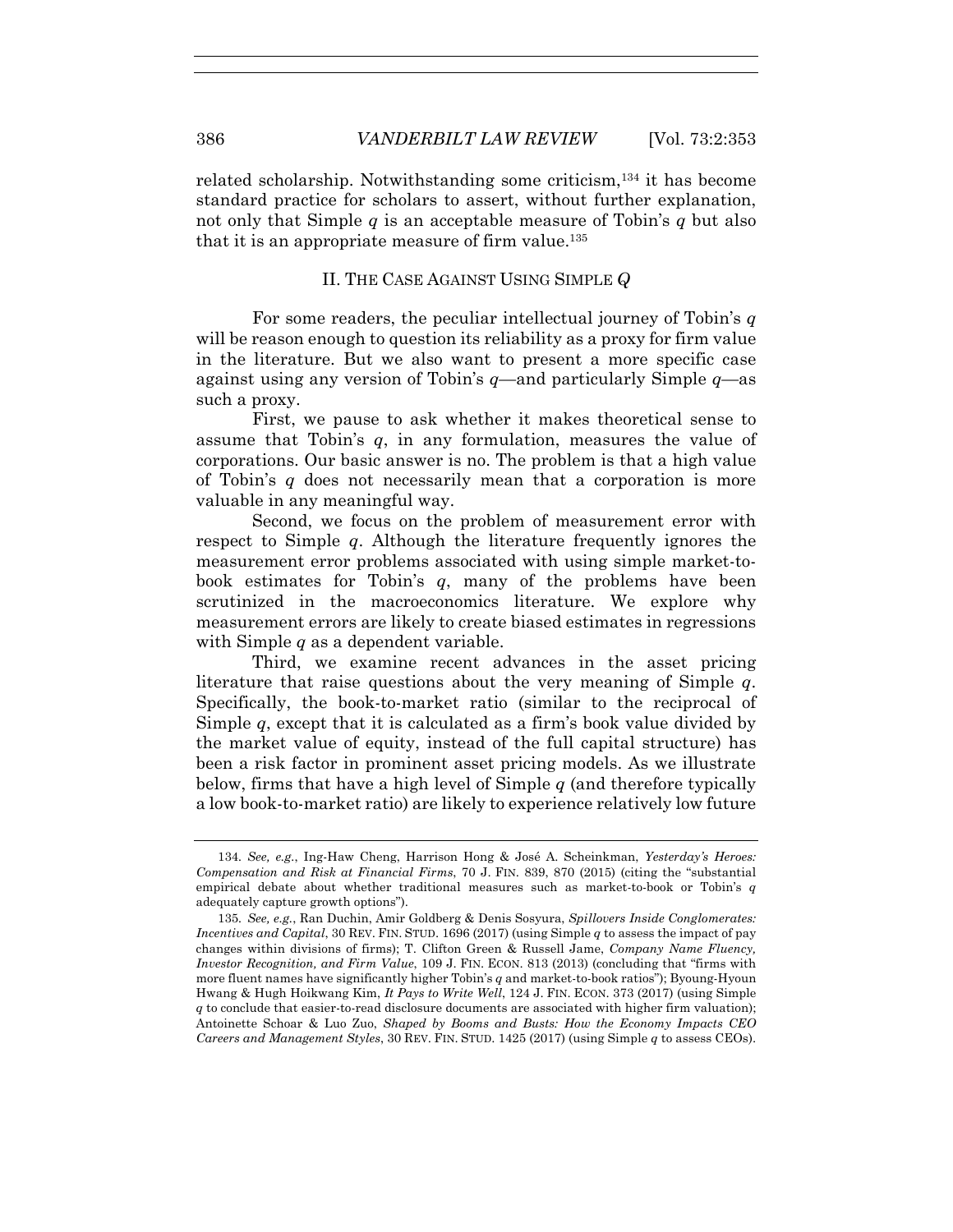returns, and vice versa. This finding suggests that scholars should be more careful in reaching conclusions about firms with higher measures of Simple *q*.

To be clear, our claim here is not that Tobin's *q* can *never* be an acceptable proxy for firm value. Rather, our goal is to establish why scholars who make assertions about the value of corporations based on a positive relationship between Simple *q* and a variable of interest bear a heavy burden of persuasion, a burden we believe they have not met.

# *A. Interpretive Error*

First, it is worth taking a moment to ask what the original formulation of Tobin's *q* measures. According to Tobin, when *q* is high, the market value of an asset—call it a widget—held by a firm is greater than its replacement cost. In other words, the perception among market participants is that this asset is more valuable than the cost of replacing it. If this perception is accurate, and a firm can increase the scale of its operations, it follows that the firm should invest in widgets, and continue to invest, until the market value of widgets is equal to their replacement cost—that is, until *q* is equal to one.

However, it does not follow from this analysis that firms with relatively high Tobin's *q* have relatively high value or that they will even retain a high level of Tobin's *q*. To the contrary, according to the original macroeconomic theory, the Tobin's *q* of any given firm should revert to one in the future.136 Additionally, to the extent the market value of a firm's assets is greater than their replacement value, high Tobin's *q* firms could face declining profit opportunities. (Widgets might become more expensive due to increased demand, or competitors might recognize the profit opportunities associated with widgets.) Alternatively, under the *q* theory of investment, Tobin's *q* might exceed one for a sustained period of time because of high adjustment costs. Indeed, these adjustment costs could vary systematically with the type of assets owned by a firm. For instance, Ryan Peters and Lucian Taylor find that intangible assets have convex adjustment costs that are roughly twice as high as those for physical assets, suggesting that firms

 <sup>136.</sup> Moreover, the disconnect between the market value of a firm's assets and their replacement value might be due to short-term market opportunities or to behavioral effects on market prices. High *q* can also be consistent with lower expected returns (i.e., a lower cost of capital). We explore the relationship between *q* and equity returns in Section II.C.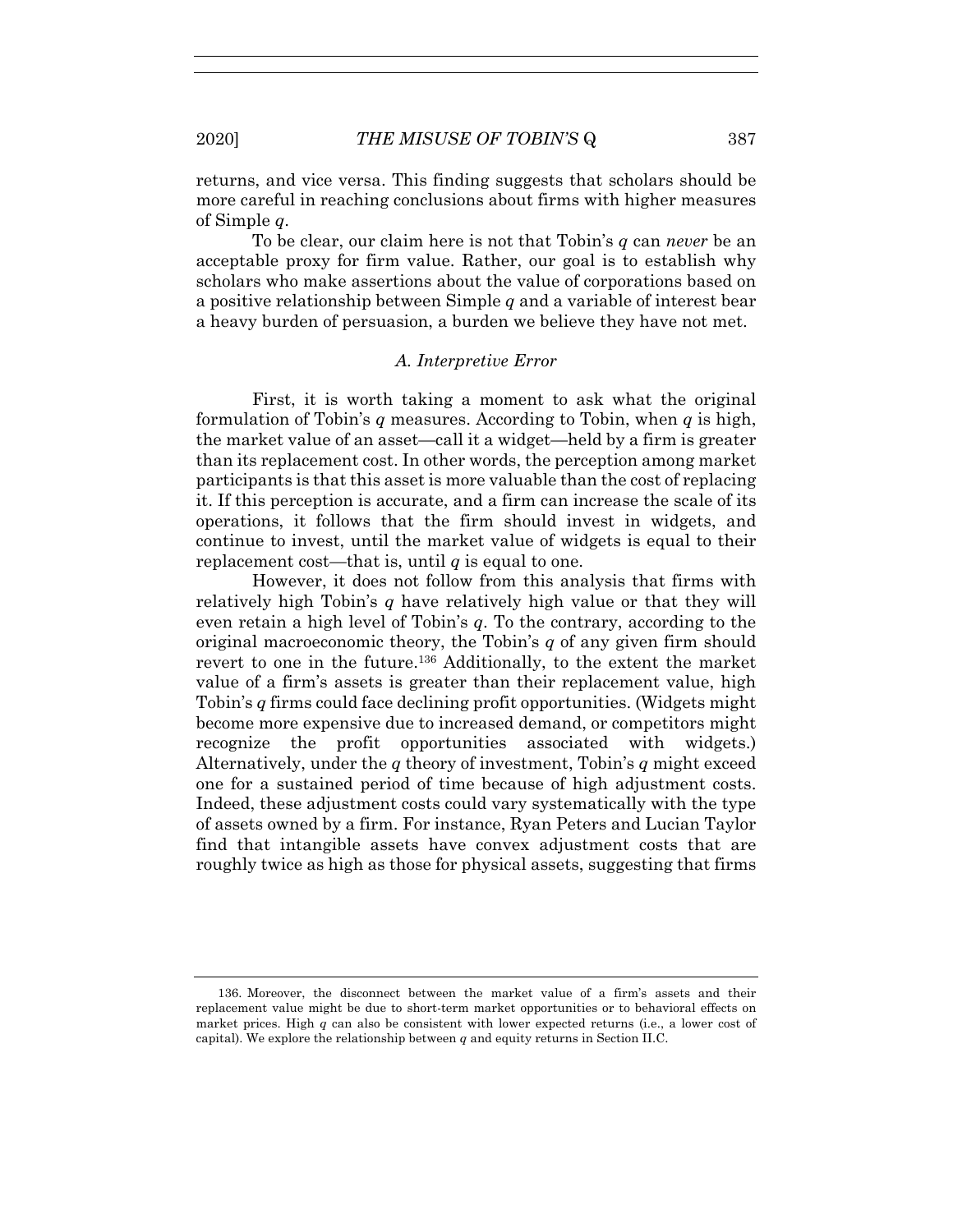with large amounts of intangible assets may take longer to respond to investment opportunities implied by a high Tobin's *q*.137

In theory, a high Tobin's *q* firm could even reflect *poor* management. Indeed, as Philip Dybvig and Mitch Warachka note, a high Tobin's *q* could result from inefficient underinvestment (and accordingly a failure to maximize firm value) given that additional investment should drive *q* towards one.138 Dybvig and Warachka's critique of Tobin's *q* is more narrowly circumscribed than ours: they focus on developing a theoretical critique of Tobin's *q* and assessing measures of operating efficiency as a potential substitute.139 Nevertheless, it is striking that Dybvig and Warachka's paper has not only remained unpublished since it was posted online in 2010, but also has been mostly ignored within the law and finance literature.<sup>140</sup>

139*. See id.* at 2–3 (deriving a theoretical framework to demonstrate the conflicting implications of better performance on Tobin's  $q$  and developing two new operating efficiency measures focusing on scale efficiency and cost discipline).

 140. For instance, while nearly 400 papers discuss Tobin's *q* within Westlaw, see supra note 9, only four papers within Westlaw could be located that cite Dybvig and Warachka's paper. To determine these figures, we conducted a search in the Westlaw "Law Reviews & Journals" database for "Dybvig /4 Warachka." Dybvig and Warachka's paper was cited twice in 2018 in conjunction with an unpublished version of this paper to point out that there are critiques of Tobin's *q*. *See* Amihud et al., *supra* note 3, at 1483 n.24 (citing Dybvig and Warachka as "a critique of the use of Tobin's Q as a measure of firm value"); Andrew William Winden, *Sunrise, Sunset: An Empirical and Theoretical Assessment of Dual-Class Stock Structures*, 2018 COLUM. BUS. L. REV. 852, 895 n.115 ("Tobin's Q has, in any event, been seriously questioned as a means of measuring the effect of corporate governance changes on firm performance in both the financial and legal literature."). But of the two papers before 2018, one paper dismisses the study in a footnote as "an unpublished paper," *see* Lucian A. Bebchuk, Alon Brav & Wei Jiang, *The Long-Term Effects of Hedge Fund Activism*, 115 COLUM. L. REV. 1085, 1102 n.53 (2015), and the other cites it once for the proposition that the use of *q* as a measure of company performance "has been subject to criticism," *see* Leo E. Strine, Jr., *Can We Do Better By Ordinary Investors? A Pragmatic Reaction to the Dueling Ideological Mythologists of Corporate Law*, 114 COLUM. L. REV. 449, 462 n.39 (2014). In addition, we are aware of one paper within the corporate governance literature that also cites Dybvig and Warachka. *See* Klausner, *supra* note 9, at 18 (citing Dybvig and Warachka for the proposition that *q* "is considered by some economists to be an unreliable measure of value").

<sup>137</sup>*. See* Peters & Taylor, *supra* note 20, at 253. As Peters and Taylor note, one possible explanation for the higher adjustment costs associated with intangible assets could reflect the fact that adjusting intangible capital often requires replacing specialized employees. *Id.*

<sup>138</sup>*. See* Philip H. Dybvig & Mitch Warachka, Tobin's q Does Not Measure Firm Performance: Theory, Empirics, and Alternatives (Mar. 2015) (unpublished manuscript), https://ssrn.com/abstract=1562444 [https://perma.cc/QT7T-DBDR] (performing an empirical analysis demonstrating that Tobin's  $q$  is not a proxy for firm performance). As a simple example, Dybvig and Warachka posit a firm with a market value of \$15 based on \$10 of investment, yielding a *q* of 1.5. *See id.* at 2. If expanding the firm's scale through a \$20 investment increased its market value by \$24, the firm's *q* would decline to 1.3 but its market value would increase by \$4. *Id*.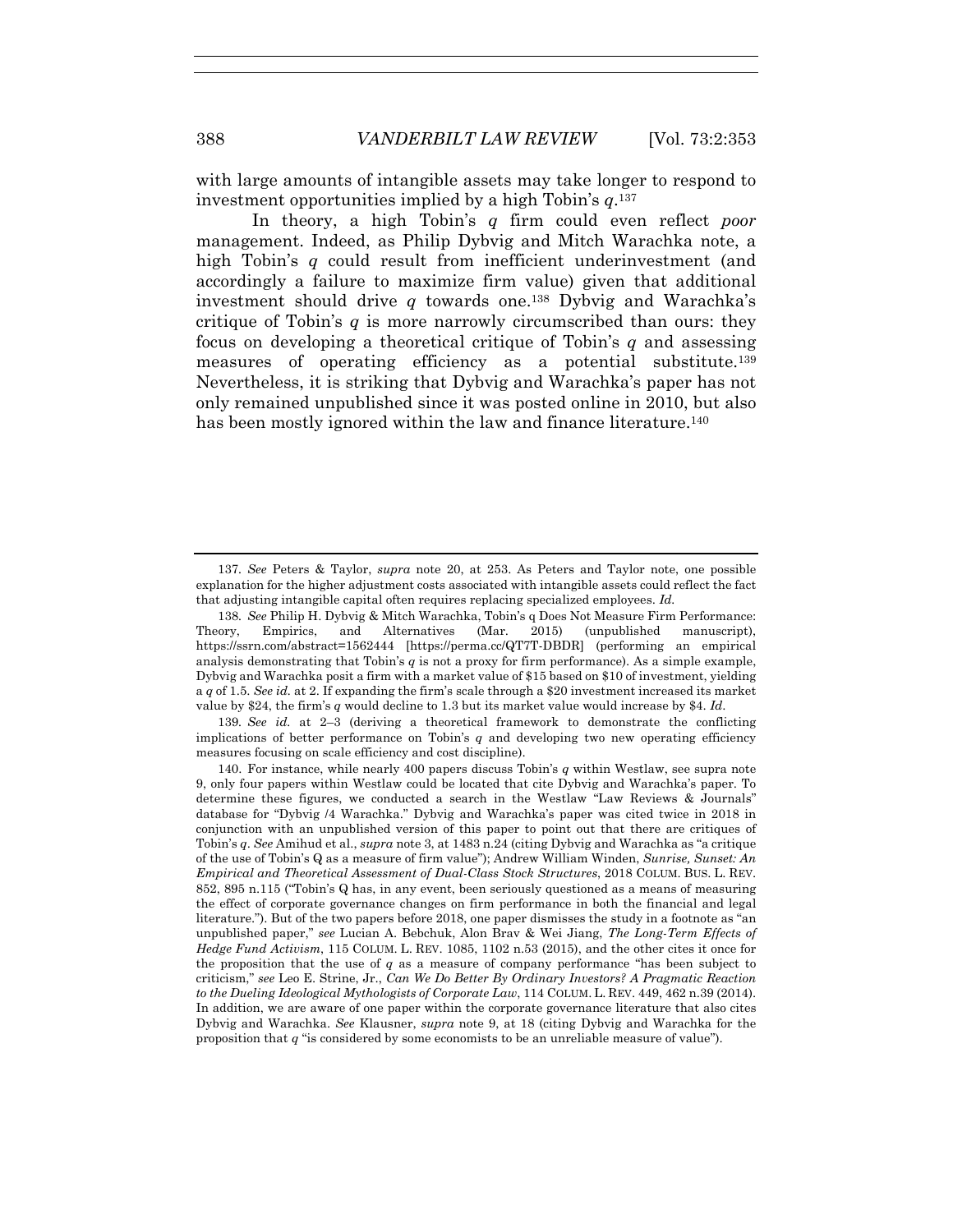Finally, the theoretical interpretation of Tobin's *q* as a measure of the value of corporations is misplaced for econometric reasons as well. The standard "*q* regression" generally takes the following form:

$$
SimpleQ_i = \beta_0 + \beta_1 X_i + \epsilon_i
$$

where  $\beta_0$  is an estimated intercept, *X* represents a regressor of interest,  $\beta_1$  represents the regression coefficient that estimates the association of the regressor with Simple *q*, and  $\epsilon_i$  is the error term. (A typical *q* regression also includes a vector of control variables, which we omit without loss of generality.) Now consider the two primary statistical justifications for using a ratio such as Tobin's *q* as an outcome variable of interest.141

In the first instance, the variable of interest is a specific measure such as firm value, but a researcher may be concerned about scale effects, as has been studied in the accounting literature.142 As is well known within statistics,<sup>143</sup> the researcher could control for scale effects by dividing *every* variable in the regression equation (i.e., both left-side and right-side variables, including the intercept) by a scaling factor. In the context of estimating the market value of a firm, for instance, a researcher would divide every variable by a scale factor such as book value, thus resulting in Simple *q* as the outcome variable. However, we are unaware of a single paper in empirical corporate finance that justifies its reliance on either Tobin's *q* or Simple *q* in this fashion or that divides every variable in the regression equation by the scaling factor. Rather, researchers uniformly apply the specification noted above, which omits estimating a coefficient for the ratio *1/(Book Value)* and typically includes only nonratio regressors (i.e., *X* is not divided by book value)*.*<sup>144</sup>

In the second instance, the variable of interest to the researcher is supposed to be the ratio itself, which is believed to be of independent

<sup>141</sup>*. See* Robert Wiseman, *On the Use and Misuse of Ratios in Strategic Management Research, in* 5 RESEARCH METHODOLOGY IN STRATEGY AND MANAGEMENT 75 (Donald D. Bergh & David J. Ketchen eds., 2009). Wiseman notes that there are three rationales for using a ratio as an outcome variable: deflating a variable of interest to be a rate, deflating a variable of interest to be a proportion, and examining a ratio that is of independent theoretical interest. *Id.* at 76–80. Given that the first two rationales reflect the same concern about scale effects, this leaves two principle reasons researchers utilize ratios as outcome variables.

<sup>142</sup>*. See supra* notes 126–128 and accompanying text (discussing the accounting literature's focus on accounting for differences in scale amongst firms when examining the predictors of a firm's market value of equity).

<sup>143</sup>*. See* Richard Kronmal, *Spurious Correlation and the Fallacy of the Ratio Standard Revisited*, 156 J. ROYAL STAT. SOC'Y 379, 381 (1993) (outlining the process of controlling for a deflator: dividing both the dependent and independent variables by a common factor).

 <sup>144.</sup> We discuss these challenges in greater detail in Bartlett & Partnoy, *supra* note 25.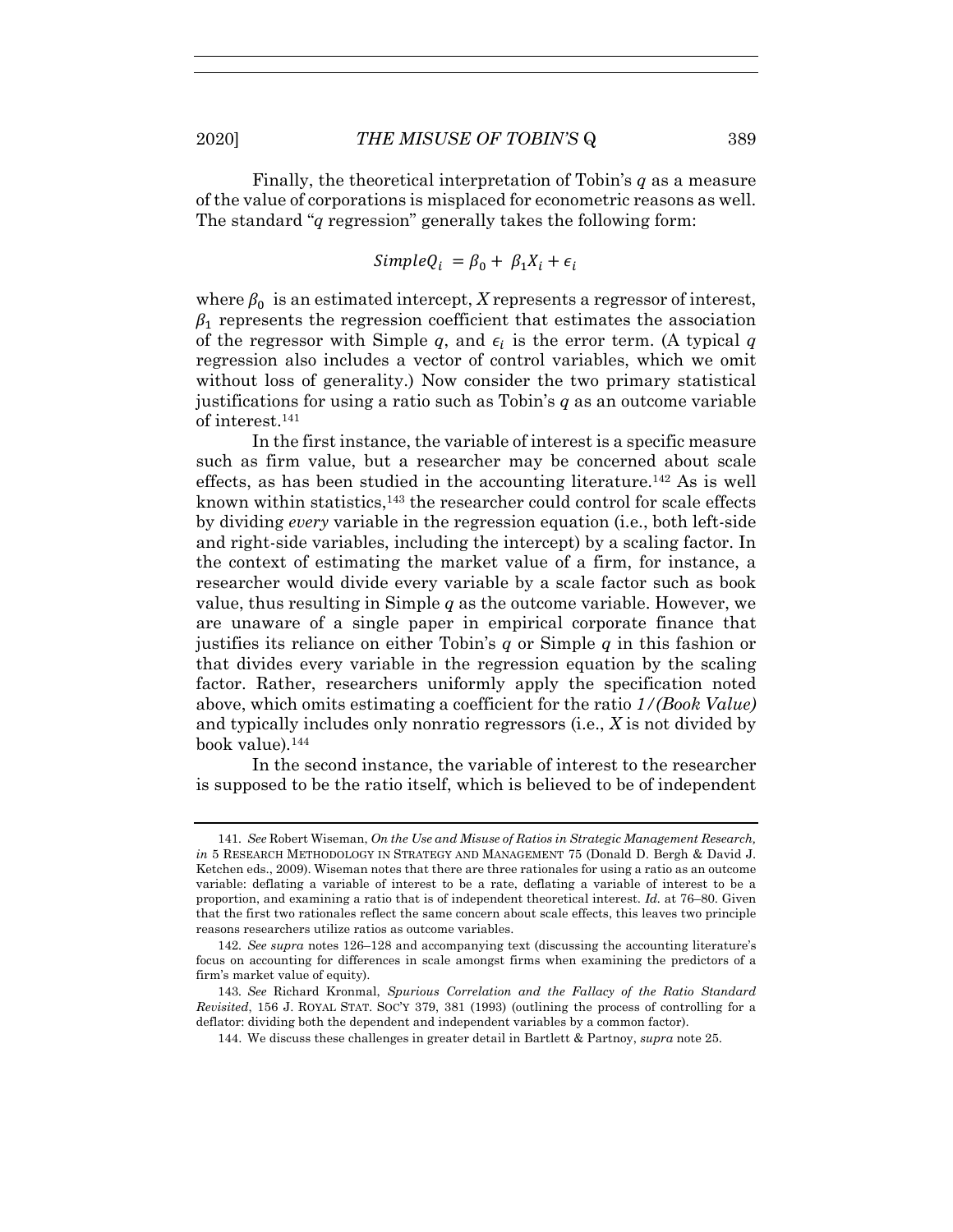theoretical interest (e.g., Tobin's *q* is purported to be a proxy for monopoly power, firm performance, or some other construct). The researcher therefore chooses to estimate the relationship between a particular predictor of interest and the ratio. In so doing, however, the researcher is effectively examining whether the effect of the predictor on the *numerator* of the ratio is moderated by the ratio's *denominator*. Imagine, for instance, a researcher who seeks to examine the effect of a staggered board on Simple *q* using the specification noted in the equation above. In such a scenario, the regression will estimate the effect on Simple *q*'s numerator (an estimate of the market value of the firm) from the interaction of the staggered board variable and the denominator of Simple *q* (the book value of assets). The reasons arise from basic principles of linear regression, yet this interpretative challenge, as well as other assumptions this estimation approach entails, are not even mentioned in papers that use some version of Tobin's  $q$  as a proxy for firm value.<sup>145</sup>

## *B. Measurement Error in Simple* Q

We now turn to some aspects of measurement error that are problematic for studies that rely on Simple *q* to assess the relationship between corporate law and the value of corporations. We begin this critique by revisiting the Perfect and Wiles study of five different formulations of Tobin's *q*. Recall that scholars have cited Perfect and Wiles as justifying the use of market-to-book estimates of *q*, such as Simple *q*. That reliance on Perfect and Wiles has been based on two generally unstated assumptions: that alternative measures of Tobin's *q* would not significantly improve measurement accuracy and that the measurement errors associated with market-to-book estimates are not problematic. As we demonstrate, both of these assumptions are incorrect.

## 1. Evidence of Measurement Error

As we note above, Perfect and Wiles compared a market-to-book estimate of *q*, labeled *qs*, to four other estimates of Tobin's *q*. They calculated these four other estimates using more detailed techniques than simply dividing the market value of a firm by its book value, including more accurate estimates of replacement value that capture changes in prices, depreciation, and technology, as well as first-in, first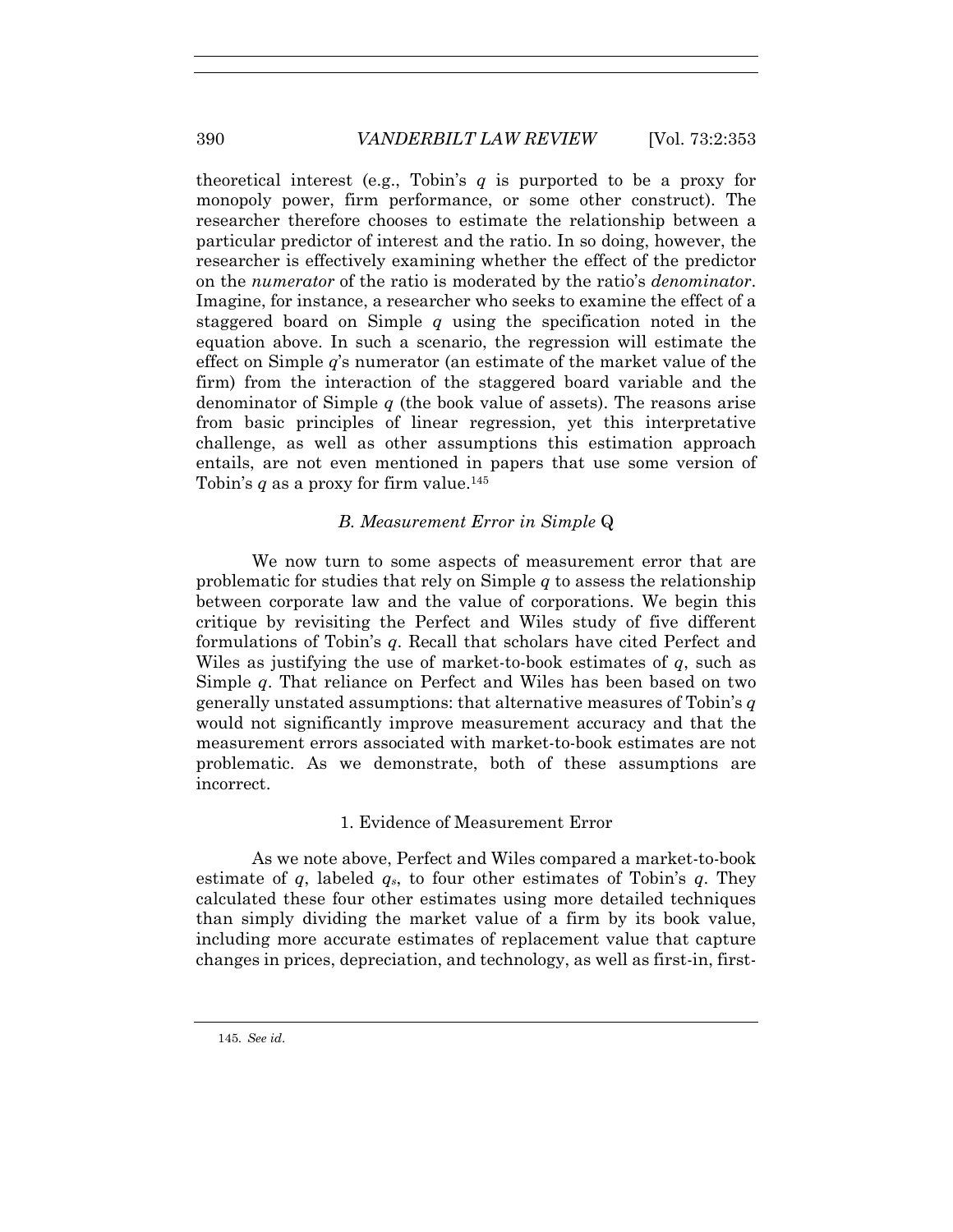out ("FIFO") versus last-in, first-out ("LIFO") inventory methods.146 For instance, some of these other estimates of Tobin's *q* took advantage of a Securities and Exchange Commission requirement, effective from 1976–1979, that large firms report annual estimates of the replacement costs of plant, equipment, and inventories, as well as depreciation and cost of goods sold, and a similar requirement, effective from 1980–1985, arising from Financial Accounting Standard No. 33.147

Perfect and Wiles found that although their estimates of Tobin's *q* generally were highly correlated with one another,148 the estimate for *qs* had a significantly larger mean and median, and generated significantly different values for particular firms than estimates for the other four.149 For example, they tested how similar the five Tobin's *q* estimates were in grouping a sample of 558 firms into two categories: Tobin's *q* greater than one versus Tobin's *q* less than one.150 The simple estimate of *qs* agreed with the other estimates in only 79.4 percent to 82.8 percent of cases.151 In other words, for roughly one in five firms, the simple estimate of *qs* was not even precise enough to correspond with other measures in categorizing a firm's *q* as above or below one. Perfect and Wiles concluded: "Thus, although *qs* is relatively simple to construct, it does not produce sorting results that are comparable to the other four estimators."152 To repeat, Perfect and Wiles concluded that a market-to-book estimate of Tobin's *q* did not produce comparable results to four alternative formulations of Tobin's *q.* That is not the ringing endorsement of their market-to-book estimate that many scholars have assumed.

The literature's citation to Perfect and Wiles as justifying the use of market-to-book estimates of *q* is all the more puzzling in light of additional studies documenting that, of all the estimates of Tobin's *q*, market-to-book estimates perform among the worst. In their comprehensive empirical estimation of measurement error in Tobin's *q*, Timothy Erickson and Toni Whited note that different approaches to

<sup>146</sup>*. See* Perfect & Wiles, *supra* note 102, at 324–32 (detailing the derivation of the different proxies for *q*).

<sup>147</sup>*. See id.* at 326 (discussing the rationale for choosing the Securities and Exchange Commission and Financial Accounting Standards Board standards as estimates of asset replacement cost). Interestingly, firms generally included disclaimers along with these reported estimates, indicating that the managers believed the replacement value data were "of limited value because of the subjective judgments necessarily involved in making these estimates." *Id.* at 326 n.13.

 <sup>148.</sup> Pairwise Pearson correlation coefficients for the measures ranged from 0.9045 to 0.9856. *Id.* at 334. Correlations among changes in *q* were lower, in the range of 0.8503 to 0.9404. *Id.*

<sup>149</sup>*. See id.* at 332–34 (describing the various *q* ratio estimates).

<sup>150</sup>*. Id.* at 335 tbl.7.

<sup>151</sup>*. Id.*

<sup>152</sup>*. Id.* at 335.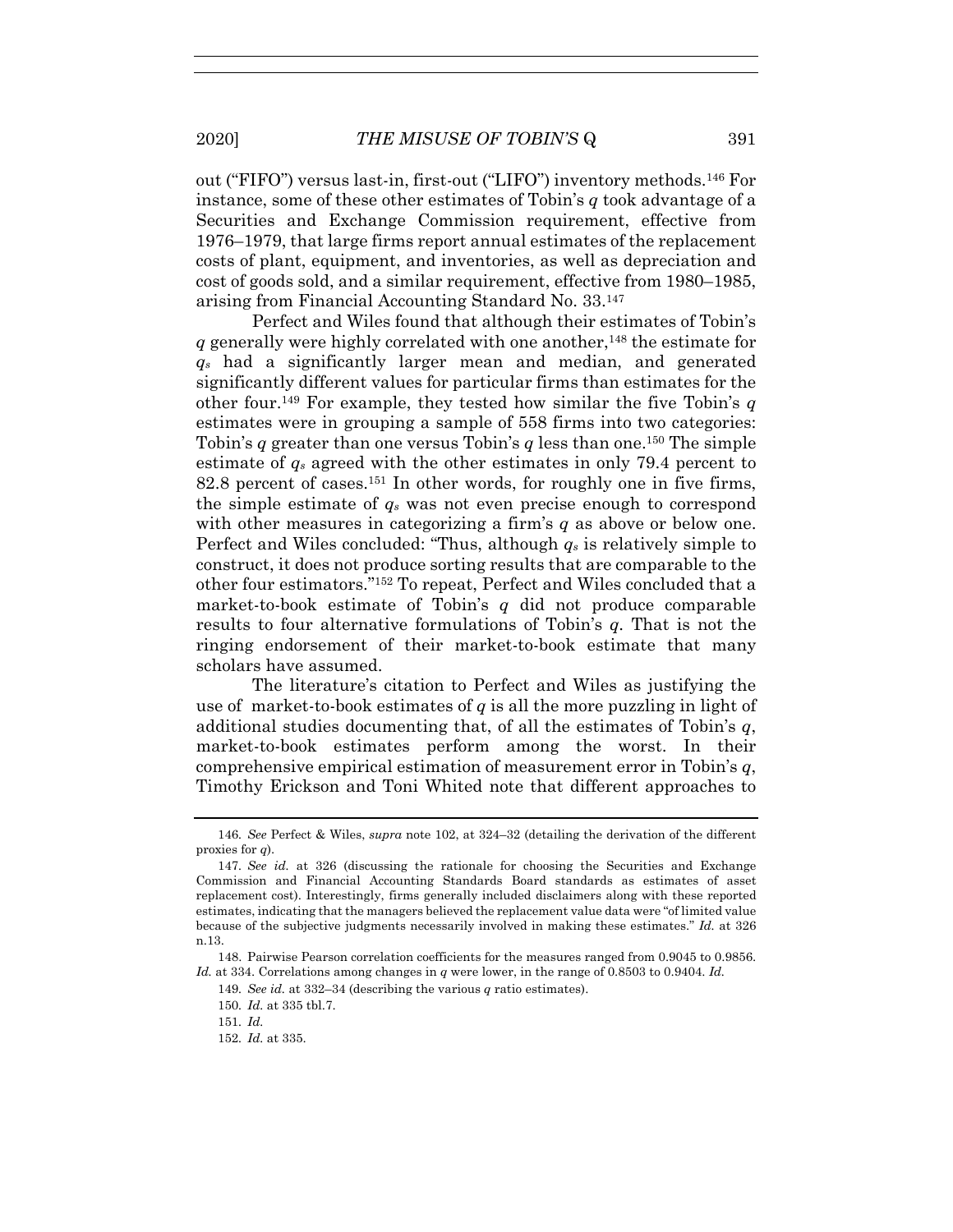calculating Tobin's *q* yield nearly two hundred different estimates of "Macro *q*" and two hundred different estimates of "Finance *q*."153 (Recall that macroeconomists have been using a version of Tobin's *q* that more closely resembles Brainard and Tobin's original conception, whereas financial economists have adapted Tobin's *q* in ways that make it easier to calculate.)

In a series of studies, Erickson and Whited have demonstrated several serious drawbacks to a market-to-book estimate, including biases that result from measurement error. Following Hayashi and Inoue, they question whether the basic assumption of perfect substitutability holds for such a simplified estimate of *q*, which aggregates all of a firm's assets.154

Erickson and Whited do not mince words: they find that "the most common proxy used in the finance literature, the market to book ratio, only explains about forty percent of the variation in average *q*."155 They conclude that the ratio's "measurement error problem must therefore stem more from issues such as aggregation and unobservable assets."156 Later studies have confirmed Erickson and Whited's findings; for example, Ryan Peters and Lucian Taylor similarly find that "market-to-book-assets ratios are especially poor proxies" for the true theoretical Tobin's *q*.157

These problems with market-to-book proxies are also evidenced by the extent to which datasets including market-to-book ratios have extreme outliers, both high and low. Although scholars commonly exclude these outliers, even a cursory review of them suggests a number of puzzling findings. For example, in his study of Delaware law and firm value, Robert Daines eliminated the top and bottom one percent of firmlevel measurements of a market-to-book estimate of Tobin's *q*, claiming that the effect of Delaware corporate law was unlikely to explain high or low Tobin's *q* values.158

However, using Simple *q* to estimate *q*, Guhan Subramanian found that the one percent lower and upper ranges in a sample of firms resembling Daine's were 0.38 and 70.49, respectively, for the relevant periods.159 Such levels of Tobin's *q* are extreme: it would be interesting

<sup>153</sup>*. See* Erickson & Whited, *supra* note 80, at 12.

<sup>154</sup>*. See* Erickson & Whited, *Treating*, *supra* note 112, at 1325.

 <sup>155.</sup> Timothy Erickson & Toni M. Whited, On the Information Content of Different Measures of *Q* 22 (August 2, 2001) (unpublished manuscript) (on file with authors).

<sup>156</sup>*. Id.* at 23.

<sup>157</sup>*. See* Peters & Taylor, *supra* note 20, at 252 (referencing similar findings to Erickson and Whited).

<sup>158</sup>*. See* Daines, *supra* note 2, at 530.

<sup>159</sup>*. See* Subramanian, *supra* note 2, at 39.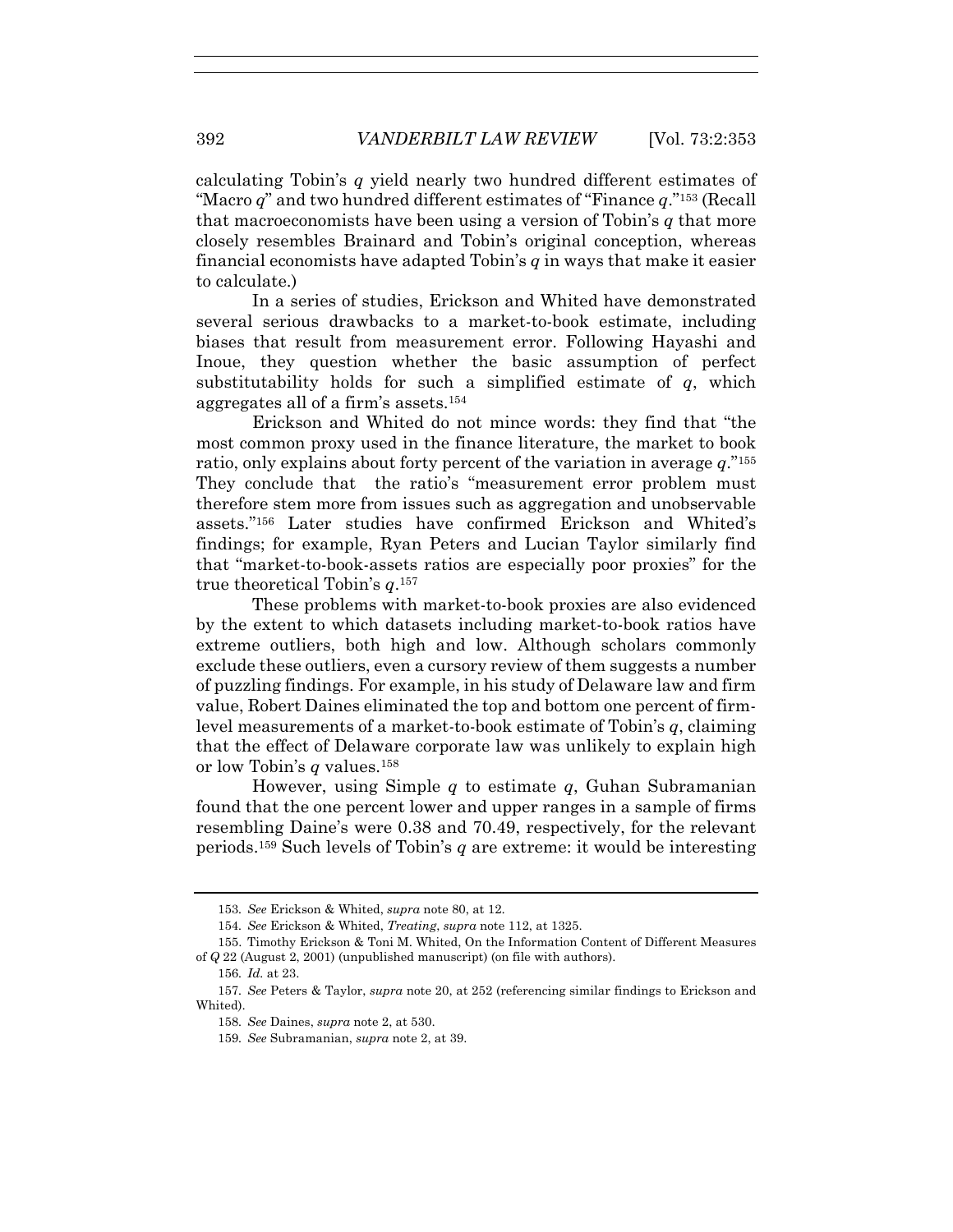to know why a firm with a Tobin's *q* of 0.38 had not been liquidated, or why a firm with a Tobin's *q* of 70.49 had such a measure (and what it meant), perhaps because it was small or idiosyncratic in some way. Subramanian's analysis suggests that the distribution of Simple *q*  includes a significant number of extreme, outlier values, particularly in samples that include small firms. (As Subramanian notes, Enron's Simple *q* at the height of its stock market valuation was  $6.8^{160}$ Unfortunately, the literature generally does not focus on the analysis or impact of Simple *q* outliers.

Simple *q* generates such extreme outliers in part because of questionable assumptions with regard to both the numerator and the denominator utilized in estimating Simple *q*. With respect to the numerator, Simple *q* requires an estimate of the market value of a firm's assets. However, Simple *q* seeks to estimate these values based on the market values of all of a firm's outstanding securities, and these values are often not observable aside from a company's outstanding common stock (assuming it is publicly traded). Market values for a firm's other securities, such as outstanding debt and preferred stock, are instead typically estimated from book values, which can diverge from their fair value. As a result, the Simple *q* numerator is not based on an assessment of individual assets, or even categories of assets, on the left-hand side of the balance sheet; instead, it simply reflects the book values of capital on the right-hand side.

More problematic still is the calculation of the denominator, which originally reflected the replacement value of a firm's assets. Simple *q* substitutes basic accounting measures in its denominator. In particular, it uses a company's book value of equity and debt as a proxy for the replacement value of assets. The use of book values virtually guarantees that the denominator will depart from the replacement cost of assets theorized by Tobin and Brainard. In a 1997 study examining measurement error in proxies for Tobin's *q*, Wilbur Lewellen and S.G. Badrinath demonstrated that various conceptions of *q* differed significantly by using cases in which asset replacement costs, the original Tobin's *q* denominator, were known.161 They found that revised *q* ratios based on actual replacement costs varied from book-valuebased estimates in the literature by ten percent to twenty percent.162 The methodologies Lewellen and Badrinath used require considerable information, attention, and work, and they require data that are not

<sup>160</sup>*. Id.*

<sup>161</sup>*. See* Wilbur G. Lewellen & S.G. Badrinath, *On the Measurement of Tobin's* q, 44 J. FIN. ECON. 77 (1997).

<sup>162</sup>*. See id.* at 121.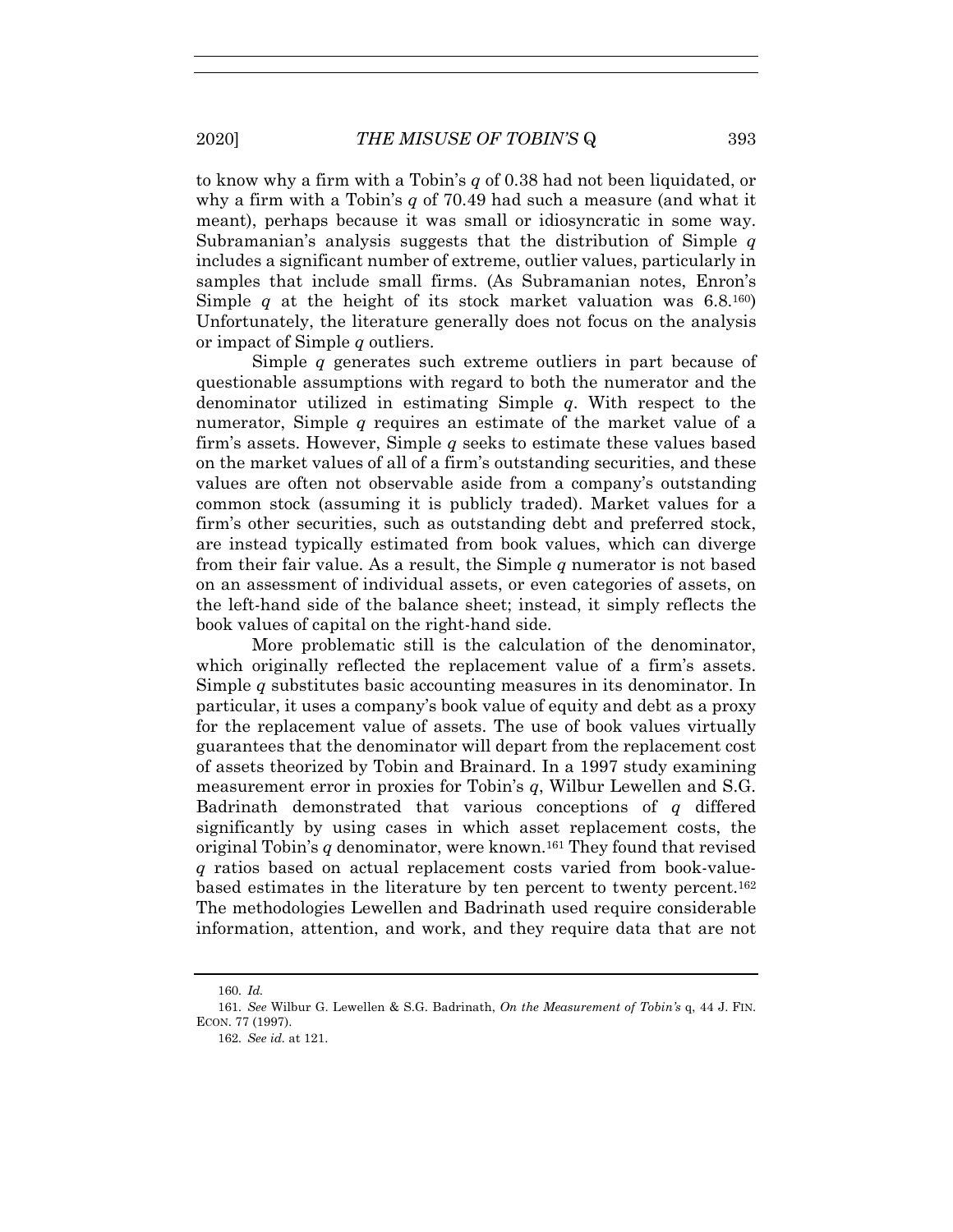typically accessible to researchers. Obviously, it is much easier to calculate Simple *q* based on available Compustat data, and scholars have preferred the easier route. Measurement errors are an inevitable result.

Book values have become especially subject to measurement error given the importance of intangible assets and financial engineering. Even assets as simple as a firm's property, plant, and equipment ("PPE") are recorded at historical cost less depreciation, which will vary depending on the depreciation schedule adopted by a firm and inevitably will diverge from market values. The value of inventory generally will reflect the lower of historical cost or fair value, and the inventory balance similarly will depend on whether sales of inventory are treated under FIFO or LIFO accounting. More complex assets are not part of book value at all. For example, unbooked intangible assets are increasingly important to firm value but are not reflected on balance sheets. Likewise, financial derivatives and unconsolidated subsidiaries can be important to the market value of a firm's securities but are not included in book value.

Given these measurement problems, Erickson and Whited's finding that market-to-book measures of Tobin's *q* perform poorly is not surprising. For the same reasons, Simple *q* inevitably is subject to significant measurement error due to the problems of asset aggregation and unobservability.

### 2. Measurement Error and Bias

In their study of Tobin's *q*, Perfect and Wiles used each of the five estimates of Tobin's *q* as an outcome variable and regressed each one on a variety of firm characteristics, much as empirical finance scholars do today in corporate governance research.163 Perfect and Wiles found that the regression coefficients for the simple version, *qs*, differed significantly from those obtained using other measures of *q*.164 Although scholars have subsequently cited Perfect and Wiles to support their use of Simple *q* insofar that it resembles *qs*, Perfect and Wiles warned that *qs* could lead to biased estimates: "In summary, the results indicate that using *qs* produces regression estimates that often differ from those found using the other four *q* ratio estimates, while  $q_B$ ,  $q_{LR}$ ,  $q_{PW}$ , and  $q_{QH}$ produce comparable regression estimates."165 Their message was clear: beware of using Simple *q* as a dependent variable*.* 

<sup>163</sup>*. See* Perfect & Wiles, *supra* note 102, at 314.

<sup>164</sup>*. See id.* at 336.

<sup>165</sup>*. Id.* at 338. Perfect and Wiles suggested a more optimistic view of *qs* in one paragraph near the end of their article, though they also make it clear that there were limitations associated with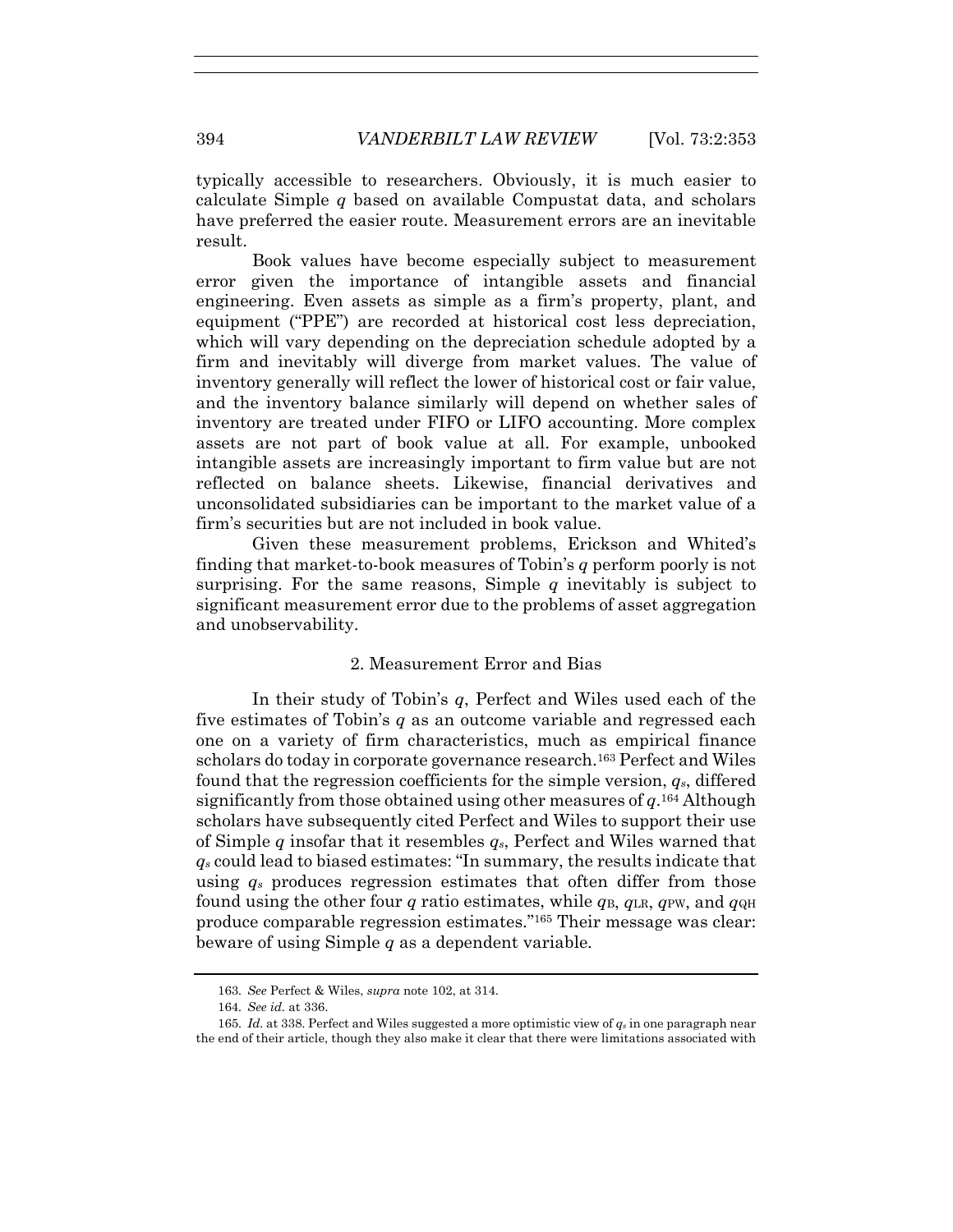Notwithstanding these warnings, there might have been some reasons for scholars not to worry. The fact that Simple *q* is measured with error might pose only a minor inconvenience if classical measurement error assumptions held. Under the classical errors-invariables model, errors in the variable of interest are assumed to be independent of the true measure of the variable. To the extent this assumption holds, measurement errors in a dependent variable do not lead to biased estimates of regression coefficients; the only consequence of the presence of measurement errors in the dependent variable is that they inflate the standard errors of these coefficient estimates.166 As noted above, this approach to measurement error has led some scholars to view Simple *q* regressions as conservative because measurement error reduces the risk of Type I error (i.e., false positives).<sup>167</sup>

The question remains, however, whether the assumptions of the classical errors-in-variables model hold. There are two technical reasons why they might not: problems with aggregation and problems with omitted variables. There is also one more general, fundamental, and unavoidable reason why the classical assumptions are unlikely to hold: Tobin's *q* is a ratio. We discuss each of these issues in turn.

First, the aggregation of assets can result in nonclassical measurement error. Consider, for instance, a simple firm that has only two types of assets: current assets and capital assets (i.e., property, plant and equipment). Under U.S. accounting rules, the book value of current assets is generally their fair value, meaning that the market value of current assets roughly equals their book value, so that the market-to-book ratio for current assets is typically close to one.

In contrast, the book value of capital assets is their cost less depreciation. As a result, the market value of capital assets frequently

*Id.* at 339.

this conclusion, which related to an additional estimation of the regression models using changes in *q*. *See id.* at 338–39. They cautioned that the similarity of the regression coefficients in such a specification was not surprising given that changes in common stock values should drive the changes in the *q* estimates, but concluded nevertheless that

<sup>[</sup>i]f, however, *changes* in the *q* estimates are used, then the empirical results do not, in general, reveal significant differences among the estimators. An implication of this result is, of course, that *qs*, due to its ease of construction, may be an attractive estimator when changes in a firm's *q* ratio are of interest.

 <sup>166.</sup> To illustrate, assume that we seek to understand whether *x* predicts *y* in a standard regression framework. The true measure,  $y_i^*$ , is related to the regressor  $x_i$  as  $y_i^* = \beta_0 + \beta_1 x_i + \epsilon_i$ . However, the outcome variable is measured with random error  $v_i$ . Thus,  $y_i = y_i^* + v_i$ , where  $v_i$ represents random measurement error that is uncorrelated with  $y_i^*$  and  $x_i$ . Under these conditions, measurement error in the dependent variable does not lead to biased estimates of the regression coefficient  $\beta_1$ , as can be seen by rewriting the model in  $y_i$ :  $y_i = \beta_0 + \beta_1 x_i + \epsilon_i + v_i$ . Because both  $\epsilon_i$ and  $v_i$  are assumed to be independent of  $x_i$ , measurement error affects only the standard errors of the regression coefficient estimate,  $\beta_1$ .

<sup>167</sup>*. See* discussion *supra* note 119 and accompanying text.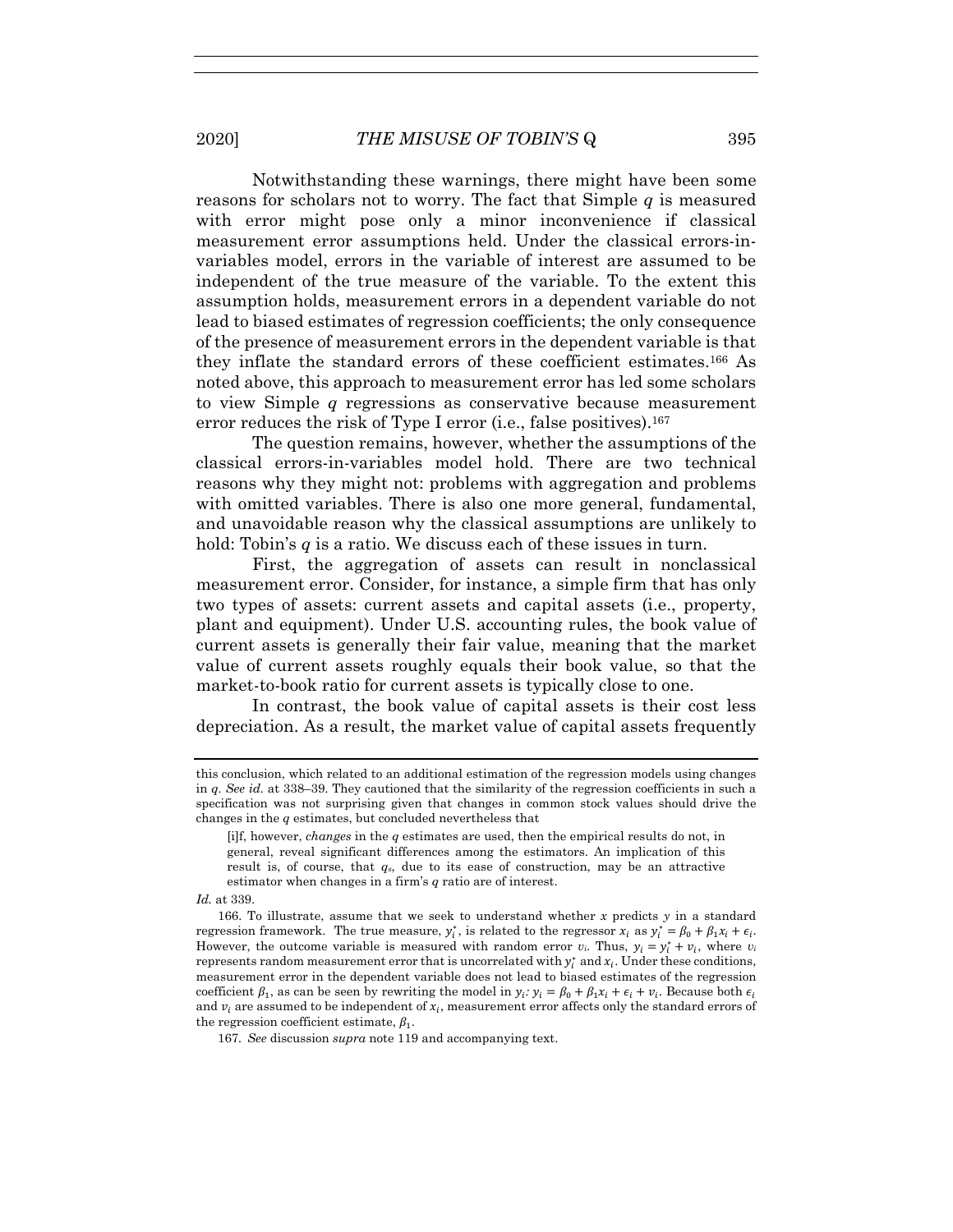will differ from their book value, depending on whether the assets decline in value by more or less than their depreciation schedule. In some cases, the market-to-book ratio might be greater than one; in other cases it will be less than one.

Moreover, the market might place a higher value on current assets than on capital assets, because current assets can be deployed more quickly. In short, there are any number of reasons why the expected market-to-book ratios for these two classes of assets might differ, regardless of how well a firm is managed. Moreover, firms are likely to differ systematically in the extent to which their assets are comprised of current assets. For these reasons, aggregating assets can cause Simple *q* to be biased in nonrandom ways, and failure to account for this fact might lead to biased estimates of the predictors of Simple *q*.

In Appendix A, Table A.1, we show that this concern is not merely theoretical.168 We estimate the extent to which a firm's level of current assets is associated with its measure of Simple *q.* We find that it is: a firm's level of current assets is positively associated with a firm's Simple *q* even after controlling for industry- and firm-fixed effects. In other words, the market attributes a higher Simple *q*-ratio to firms with larger amounts of current assets.

The implications of this finding are troubling to the extent one is interested in understanding the determinants of Simple *q*. Because Simple *q* aggregates all assets (including current assets) it will be upwardly biased to the extent a firm has current assets. Moreover, the fact that this finding persists despite industry- and firm-fixed effects illustrates how this bias can vary within industries and firms. To the extent this variation is correlated with other firm characteristics, it can create biased estimates of the association of these characteristics with Simple *q*. A researcher might think they have spotted a relationship between some aspect of corporate law and firm value, but in fact the relationship between Simple *q* and the corporate law variable could be due, at least in part, to the correlation between the corporate law variable and a firm's holding of current assets.

Second, the omission of variables can result in nonclassical measurement error. Consider intangible assets. A firm's expenditures to develop knowledge, intellectual property, or software are typically recorded on a company's income statement as a research and development expense rather than capitalized on a company's balance

<sup>168</sup>*. See infra* app. A, tbl. A.1.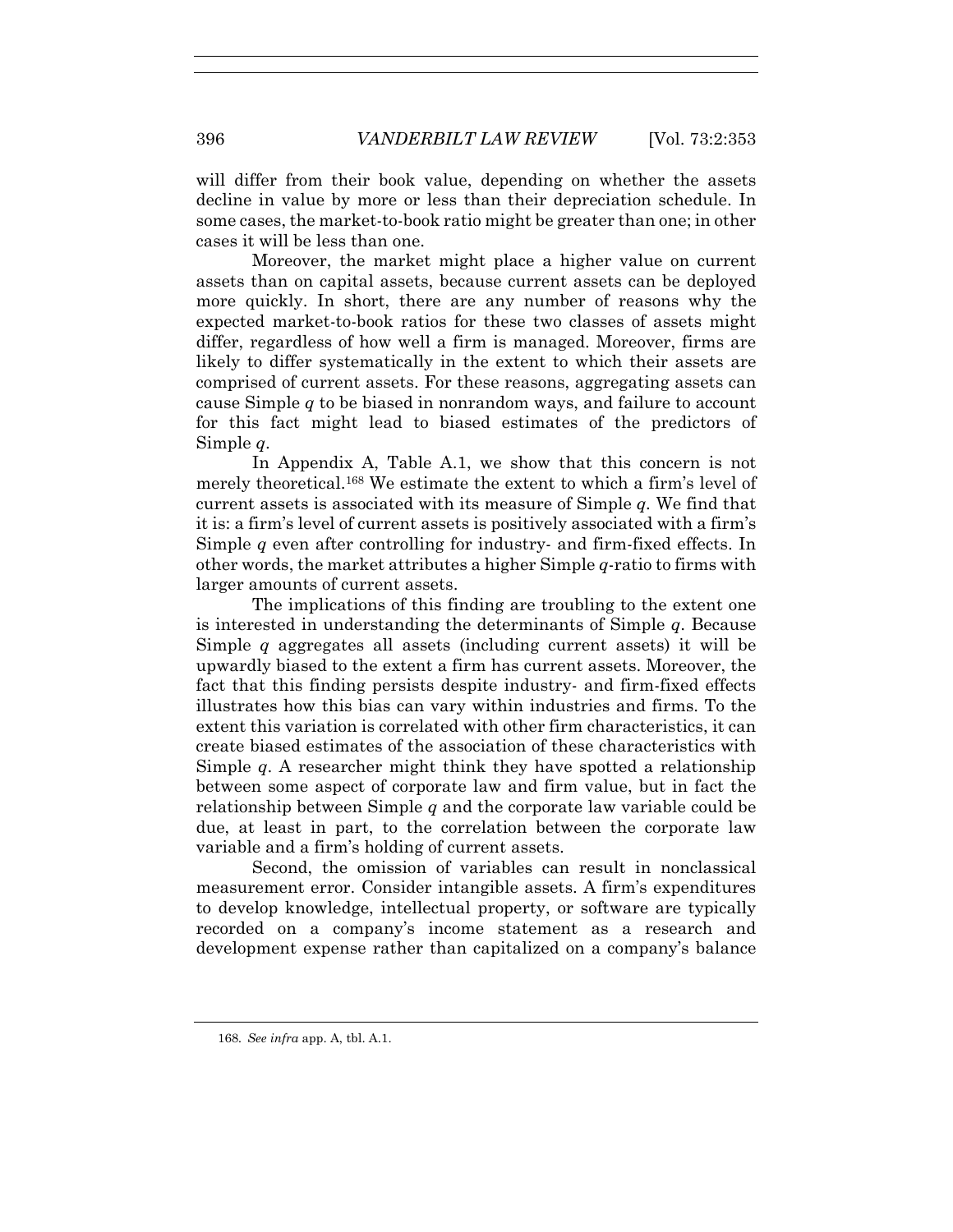sheet as an asset.<sup>169</sup> In contrast, when a firm purchases an intangible asset, such as by acquiring another company or a patent, the firm generally capitalizes the asset on the balance sheet at the purchase price as part of a line entry for "Intangible Assets."170 To the extent such intangibles are separately identifiable (e.g., particular patents, noncompetition agreements, etc.), they are separately recorded as "Other Intangible Assets," with the residual balance of the purchase price being booked to "Goodwill," which can be subsequently written down if these values are deemed "impaired" by management.

In other words, two firms can have radically different book values based on the extent to which they "build" rather than "buy" their intangible assets, as well as the extent to which they reflect a manufacturing firm (where PPE is likely to be large) relative to a service firm (where PPE is likely to be small and intangibles more important). Moreover, these systematic accounting differences among service firms have become more important over time as the U.S. economy has shifted toward service- and technology-based industries, which has made intangible assets such as human capital, innovative products, brands, patents, software, customer relationships, databases, and distribution systems increasingly important.171 In their 2010 study, Carol Corrado and Charles Hulten estimate that intangible capital makes up thirty-four percent of firms' total capital in recent years.172

Simple *q* can be skewed upward given that it substitutes book value of capital for the replacement cost of assets, including intangible assets. Indeed, Simple *q* is by definition biased upward by research and development, brand management, and human capital, which are reflected in the market value of a firm's capital, but not its book value. As Morck, Shleifer, and Vishny recognized: "Tobin's *Q* is high when the firm has valuable intangible assets in addition to physical capital, such as monopoly power [Lindenberg and Ross (1981)], goodwill, a stock of patents, or good managers."173

The measurement error arising from the omission of intangibles also can lead to biased regression estimates. In Appendix A, Table A.2, we test this bias formally using an empirical estimate of a firm's

 <sup>169.</sup> When Do Intangible Assets Appear on the Balance Sheet?, ACCOUNTINGTOOLS (Oct. 8, 2019), https://www.accountingtools.com/articles/when-do-intangible-assets-appear-on-thebalance-sheet.html [https://perma.cc/FVF6-WPQ7] ("[I]f a company conducts expensive research for many years and eventually creates a valuable patent from this research, all of the associated cost is charged to expense as incurred - no intangible asset can be capitalized.").

 <sup>170.</sup> *Id.*

<sup>171</sup>*. See* Carol A. Corrado & Charles R. Hulten, *How Do You Measure a "Technological Revolution"?*, 100 AM. ECON. REV. 99, 99 (2010).

<sup>172</sup>*. See id.* at 102 tbl.1.

 <sup>173.</sup> Morck et al., *supra* note 6, at 296.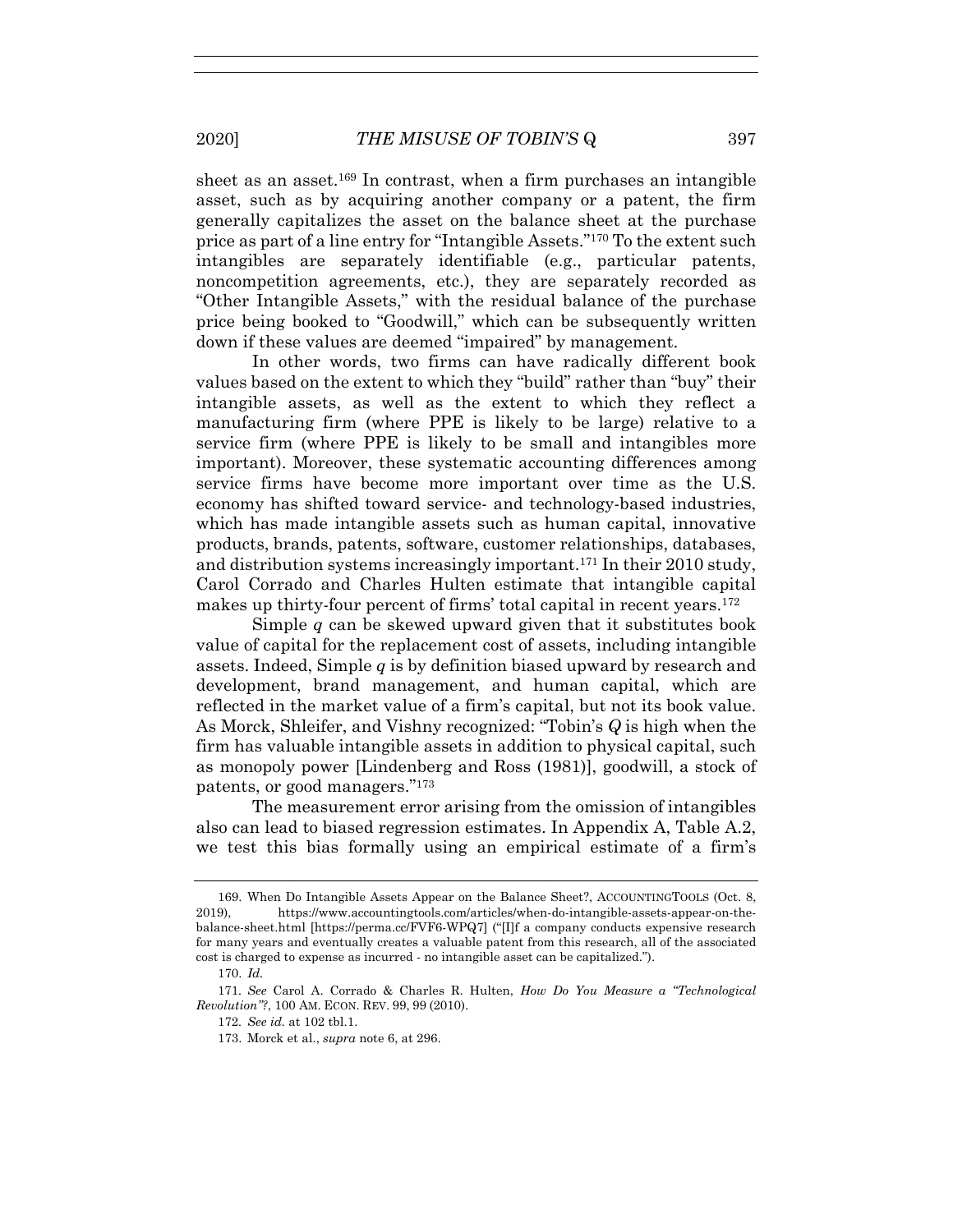intangible capital that Ryan Peters and Lucian Taylor have developed based on the firm's prior expenditures on research and development plus prior selling, general, and administrative expenditures.174 With this estimate, Peters and Taylor calculated a modified version of Tobin's *q* for all firms in the Compustat database from 1950 through 2015, which they refer to as Total  $q^{175}$  Writing in the "Macro  $q$ " tradition, they find that Total *q* is associated with total investment (i.e., investment in both physical and intangible capital).176

Importantly, the Peters and Taylor dataset includes their estimate of the replacement value of intangible capital that is *not*  reflected on a firm's balance sheet.177 Using these data, we estimate the extent to which the omission of intangible property from a firm's reported book value of assets creates bias in Simple *q*. As with current assets, we find in Appendix A, Table A.2 that a firm's level of intangible assets is positively associated with a firm's Simple *q* even after controlling for industry- and firm-fixed effects.

Put simply, the failure of book value to capture a firm's investment in intangible property results in the systematic upward bias of Simple *q* for firms that make larger intangible property investments. This result has intuitive support: markets likely place *some* value on a firm's intangible capital (thus increasing the numerator used in Simple *q*), yet Simple *q* fails to account for the replacement costs of these assets (thus biasing downward the denominator for Simple *q*). To provide a concrete example: in 2010, Microsoft had a Simple *q* of 3.27 but a Total

175. Formally, Peters and Taylor calculate Total *q* as the following:

$$
q_{it}^{tot} = \frac{V_{it}}{K_{it}^{phy} + K_{it}^{int}}
$$

where  $q_{it}^{tot}$  is their measure for Total  $q$  for each firm  $i$  as of the end of fiscal year  $t$ ,  $V_{it}$  is the market value of outstanding equity plus the book value of debt less the firm's current assets in year  $t,~K^{phy}_{tt}$ is the book value of the firm's PPE in year  $t$ , and  $K_{it}^{int}$  is their estimate for the replacement cost of the firm's intangible capital in year *t. Id.* at 252.

176*. See id.* at 260 ("[T]otal *q* explains intangible investment slightly better than physical investment in our full sample, and it explains total investment even better.").

177*. See id.* at 256–57 (explaining the methodology for measuring the replacement value of intangible assets).

<sup>174</sup>*. See infra* app. A, tbl. A.2; *see also* Peters & Taylor, *supra* note 20, at 252:

We interpret research and development  $(R&D)$  spending as an investment in knowledge capital, and we apply the perpetual-inventory method to a firm's past R&D to measure the replacement cost of its knowledge capital. We similarly interpret a fraction of past selling, general, and administrative (SG&A) spending as an investment in organization capital, which includes human capital, brand, customer relationships, and distribution systems.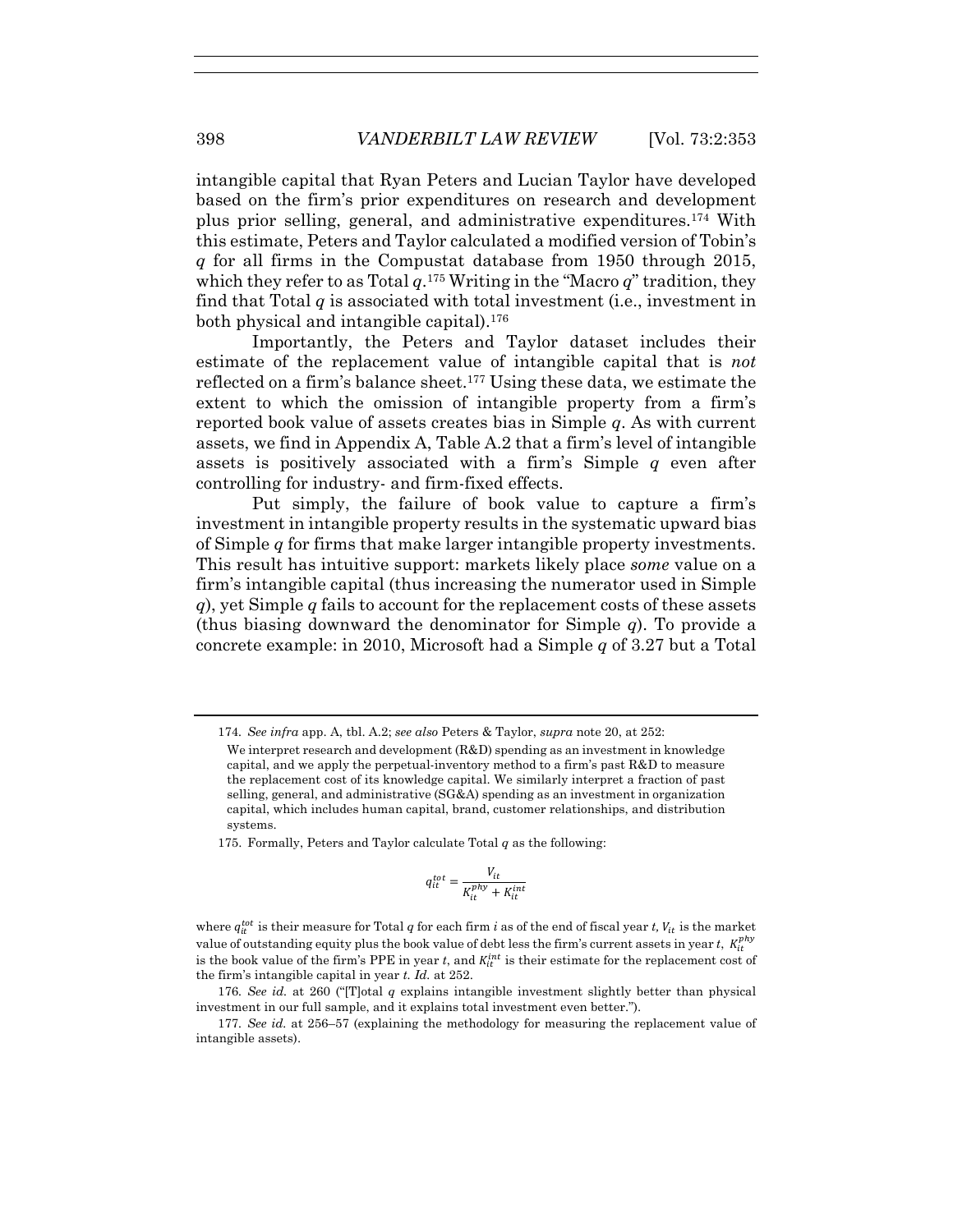*q* of 1.77, largely due to the fact that its book value of \$86 billion did not reflect an estimated \$54 billion of intangible assets.178

As with current assets, the coefficient bias that arises because intangible assets are excluded from Simple *q* can affect the results of empirical studies. A researcher might think they have spotted a relationship between some aspect of corporate law and firm value, but in fact the relationship between Simple *q* and the corporate law variable could be due, at least in part, to the correlation between the corporate law variable and the level of a firm's intangible assets.

Finally, the fact that Simple *q* is a ratio rules out conventional approaches to addressing the bias created by either aggregation of assets or the omission of assets from book value. For instance, in many contexts where a dependent variable is measured with error, simply adding as a regressor a control variable that proxies for the mismeasurement error can diminish any possible bias. However, this approach is not possible when the outcome variable is a ratio with a mismeasured denominator. The intuition can be seen by comparing the following two equations:

$$
y_i^* + \mu_i = \alpha_i + \beta_1 X_i + \epsilon_i \tag{A}
$$

$$
\frac{y_i^*}{\theta_i + \mu_i} = \alpha_i + \beta_1 X_i + \epsilon_i
$$
 (B)

If  $\mu_i$  represents measurement error, "controlling" for it in a regression framework effectively means moving it from the left-hand side of the equation to the right-hand side. In equation (A), we can do so by subtracting  $\mu_i$  from both sides of the equation (in a regression setting, this is accomplished by adding a control variable to proxy for it), leaving the other variables  $(\alpha_i + \beta_1 X_i + \epsilon_i)$  unaffected. In contrast, equation (B) requires us to *multiply* both sides of the equation by

$$
\frac{\theta_i + \mu_i}{\theta_i}
$$

This would transform all right-side variables by the same ratio, creating a host of econometric problems in the process. In related work, we explore this empirical challenge in more detail and provide a method to address the problem of measurement error in the denominator of a

 <sup>178.</sup> We calculate Microsoft's Simple *q* using Compustat data for Microsoft's 2010 fiscal year; we obtain Microsoft's 2010 Total *q* from the Peters and Taylor dataset available at WHARTON RES. DATA SERVS., https://wrds-www.wharton.upenn.edu (last visited Feb. 24, 2020) [https://perma.cc/ FNA9-APVT].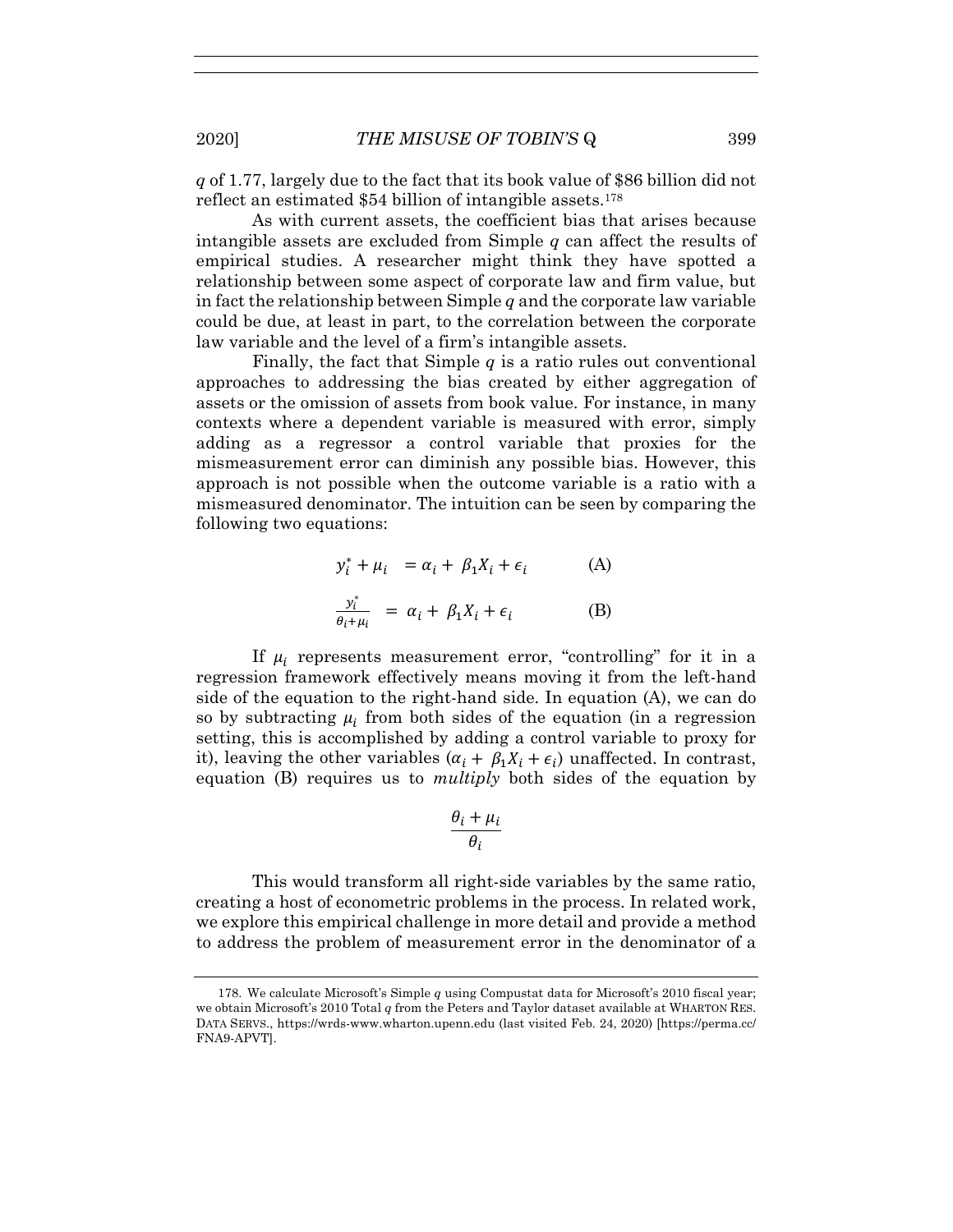ratio such as Simple *q*.179 The bottom line is that simply adding a control for  $\mu_i$  will not control for the bias arising from mismeasurement of the denominator in equation (B). Remarkably, this basic arithmetical problem with addressing measurement error in Simple *q* has gone unnoticed in both the finance and legal literatures.

In short, scholars who rely on Simple *q* face a serious problem of measurement error bias. They cannot find solace in the argument that although any measurement error in the outcome variable (e.g., Simple *q*) might create large standard errors when estimating treatment effects, it does not otherwise create biased estimates of these treatment effects. As noted, that argument assumes the measurement error in Simple *q* conforms to the classical errors-in-variable model—an assumption that is inappropriate when measurement error is nonrandom and when it affects a ratio that is an outcome variable.

#### *C.* Q *and Equity Returns*

We conclude this Part by pointing out an interesting puzzle: firms with high Simple *q* have lower future equity returns, and vice versa. This empirical relationship is robust, as we demonstrate below. We hope researchers who draw conclusions about corporate law and corporate governance based on Tobin's *q* will take notice of this point and engage with the puzzle. We expect that scholars will interpret our results in a variety of ways; we do not want to dictate their response. Our goal here is simply to set forth the empirical relationship between *q* and returns and provide some potential interpretations; it is not to resolve the puzzle definitively.

To conduct our empirical analysis, we used historical stock price data from the Center for Research in Security Prices ("CRSP") to construct two equally weighted stock portfolios for each January from 1980 through 2009, and we evaluated these portfolios for the following twelve months. In the first portfolio, we selected the stocks of all firms with a fiscal year ending on December 31 whose Simple *q* fell within the lowest quartile of Simple *q* for these firms as of December 31 for the prior year. In the second, we constructed an identical portfolio except that we selected the stocks of all firms whose Simple *q* fell within the highest quartile of Simple *q* as of December 31 for the prior year.<sup>180</sup> (For instance, when forming the January 1, 1989 portfolio, we selected stocks based on their Simple *q* for December 31, 1988.) We then

 <sup>179.</sup> *See* Bartlett & Partnoy, *supra* note 25.

 <sup>180.</sup> On average, each annual portfolio had approximately nine hundred securities assigned to it.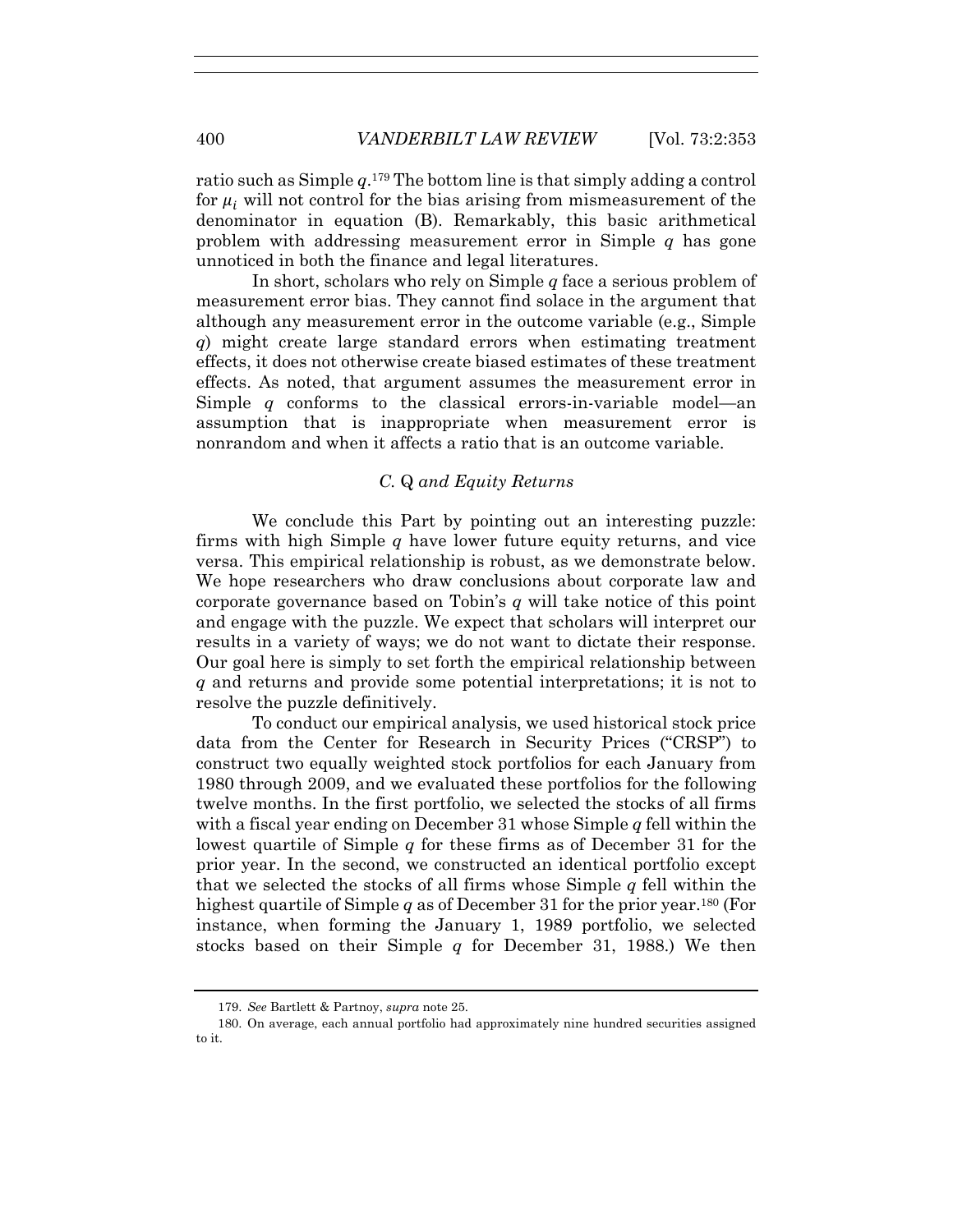2020]

compared how these two annual portfolios fared over the ensuing twelve months relative to an investor who simply invested in an S&P 500 index fund on January 1. Figure 1 presents the average cumulative monthly return differentials between each portfolio and the S&P 500.

## FIGURE 1: CUMULATIVE MONTHLY PORTFOLIO RETURNS RELATIVE TO **MARKET PORTFOLIO**



Clearly, an investor who formed these annual portfolios would have done significantly better by focusing on firms that fell within the lowest quartile of Simple  $q$  during the prior December. On average, the "low  $q$ " portfolio outperformed the S&P 500 by approximately seven percent by the end of each twelve-month period. In contrast, an investor who assumed that firms with high Simple  $q$  created stockholder value within a one-vear time horizon would have been sorely disappointed. Indeed, this investor would have consistently underperformed an investment in the S&P 500.

In Appendix B, we present a more formal analysis utilizing riskadjusted returns and controlling for year- and firm-fixed effects; the results are consistent with Figure 1.<sup>181</sup> In unreported results, we also find that the inverse relationship between Tobin's  $q$  and returns persists whether we define Tobin's q using Simple q or Total q.

181. See infra app. B.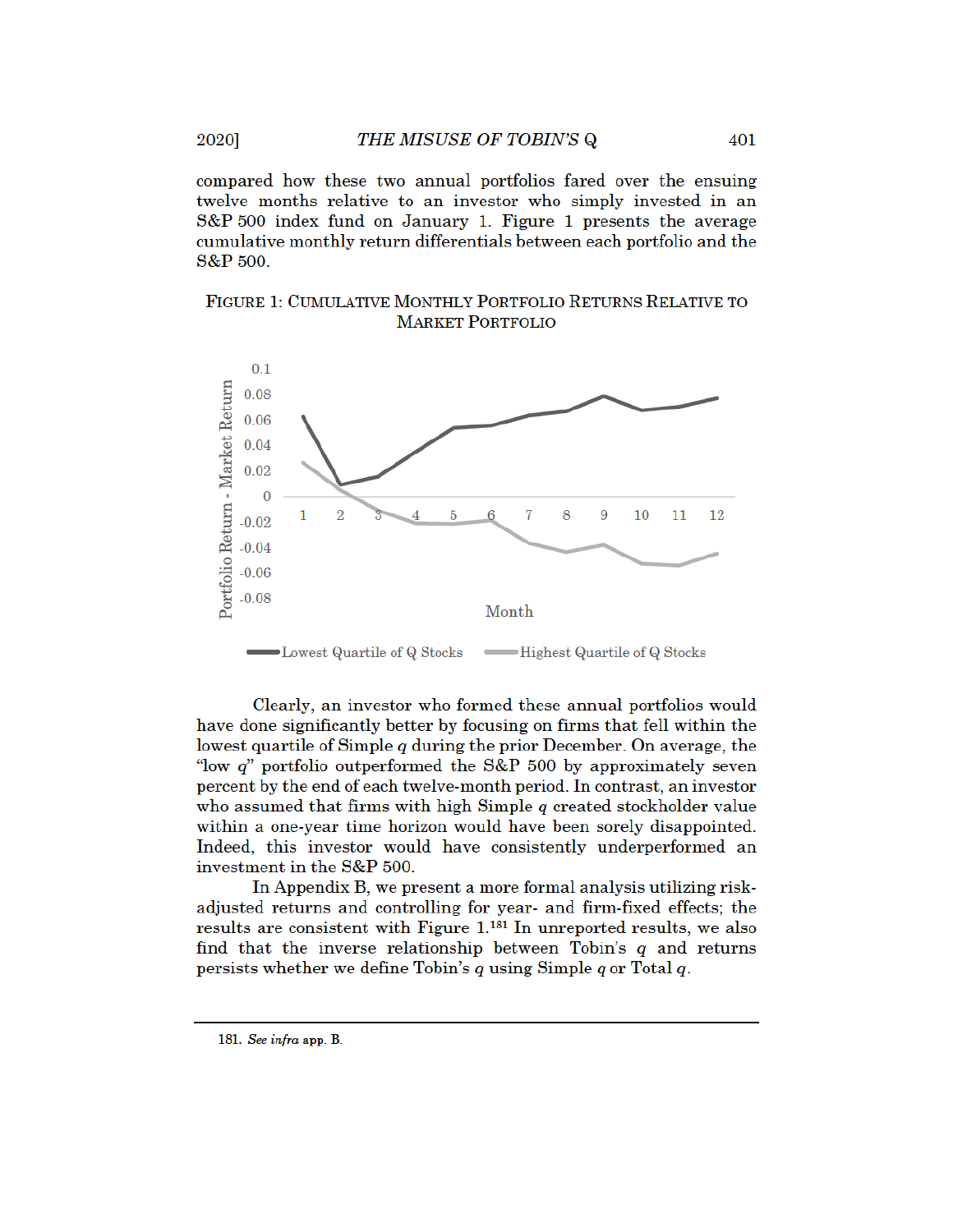If these questions, and the above findings, sound familiar to scholars in law and finance, it is because they are: the finance literature has demonstrated a robust relationship between a risk factor that resembles Simple *q* and future equity returns. Indeed, our results above are consistent with a widely cited literature in asset pricing, originating with the pioneering work of Eugene Fama and Kenneth French.<sup>182</sup> To our knowledge, the connection between this literature and Simple *q* has not previously been made by researchers who use Simple *q* as a proxy for firm value.

In a series of papers, Fama and French showed that by adding several "risk factors" to the Capital Asset Pricing Model, they could explain expected returns of U.S. common stocks better than that widely used model. Most notably for our purposes, they examined the excess returns of "value" stocks, which they identified as those with a high book-to-market ratio.183 The Fama and French "HML" (high minus low) risk factor resembles the reciprocal of Simple *q*, except that it uses only the market and book value of equity, not the full capital structure. In other words, Tobin's *q* and HML capture similar phenomena.

More recently within asset pricing, a robust debate has emerged regarding the reason for this empirical relationship. As is often the case in asset pricing, the debate generally hinges on the extent to which one believes markets are subject to behavioral biases. Fama and French, for instance, initially theorized that if markets are efficient in pricing stocks, the higher expected returns for "value" stocks indicate that investors must demand more compensation for investing in these securities because these securities are more risky (i.e., investors expect that returns from investing in value stocks will have high volatility).184 Other scholars, however, have theorized that whether a firm is a "value" stock may reflect market inefficiencies that can affect managers' investment decisions, which might explain the link between future returns and HML (and Simple *q*). For instance, in an influential paper, Christopher Polk and Paola Sapienza suggest that a firm's stock price might be overvalued due to mispricing by equity markets, which encourages managers to overinvest.<sup>185</sup> Empirically, they advance this

<sup>182</sup>*. See, e.g.*, Fama & French, *supra* note 22.

<sup>183</sup>*. See id.* at 35–40 (finding that stock portfolios formed on the basis of firms' book-to-market ratios are systematically related to returns in excess of those predicted by the Capital Asset Pricing Model).

<sup>184</sup>*. See* Eugene Fama & Kenneth French, *The Cross-Section of Expected Stock Returns*, 47 J. FIN. 427, 428 (1992) (speculating that "[f]irms that the market judges to have poor prospects, signaled here by low stock prices and high ratios of book-to-market equity, have higher expected stock returns (they are penalized with higher costs of capital) than firms with strong prospects").

<sup>185.</sup> Christopher Polk & Paola Sapienza, *The Stock Market and Corporate Investment: A Test of Catering Theory*, 22 REV. FIN. STUD. 187 (2009).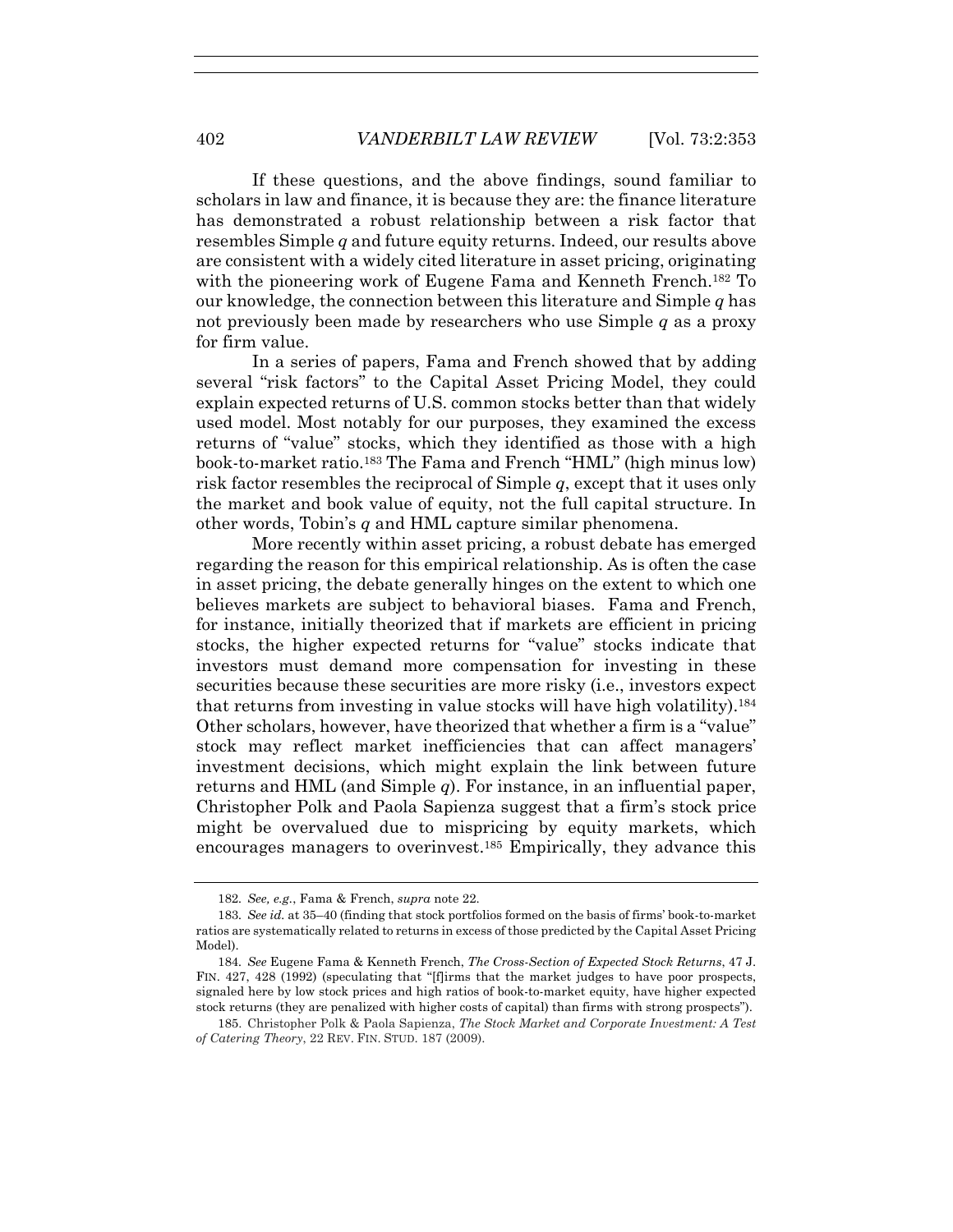argument by constructing a mispricing metric and find that it is positively related to investment.186 They also find an inverse relation between capital investment and future equity returns.187 In combination, they argue that this evidence suggests that overpriced firms tend to overinvest and underpriced firms tend to underinvest,<sup>188</sup> which could also account for the inverse association between *q* and equity returns shown in Figure 1.

More recently, Lu Zhang has advanced an alternative explanation that endogenizes a firm's investment and its returns.189 According to this "Investment CAPM" theory, the findings documented by Polk and Sapienza (among others) are entirely consistent with Tobin's original theory, and the relatively low expected returns for high*q*, high-investment firms are what one would expect to see if managers are in fact optimizing as postulated by Tobin. To understand why, consider two firms, *A* and *B*, that each expect a \$1 investment in capital (net of adjustment costs) to produce \$1.20 of future cash flows. If we observe that only firm *A* makes the \$1 investment, the Investment CAPM posits that the discount rate for firm *A* (and therefore, its expected returns) must be lower than the discount rate for firm *B*.190 Moreover, if markets are efficient, this will also mean that firm *A* will have a higher marginal *q* than firm *B*.191 In this fashion, firm *A*'s higher investment levels, higher *q*, and lower expected returns are all endogenously determined.

To be sure, the Investment CAPM also predicts that highinvestment firms could also be firms that have a high marginal product of capital because they are simply more efficient. For instance, we would also observe that firm *A* invests \$1 when firm *B* does not invest if firm *A* and firm *B* have the *same* discount rate (i.e., they have the same cost of capital), but firm *A* expects to generate greater future cash flows from an investment of \$1 than firm *B* does. Note, however, that the Investment CAPM is agnostic as to whether firm *A*'s greater investment

 <sup>186.</sup> *Id.* at 190–200.

 <sup>187.</sup> *Id.* at 204–09.

 <sup>188.</sup> *Id.* at 212–13.

 <sup>189.</sup> Lu Zhang, *The Investment CAPM*, 23 EUR. FIN. MGMT. 545, 593 (2017) ("In general equilibrium, risks, expected returns and characteristics are all endogenously determined simultaneously.").

 <sup>190.</sup> For example, the present value of \$1.20 received in one year at a discount rate of 20% is \$1.00 (i.e., 1.20 / 1.20); however, using a discount rate of 15% would produce a present value of approximately \$1.04 (i.e., 1.20 / 1.15).

<sup>191.</sup> Marginal  $q$  is simply the ratio of the present value of the marginal benefits of investment to the marginal cost of investment (net of adjustment costs). Thus, if the present value of the marginal benefit of a \$1 investment by firm *A* was \$1.04 and only \$1.00 for firm *B*, the marginal *q*  for firm *A* would be 1.04, while the marginal *q* of firm *B* would be 1.00.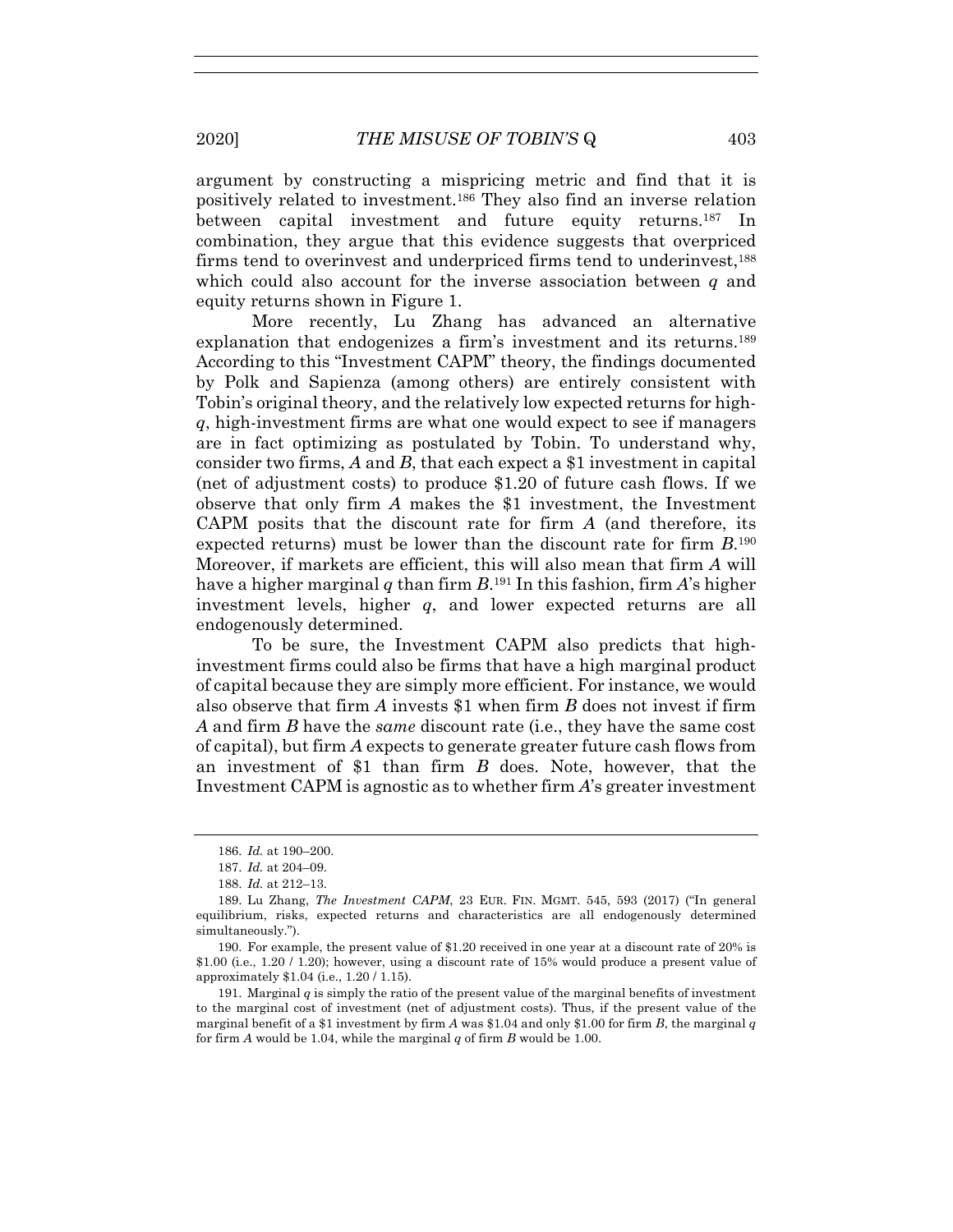is a function of its marginal productivity of capital or its cost of capital. Nor does Investment CAPM place any interpretation on what it means for a firm to have either a low or high cost of capital; in contrast to the Fama and French model, it does not assume that a firm's cost of capital must reflect risk.192

Yuhang Xing further explores empirically the possibility that a firm's high *q* can reflect either a high marginal productivity of capital or a low cost of capital.193 Xing finds that portfolios of firms with low investment growth have significantly higher average returns than portfolios of firms with high investment growth, even after controlling for the marginal productivity of capital. As Xing summarizes, these findings indicate that "higher *Q* and investment are more likely to result from lower expected returns in the future, rather than from a high marginal product of capital."194 Xing further notes that the evidence suggests that firm-level capital investment is more likely to be driven by variation in future discount rates than by variation in the future productivity of its capital.

We are not advocating any particular view: the debate about the relationship between *q*, investment, and expected returns is ongoing in the asset pricing literature, and we will follow it with interest. Our main contribution here is to show researchers this link between empirical corporate finance and asset pricing and to highlight the challenge that this literature poses for scholars who use *q* as a proxy for firm value. Put simply, researchers in empirical corporate finance have been using a proxy for firm value that researchers in asset pricing have been using, in similar form, for different purposes and with different interpretations. For some of these researchers, increases in *q* reflect market mispricing, which is followed by low returns to equity as the mispricing dissipates and management overinvests. For others, increases in *q* reflect a decrease in the expected volatility of a company's stock returns. And for still others, increases in *q* may very well reflect stochastic reductions in a firm's discount rate, not enhanced profitability. Under all of these theories, stockholders of high-*q* firms can be expected to earn low future returns.

It is a puzzle for scholars who sanguinely conclude that a corporate law change is normatively desirable because it is associated

 <sup>192.</sup> *See, e.g.*, Zhang, *supra* note 189, at 593 ("I interpret the *q*-factor model as a parsimonious description of the cross section of expected returns, not necessarily a risk factor model, and the *q*factor loadings as regression slopes, not necessarily measures of some inexplicable sources of risk.").

 <sup>193.</sup> Yuhang Xing, *Interpreting the Value Effect Through the Q-Theory: An Empirical Investigation*, 21 REV. FIN. STUD. 1767 (2008).

 <sup>194.</sup> *Id.* at 1783.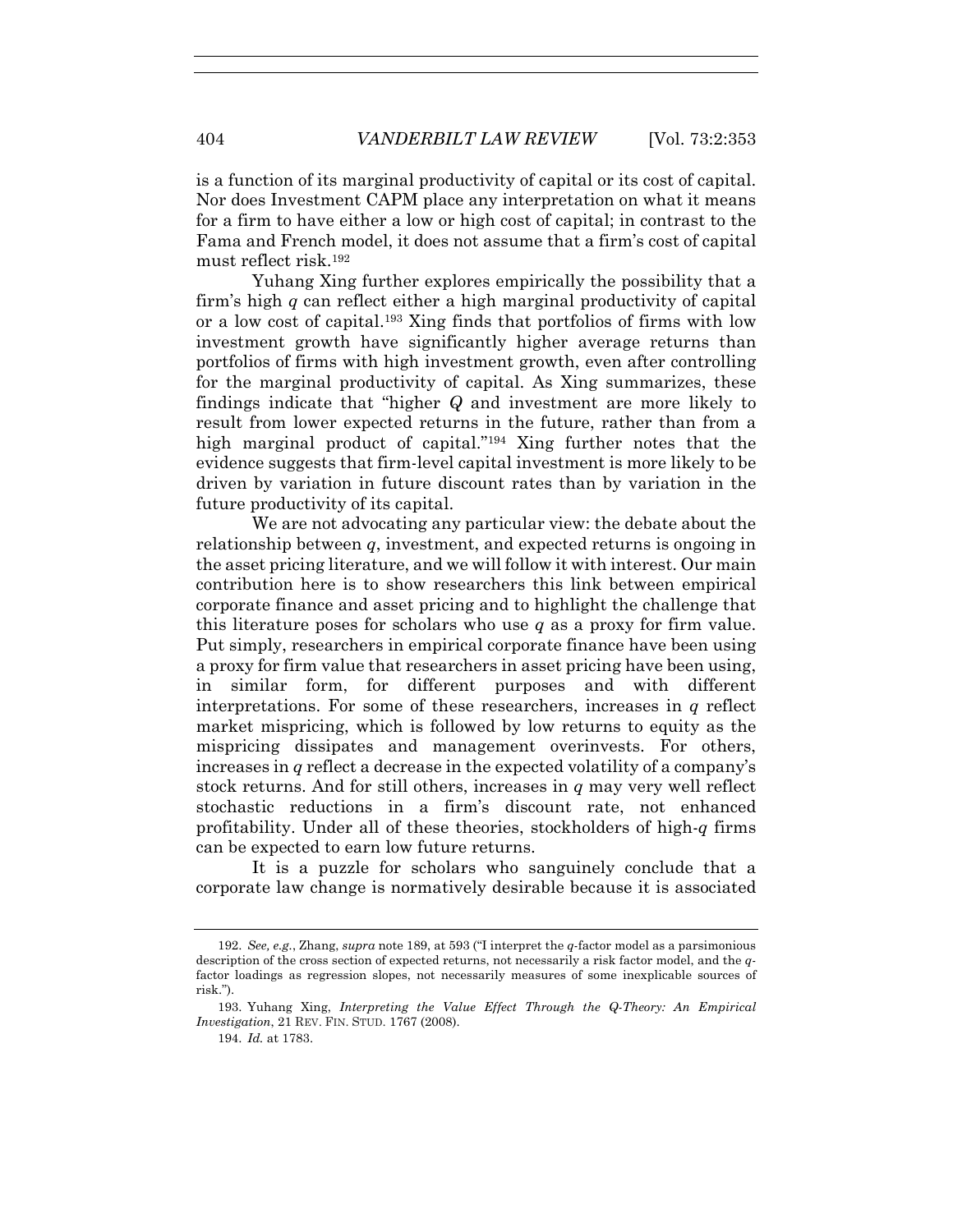with a higher measure of Simple *q.* At minimum, they should engage with the asset pricing literature's findings that the book-to-market ratio is associated with relatively lower returns. We look forward to seeing how these scholars attempt to resolve this puzzle.

### III. IMPLICATIONS FOR CORPORATE GOVERNANCE AND SOCIAL SCIENCE RESEARCH

In the preceding pages we have sought to convince readers that the common use of Simple  $q$  as a proxy for firm value is fundamentally flawed as a matter of intellectual history, as a matter of logic, and as a matter of empirics. Here, we conclude by taking stock of the widespread reliance on this flawed proxy for firm value with respect to both the state of corporate governance research and, more generally, the current "replication crisis" in social science.

First and most obviously, the growing use and reliance on Simple *q* as a proxy for firm value raises troubling questions about the large body of empirical scholarship that examines how corporate governance affects firm value. Indeed, in Appendix C, we conduct a replication study to examine empirically how the flaws in Simple *q* can produce inaccurate empirical findings that have subsequently been used to draw conclusions about what constitutes "good" versus "bad" corporate governance. Our findings confirm that the flaws we document in Simple *q* can, in fact, lead to inaccurate empirical conclusions.

In our replication study, we focus on reexamining the results of Lucian Bebchuk, Alma Cohen, and Allen Ferrell's seminal paper, *What Matters in Corporate Governance?*195 Published in 2008 in the *Review of Financial Studies*, the article has been cited over 915 times according to Web of Science196 and has been downloaded over thirty thousand times on the Social Science Research Network.197 In their paper, Professors Bebchuk, Cohen, and Ferrell ("BCF") hypothesize that governance provisions that "entrench[ ]" management can have negative implications for firm value.198 To test this hypothesis, BCF construct an Entrenchment Index—or E-Index—based on four provisions that materially constrain shareholder influence (staggered boards, limits to shareholder bylaw amendments, supermajority

<sup>195</sup>*. See* Bebchuk et al., *supra* note 5.

 <sup>196.</sup> *What Matters in Corporate Governance?*, WEB SCI., http://apps.webofknowledge.com/ full\_record.do?product=WOS&search\_mode=AuthorFinder&qid=21&SID=5DRzNduOmAxJoKH Mr3p&page=1&doc=3 (last visited Feb. 24, 2020) [https://perma.cc/V8X7-TYZD].

<sup>197</sup>*. What Matters in Corporate Governance*, SSRN, https://papers.ssrn.com/sol3/ papers.cfm?abstract\_id=593423 (last visited Feb. 24, 2020) [https://perma.cc/4YJH-9WSZ].

<sup>198</sup>*. See* Bebchuk et al., *supra* note 5, at 784.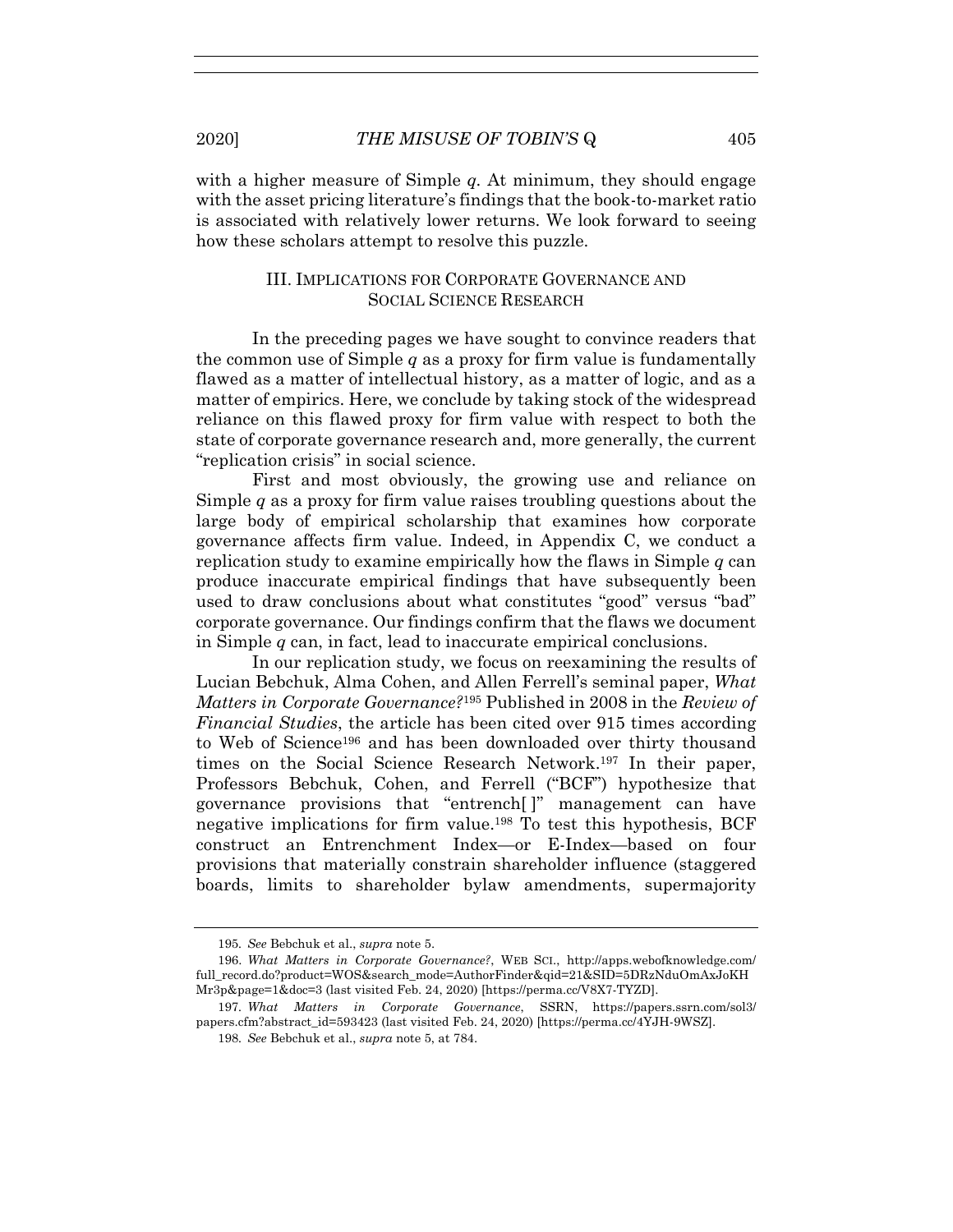requirements for mergers, and supermajority requirements for charter amendments) and two that interfere with the market for corporate control (poison pills and golden parachutes).199 Consistent with their hypothesis, BCF find that increases in the level of the E-Index are monotonically associated with economically significant reductions in firm value as measured by Simple *q*.200 Moreover, BCF find that, upon controlling for the presence of entrenching governance provisions, other governance provisions that had previously been shown to affect Simple *q* no longer have any effect.201

In Appendix C, we replicate BCF's core findings using Simple *q,*  finding (as did BCF) an inverse relationship between management entrenchment—as measured by the E-Index—and Simple *q*. Yet we also find that if we use the Peters and Taylor Total *q* as our proxy for firm value instead of Simple *q*, the results in BCF disappear: the reduction in statistical significance is dramatic.202

As noted previously, Total  $q$  is an alternative estimate for "true" Tobin's *q* and attempts to include in the denominator of Total *q* a firm's level of intangible property. Peters and Taylor designed this estimate of Tobin's *q* because intangibles are typically omitted from a firm's book value of assets, which creates the likelihood that a firm's Simple *q* will be biased upward if it makes large investments in intangibles. The availability of the Total *q* dataset therefore allows us to answer a critical question implicated by BCF's decision to use Simple *q* as a proxy for firm value: if firms with low levels of the E-Index have high levels of intangibles, could this mean that the BCF finding was simply an artifact of bias in Simple *q*?

As we show in Appendix C, our replication of the BCF study confirms that this is in fact the case for BCF's central, causal finding. Firms having high levels of unbooked intangibles (as estimated in the Peters and Taylor dataset) have low levels of the E-Index. Moreover, simply substituting Total *q* for Simple *q* in the fixed-effects regression framework used by BCF shows that Total *q* has *no* statistically meaningful relationship with a firm's level of the E-Index.

By itself, our replication analysis has considerable implications for the current state of corporate governance research. For one, BCF's empirical finding of a negative association between the E-Index and firm value has significantly informed how institutional investors decide what constitutes "good" and "bad" corporate governance in voting at

<sup>199</sup>*. See id.* at 784–85.

<sup>200</sup>*. Id.* 

<sup>201</sup>*. See id.* at 821–23.

<sup>202</sup>*. See supra* notes 174–175 and accompanying text (discussing the modified calculations of Peters and Taylor).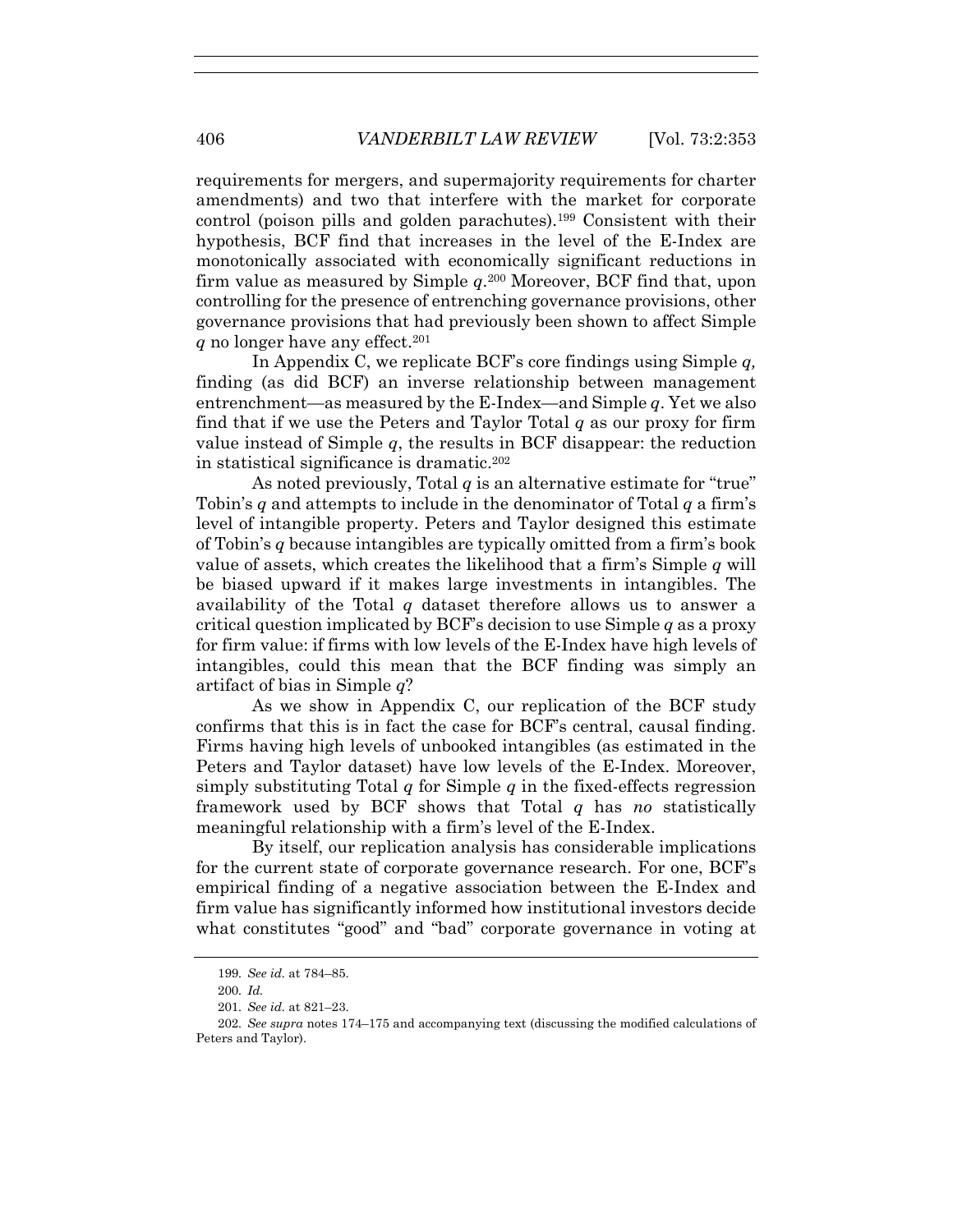shareholder elections.203 For another, the governance index developed in the paper—the Entrenchment Index—is today a standard regressor in corporate governance research with over three hundred studies utilizing it.<sup>204</sup> Yet, as with shareholders citing BCF when forming governance voting polices, the primary rationale for relying on the BCF paper stems from its empirical findings that the E-Index can affect firm value—a finding that turns out to be highly dependent on the particular proxy that they use for Tobin's *q*.

Additionally, BCF's paper helped usher in a wave of studies adopting the same methodology to investigate the relationship between Simple *q* and various corporate governance characteristics. Today the BCF empirical framework of regressing Simple *q* on a governance provision of interest is the standard empirical framework for examining how any number of corporate characteristics can affect firm value. This is true both with respect to studies examining U.S. firms, as well as with respect to international studies designed to inform policy. Most notably, these studies have been especially influential in shaping how scholars and policymakers evaluate the relative merits of various corporate governance regimes, particularly within emerging markets. Many explicitly adopt the framework utilized by BCF insofar that they examine how various governance and firm characteristics predict levels of Simple *q*.205 In light of our replication study of BCF, we can only

 <sup>203.</sup> For instance, two of the largest public pension funds—CalSTERS and CalPERS—have expressly cited the study as the basis for multiple declassification proposals submitted to publicly traded companies. *See, e.g.*, Titan International, Inc., Notice of Exempt Solicitation (Form PX14A6G) (May 18, 2015), https://www.sec.gov/Archives/edgar/data/1081019/ 000092189515001407/px14a6g00322tii\_05182015.htm [https://perma.cc/QW3J-VLDN] ("A staggered board has been found to be one of six entrenching mechanisms that are negatively correlated with company performance, see "What Matters in Corporate Governance?" Lucian Bebchuk, Alma Cohen & Allen Ferrell, Harvard Law School, Discussion Paper No. 491 (09/2004, revised 04/2009)"); Letter from Charles E. Baker, Vice President & General Counsel, Ball Corp., to Office of Chief Counsel, Sec. & Exch. Comm'n Ex. A (Dec. 21, 2009), https://www.sec.gov/divisions/corpfin/cf-noaction/14a-8/2010/calpers012510-14a8.pdf [https://perma.cc/2SQE-8Q64] (shareholder proposal submitted by CalPERS citing the same). Companies have likewise cited the study in their own proposals for board declassification. *See, e.g.*, Rofin-Sinar Technologies, Inc., Proxy Statement Pursuant to Section 14(a) of the Securities Exchange Act of 1934, at 16 (Schedule 14A) (Feb. 23, 2016) https://www.sec.gov/ Archives/edgar/data/1019361/000156761916001859/s001156x10\_defn14a.htm [https://perma.cc/EW7Z-JXMX] (citing BCF as support for an advisory vote to declassify the company's board of directors).

<sup>204</sup>*. See Entrenchment Index of Bebchuk, Cohen and Ferrell Applied by More Than 300 Research Papers*, HARV. L. TODAY, (June 11, 2015), https://today.law.harvard.edu/more-than-300 research-papers-have-applied-the-entrenchment-index-of-bebchuk-cohen-and-ferrell/ [https://perma.cc/7CUW-QWTR] (remarking on the paper's circulation and influence).

<sup>205</sup>*. See, e.g.*, Marcus V. Braga-Alves & Kuldeep Shastri, *Corporate Governance, Valuation, and Performance: Evidence from a Voluntary Market Reform in Brazil*, 40 FIN. MGMT. 139 (2011) (analyzing whether corporate governance efforts were significantly related to firm value and operating performance using Simple *q*); Yan-Leung Cheung et al., *Does Corporate Governance*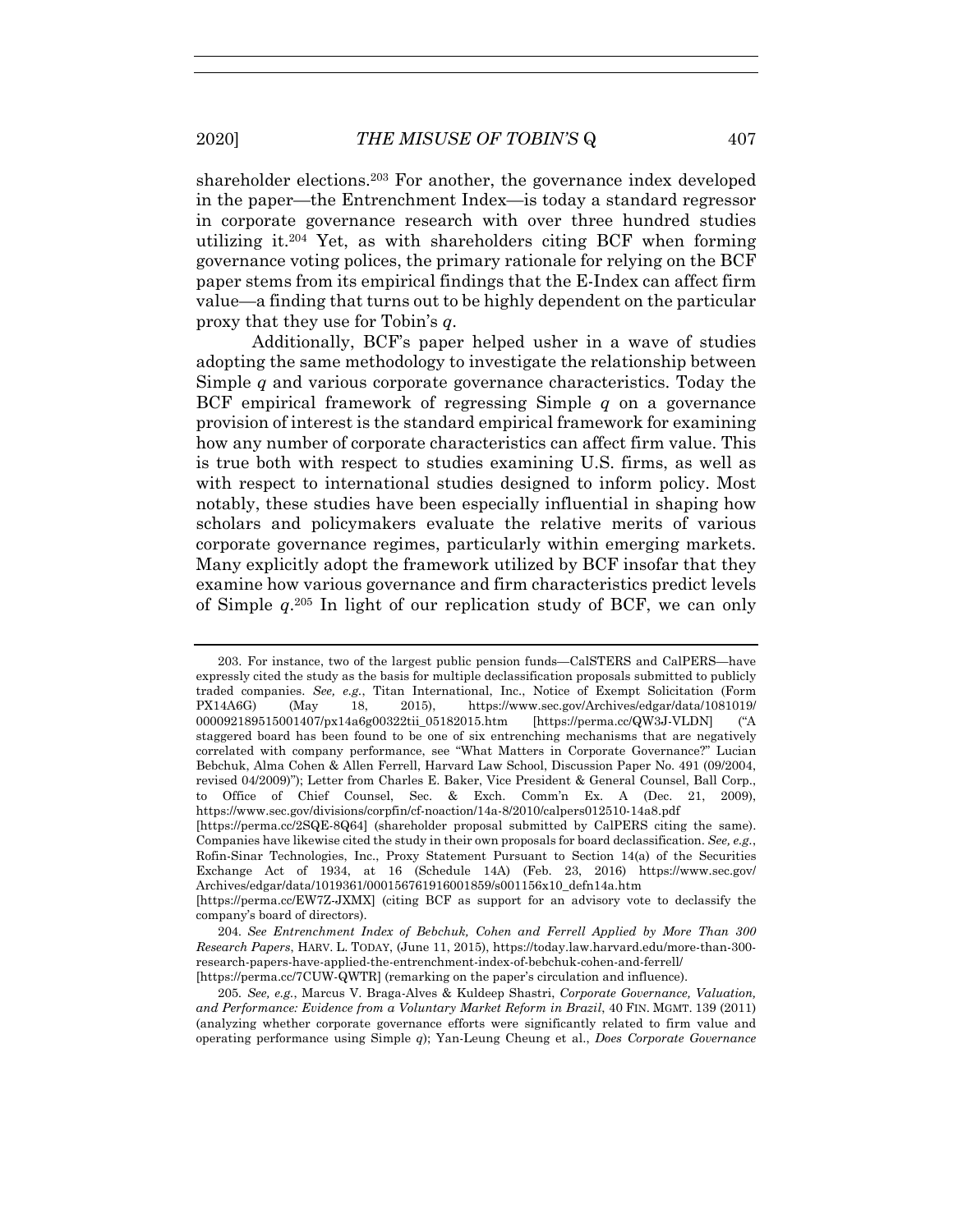suspect that the many studies that follow BCF in using Simple  $q$  as a proxy for firm value likewise suffer from the bias arising from using Simple *q* as an outcome variable.

Finally, our critique of BCF, combined with the history of Tobin's *q* described in Part II, contributes to the "replication crisis" debate in social science generally. Over the past several years, researchers across a range of disciplines have been unable to replicate a number of notable empirical findings due to both intentional data falsification as well as selective reporting of data and statistical tests.206 The crisis has been especially prominent in the field of psychology where data from a large ongoing replication project has revealed a surprisingly high percentage of prior studies that cannot be replicated.207 Related efforts have sought to ensure the replicability of future findings by, among other things, requiring the preregistration of research hypotheses and modifying the procedures for determining statistical significance.208

We add two important new elements to the broader academic debate about replication. First, we demonstrate the importance of close historical analysis, beyond a simple literature review, particularly to ensure that scholars understand how the constructs they are examining have changed over time. By the 1990s, the original story of Tobin's *q*  played little role in scholars' decisions to adopt Simple *q* as a proxy for

206. For a summary, see Rotello et al., *supra* note 24.

207*. See id.* (discussing the problems of replication and misinterpretation plaguing psychological studies); *see also Effort to Estimate the Reproducibility of Psychological Science*, *supra* note 24 (describing a large-scale replication project within psychology).

*Predict Future Performance? Evidence from Hong Kong*, 40 FIN. MGMT. 159 (2011) (examining the relation between changes in the quality of corporate governance practices and subsequent market valuation among large listed companies in Hong Kong using Simple *q*); Beverley Jackling & Shireenjit Johl*, Board Structure and Firm Performance: Evidence from India's Top Companies*, 17 CORP. GOVERNANCE 492 (2009) (analyzing the relationship between internal governance structures and financial performance using Simple *q*); Jonchi Shyu, *Family Ownership and Firm Performance: Evidence from Taiwanese Firms*, 7 INT'L J. MANAGERIAL FIN. 397 (2011) (using Simple *q* as a valuation indicator to analyze the effect of family ownership on firm performance); Kun Wang & Xing Xiao, *Ultimate Government Control Structure and Fair Value: Evidence from Chinese Listed Companies*, 2 CHINA J. ACCT. RES. 13 (2009) (examining the impact of government control structures on firm value of Chinese companies using Simple *q*); Lijun Xia, *Founder Control, Ownership Structure and Firm Value: Evidence from Entrepreneurial Listed Firms in China*, 1 CHINA J. ACCT. RES. 31 (2009) (investigating the effect of the deviation between the controlling shareholders' voting rights and their cash flow rights on firm value using Simple *q*).

<sup>208</sup>*. See* Joseph P. Simmons, Leif D. Nelson & Uri Simonsohn, *False-Positive Psychology: Undisclosed Flexibility in Data Collection and Analysis Allows Presenting Anything as Significant*, 22 PSYCHOL. SCI. 1359 (2011) (providing four guidelines for researchers in psychology to reduce the risk of false-positive findings); Joseph E. Gonzales & Corbin A. Cunningham, *The Promise of Pre-Registration in Psychological Research,* PSYCHOL. SCI. AGENDA (Aug. 2015), https://www.apa.org/science/about/psa/2015/08/pre-registration [https://perma.cc/647S-YJXM] (describing journals where researchers either have the option or are required to submit their research rationale, hypotheses, design and analytic strategy to the journal for peer review before beginning the study).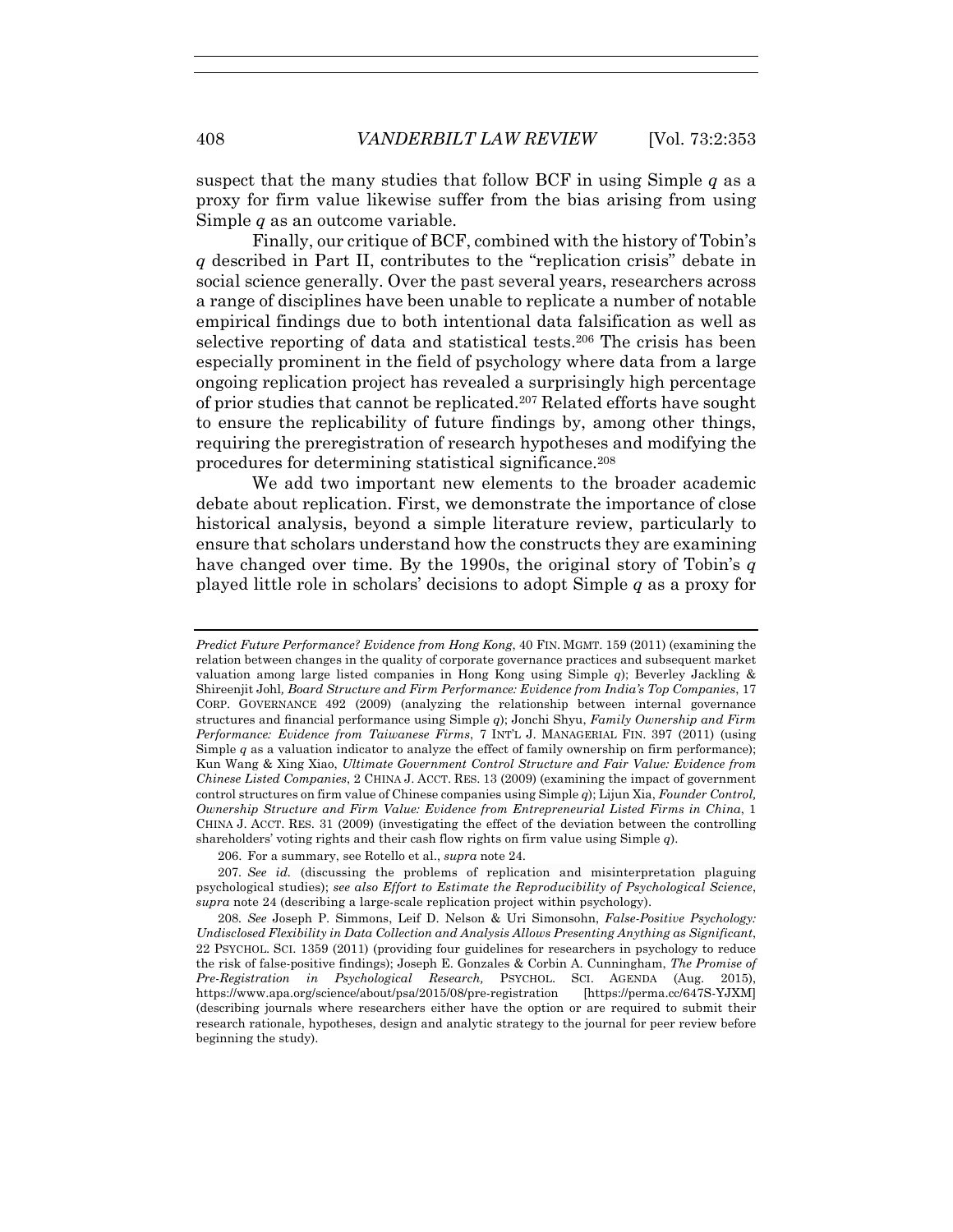Tobin's *q*. Scholars who do not focus on the historical origin of the constructs they are testing risk repeating the kinds of errors associated with Simple *q*. We caution academics to be especially wary of constructs that have acquired technical labels, including the names of prominent scholars, but whose meaning has strayed from the original concept.

Second, we show that it is important not only to replicate past studies, but to validate them. Our replication of BCF's study highlights how the inability to replicate a study is just one way in which empirical analysis can fail. We were able to replicate BCF's findings. However, we also showed that the statistical significance of BCF's replicated findings disappears when we use an alternative dependent variable that arguably corrects some (but not all) of the flaws in BCF's dependent variable. In other words, the replication problem we have identified in corporate governance scholarship goes beyond the *reliability* problem that has been demonstrated in the social sciences: we raise questions about the *validity* of studies that use Simple *q*.

Validity and reliability are core principles of the scientific method, and both are required in evaluating the accuracy of an empirical test.209 In general, the validity of a scientific test is the extent to which "it measures what it purports to measure."210 Reliability, on the other hand, is a term used to describe the consistency or stability of test results. As an illustration of these concepts, consider a scale that consistently mismeasures the weight of an individual by subtracting ten pounds from the individual's true weight. Such a scale would be *reliable* insofar that repeated attempts to weigh the same group of individuals would result in similar findings. But the scale itself would lack *validity* as a measure for these individuals' true weight.

Moreover, knowledge of the scale's history could be crucial. Suppose the scale became progressively less accurate each year (just as a financial variable that omitted intangible assets might become progressively less accurate over time, as intangible assets increase). A person who observes a declining value on the scale over the course of a decade might incorrectly assume they have lost weight, just as a scholar might make incorrect assumptions about changes in Simple *q*.

Identifying the story of Tobin's *q* as an issue of validity rather than reliability helps explain the persistent use of Simple *q* while highlighting how current efforts to address the "replication crisis" are

 <sup>209.</sup> Indeed, these concepts are central to evaluating the admissibility of expert testimony. *See* David Medoff, *The Scientific Basis of Psychological Testing: Considerations Following Daubert,* Kumho*, and* Joiner, 41 FAM. CT. REV. 199 (2003) (explaining the principles of validity and reliability, particularly as applied to the forensic use of psychological evaluation, and discussing recent precedent expounding these precepts).

 <sup>210.</sup> MARY J. ALLEN & WENDY M. YEN, INTRODUCTION TO MEASUREMENT THEORY 113 (2001).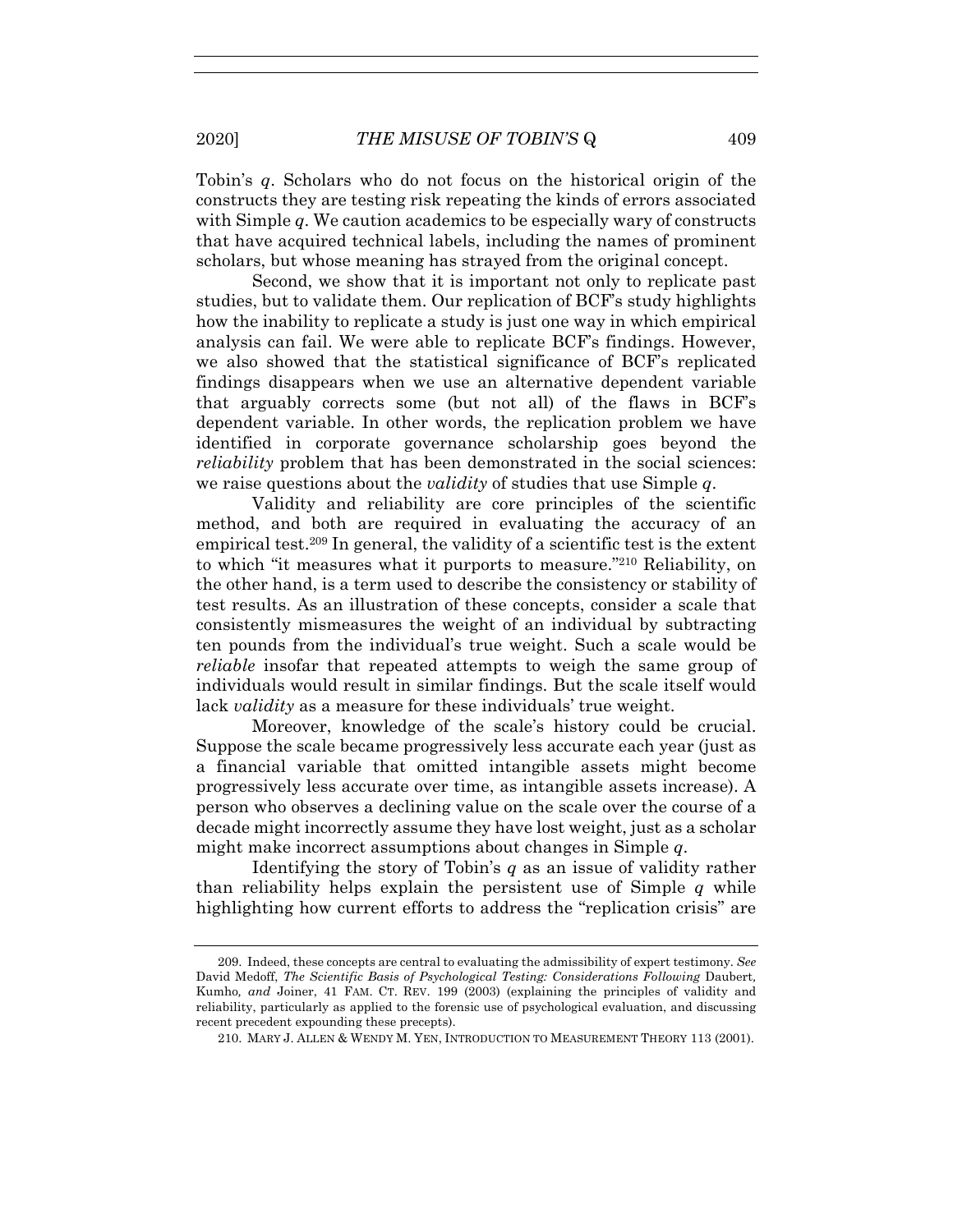largely ill-equipped to address empirical problems arising from the use of invalid measures.211 Most notably, efforts designed to ensure greater empirical reliability—e.g., publicly sharing datasets, preregistering hypotheses, adjusting significance tests—do little to dislodge the use of invalid measures, such as Simple *q*. On the contrary, as more and more researchers adopt an invalid measure either to replicate results or reinterpret prior results, the very emphasis on reliability can have the pernicious effect of entrenching the use of the measure. Indeed, within psychology, Caren Rotello, Evan Heit, and Chad Dubé note that the problem of using invalid measures may be more troubling than the problem of failing to replicate empirical findings based on those measures. As they note,

This problem—of dramatically and consistently "getting it wrong"—is potentially a bigger problem for psychologists than the replication crisis, because the errors can easily go undetected for long periods of time. The probability of self-correction is low, even if ever larger numbers of researchers work on these same (and similar) problems . . . Nor is peer review likely to provide a solution: Once an effect is "established," it may become challenging to persuade reviewers that the data should be analyzed differently.<sup>212</sup>

As this paper shows, a similar conclusion can also be drawn about the use of Simple *q*.

In the absence of clear statistical solutions to the problem of invalid measures, Rotello, Heit, and Dubé conclude that addressing the problem ultimately requires "scientific discipline."213 As they elaborate, "It requires careful attention to the details of [dependent variables], thorough awareness of their assumptions, and deliberate testing of their validity."214 Drawing on both intellectual history and empirical methods, the approach we have taken aims to provide precisely this type of analysis of Simple *q*, revealing it to underperform on all fronts. At the same time, we hope our critique will encourage scholars to explore using more direct measures of firm value rather than an invalid measure such as Simple *q*.

Of course, only time will tell whether our critique will be sufficient to alter the current state of corporate governance research. Meanwhile, we hope to instill among law and finance scholars a healthy skepticism about relying on the prevailing methodological orthodoxy.

<sup>211</sup>*. See* Rotello et al., *supra* note 24, at 944.

 <sup>212.</sup> *Id.* at 950–51.

<sup>213</sup>*. Id.* at 951.

<sup>214</sup>*. Id.*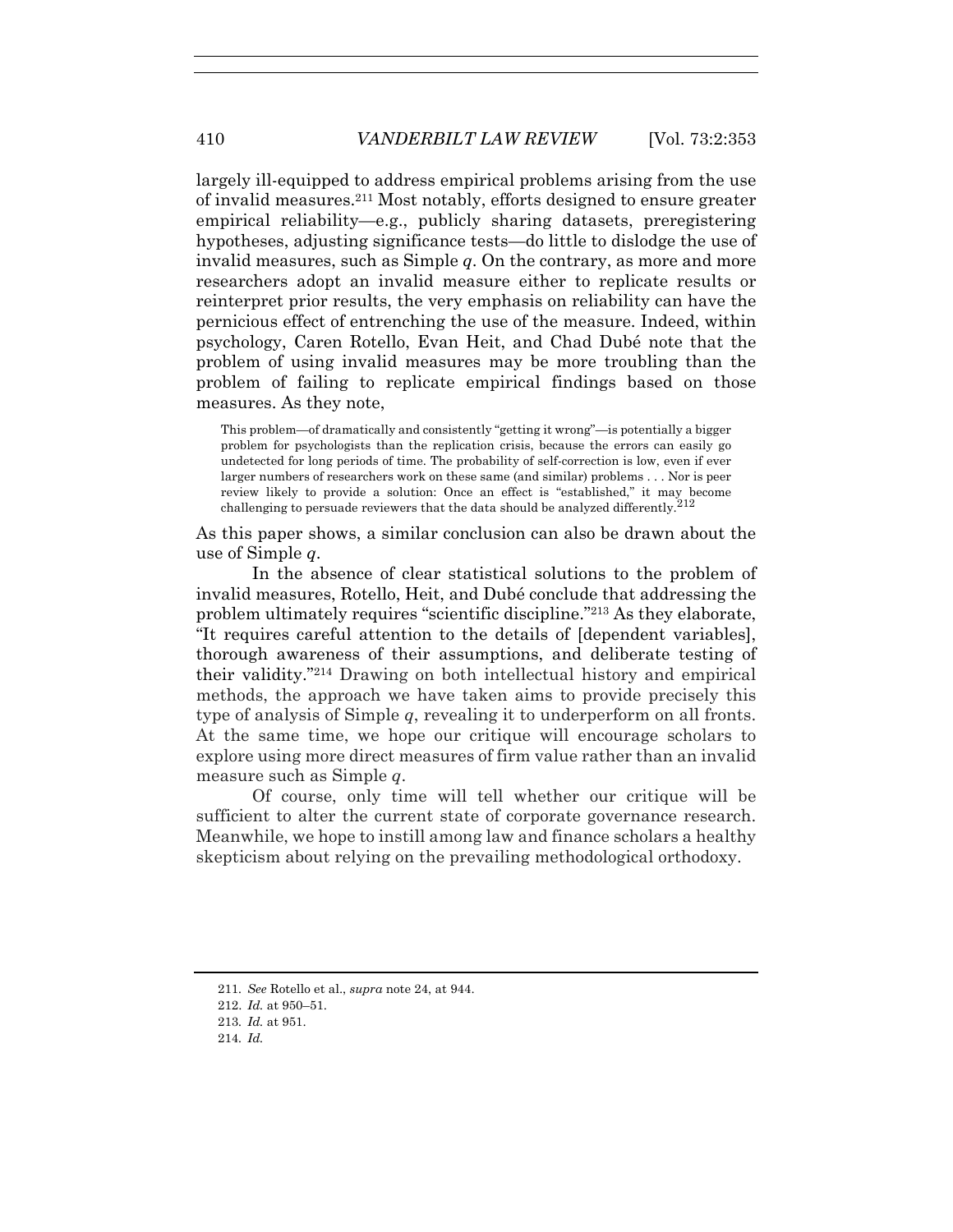#### **CONCLUSION**

Many of the most important findings in corporate law scholarship are based on studies that rely on a modified version of a firm's market-to-book ratio. Although these studies call this ratio "Tobin's *q*," the difference between it—what we call "Simple *q*"—and Tobin's *q* as originally defined are significant. Because Simple *q* is a ratio based on a firm's book value of assets, studies that use Simple *q* are likely to produce biased estimates due to both omitted assets (e.g., intangibles) and firm-specific details that can systematically alter Simple *q* (e.g., the level of current assets, depreciation, and so on). As a result, scholars should view with suspicion any assertions about corporate law or corporate characteristics that are based on Simple *q*.

Given the importance of understanding how corporate law and governance can affect the value of a corporation's securities, we hope to inspire a broader conversation about the challenge of measuring firm value. Until scholars find a more reliable way to assess the relationship between corporate governance and firm value, they should stop relying on Simple *q*, or market-to-book, a measure that masquerades as Tobin's *q*, but is not.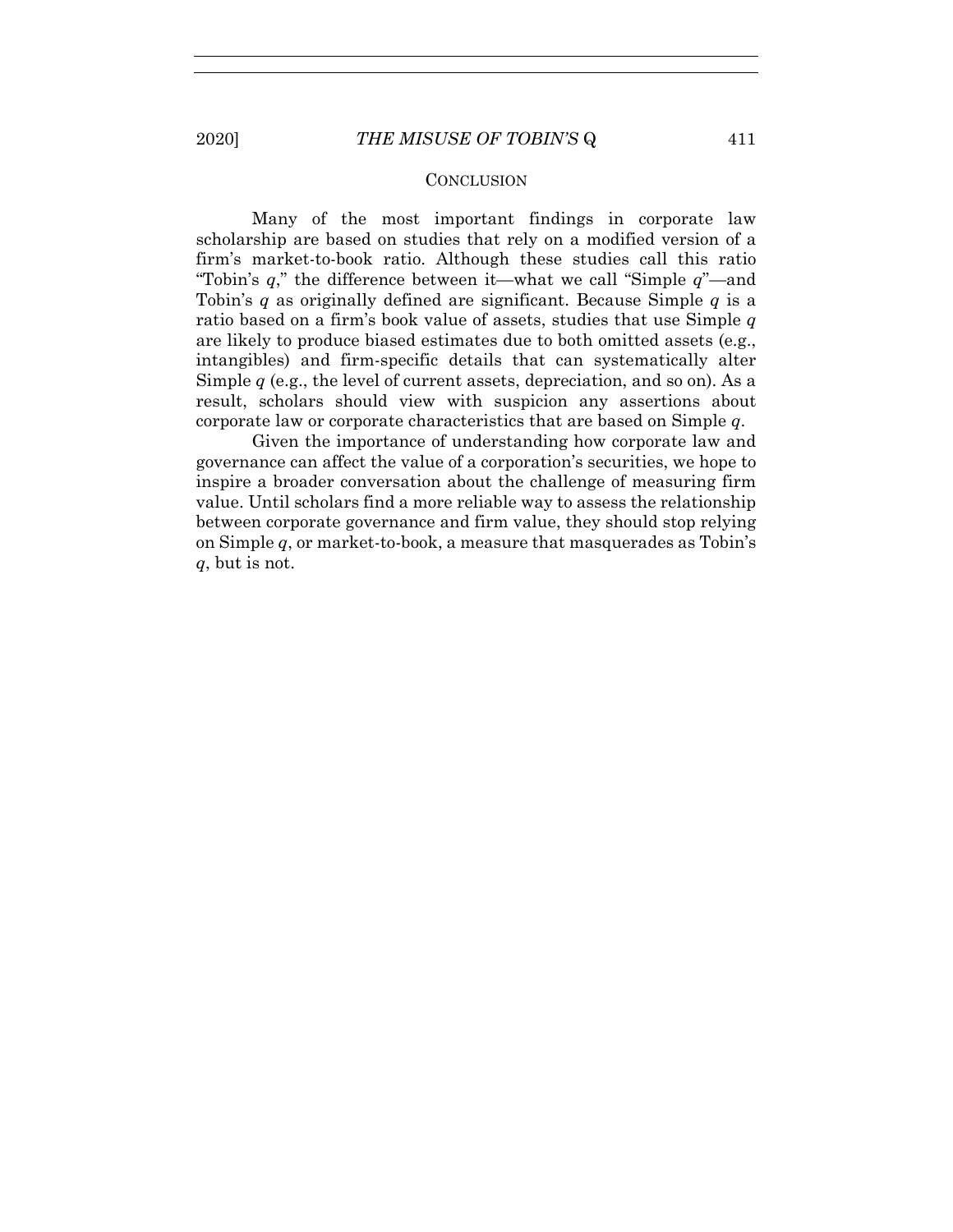### APPENDIX A: CURRENT ASSETS AND INTANGIBLES

Table A.1 presents our test of the relationship between current assets and Simple *q.* We calculate Simple *q* for all nonfinancial Compustat firms between 1990 and 2010 as of the end of each firm's fiscal year. 215 For each firm, we also determine the fraction of the firm's total book value of assets that consists of current assets for that fiscal year. We present the results of two regressions in which we regress a firm's Simple *q* on this ratio (*% Current Assets*) for the same year. We also include as a covariate the inverse of a firm's book value to avoid the risk of spurious correlation on account of the presence of book value in both the denominator of Simple *q* and *% Current Assets*.216 In Column 1, we conduct the regression controlling for industry- and year-fixed effects (with robust standard errors clustered by firm); in Column 2, we control for firm- and year-fixed effects.217

|                  | (1)                   | (2)                   |
|------------------|-----------------------|-----------------------|
| % Current Assets | $2.617***$<br>[0.393] | $2.748***$<br>[0.236] |
| 1/(Book Value)   | $0.508***$<br>[0.181] | $0.278***$<br>[0.016] |
| Industry FE      | Y                     | N                     |
| Firm FE          | N                     | Y                     |
| Year FE          | Y                     | Y                     |
| Ν                | 106,856               | 106,856               |

TABLE A.1: CURRENT ASSETS AND SIMPLE *Q*

Robust standard errors (clustered by firm) in brackets. \*\*\* p<0.01, \*\* p<0.05, \* p<0.1.

As shown in both columns, a firm's level of current assets is positively associated with a firm's Simple *q* even after controlling for industry- and firm-fixed effects. Overall, these regression estimates are consistent with the market attributing a higher *q*-ratio to current assets.

Table A.2 illustrates the association between a firm's intangible assets and Simple *q*. As in Table A.1, we calculate Simple *q* for all

 <sup>215.</sup> We exclude firms having a Standard Industrial Classification ("SIC") code between 6,000 and 7,000.

 <sup>216.</sup> The necessity for including this covariate is discussed in Bartlett & Partnoy, *supra* note 25; and Kronmal, *supra* note 143, at 381–84.

 <sup>217.</sup> We use 2-digit SIC codes to control for industry fixed effects.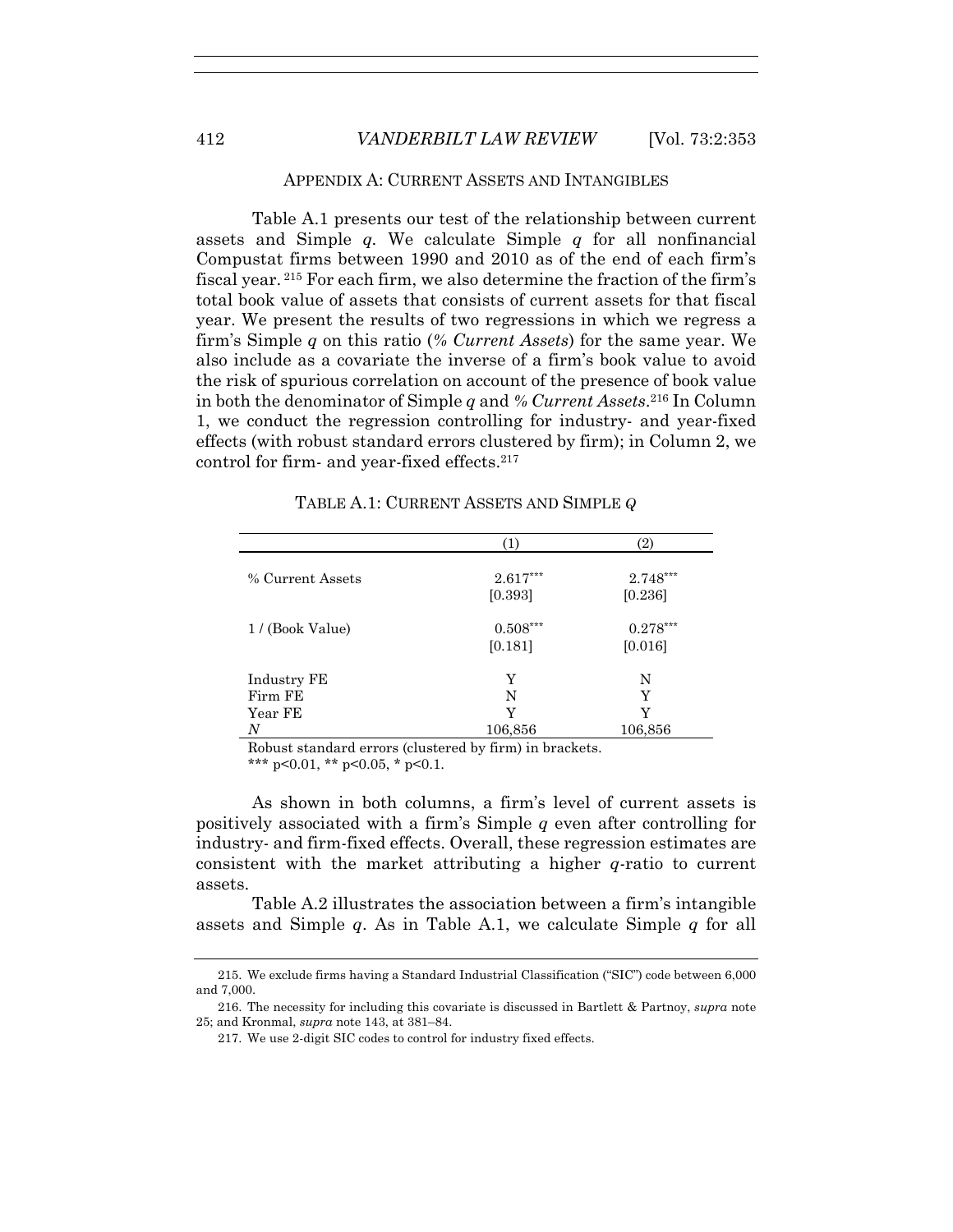nonfinancial Compustat firms between 1990 and 2010 as of the end of each firm's fiscal year.<sup>218</sup> For each firm  $i$ , we calculate the percentage of a company's assets *(% Intangiblesi,t*) in fiscal year *t* that consists of intangible assets that are unrecorded in book value.<sup>219</sup> As in Table A.1, we present the results of two regressions in which we regress a firm's Simple *q* on this ratio (*% Intangibles*) for the same year, along with the inverse of a firm's book value. In Column 1, we conduct the regression controlling for industry- and year-fixed effects (with robust standard errors clustered by firm); in Column 2, we control for firm- and yearfixed effects.

|                  | (1)        | (2)        |
|------------------|------------|------------|
| % Intangibles    | $3.982***$ | $4.430**$  |
|                  | [0.673]    | [2.185]    |
| 1 / (Book Value) | $0.506***$ | $0.277***$ |
|                  | [0.182]    | [0.020]    |
| Industry FE      | Y          | N          |
| Firm FE          | N          | Y          |
| Year FE          | Y          | Y          |
| N                | 133,745    | 133,745    |

TABLE A.2: INTANGIBLE ASSETS AND SIMPLE *Q*

Robust standard errors (clustered by firm) in brackets. \*\*\* p<0.01, \*\* p<0.05, \* p<0.1.

Column 1 shows that firms with large unbooked intangible assets have larger estimates of Simple *q.* Column 2 confirms this result even after controlling for firm-fixed effects.

 <sup>218.</sup> As above, we exclude firms having an SIC code between 6,000 and 7,000; we similarly use two-digit SIC codes when controlling for industry-fixed effects.

 <sup>219.</sup> Estimates of unbooked intangibles for individual firms are obtained from the Total *q* dataset created by Peters and Taylor. *See* Peters & Taylor, *supra* note 20, at 258 tbl.1 (providing summary statistics). The dataset is available through WHARTON RES. DATA SERVS., *supra* note 178.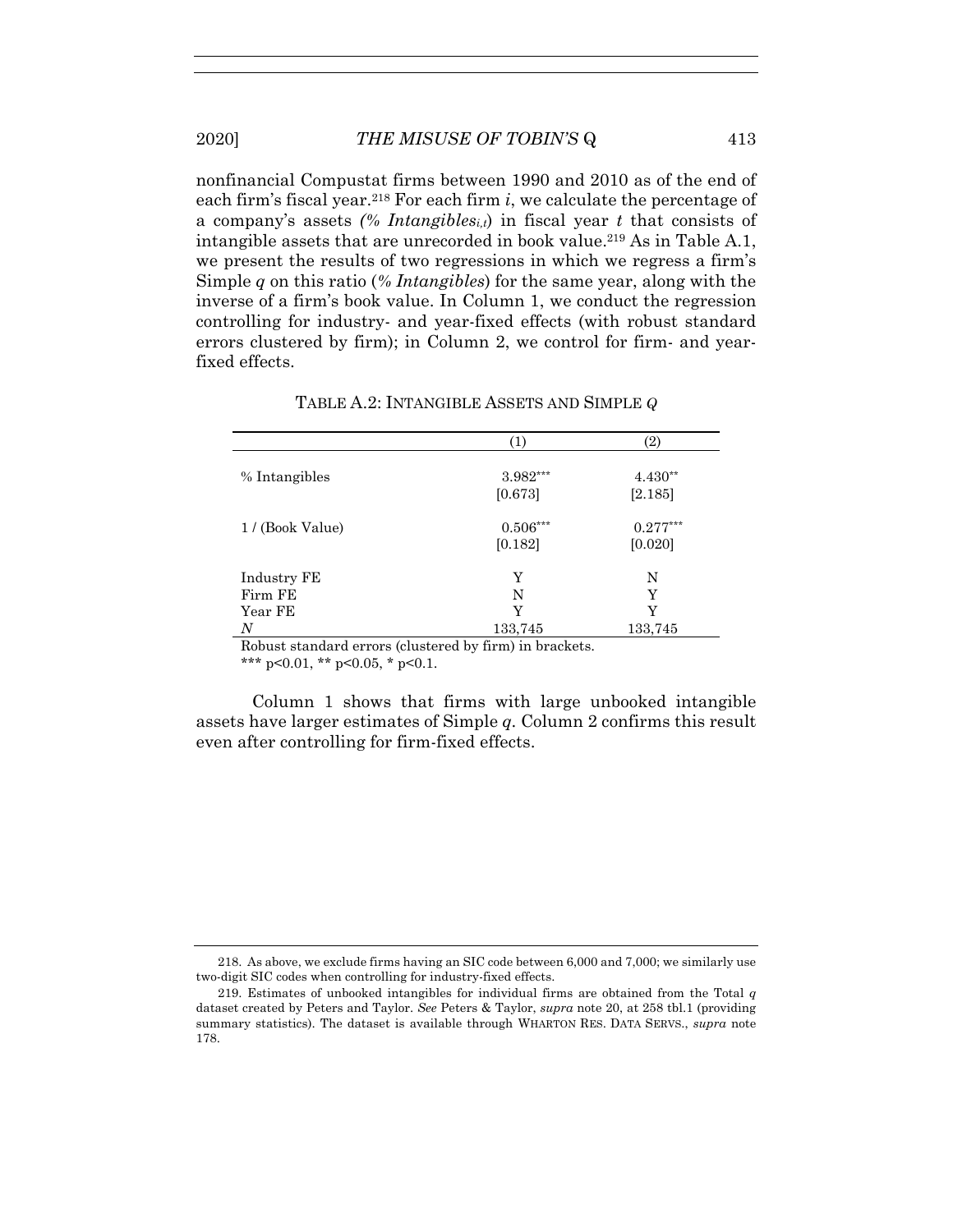#### APPENDIX B: SIMPLE *Q* AND CUMULATIVE ANNUAL RETURNS

In Table B.1, we present several empirical analyses of the relationship between shareholder returns and Simple *q*. In all analyses we use the monthly stock file at CRSP to estimate the cumulative oneyear return for every security in CRSP between 1980 and 2010 as a function of the security's Simple *q* as of the beginning of each calendar year. As in Appendix A, we exclude firms having Standard Industrial Classification ("SIC") codes between 6,000 and 7,000. In Columns 1 and 2, we estimate this relationship using a security's gross cumulative annual return over year *t*. Our outcome variable of interest is the oneyear buy-and-hold return from investing in each security *i* at the beginning of year *t*, as a function of the firm's Simple *q* as of the beginning of year *t.* We then conduct two regressions. In the first (Column 1), we regress this return on the natural log of the security's measure for Simple *q* as of the beginning of year *t*. In the second (Column 2), we regress this annual return on whether the security's Simple *q* fell within the first, second, third, or fourth quartile of all estimates of Simple *q* as of the beginning of year *t*. In both cases, we also control for year- and firm-fixed effects.

As shown in Columns 1 and 2, a security's Simple *q* is inversely related to the security's subsequent returns in both models. In Columns 3 and 4, we conduct the same analysis but rather than using a security's gross annual return, we use as our dependent variable the security's risk-adjusted cumulative annual return for the same time period. We calculate this last measure using the Fama-French-Carhart four-factor model, in which we estimate factor coefficients for each security *i* for year *t* using the security's monthly return data for the twenty-fourmonth period prior to and including December of year *t-1.* Using monthly returns for year *t*, we calculate monthly risk-adjusted returns as a security's actual return less the return predicted from the fourfactor model, which we use to construct the cumulative risk-adjusted return over year *t*. Regardless of whether we examine gross returns or risk-adjusted returns, Simple *q* remains inversely associated with a security's subsequent annual returns.<sup>220</sup>

 <sup>220.</sup> The results of Table B.1 remain unchanged if we estimate these regressions using the Fama-MacBeth procedure rather than firm- and time-fixed effects. *See* Eugene F. Fama and James D. MacBeth, *Risk, Return and Equilibrium: Empirical Tests*, 81 J. POL. ECON. 607 (1973) (using the two-parameter portfolio model to evaluate the connection between average return and risk of NYSE common stocks).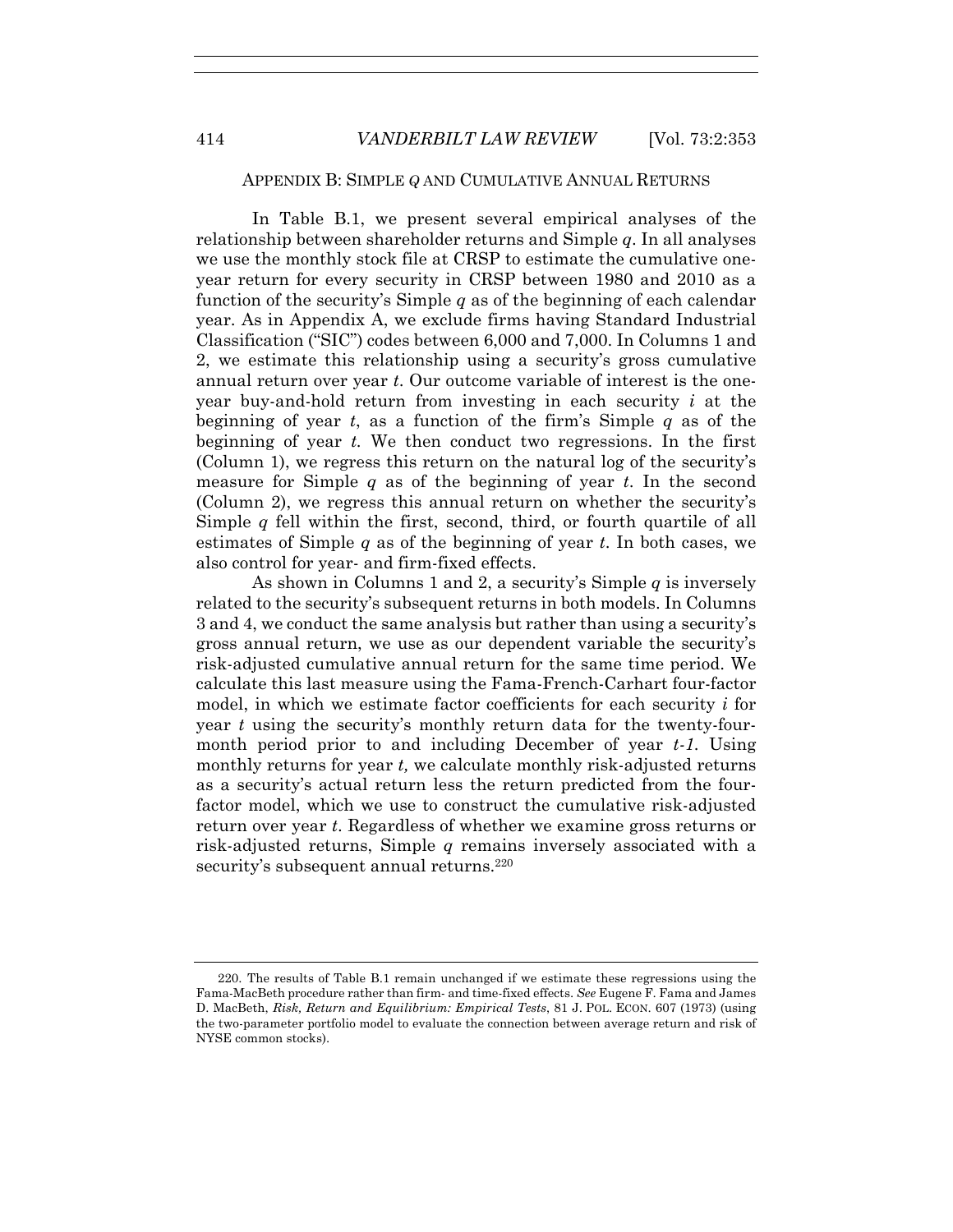|                      | (1)         | (2)         | (3)         | (4)         |
|----------------------|-------------|-------------|-------------|-------------|
|                      | Annual      | Annual      | Risk-       | Risk-       |
|                      | Gross       | Gross       | Adjusted    | Adjusted    |
|                      | Return      | Return      | Return      | Return      |
| Ln(q)                | $-0.323***$ |             | $-0.633***$ |             |
|                      | [.0432]     |             | [.0551]     |             |
| Second Quartile of q |             | $-0.172***$ |             | $-0.246***$ |
|                      |             | [0.0286]    |             | [0.0167]    |
| Third Quartile of q  |             | $-0.290***$ |             | $-0.480***$ |
|                      |             | [0.0413]    |             | [0.0269]    |
| Fourth Quartile of q |             | $-0.458***$ |             | $-0.898***$ |
|                      |             | [0.0679]    |             | [0.0502]    |
| Firm FE              | Y           | Y           | Y           | Y           |
| Year FE              | Y           | Y           | Y           | Y           |
| N                    | 177,191     | 177,191     | 177,191     | 177,191     |

# TABLE B.1: RETURNS AND SIMPLE *Q*

Robust standard errors (clustered by year) in brackets.

\*\*\* p<0.01, \*\* p<0.05, \* p<0.1.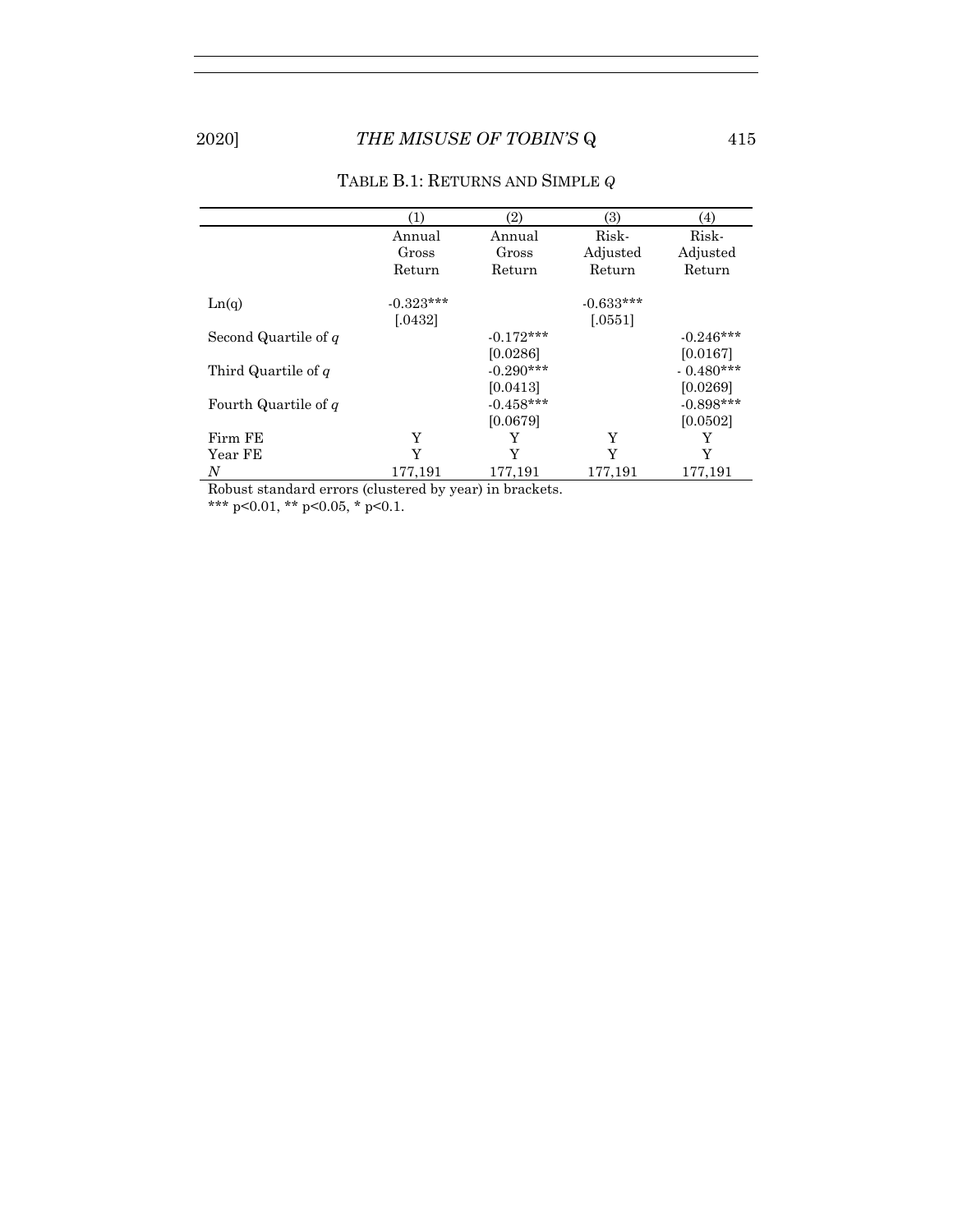#### APPENDIX C: BCF REPLICATION STUDY

We present in this Appendix our replication study of *What Matters in Corporate Governance?*, a widely cited paper by Lucian Bebchuk, Alma Cohen, and Allen Ferrell ("BCF"),<sup>221</sup> which was published in 2009 in the *Review of Financial Studies.* In addition to being highly influential within both the academy and industry, this paper was an ideal choice for two primary reasons. First, because BCF publicly provide much of their core dataset on Lucian Bebchuk's website, it is possible for us to replicate their study. Unfortunately, a large number of papers in empirical finance use hand-collected datasets that are not available to other researchers. Second, because BCF use Simple *q* as a proxy for Tobin's *q*, it is straightforward to compare their results with results that arise when one uses a different proxy for Tobin's *q*. Most notably, we focus on the measure of Total *q* developed by Peters and Taylor and discussed in the main text. As noted previously, this alternative measure of *q* attempts to address specifically the measurement error in Simple *q* arising from the omission of intangibles in book value. Accordingly, we can use Total *q*  to examine how this well-known aspect of measurement error in Simple *q* might have biased prior findings.

BCF built on a seminal study published in 2003 by Paul Gompers, Joy Ishii, and Andrew Metrick ("GIM"), entitled *Corporate Governance and Equity Prices*.222 In their study, GIM constructed a "Governance Index" based on twenty-four governance provisions tracked by the Investor Responsibility Research Center ("IRRC") to proxy for the level of shareholder rights at 1,500 large firms during the 1990s.223 GIM investigated returns from investing in "good governance," an investment strategy that bought firms in the lowest decile of the index (strong shareholder rights) and sold firms in the highest decile of the index (weak shareholder rights).<sup>224</sup> Remarkably, the study reported that this strategy would have earned abnormal returns of 8.5 percent per year from 1990 through 1999.225

BCF hypothesized that only a subset of these provisions truly matter to investors, with those that "entrench" management being the most significant.226 Accordingly, they constructed an Entrenchment Index—or E-Index—based on four IRRC provisions that materially

<sup>221</sup>*. See* Bebchuk et al., *supra* note 5.

<sup>222</sup>*. See* Gompers et al., *supra* note 5.

<sup>223</sup>*. See id.* at 114–19 (describing the Governance Index).

<sup>224</sup>*. See id.* at 144–45 (describing the study's conclusions).

<sup>225</sup>*. Id.* at 144.

 <sup>226.</sup> Bebchuk et al., *supra* note 5, at 785.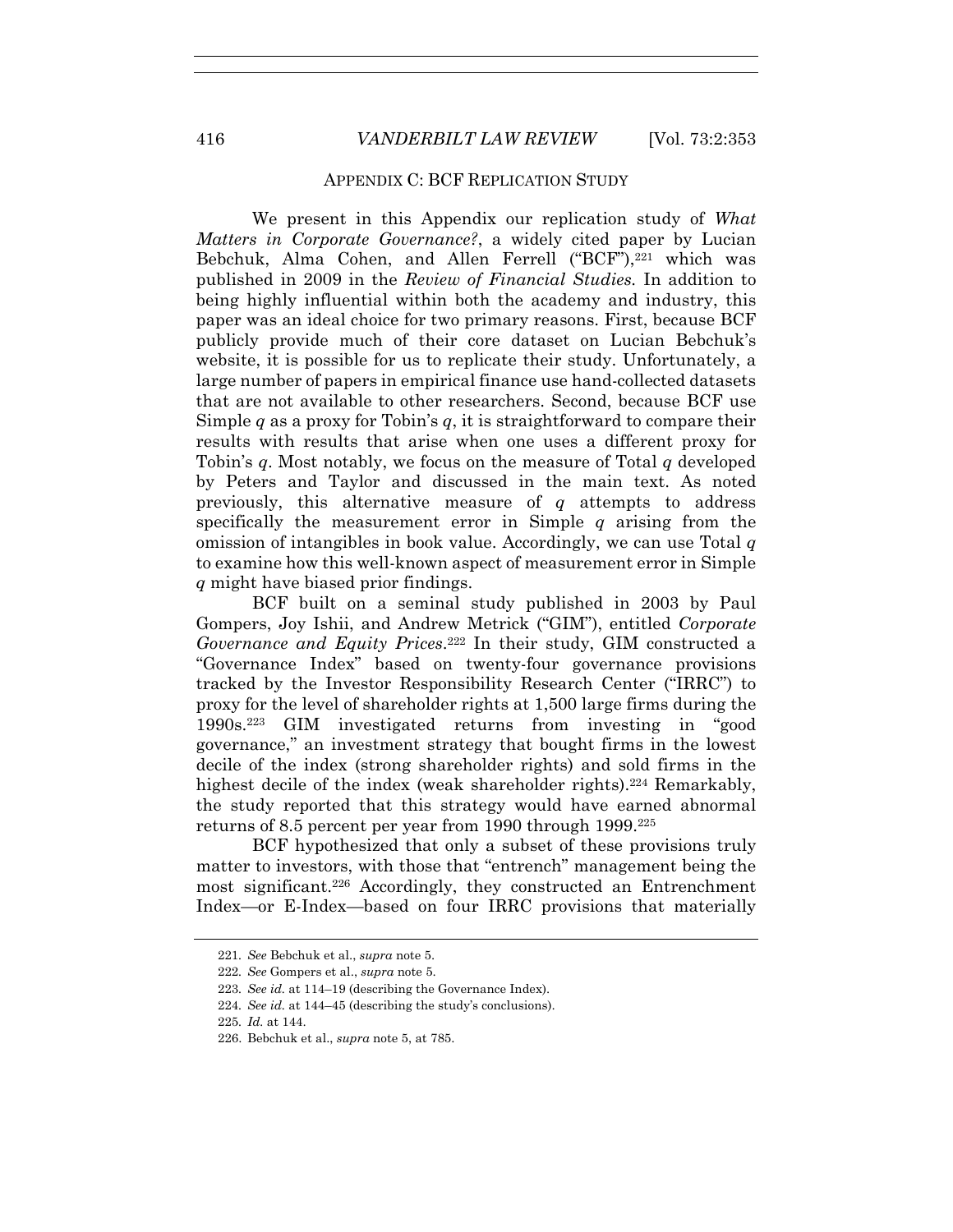constrain shareholder influence (staggered boards, limits to shareholder bylaw amendments, supermajority requirements for mergers, and supermajority requirements for charter amendments) and two that interfere with the market for corporate control (poison pills and golden parachutes).227

BCF found that increases in the level of the E-Index were monotonically associated with economically significant reductions in firm value as measured by Simple  $q^{228}$  Using the same framework as GIM, they also found that pursuing the same long-short investment strategy but focusing on buying firms with the lowest E-Index and shorting firms with the highest E-Index would have produced abnormal monthly returns of 116 basis points per month during the 1990s.<sup>229</sup> In contrast, the other eighteen IRRC provisions not in the entrenchment index were uncorrelated with either Simple *q* or abnormal returns.230 BCF's finding that the results from GIM were driven primarily by the six entrenchment provisions made the paper highly influential in the corporate governance literature.231

To the extent BCF sought to advance the more ambitious claim that high entrenchment actually results in lower firm value or abnormal returns, BCF were more cautious given the largely correlational nature of their analyses. The paper concluded by noting: "We present some evidence that is consistent with the possibility that, in the aggregate, the entrenching provisions bring about or help maintain lower firm valuation. But this evidence does not establish causality and much more work needs to be done."232

The evidence that BCF found with respect to a possible causal relationship focused primarily on the fact that many of the firms within their sample altered their E-Index over time.233 Accordingly, by exploiting the panel structure of the data, they examined how variation in the E-Index was associated with changes in Simple *q*, which revealed a negative relationship.234 Describing this finding as "consistent" with a causal relationship, they tentatively noted: "[T]o the extent that the identified correlation between the provisions in our E index and firm

<sup>227</sup>*. See id.*

<sup>228</sup>*. See id.*

<sup>229</sup>*. See id.* at 815.

<sup>230</sup>*. See id.* at 816 tbl.10 (showcasing the monthly abnormal returns for the different E-Index portfolios).

 <sup>231.</sup> *See supra* notes 203–205 and accompanying text.

 <sup>232.</sup> *Id.* at 823.

<sup>233</sup>*. See id.* at 803 ("[T]here was meaningful variation in the incidence of some entrenching provisions over the 1990–2003 period, such as golden parachutes and limits on shareholders' ability to amend bylaws, that would result in changes in firms' entrenchment scores.").

<sup>234</sup>*. See id.*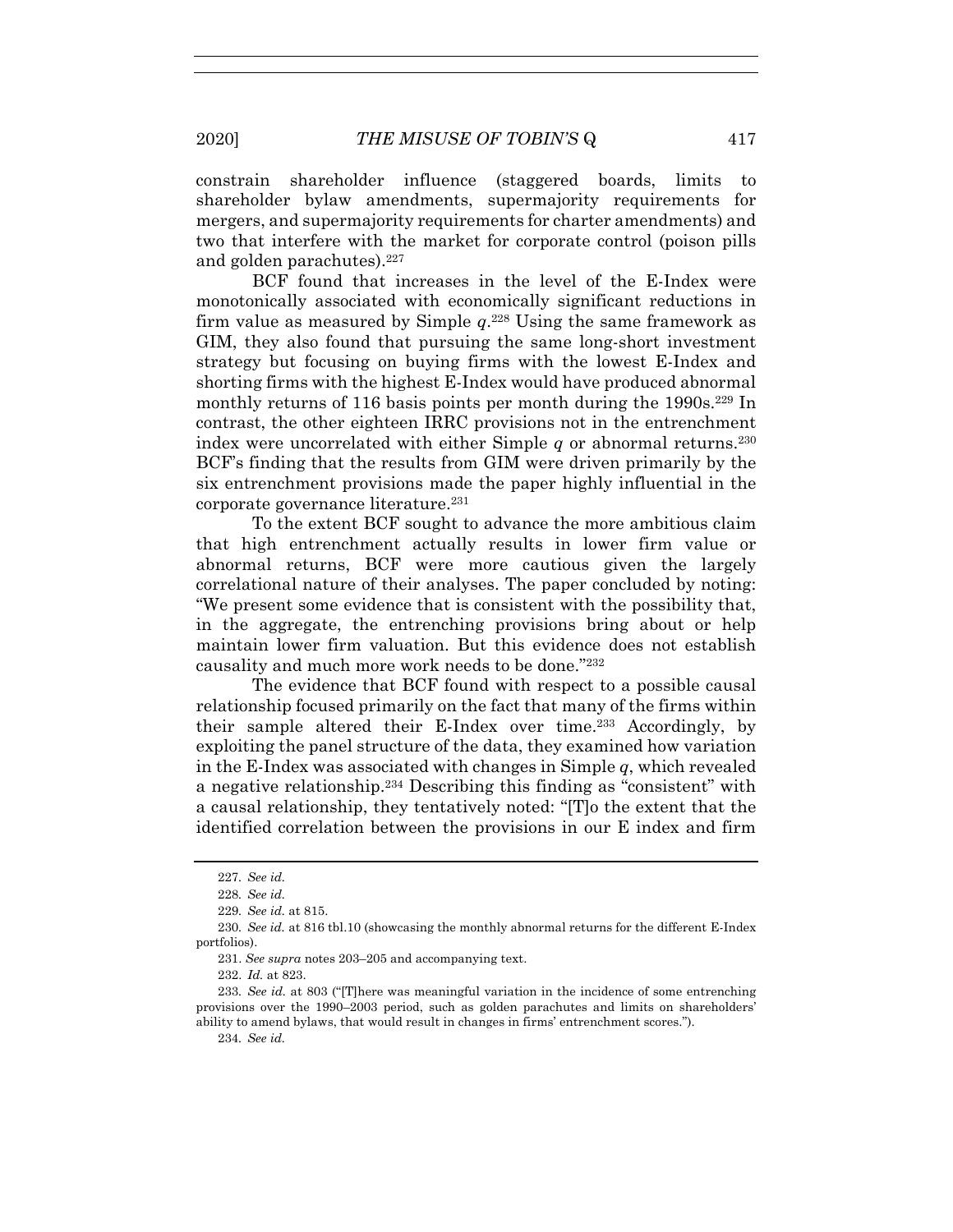value at least partly reflects a causal relation going from entrenchment to firm value, these provisions are ones that deserve the attention of private and public decision makers seeking to improve corporate governance."235 Despite this qualified approach, the paper's widely cited findings nevertheless helped usher in a wave of studies examining the relationship between *q* and various corporate governance characteristics.

We begin our analysis by first investigating the extent to which the E-Index is correlated with measurement error in Simple *q*, or *qs*. Because we are interested in examining the consequences of measurement error in Tobin's *q*, we make the strong (and unrealistic) assumption that Total *q* (*qTotal*) represents the "true" value of *q*. To the extent this were actually the case, Simple *q* would therefore contain multiplicative measurement error,  $\varphi_i$ , as follows:<sup>236</sup>

$$
q_i^{Total} = q_i^s \varphi_i
$$

We test empirically whether this measurement error in Simple *q* is correlated with the E-Index. All analyses are conducted on the same sample of firms used by BCF, which we obtain from Lucian Bebchuk's website.237 For each firm, the file lists by year its corresponding E-Index value, and we calculate  $\varphi_{it}$  for each observation as  $q_{it}^{Total}/q_{it}^{s}.$  In Column 1 of Table C.1, we present coefficient estimates of a simple regression of the natural log of  $\varphi_{it}$  on *E-index<sub>it*</sub>, including industry- and year-fixed effects.

$$
True \, q = \frac{MV^*}{BV^*} \times \frac{(BV^*)(MV)}{(MV^*)(RV)}
$$

<sup>235</sup>*. Id.* at 785, 787.

<sup>236.</sup> As noted in Part II, both the numerator of Simple *q* (denoted here as  $MV^*$ ) and its denominator (denoted here as  $BV^*$ ) mismeasure the true numerator and denominator of Tobin's q. *See supra* notes 146–162 (discussing evidence of measurement error in *q* calculations). If these true values are denoted *MV* and *RV*, respectively, we can express the relationship between "true" *q* and Simple *q* as follows:

Thus, measurement error in Simple *q* is multiplicative, as reflected by the need to multiply Simple *q* by  $\frac{(BV^*)(MV)}{(MV^*)(RV)}$  to transform Simple *q* into True *q*. We represent  $\frac{(BV^*)(MV)}{(MV^*)(RV)}$  by the variable  $\varphi_i$ .

 <sup>237.</sup> The dataset can be downloaded at the following link. *Data*, HARV. L., http://www.law.harvard.edu/faculty/bebchuk/data.shtml (last updated Feb. 2020) [https://perma.cc/5GLR-V73P].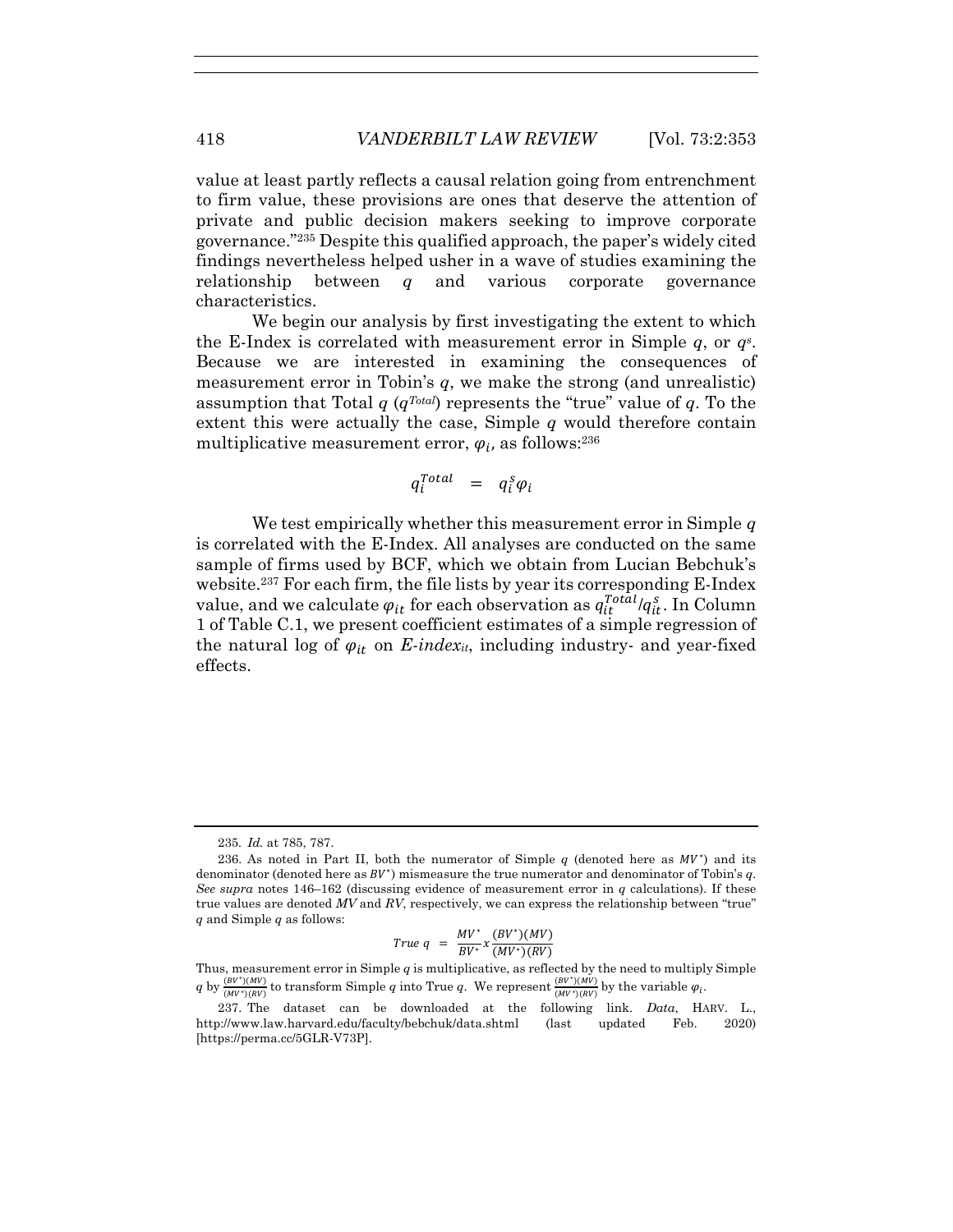|                        | $\left(1\right)$          | (s)                |
|------------------------|---------------------------|--------------------|
| $DV \rightarrow$       | $\text{Ln}(\varphi_{it})$ | $Intangibles_{it}$ |
| E-Index                | $-0.063***$               | $-129.268***$      |
|                        | (0.015)                   | (49.083)           |
| Book Value             |                           | $0.019**$          |
|                        |                           | (0.008)            |
| Constant               | $-0.587***$               | 273.304***         |
|                        | (0.034)                   | (96.433)           |
| Year-Fixed Effects     | Y                         | Y                  |
| Industry-Fixed Effects | Y                         | Y                  |
| N                      | 14,658                    | 17,823             |
| R-squared              | 0.265                     | 0.169              |

Robust standard errors (clustered by industry) in parentheses.

\*\*\* p<0.01, \*\* p<0.05, \* p<0.1.

Column 1 of Table C.1 presents the coefficient estimate. As shown in the table, the coefficient of -0.063 has a standard error of 0.015, indicating a negative association between  $\varphi_i$  and the E-Index. In Column 2, we examine whether the E-Index is associated with different levels of unbooked intangibles. For each firm *i*, we obtain *Intangiblesi,t*, defined as the level of unbooked intangibles reported in the Peters and Taylor dataset at Wharton Research Data Services ("WRDS"), for each firm year and similarly regress it on *E-Indexit*, including industry- and year-fixed effects as well as a control for a firm's book value in year *t*. The coefficient of -141.658 is statistically significant. These latter results suggest that the negative correlation of  $\varphi_i$  and the E-Index is driven in part by the fact that firms having lower E-Index scores have a greater percentage of their assets in the form of unbooked intangibles.

Next, we replicate BCF's core finding regarding entrenchment and Tobin's *q*, which they estimate by using Simple *q*. As reflected in Table C.1, all analyses are conducted on the same sample of firms used by BCF. We present the results of this replication in the first two columns of Table C.2.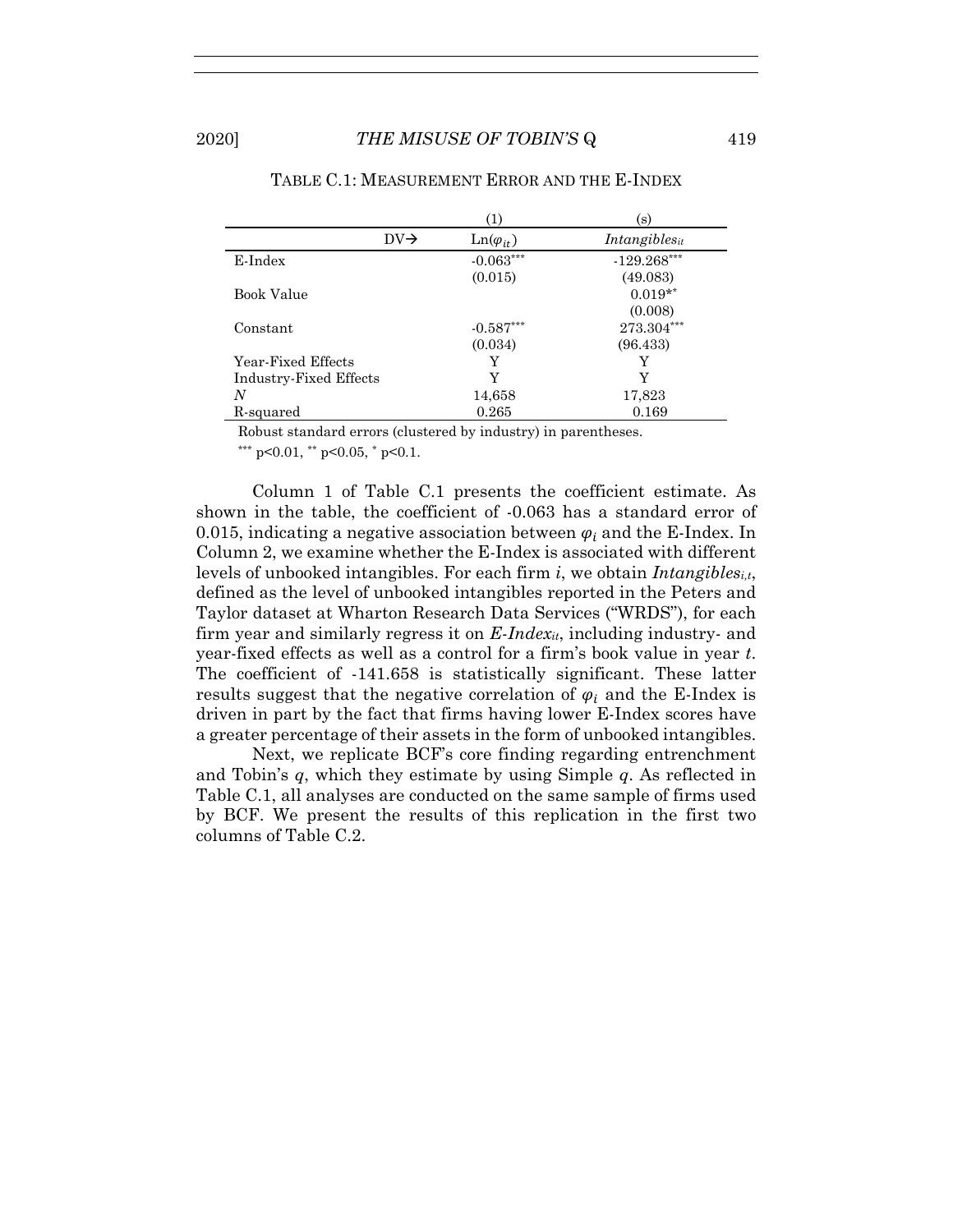|               | (1)          | (2)          | (3)         | (4)         |
|---------------|--------------|--------------|-------------|-------------|
| E-Index       | $-0.118***$  |              | $-0.225***$ |             |
|               | [0.00814]    |              | [0.0258]    |             |
| E-Index 1     |              | $-0.278***$  |             | $-0.362**$  |
|               |              | [0.0520]     |             | [0.158]     |
| E-Index 2     |              | $-0.350***$  |             | $-0.597***$ |
|               |              | [0.0488]     |             | [0.148]     |
| E-Index 3     |              | $-0.452***$  |             | $-0.714***$ |
|               |              | [0.0485]     |             | [0.146]     |
| E-Index 4     |              | $-0.555***$  |             | $-1.110***$ |
|               |              | [0.0486]     |             | [0.148]     |
| E-Index 5-6   |              | $-0.687***$  |             | $-1.014***$ |
|               |              | [0.0556]     |             | [0.198]     |
| O-Index       | $0.00908*$   | $0.00949*$   | 0.00996     | 0.0103      |
|               | [0.00508]    | [0.00510]    | [0.0153]    | [0.0154]    |
| Log[Assets]   | $-0.0261***$ | $-0.0286***$ | $0.346***$  | $0.344***$  |
|               | [0.00869]    | [0.00878]    | [0.0327]    | [0.0326]    |
| Log[Age]      | $-0.128***$  | $-0.128***$  | $-0.777***$ | $-0.773***$ |
|               | [0.0156]     | [0.0156]     | [0.0523]    | [0.0523]    |
| Delaware      |              |              |             |             |
| Incorporation | 0.00599      | 0.00694      | $-0.205***$ | $-0.210***$ |
|               | [0.0214]     | [0.0214]     | [0.0679]    | [0.0680]    |
| Insider       |              |              |             |             |
| Ownership     | 0.438        | 0.377        | 5.965***    | 5.855***    |
|               | [0.337]      | [0.338]      | [1.024]     | [1.028]     |
| Insider       |              |              |             |             |
| Ownership     |              |              |             |             |
| Squared       | $-1.125$     | $-1.03$      | $-9.770***$ | $-9.603***$ |
|               | [0.731]      | [0.734]      | [1.869]     | [1.874]     |
| ROA           | $1.686***$   | $1.687***$   | $2.832***$  | $2.831***$  |
|               | [0.220]      | [0.219]      | [0.328]     | [0.326]     |
| CAPX/Assets   | 1.637***     | $1.653***$   | $-8.941***$ | $-8.946***$ |
|               | [0.203]      | [0.203]      | [0.633]     | [0.634]     |
| Leverage      | $-0.712***$  | $-0.719***$  | $-1.475***$ | $-1.483***$ |
|               | [0.0935]     | [0.0936]     | [0.271]     | [0.272]     |
| R&D per Sales | $0.0208***$  | $0.0209***$  | $0.0291***$ | $0.0291***$ |
|               | [0.00632]    | [0.00637]    | [0.00688]   | [0.00697]   |
| Year-Fixed    |              |              |             |             |
| Effects       | Y            | Y            | Y           | Y           |
| Firm-Fixed    |              |              |             |             |
| Effects       | N            | N            | $\mathbf N$ | $\mathbf N$ |
| Number of     |              |              |             |             |
| Observations  | 11,336       | 11,336       | 11,336      | 11,336      |
| R-squared     | 0.138        | 0.139        | 0.098       | 0.098       |

# TABLE C.2: REPLICATION OF BCF USING SIMPLE *Q* AND TOTAL *Q*— POOLED REGRESSIONS

Robust standard errors in brackets

\*\*\* p<0.01, \*\* p<0.05, \* p<0.1

As in the BCF study, Column 1 presents the results of a pooled OLS regression for their sample firms for the 1992–2002 period. Following their original specification, we regress the industry-adjusted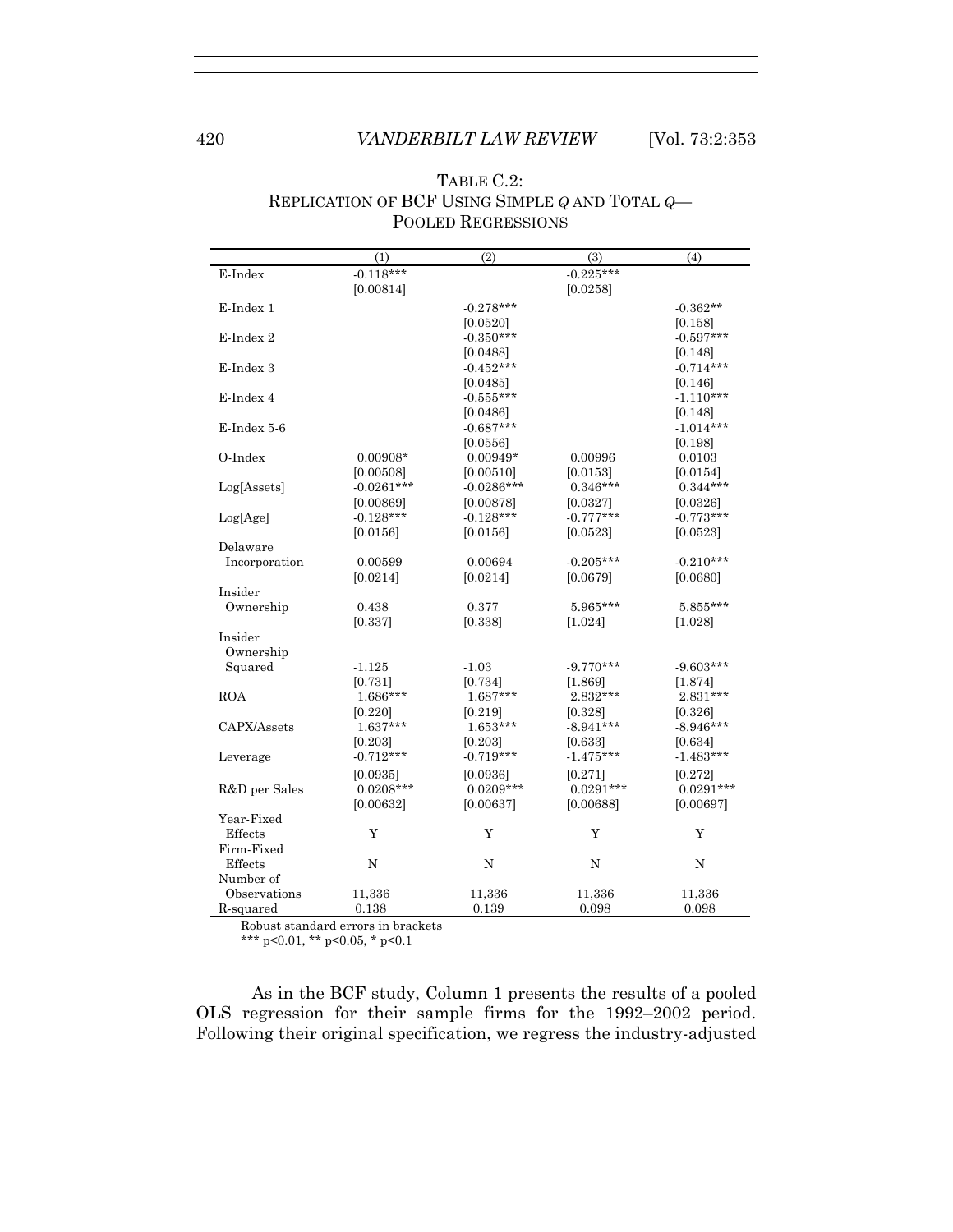Simple  $q$  for firm  $i$  in year  $t$  on the firm's E-index score for that year, holding constant a variety of variables. Consistent with BCF, we define a firm's industry-adjusted Simple *q* as a firm's Simple *q* minus the median Simple *q* in the firm's industry in the observation year (using two-digit SIC codes). Due to the existence of outliers, we winsorize this measure at one percent. We note that this differs slightly from the approach of BCF, who use as their dependent variable the log of a firm's industry-adjusted Simple *q*. We use winsorized, nontransformed industry-adjusted Simple *q* for two reasons. First, industry-adjusted Simple *q* can yield negative values, and BCF do not describe how they conducted their log transformation given the presence of these negative measures. Second, BCF report obtaining the same results using nontransformed industry-adjusted Simple *q*.

In all regressions in Table C.2, including the regression in Column 1, we include the same controls used in BCF, which include the assets of the firm (in logs), the age of the firm (in logs), whether the firm is incorporated in Delaware (0/1), the level of insider ownership (and its squared value), return on assets, capital expenditures (scaled by total assets), research and development ("R&D") expenditures (scaled by sales), and leverage. In keeping with BCF's approach, we also include as a control a firm's "O Index," which they define as a firm's IRRC provisions (reported by Gompers, Ishii, and Metrick)238 minus its E-Index value. BCF include this latter variable to estimate how well the E-Index predicts firm outcomes relative to the other governance provisions tracked by IRRC. Finally, we include year-fixed effects and a dummy variable for missing R&D expenditures, also consistent with BCF.239 As with BCF, we use robust standard errors to account for potential heteroskedasticity.

In Column 1, the coefficient on the E-Index is significantly negative, consistent with the findings of BCF. In Column 2, we further confirm the findings of BCF when we regress industry-adjusted Simple *q* on dummy variables that represent the different levels that the E-Index can take. As noted by BCF, this latter specification avoids the imposition of linearity on the E-Index's relationship with industryadjusted Simple *q*. The results in Column 2 track those of BCF closely, with each level of the E-Index having an increasingly negative association with industry-adjusted Simple *q*. Moreover, across all six levels of the index, the results are significant at the one percent level.

<sup>238</sup>*. See* Gompers et al., *supra* note 5.

 <sup>239.</sup> BCF appear to use a dummy for missing variables for R&D given the large number of observations for which R&D expenditures are missing. BCF do not specify how they implement this dummy variable substitution; therefore, we do so by substituting the median value of observed R&D values for missing R&D values and dummy code these observations as "missing R&D."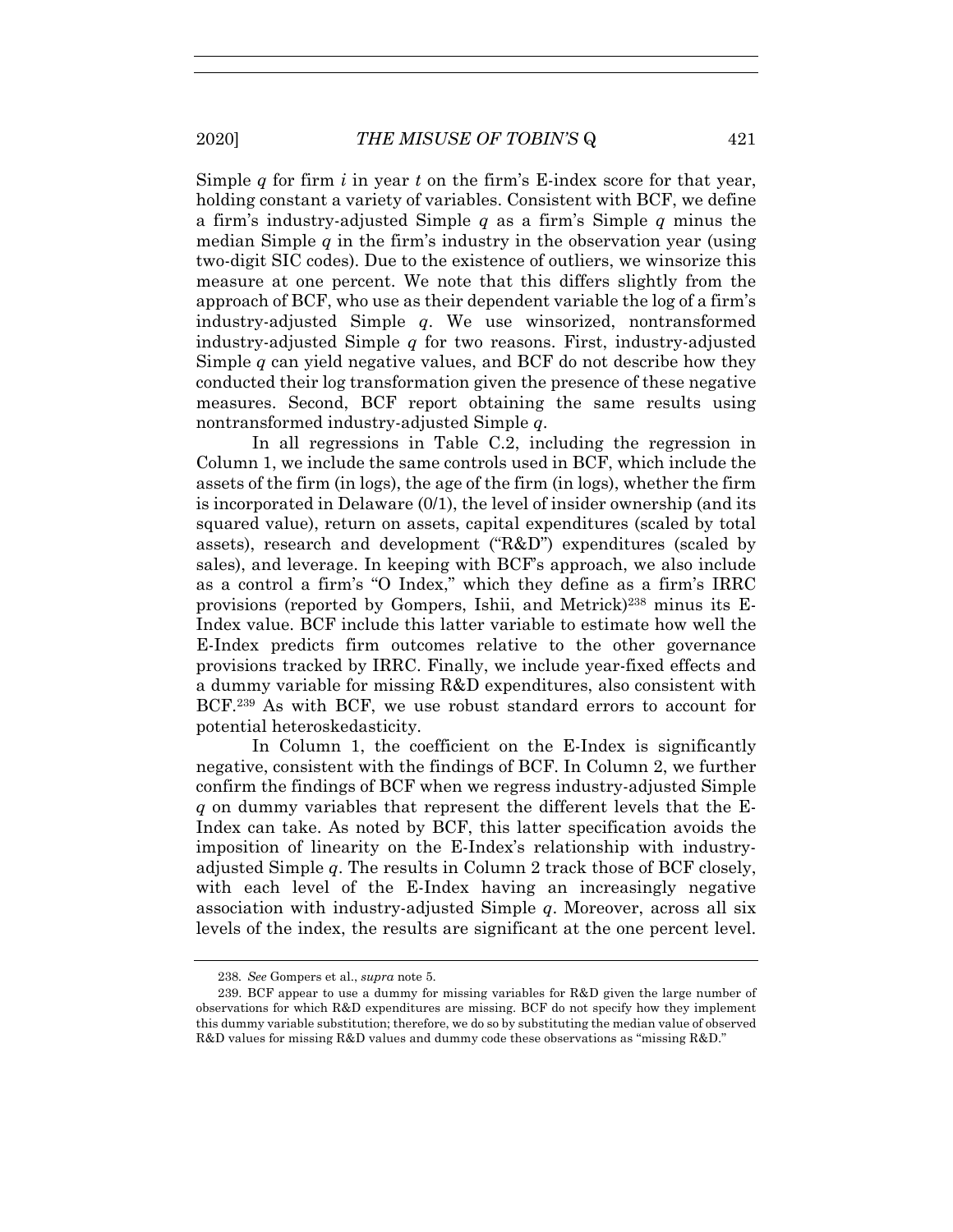Similar to BCF, the coefficient on the O-Index is positive and significant in both columns, though only at the ten percent level.

In the third and fourth columns, we re-run each of these specifications using industry-adjusted Total *q* rather than industryadjusted Simple *q*. As with calculating industry-adjusted Simple *q*, we define a firm's industry-adjusted Total *q* as a firm's Total *q* (as reported in the Peters and Taylor dataset) minus the median Total *q* in the firm's industry in the observation year (using two-digit SIC codes). As with industry-adjusted Simple *q*, we winsorize the measure at one percent. As shown in Columns 3 and 4, the results are strikingly similar to those obtained in Columns 1 and 2. The primary exception is that the negative coefficient on E-Index 5-6 is slightly less negative than the coefficient on E-Index 4. The positive coefficient on the O-Index is also no longer statistically significant at conventional levels.

Overall, Table C.2 suggests that BCF's original finding that firms with high E-Index values are associated with lower Tobin's *q* persists regardless of whether we define Tobin's *q* using Simple *q* or Total *q*. However, as emphasized by BCF, these cross-sectional regressions do not speak to their more provocative suggestion that changes in a firm's E-Index can cause changes in firm value. To get at this latter issue, BCF ran an additional set of specifications using firmfixed effects to control for unobserved firm heterogeneity that remains constant over their sample period.240 By holding constant firm-fixed effects, these regressions put them on a firmer footing for examining how changes in the E-Index over time at a firm might affect its industryadjusted Simple *q*. As they note, "The fixed effects regressions . . . examine the effect on firm value of changes that firms made, during the 1990–2003 period, in the number of entrenching provisions (whether to increase or decrease the number of entrenching provisions)."241

In Table C.3, we use both BCF's measure of industry-adjusted Simple *q* and industry-adjusted Total *q* as our outcome variables. The first two columns use industry-adjusted Simple *q* and replicate the results obtained by BCF. Specifically, in Column 1, the coefficient on the E-Index is negative and significant at the one percent level, and the coefficient on the O-Index is now insignificant. Overall, these results are virtually the same as those obtained by BCF.

<sup>240</sup>*. See* Bebchuk et al., *supra* note 5, at 803.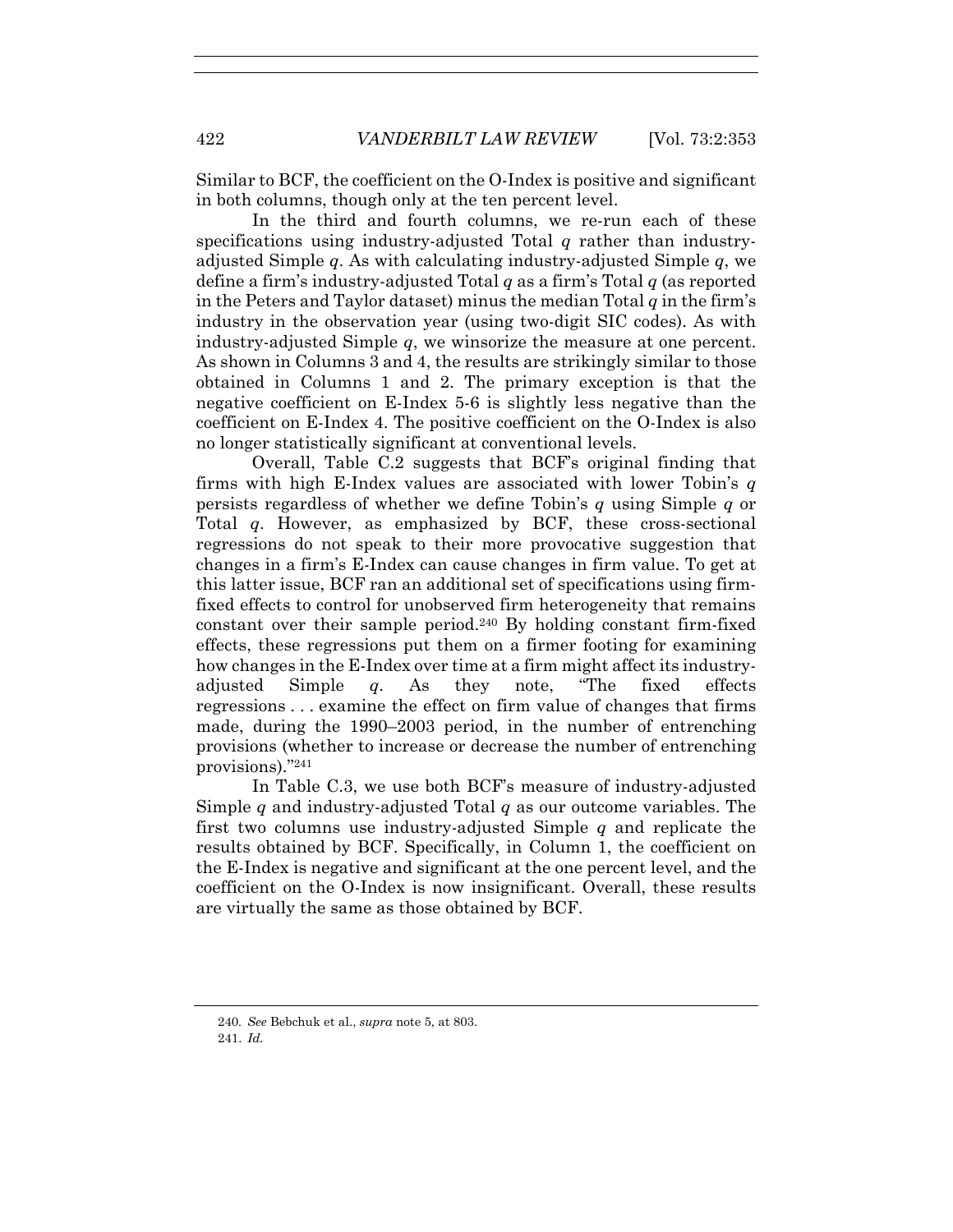|               | (1)          | (2)         | (3)         | (4)                   |
|---------------|--------------|-------------|-------------|-----------------------|
| E-Index       | $-0.0450***$ |             | $-0.0479$   |                       |
|               | [0.0148]     |             | [0.0454]    |                       |
| E-Index 1     |              | $-0.0872*$  |             | $\hbox{\text -}0.136$ |
|               |              | [0.0494]    |             | [0.119]               |
| E-Index 2     |              | $-0.0846$   |             | $-0.0569$             |
|               |              | [0.0537]    |             | [0.132]               |
| E-Index 3     |              | $-0.164***$ |             | $-0.109$              |
|               |              | [0.0589]    |             | [0.151]               |
| E-Index 4     |              | $-0.211***$ |             | $-0.256$              |
|               |              | [0.0647]    |             | [0.183]               |
| E-Index 5-6   |              | $-0.203***$ |             | $-0.255$              |
|               |              | [0.0724]    |             | [0.356]               |
| O-Index       | 0.00604      | 0.00599     | $0.0388***$ | $0.0390***$           |
|               | [0.00439]    | [0.00439]   | [0.0115]    | [0.0115]              |
| Log[Assets]   | $-0.319***$  | $-0.318***$ | 0.00333     | 0.005                 |
|               | [0.0327]     | [0.0327]    | [0.0998]    | [0.0997]              |
| Log[Age]      | $-0.177**$   | $-0.178***$ | $-1.300***$ | $-1.309***$           |
|               | [0.0694]     | [0.0692]    | [0.185]     | [0.186]               |
| Delaware      |              |             |             |                       |
| Incorporation |              |             |             |                       |
|               |              |             |             |                       |
| Insider       |              |             |             |                       |
| Ownership     | $1.370***$   | $1.374***$  | 1.453       | 1.463                 |
|               | [0.418]      | [0.420]     | [1.200]     | [1.208]               |
| Insider       |              |             |             |                       |
| Ownership     |              |             |             |                       |
| Squared       | $-1.409**$   | $-1.412**$  | $-1.072$    | $-1.076$              |
|               | [0.708]      | [0.708]     | [1.706]     | [1.714]               |
| <b>ROA</b>    | $1.118***$   | $1.117***$  | $2.278***$  | $2.275***$            |
|               | [0.179]      | [0.179]     | [0.318]     | [0.318]               |
| CAPX / Assets | 1.697***     | 1.699***    | 0.274       | 0.275                 |
|               | [0.270]      | [0.270]     | [0.536]     | [0.537]               |
| Leverage      | $-0.407***$  | $-0.409***$ | 0.061       | 0.0536                |
|               | [0.138]      | [0.138]     | [0.295]     | [0.295]               |
| R&D per Sales | 0.00622      | 0.00623     | $0.0121***$ | $0.0121***$           |
|               | [0.00493]    | [0.00493]   | [0.00264]   | [0.00266]             |
| Year-Fixed    |              |             |             |                       |
| Effects       | Y            | Y           | Y           | Y                     |
| Firm-Fixed    |              |             |             |                       |
| Effects       | Y            | Y           | Y           | Y                     |
| Number of     |              |             |             |                       |
| Observations  | 11,336       | 11,336      | 11,336      | 11,336                |
| R-squared     | 0.734        | 0.734       | 0.772       | 0.772                 |

## TABLE C.3: REPLICATION OF BCF USING SIMPLE *Q* AND TOTAL *Q*— CONTROLLING FOR FIRM-FIXED EFFECTS

Robust standard errors in brackets.

\*\*\* p<0.01, \*\* p<0.05, \* p<0.1.

In Column 2, we further follow BCF in exploring whether higher values of the E-Index are more predictive of declining values of industry-adjusted Simple *q*, holding constant firm-fixed effects.